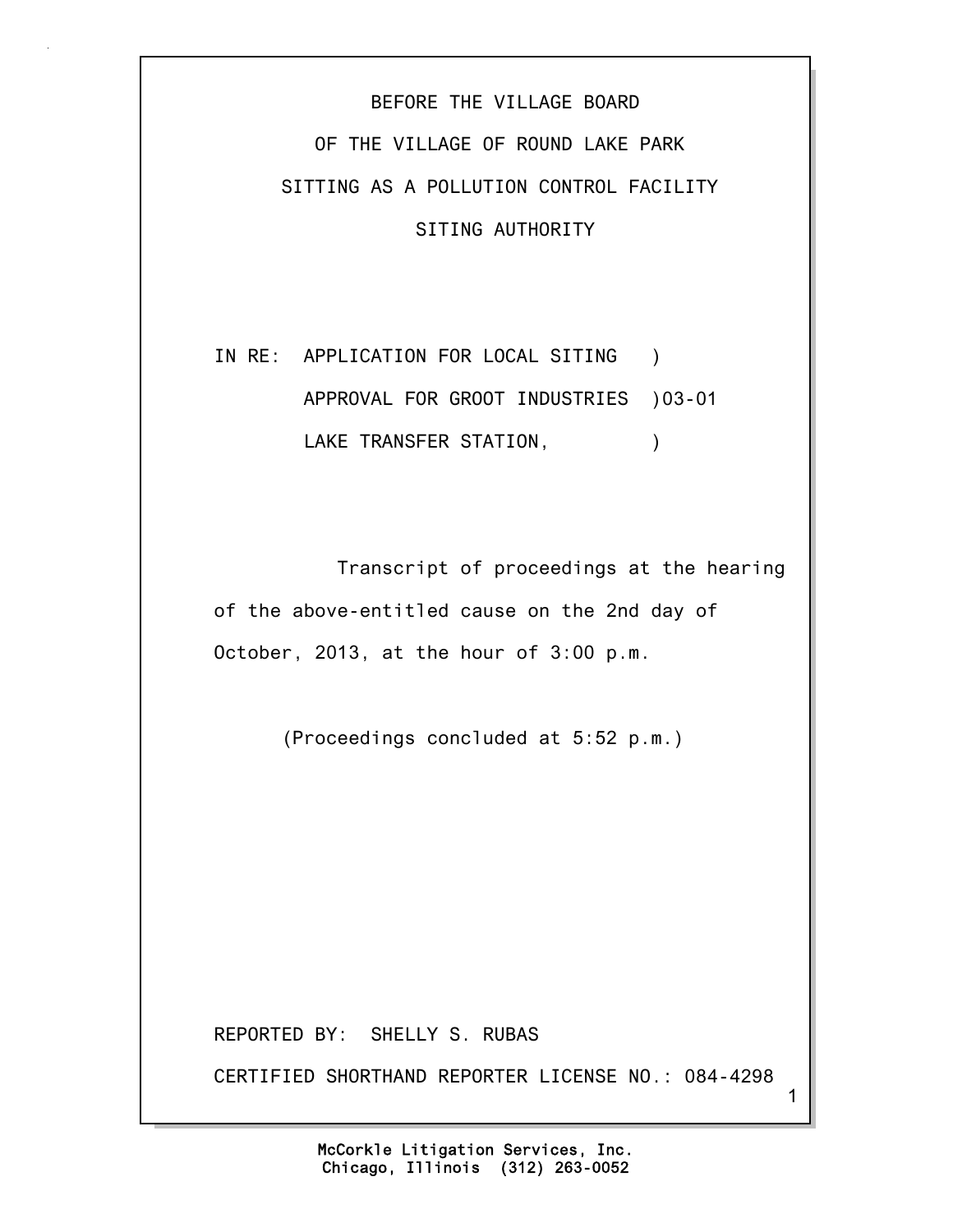2 1 APPEARANCES: 2 3 SCHIROTT, LUETKEHANS & GARNER, LLC MR. PHILLIP A. LUETKEHANS 4 The Hearing Officer; 5 HINSHAW CULBERTSON, LLP MR. RICHARD S. PORTER 6 On behalf of Groot Industries; 7 THE LAW OFFICES OF RUDOLPH F. MAGNA MR. PETER S. KARLOVICS 8 On behalf of Board of Trustees of the Village of Round Lake Park; 9 THE SECHEN LAW GROUP, P.C. 10 MR. GLENN C. SECHEN On behalf of Village of Round Lake Park; 11 TRESSLER, LLP. 12 MR. STEPHEN T. GROSSMARK On behalf of Village of Round Lake; 13 JEEP & BLAZER, L.L.C. 14 MR. MICHAEL S. BLAZER On behalf of Timber Creek Homes, Inc.; 15 MR. LARRY M. CLARK 16 On behalf of The Solid Waste Agency of Lake County, Illinois. 17 18 19 20 21 22 23 24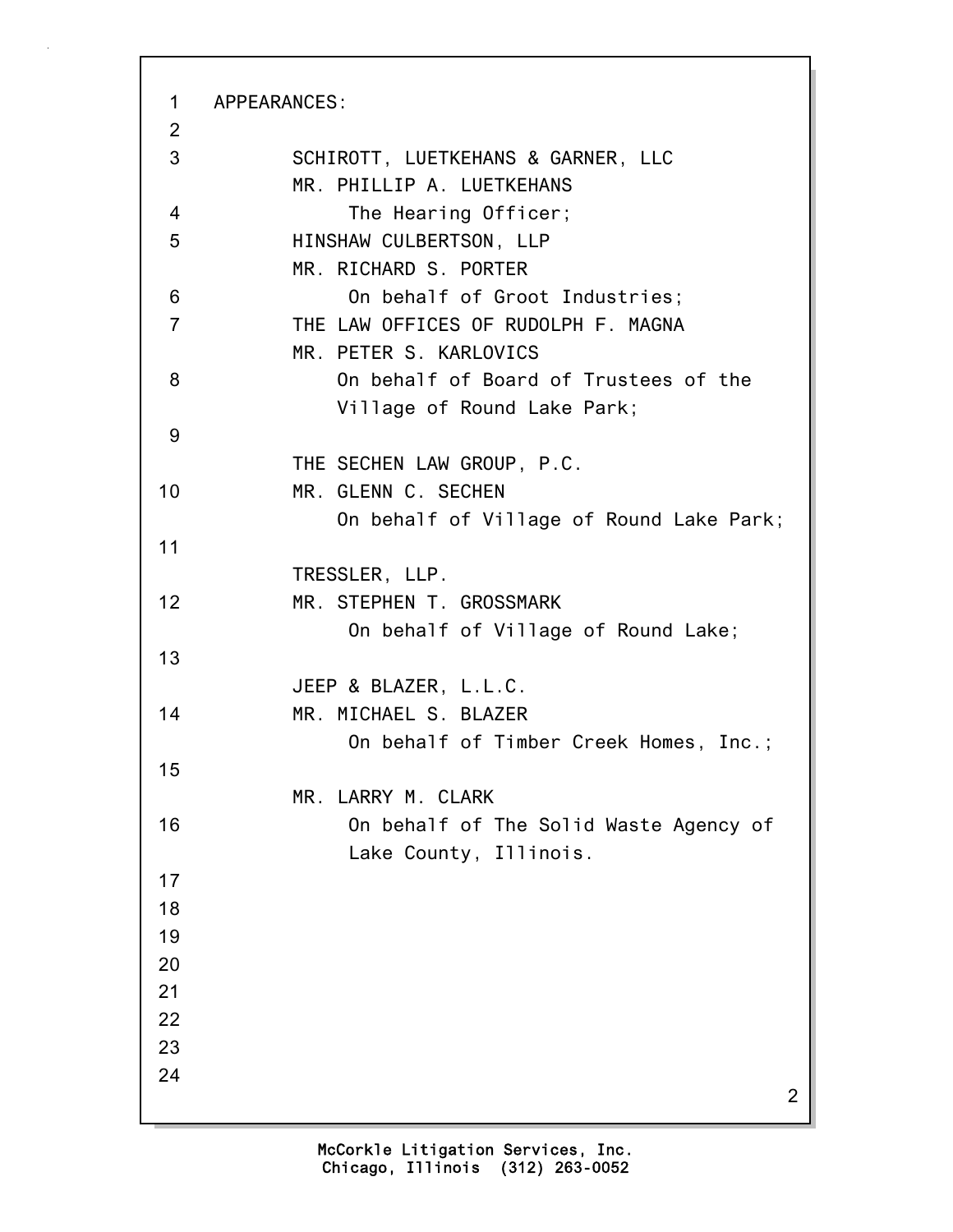3 1 I N D E X 2 CLOSING STATEMENT PAGE 3 4 By Mr. Porter 11 5 By Mr. Blazer 43 6 By Mr. Sechen 82 7 By Mr. Porter (Rebuttal) 95 8 9 10 11 12 E X H I B I T S 13 NUMBER IDENTIFICATION 14 NO EXHIBITS MARKED 15 16 17 18 19 20 21 22 23 24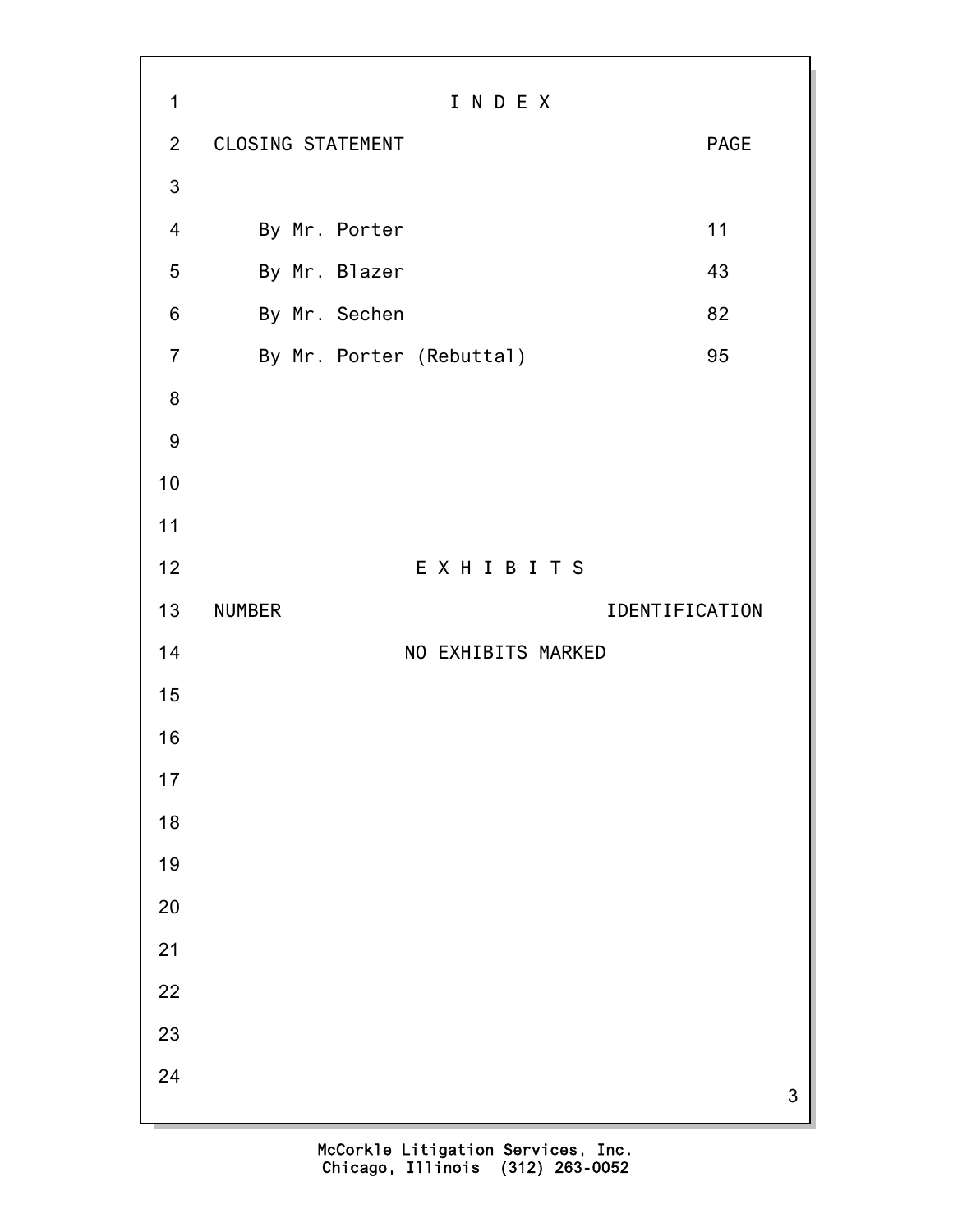| $\mathbf 1$    | HEARING OFFICER: Let's reconvene the hearing.           |          |
|----------------|---------------------------------------------------------|----------|
| $\overline{2}$ | Mr. Grossmark, you were saying something                |          |
| 3              | before we broke.                                        |          |
| 4              | MR. GROSSMARK: Mr. Hearing Officer, during              |          |
| 5              | Mr. Blazer's questioning of the last --                 | 15:22:23 |
| 6              | THE HEARING OFFICER: We can't hear you. Just            |          |
| $\overline{7}$ | a second. Get a microphone.                             |          |
| 8              | MR. GROSSMARK: During the questioning by                |          |
| 9              | Mr. Blazer of the last witness, the witness was         |          |
| 10             | asked whether he was familiar with the times of         | 15:22:44 |
| 11             | operation, operations of the three transfer             |          |
| 12             | stations that are referenced in the Poletti report      |          |
| 13             | in testimony.                                           |          |
| 14             | We ask that that information, the times of              |          |
| 15             | operations of those three transfer stations, that       | 15:23:01 |
| 16             | judicial notice be taken of that information in         |          |
| 17             | addition to the testimony which is I believe that       |          |
| 18             | is right as to the times of operation.                  |          |
| 19             | MR. BLAZER: What I can suggest, Mr. Hearing             |          |
| 20             | Officer, rather than judicial notice, because there     | 15:23:19 |
| 21             | may be a problem with that, that information comes      |          |
| 22             | from what is in our overall submittal. It's TCH         |          |
| 23             | -- yes, the overall submittal. It's TCH Exhibit         |          |
| 24             | 19, the 2009 IEPA capacity report. That's the last<br>4 |          |

 $\mathbf{r}$ 

 $\overline{\phantom{a}}$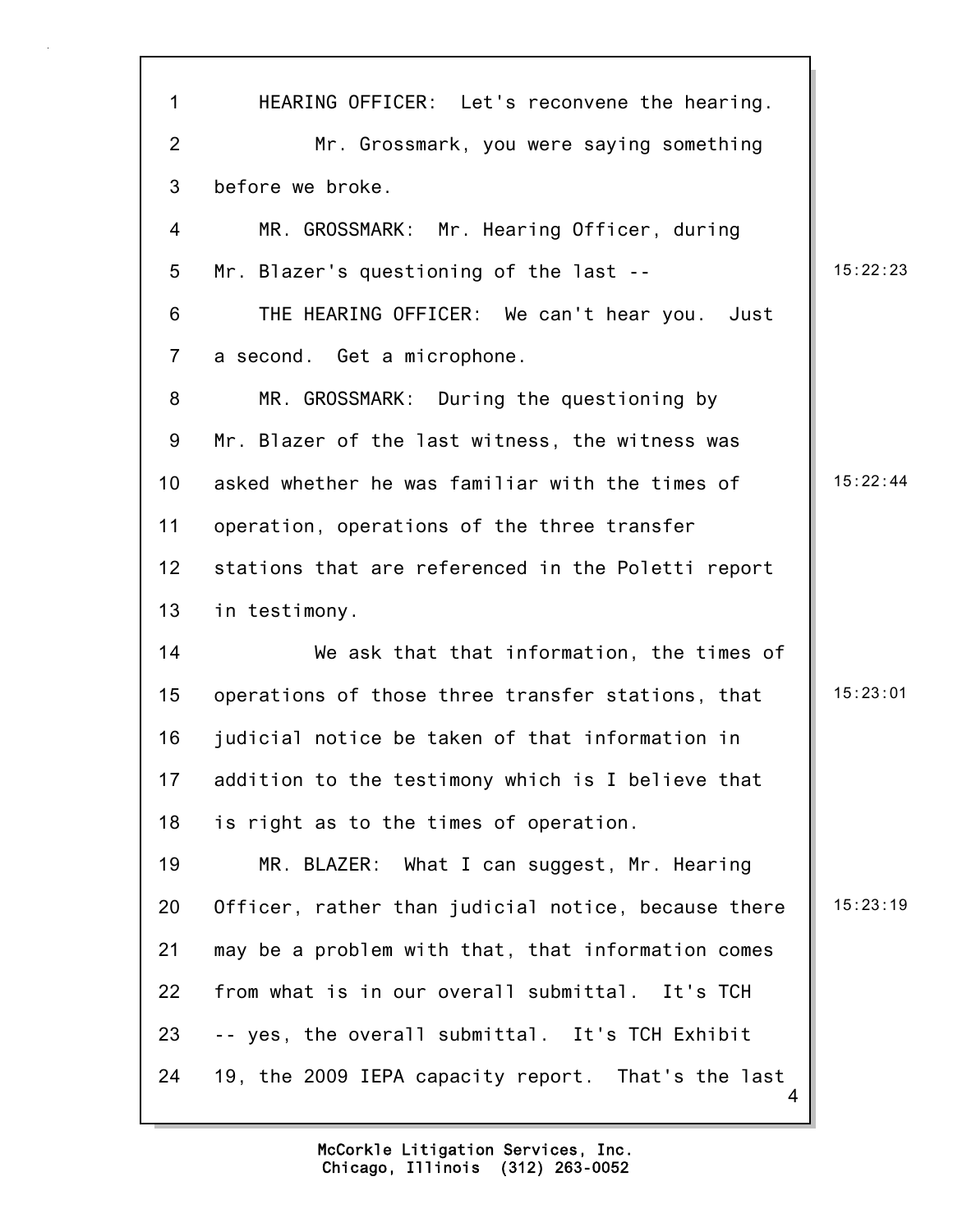| $\mathbf 1$     | Ms. Seibert testified about this. That is<br>one.        |          |
|-----------------|----------------------------------------------------------|----------|
| $\overline{2}$  | the last one where the IEPA reported transfer            |          |
| 3               | stations as well as landfills. That report is over       |          |
| 4               | 300 pages long.                                          |          |
| 5               | What I can do and I can circulate -- I                   | 15:23:52 |
| 6               | don't have it here, but I can circulate it by            |          |
| $\overline{7}$  | e-mail as soon as I get back to the office. I can        |          |
| 8               | pull out those three pages which contain the             |          |
| 9               | information for those three transfer stations,           |          |
| 10              | Glenview, Bluff City, and Elburn, and call those         | 15:24:07 |
| 11              | TCH Exhibit 19B because there is already a 19A that      |          |
| 12 <sub>2</sub> | I didn't move the admission for. I can circulate         |          |
| 13              | that and then we don't have to have judicial notice      |          |
| 14              | and we can just put it in the record.                    |          |
| 15              | THE HEARING OFFICER: Mr. Porter?                         | 15:24:31 |
| 16              | MR. PORTER:<br>No foundation. I object.                  |          |
| 17              | MR. BLAZER: Well, Ms. Seibert already provided           |          |
| 18              | the foundation for that capacity report. I asked         |          |
| 19              | her questions regarding other data in that report.       |          |
| 20              | She acknowledged that it is, in fact, the official       | 15:24:43 |
| 21              | 2009 IEPA capacity report which -- in part which         |          |
| 22              | she relied on in her opinion.                            |          |
| 23              | So it is, among other things, an official                |          |
| 24              | publication of a state agency and, therefore, among<br>5 |          |
|                 |                                                          |          |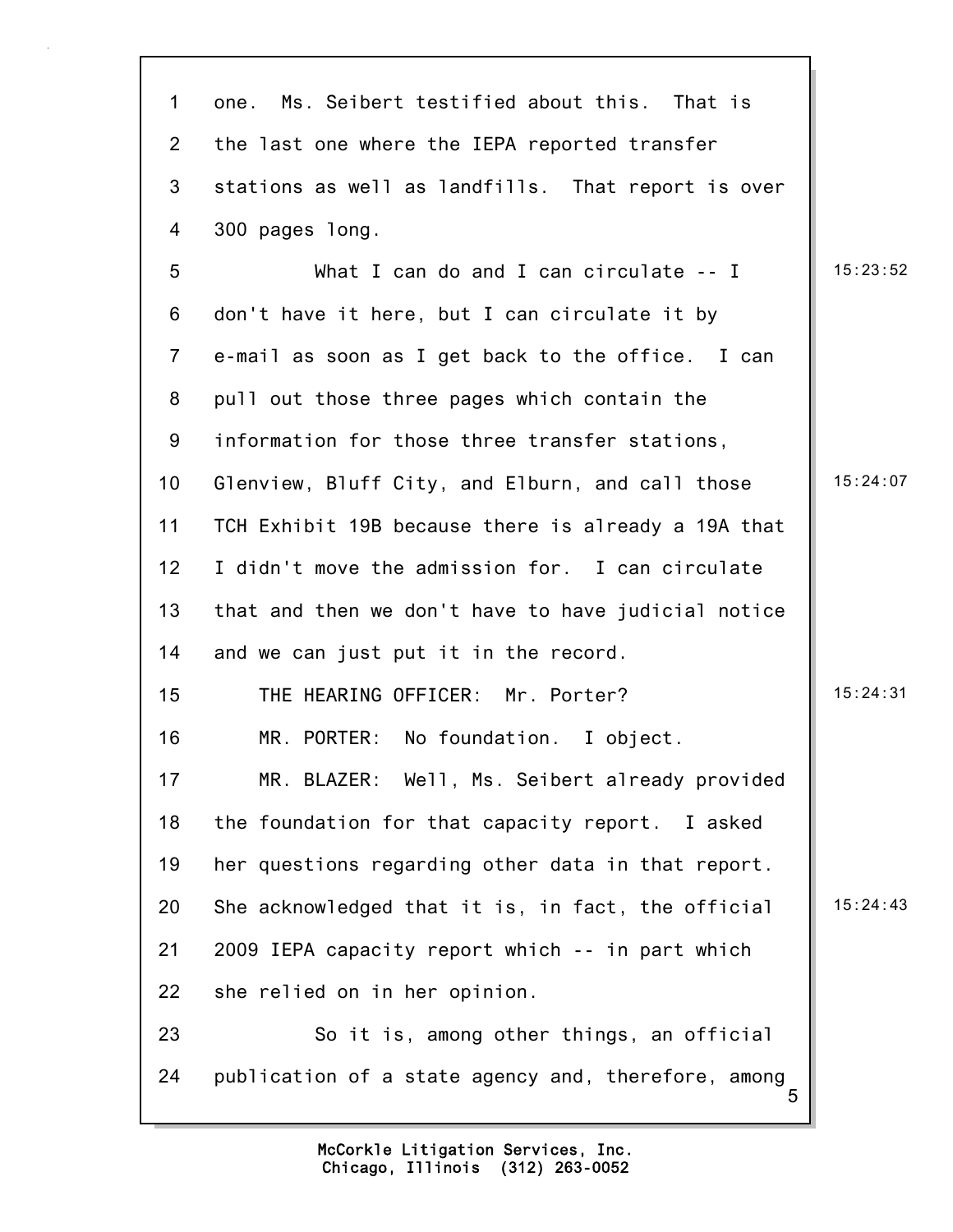| 1              | other things, self-authenticating.                  |          |
|----------------|-----------------------------------------------------|----------|
| $\overline{2}$ | THE HEARING OFFICER: It would be if I had a         |          |
| 3              | certified copy of it. Given the fact of where we    |          |
| 4              | are at, I do kind of agree with Mr. Porter's        |          |
| 5              | objection and kind of was wondering how we were     | 15:25:14 |
| 6              | thinking we were going to get this in.              |          |
| $\overline{7}$ | So, Mr. Grossmark, please proceed.                  |          |
| 8              | MR. GROSSMARK: I think judicial notice can be       |          |
| 9              | taken of that.                                      |          |
| 10             | THE HEARING OFFICER: You know what? I have to       | 15:25:26 |
| 11             | disagree with that. Judicial notice are things      |          |
| 12             | that are really within my knowledge and within the  |          |
| 13             | knowledge of a state statute or something that I    |          |
| 14             | can look up and be authenticated. The fact that     |          |
| 15             | it's on a web site, given in and of itself, I don't | 15:25:38 |
| 16             | really feel comfortable with.                       |          |
| 17             | If you wish to submit I guess -- please             |          |
| 18             | tell me if I'm wrong, everybody. I'm not -- if      |          |
| 19             | somebody wishes to submit TCH Exhibit 19 as a       |          |
| 20             | certified copy of that in the public comment        | 15:25:57 |
| 21             | period, that may be appropriate. Tell me, someone,  |          |
| 22             | if I am wrong. I mean, that is about the only way   |          |
| 23             | I can see right now me getting this in today        |          |
| 24             | without --                                          |          |
|                | 6                                                   |          |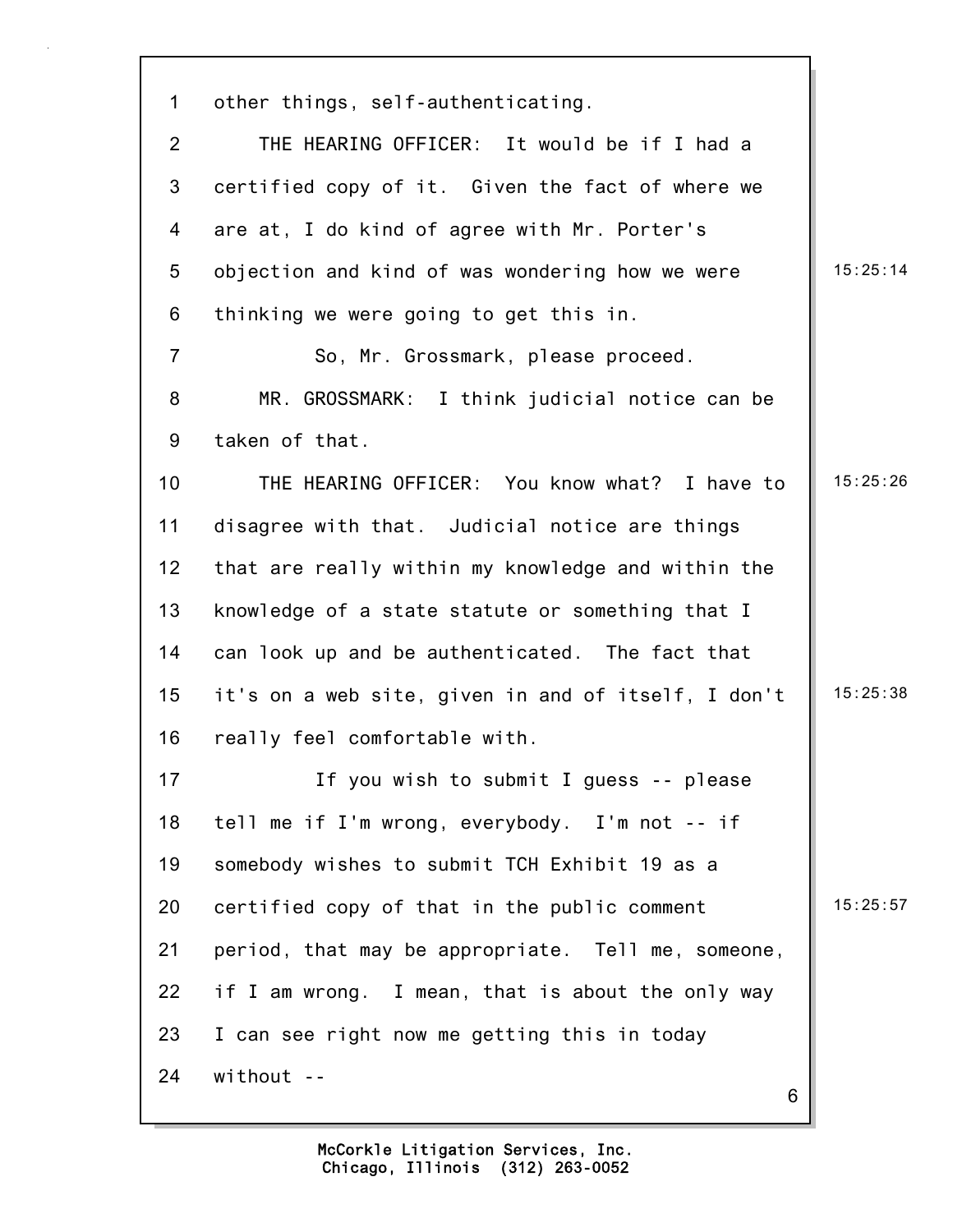| $\mathbf 1$    | MR. BLAZER: I --                                         |          |
|----------------|----------------------------------------------------------|----------|
| $\overline{2}$ | MR. PORTER: Well, I would say there is no                |          |
| 3              | opportunity to object to public comment.                 |          |
| 4              | MR. GROSSMARK: I think that Mr. Porter                   |          |
| 5              | objected --                                              | 15:26:18 |
| 6              | MR. PORTER: Right.                                       |          |
| $\overline{7}$ | MR. GROSSMARK: -- to Mr. Blazer's suggestion.            |          |
| 8              | I don't know whether there is an objection to            |          |
| 9              | putting that into the record. If there is no             |          |
| 10             | objection, judicial notice or otherwise --               | 15:26:28 |
| 11             | THE HEARING OFFICER: I think he is objecting.            |          |
| 12             | Are you objecting to -- Mr. Porter, it's your            |          |
| 13             | objection. Obviously at this point, I happen to          |          |
| 14             | agree with it, but --                                    |          |
| 15             | MR. PORTER: I am objecting. There is no                  | 15:26:39 |
| 16             | foundation to it. You are absolutely right.              |          |
| 17             | Anything in the public comment, there is no              |          |
| 18             | opportunity for me to object and it affects the          |          |
| 19             | weight.                                                  |          |
| 20             | THE HEARING OFFICER: Correct. And if someone             | 15:26:49 |
| 21             | wants to provide a certified copy of that, you have      |          |
| 22             | 30 days to get it in. At that point, it is what it       |          |
| 23             | is.                                                      |          |
| 24             | For me to sit here and guess as to the<br>$\overline{7}$ |          |
|                |                                                          |          |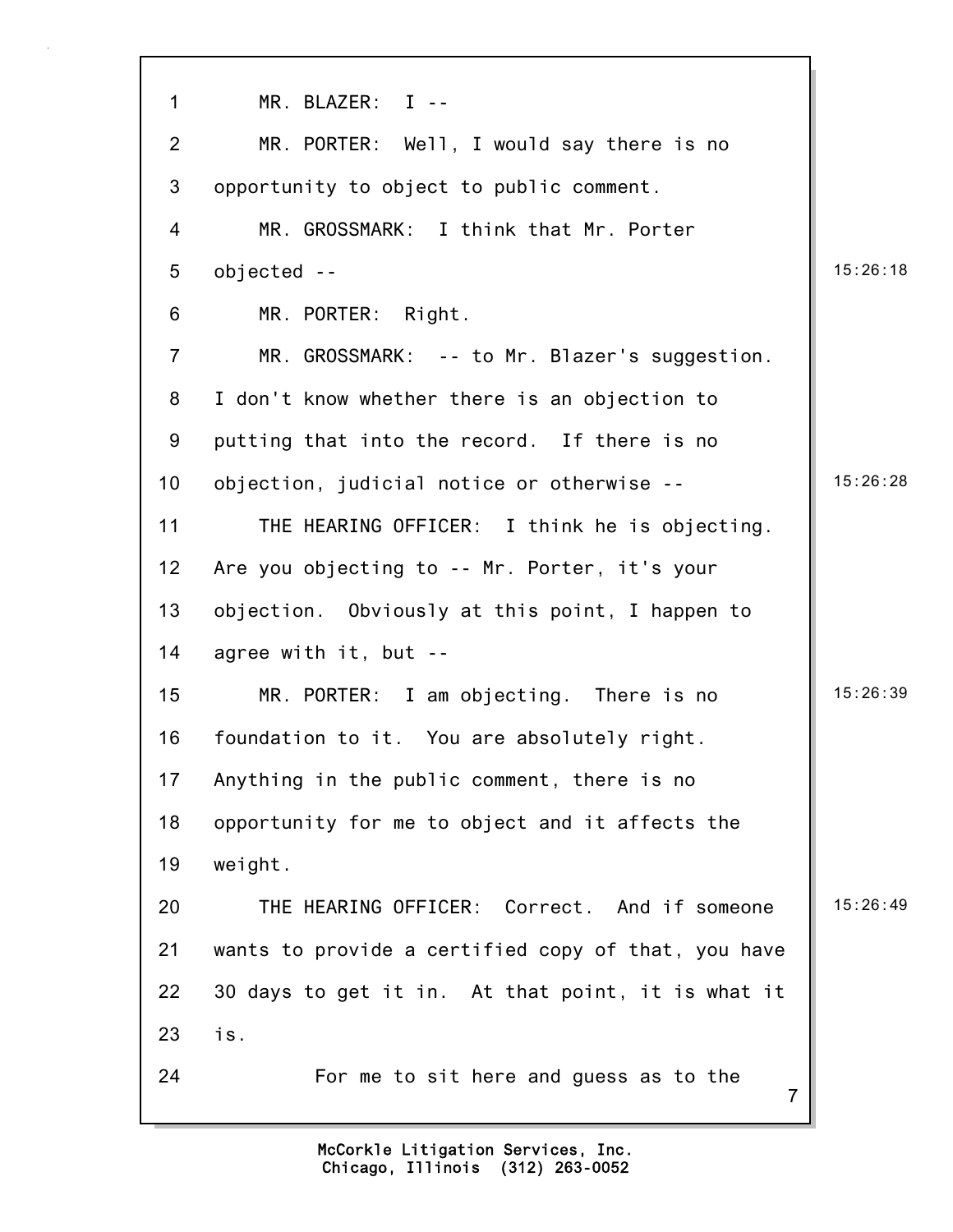| $\mathbf 1$    | foundation I just don't think is appropriate for me |          |
|----------------|-----------------------------------------------------|----------|
| $\overline{2}$ | or for any of the parties.                          |          |
| 3              | MR. GROSSMARK: Groot is objecting to your           |          |
| 4              | taking judicial notice of that information. Am I    |          |
| 5              | correct?                                            | 15:27:08 |
| 6              | THE HEARING OFFICER: That's what I'm hearing.       |          |
| $\overline{7}$ | MR. GROSSMARK: Is that right, Mr. Porter?           |          |
| 8              | MR. PORTER: Yes. It would be inappropriate to       |          |
| 9              | take judicial notice of a document he hasn't even   |          |
| 10             | seen and it's buried in a 300-page document. That   | 15:27:17 |
| 11             | is not what judicial notice is. I am with           |          |
| 12             | Mr. Leutkehans that one.                            |          |
| 13             | THE HEARING OFFICER: I just don't feel it's         |          |
| 14             | appropriate. It's not a way I have seen judicial    |          |
| 15             | notice used for. And I understand you are trying    | 15:27:32 |
| 16             | to make it easier on everybody, Mr. Grossmark, so   |          |
| 17             | I'm not -- I just think that given the record, I am |          |
| 18             | not able to do that.                                |          |
| 19             | MR. BLAZER: We will get it as public comment,       |          |
| 20             | Mr. Hearing Officer.                                | 15:27:46 |
| 21             | THE HEARING OFFICER: Mr. Sechen?                    |          |
| 22             | MR. SECHEN: Yes.                                    |          |
| 23             | THE HEARING OFFICER: What I don't have a copy       |          |
| 24             | of directly, and I have it in another document, but |          |
|                |                                                     |          |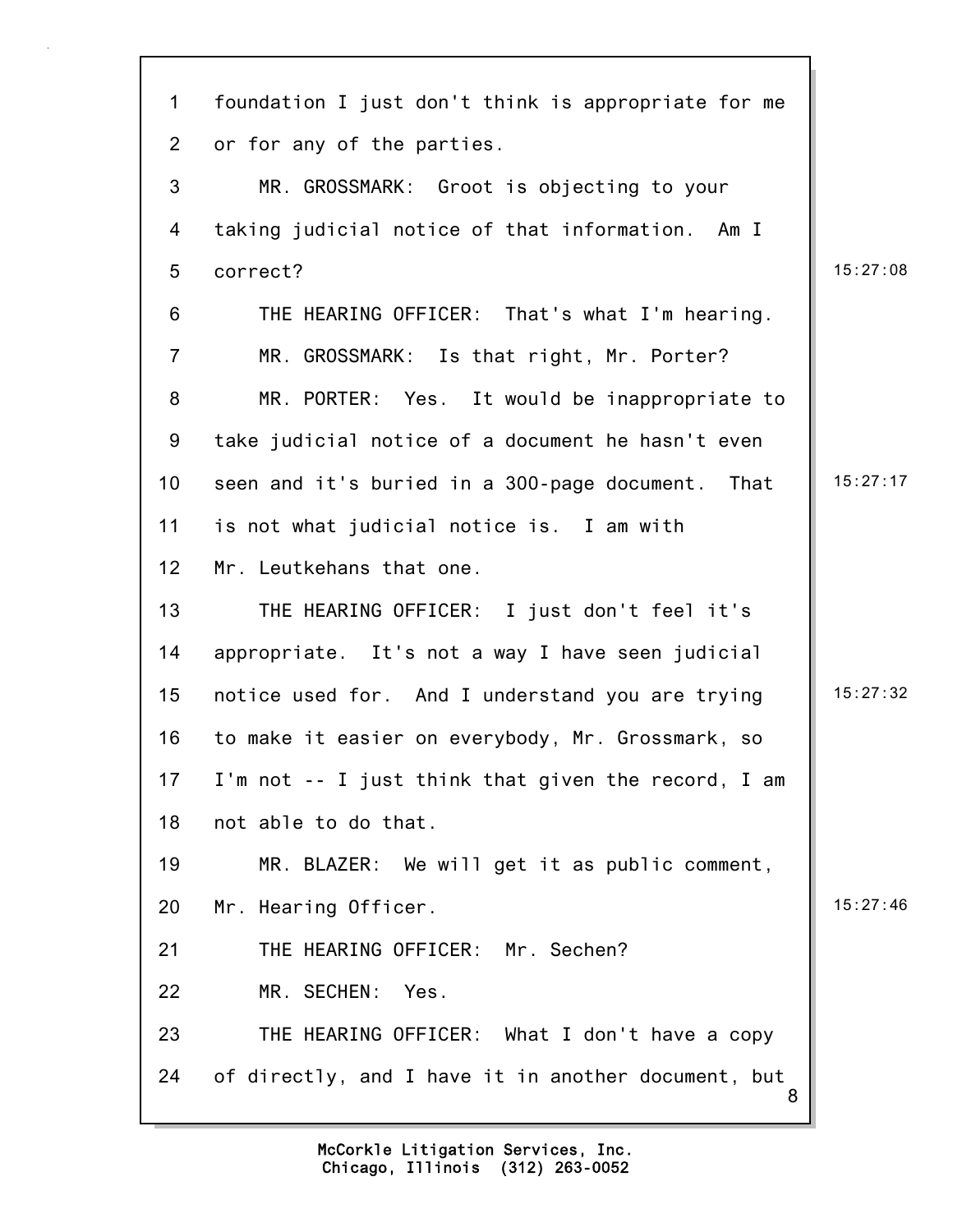| $\mathbf{1}$    | if you could send to me what would be Round Lake |          |
|-----------------|--------------------------------------------------|----------|
| $\overline{2}$  | Park Exhibit 1. I know it's part of Round Lake   |          |
| 3               | Park Exhibit 2, but just so I have a complete    |          |
| $\overline{4}$  | record or unless you have copies.                |          |
| 5               | MR. SECHEN: Well, I have more copies of the      | 15:28:07 |
| 6               | same thing. We can just take the pages out.      |          |
| $\overline{7}$  | THE HEARING OFFICER: That's probably -- just     |          |
| 8               | so I can have it for my record.                  |          |
| 9               | MR. SECHEN: Sure. I have a ton of copies.        |          |
| 10 <sup>°</sup> | THE HEARING OFFICER: All right. I will mark      | 15:28:18 |
| 11              | that as Round Lake Park Exhibit 1.               |          |
| 12              | MR. SECHEN: Did he walk out with the originals   |          |
| 13              | or do you have them?                             |          |
| 14              | THE HEARING OFFICER: I have no originals. All    |          |
| 15              | I have are what is handed to me. I haven't had   | 15:28:35 |
| 16              | originals throughout the hearing.                |          |
| 17              | MR. SECHEN: Here they are.                       |          |
| 18              | MR. BLAZER: Question, Mr. Hearing Officer.       |          |
| 19              | THE HEARING OFFICER: Yes.                        |          |
| 20              | MR. BLAZER: Someone asked me. I think you        | 15:28:47 |
| 21              | indicated yesterday that there would be public   |          |
| 22              | comment throughout the proceeding. Will there    |          |
| 23              | still be some after closing?                     |          |
| 24              | THE HEARING OFFICER: My point is to do some<br>9 |          |
|                 |                                                  |          |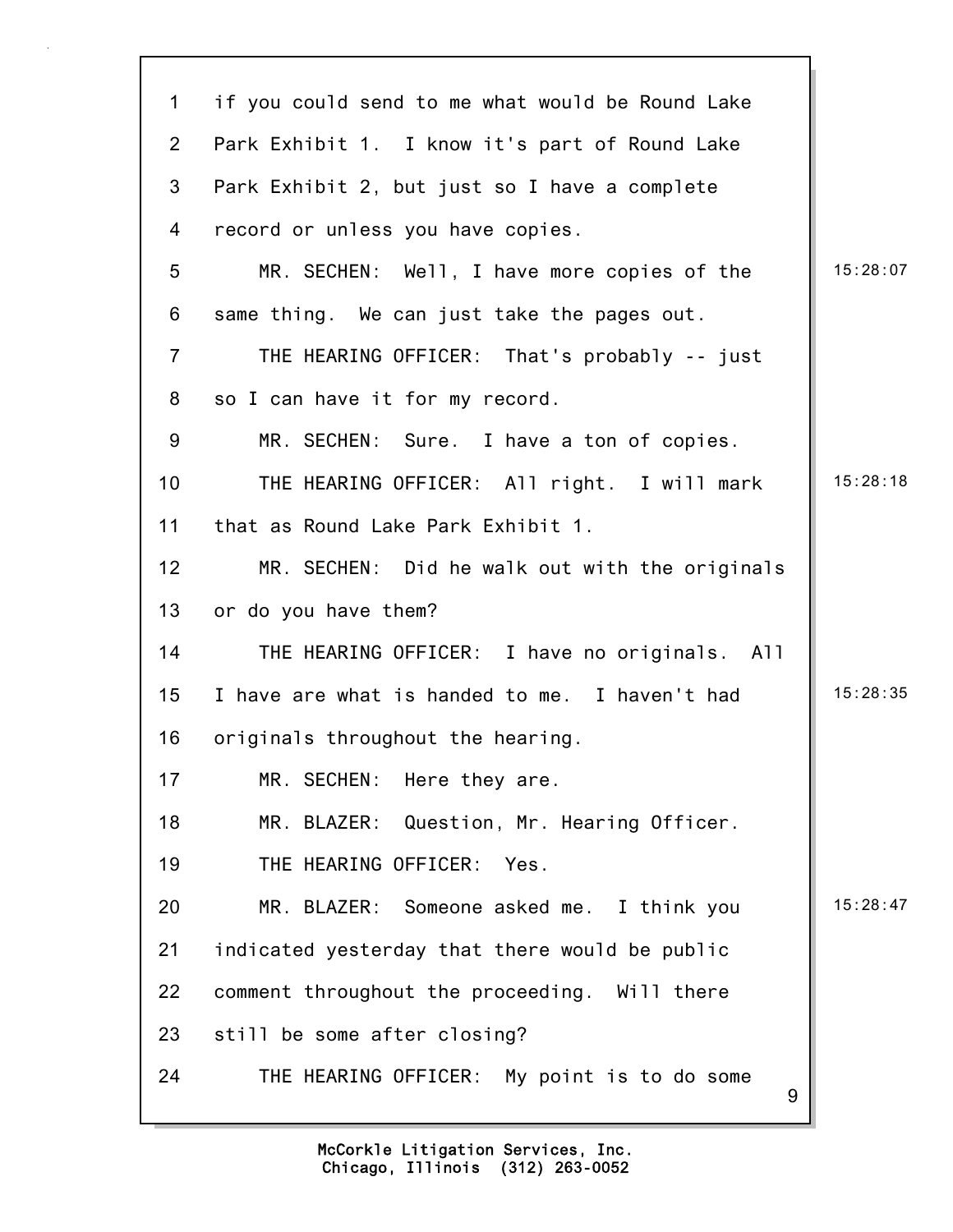| 1               | right now actually before we do closings, so if    |          |
|-----------------|----------------------------------------------------|----------|
| $\overline{2}$  | anybody wishes to add anything now, they can       |          |
| 3               | proceed and not have to sit through, you know, the |          |
| 4               | next whatever.                                     |          |
| 5               | MR. BLAZER: Are you suggesting I am not going      | 15:29:09 |
| 6               | to be entertaining?                                |          |
| $\overline{7}$  | THE HEARING OFFICER: I am not suggesting           |          |
| 8               | anything one way, shape, or form.                  |          |
| $9\,$           | Does someone have public comment?                  |          |
| 10 <sub>1</sub> | MR. COHN: I will be sitting here anyway.           | 15:29:23 |
| 11              | THE HEARING OFFICER: Do you want to do it at       |          |
| 12              | the end?                                           |          |
| 13              | MR. COHN: Yes.                                     |          |
| 14              | THE HEARING OFFICER: I have no problem with        |          |
| 15              | that.                                              |          |
| 16              | Anybody else who wishes to make public             |          |
| 17              | comment at this time?                              |          |
| 18              | Okay. Mr. Smith is not here. If he does            |          |
| 19              | show up, I will give him the opportunity to close. |          |
| 20              | At this time, I would ask Mr. Porter to proceed    | 15:29:35 |
| 21              | with his closing and you can do it from wherever   |          |
| 22              | you feel comfortable as long as you have a mic,    |          |
| 23              | Mr. Porter.                                        |          |
| 24              | MR. PORTER: Before I commence, I want to be<br>10  |          |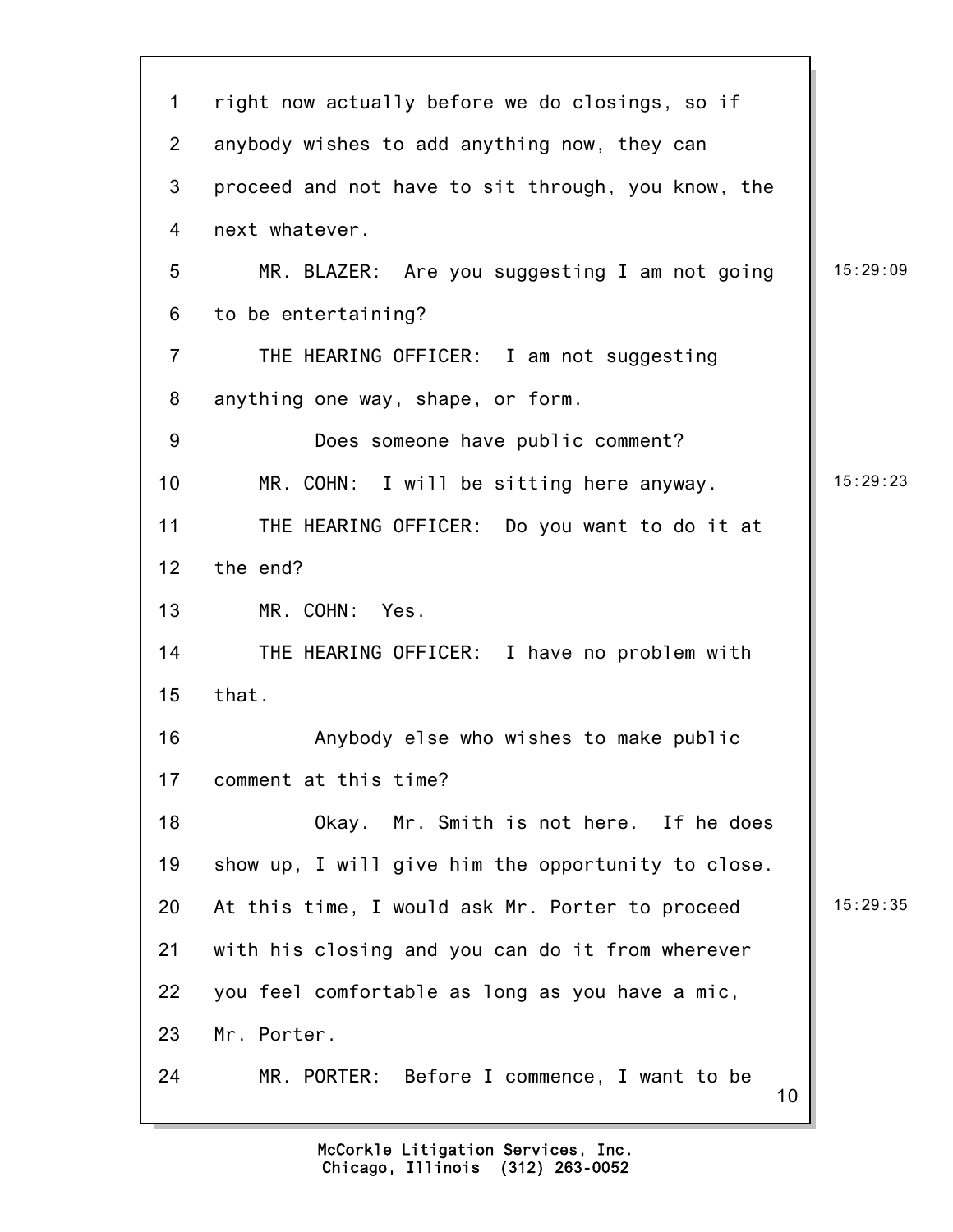| $\mathbf 1$    | sure that everybody is clear, that Groot is willing |          |
|----------------|-----------------------------------------------------|----------|
| $\overline{2}$ | to waive closing as long as all the other parties   |          |
| 3              | are willing to waive closing. We are going to be    |          |
| 4              | submitting this --                                  |          |
| 5              | THE HEARING OFFICER: So is the Hearing              | 15:29:59 |
| 6              | Officer, but I am not getting away with it.         |          |
| $\overline{7}$ | MR. PORTER: I assume others still want to           |          |
| 8              | close, so I will proceed.                           |          |
| $9\,$          | <b>CLOSING STATEMENT</b>                            |          |
| 10             | BY MR. PORTER:                                      | 15:30:13 |
| 11             | Good afternoon. As you know, my name is             |          |
| 12             | Rick Porter. I am an attorney for the applicant,    |          |
| 13             | Groot Industries.                                   |          |
| 14             | First, Mr. Luetkehans, I want to thank you          |          |
| 15             | for an exemplary hearing here. I think you did a    | 15:30:23 |
| 16             | great job. It was refreshing, entertaining, and     |          |
| 17             | well ruled upon.                                    |          |
| 18             | I also want to thank the Round Lake Park            |          |
| 19             | village trustees and all the personnel that came    |          |
| 20             | out from Round Lake throughout this transfer        | 15:30:35 |
| 21             | station siting hearing.                             |          |
| 22             | This hearing is a culmination of many               |          |
| 23             | years of planning, study, analysis, and financial   |          |
| 24             | expenditure on the part of Groot to find<br>11      |          |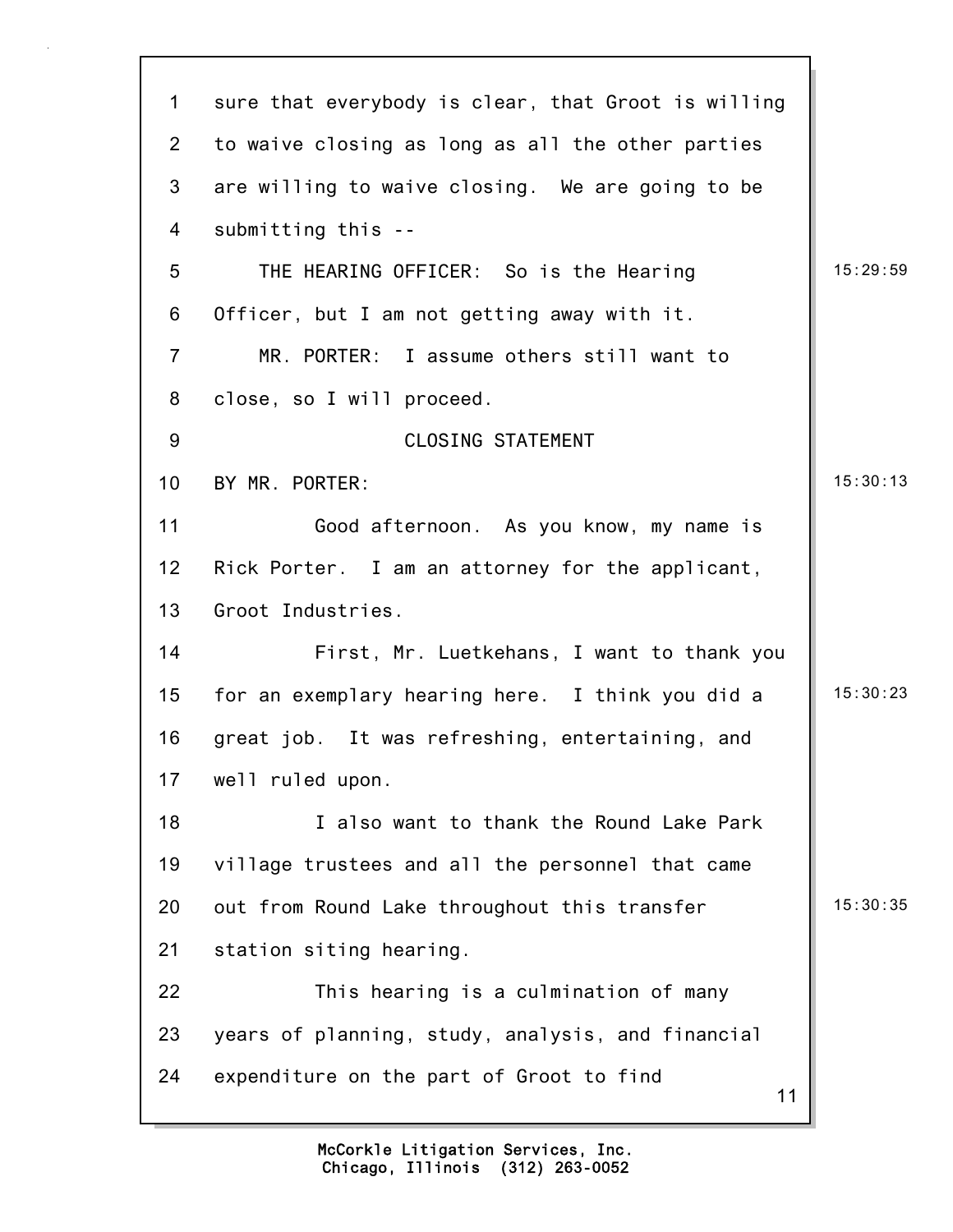12 1 appropriate location for a transfer station to 2 benefit Lake County, your community, and Groot's 3 own business interest. Fortunately, they were able 4 to find an ideal site which is right to the eco 5 campus off of Porter Drive and Route 120 in Round 15:31:00 6 Lake Park. 7 As Mr. Helsten promised at the beginning 8 of this proceeding, you have heard from the most 9 qualified, respected, and trustworthy experts in 10 the industry who were employed by Groot to address | 15:31:12 11 each of the nine criterion of Section 39.2 which 12 you must consider. 13 Specifically, you heard from Mr. Devin 14 Moose of CBI. CBI planned and designed this 15 facility on behalf of Groot. He testified | 15:31:26 16 concerning five of the nine criterion, specifically 17 criterion two, four, five, seven, and nine. 18 Mr. Moose's qualification and experience are 19 unparalleled by anyone in our area. He is the 20 national director of Solid Waste Consulting for | 15:31:41 21 Shaw Environmental, a CBI company. 22 He is a professional engineer in nine 23 states including Illinois. He is a Diplomat of the 24 American Academy of Environmental Engineers and has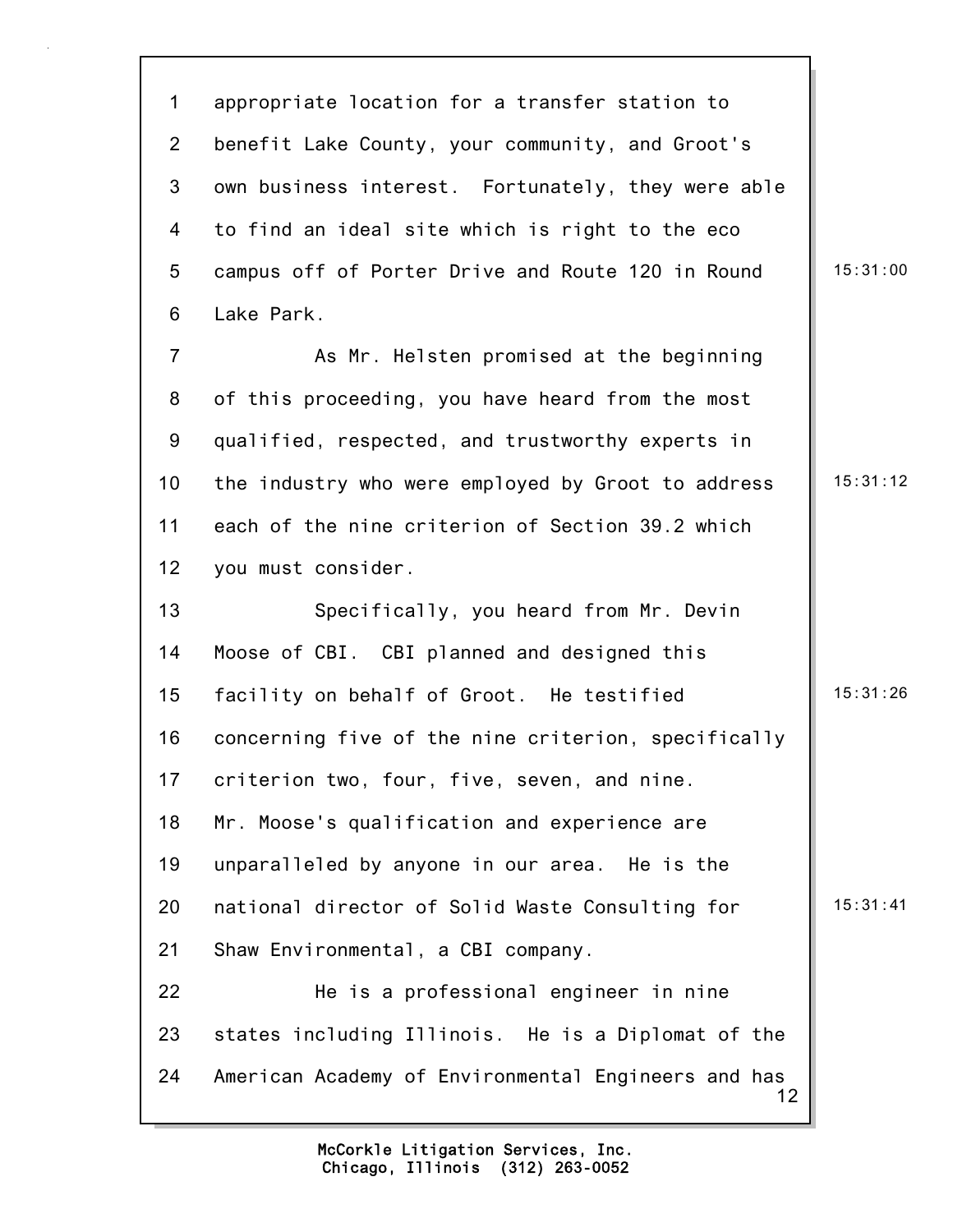1 30 years of experience in all aspects of solid 2 waste planning, design, and consulting. He has 3 been lead engineer in relation to 17 Illinois 4 transfer station siting proceedings representing 5 both public and private sectors. He has been | 15:32:06 6 reviewing engineer for nine Illinois transfer 7 stations and permitted 22 transfer stations in the 8 state of Illinois. There is nobody that has done 9 it more than Mr. Devin Moose. 10 You also heard from Ms. Christina Seibert 15:32:19 11 from CBI concerning criterion one. That's the need 12 criteria. Ms. Seibert prepared or assisted in 13 preparation of means assessments for 20 solid waste 14 management facilities in Illinois. She has been an 15 expert witness in eight local siting hearings and | 15:32:35 16 worked on permit applications for more than ten 17 transfer stations in northern Illinois. 18 You also heard from Dr. Peter Poletti, who 19 is a PhD and a member of the appraisal institute, 20 concerning the issue of property values as well as  $\parallel$  15:32:48 21 Mr. Christopher Lannert, president of Lannert 22 Group, who is a professional land planner and 23 member of the American Society of Landscape

24 Architects.

13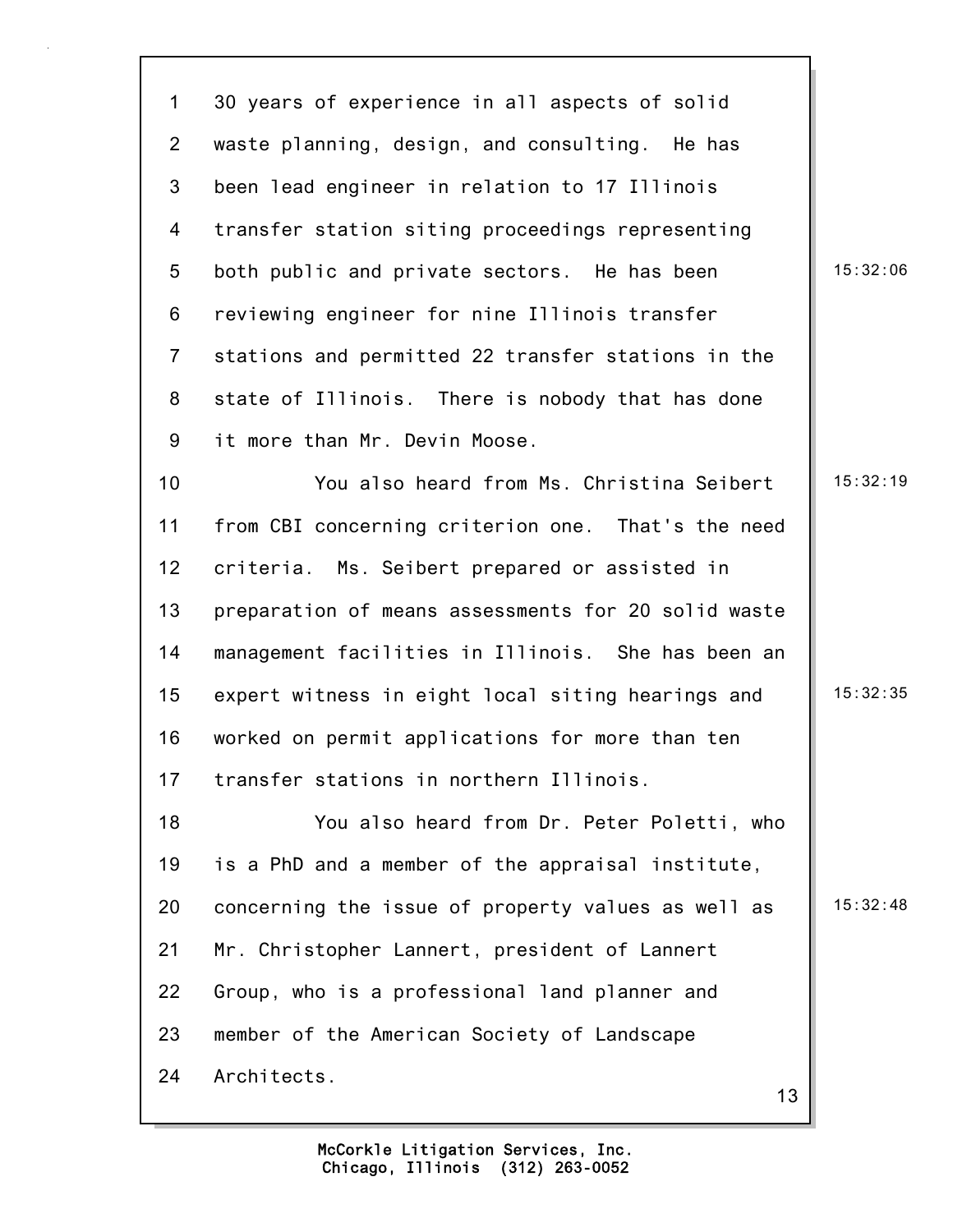14 1 He has provided testimony to approximately 2 60 solid waste related projects. Mr. Lannert 3 testified concerning criterion three requiring to 4 locate the facility so as to minimize the 5 incompatibility with the surrounding area.  $\|$  15:33:12 6 Finally, you heard from Michael 7 Werthmann, who is a professional traffic operations 8 engineer with 23 years of experience, and has 9 consulted and provided testimony on at least 10 21 solid waste related projects concerning 15:33:27 11 criterion six. 12 Obviously, you are here to decide whether 13 or not the nine criterion have been met, so I will 14 briefly address each of these criterion and remind 15 the village that all parties are going to be  $\parallel$  15:33:40 16 presenting post hearing briefs in the form of post 17 finding of fact and conclusions of law which will 18 address each of these issues in even greater 19 detail. 20 **Criterion number one.** As I mentioned, 15:33:50 21 Ms. Seibert testified concerning the first 22 criterion which is that the facility is necessary 23 to accommodate the waste needs of the area it is 24 intended to serve. The intended service area is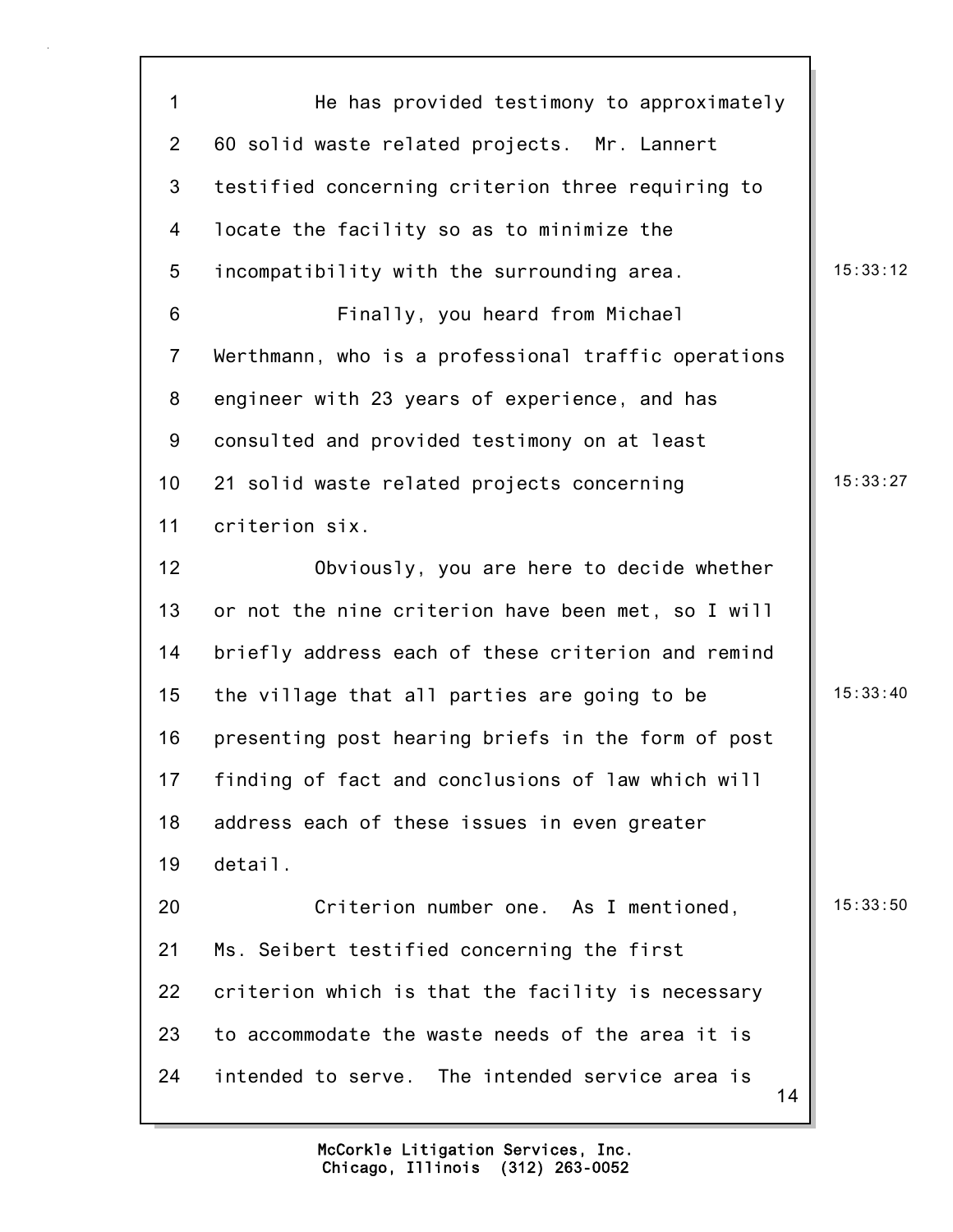| $\mathbf{1}$    | Lake County, and no one has disputed that service   |          |
|-----------------|-----------------------------------------------------|----------|
| $\overline{2}$  | area.                                               |          |
| 3               | The County has historically been sending            |          |
| 4               | waste to landfills at the Zion landfill, the        |          |
| 5               | Countryside landfill, and the Pheasant Run landfill | 15:34:13 |
| 6               | in Kenosha, Wisconsin. We learned from Ms. Seibert  |          |
| $\overline{7}$  | that the disposal commitment to the Countryside     |          |
| 8               | landfill has been exhausted. The commitment has     |          |
| 9               | been exhausted as to Lake County as had the Zion    |          |
| 10 <sub>1</sub> | landfill, but it was recently -- an extension was   | 15:34:29 |
| 11              | awarded to Zion and they are now promised to        |          |
| 12              | provide a maximum of six years of guaranteed        |          |
| 13              | disposal extension to 2017.                         |          |
| 14              | What Ms. Seibert explained to you is that           |          |
| 15              | under the Solid Waste Planning and Recycling Act,   | 15:34:45 |
| 16              | the County historically plans for 20 years disposal |          |
| 17              | capacity. The Countryside landfill will have less   |          |
| 18              | than five years capacity remaining if this transfer |          |
| 19              | station begins operating in 2015.                   |          |
| 20              | Furthermore, the Zion landfill is                   | 15:35:02 |
| 21              | projected to close within 12 years of the Lake      |          |
| 22              | Transfer Station. There is only a six-year          |          |
| 23              | commitment to provide Lake County waste capacity,   |          |
| 24              | but it is projected to close in 12 years.<br>15     |          |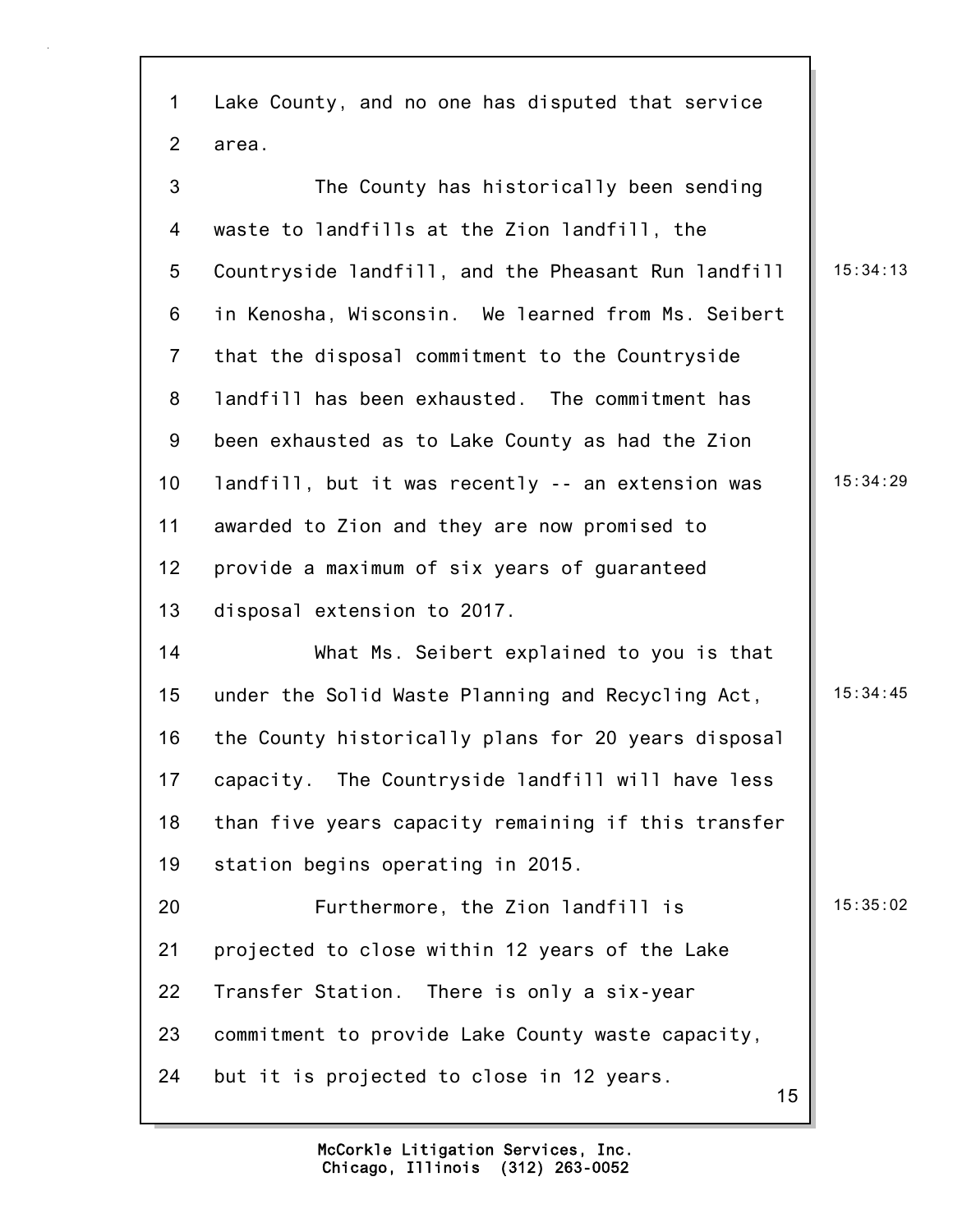1 Finally, the Pheasant Run recycling 2 disposal facility, which is in Kenosha, will not 3 provide any significant disposal capacity for Lake 4 County or Illinois in general because they proposed 5 a large \$10 tipping fee in Wisconsin now. It's | 15:35:27 6 basically made it economically not feasible to send 7 waste there anymore.

8 Therefore, the evidence was clear this 9 transfer station would help meet the 20-year need 10 of Lake County. Ms. Seibert's study determined | 15:35:41 11 that Lake County was suspected to have substantial 12 growth in both population and households. I think 13 it was 35 percent each until 2040.

16 14 The Lake County landfills will not provide 15 20 years' capacity. That evidence was absolutely 15:36:02 16 unrefuted. In general, new landfills are being 17 developed further and further away from Lake County 18 thereby necessitating the use of transfer stations. 19 Lake County itself has drafted a solid waste 20 management plan which is stated the need to develop  $\parallel$  15:36:20 21 new facilities. One of those options is indeed 22 transfer stations as announced in that plan. 23 Furthermore, Ms. Seibert testified that 24 there is -- there are presently no transfer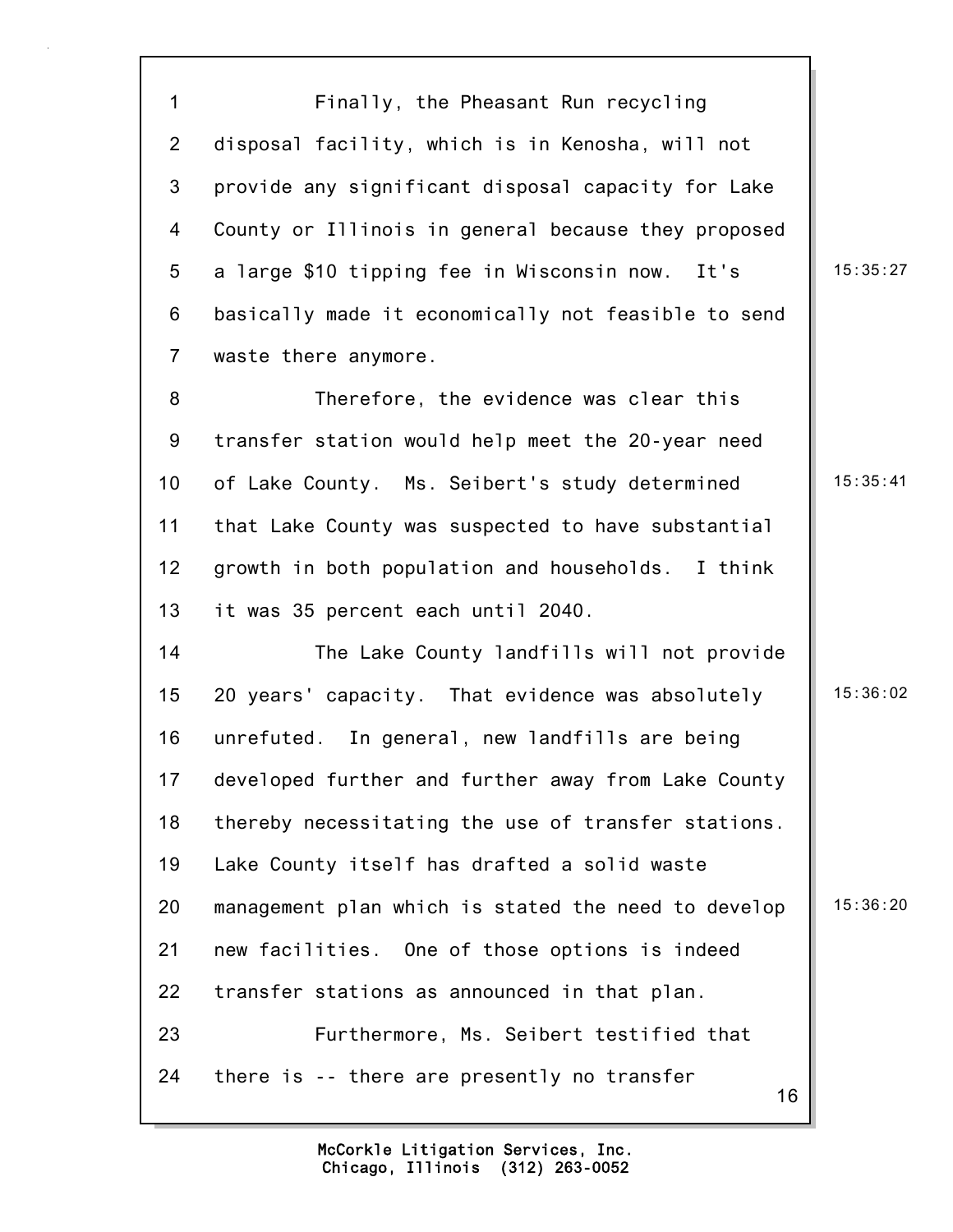17 1 stations currently operating in Lake County 2 resulting in a transfer capacity deficit in excess 3 of the proposed capacity of the Groot Lake Transfer 4 Station. In other words, even if this transfer 5 station is sited, there is still going to be a  $\vert$  15:36:46 6 substantial deficit three to four times the amount 7 that this transfer station can accept to meet the 8 20-year capacity need. That is what Ms. Seibert 9 testified to. 10 **Finally, the transfer station will be** 15:36:57 11 conveniently located near waste generators and 12 waste haulers thereby reducing transfer station 13 cost and increasing collection efficiency. 14 The only witness that was offered by the 15 objectors to testify regarding the need was  $\parallel$  15:37:13 16 Mr. Thorsen who was called by Mr. Blazer. I 17 conducted a cross-examination of Mr. Thorsen myself 18 and it was abundantly clear and he admitted that he 19 did not perform a full blown needs analysis. 20 **First, Mr. Thorsen has very little** | 15:37:29 21 experience or qualifications to even be offering 22 the opinions he offered here in relation to 23 criterion one. He admitted that he was only 24 personally involved in one needs analysis in his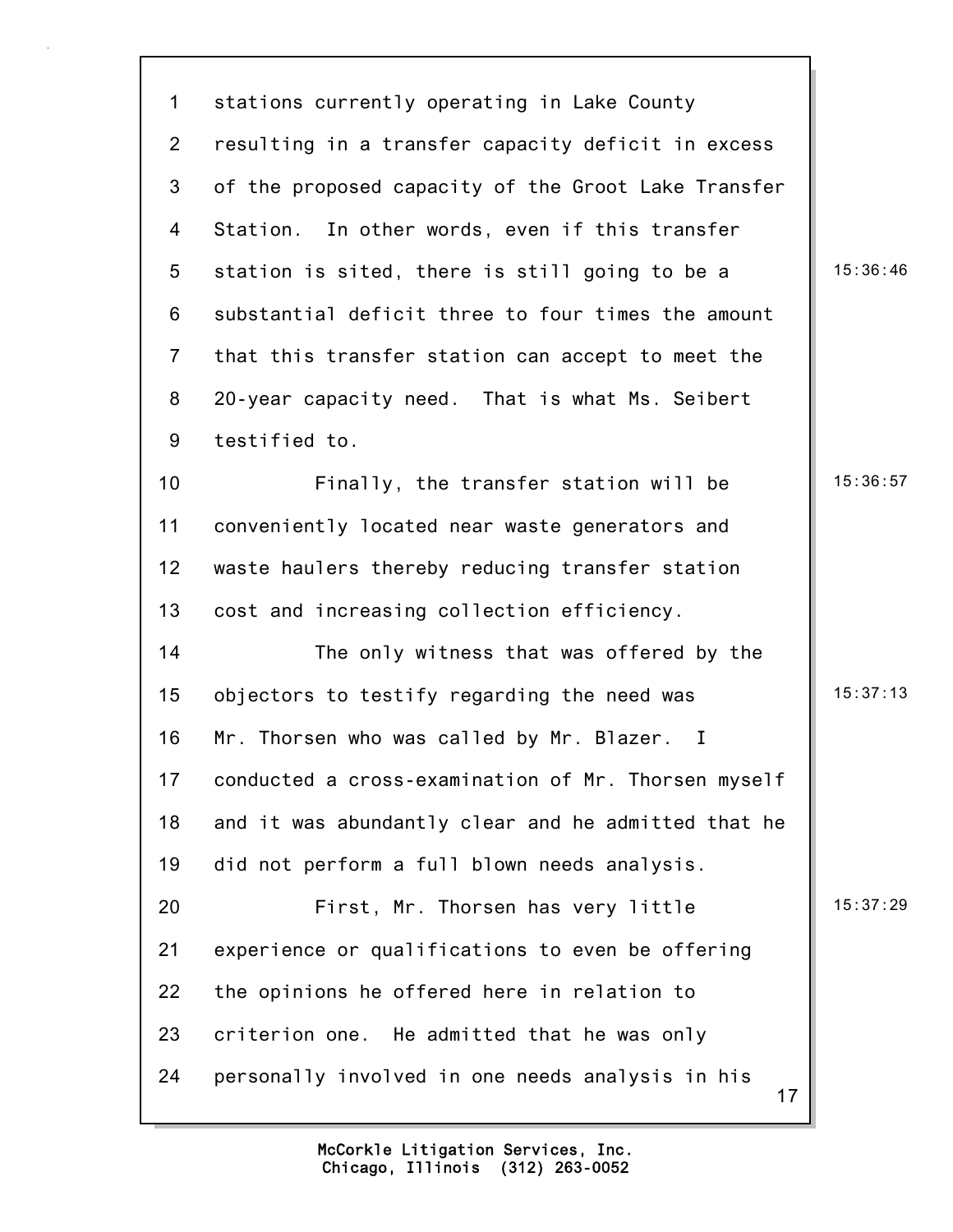| $\mathbf 1$    | entire career and that was over 20 years ago at the  |          |
|----------------|------------------------------------------------------|----------|
| $\overline{2}$ | ARF landfill when he thought he might have           |          |
| 3              | testified at a 39.2 hearing concerning needs. I      |          |
| 4              | remind you that Mr. Thorsen was also not a licensed  |          |
| 5              | engineer in Illinois. He is a chemical engineer      | 15:37:59 |
| 6              | from Minnesota --                                    |          |
| $\overline{7}$ | MR. BLAZER: Objection.                               |          |
| 8              | THE HEARING OFFICER: Overruled.                      |          |
| 9              | MR. BLAZER: Mr. Thorsen?                             |          |
| 10             | THE HEARING OFFICER: Overruled.                      | 15:38:07 |
| 11             | MR. PORTER: I'm sorry. I meant Mr. McGinley.         |          |
| 12             | I do need to strike that last part.                  |          |
| 13             | Mr. Thorsen had no experience performing a           |          |
| 14             | need analysis of transfer station. He had never      |          |
| 15             | taught a course on need and never attended a course  | 15:38:34 |
| 16             | on need. He certainly has never presented or         |          |
| 17             | testified at siting hearings concerning waste        |          |
| 18             | transfer stations as witnesses called by Groot have  |          |
| 19             | and ultimately admitted that he did not perform any  |          |
| 20             | needs analysis concerning a Groot facility.          | 15:38:45 |
| 21             | Mr. Thorsen admitted that he used all the            |          |
| 22             | data and analysis that had been provided by CBI in   |          |
| 23             | his determination concerning need. He had no         |          |
| 24             | criticisms of the sources of that data nor the<br>18 |          |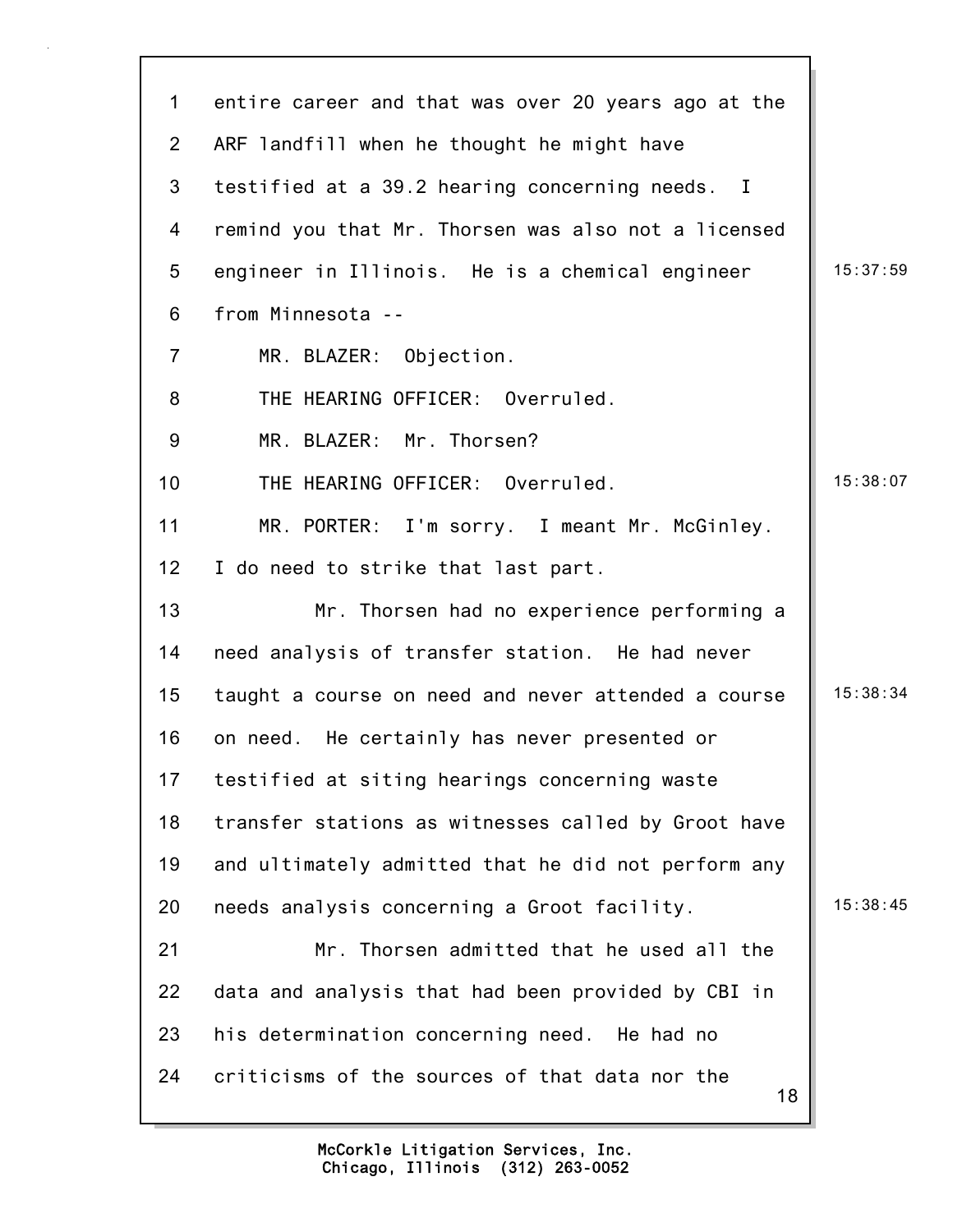19 1 compilation of it as provided by CBI. To 2 Mr. Thorsen's credit, he admitted that there was 3 not sufficient waste capacity in the next 20 years 4 in the landfills used by Lake County. I'm going to 5 repeat that. Mr. Thorsen admitted that there is 15:39:13 6 not sufficient 20-year capacity in Lake County. 7 He even admitted -- his testimony was at 8 the present time, landfills can meet the daily 9 tonnage -- cannot meet -- strike that. 10 **His testimony was at the present time,** 15:39:26 11 landfills can meet the daily tonnage requirements 12 of Lake County, however, he acknowledged that that 13 is not the standard in Illinois which requires one 14 to look at the 20-year need in the county. 15 Mr. Thorsen admitted that the population | 15:39:41 16 is indeed predicted to grow 36 percent and that 17 households will grow a like amount in 2040. He 18 admitted that the Countryside landfill will be at 19 capacity within five to eight years of this 20 transfer station being sited and that Zion only has  $\parallel$  15:39:55 21 a six-year commitment to Lake County. He further 22 admitted that landfills used by Lake County will be 23 at capacity within 12 years of this transfer 24 station being sited and it could be even sooner.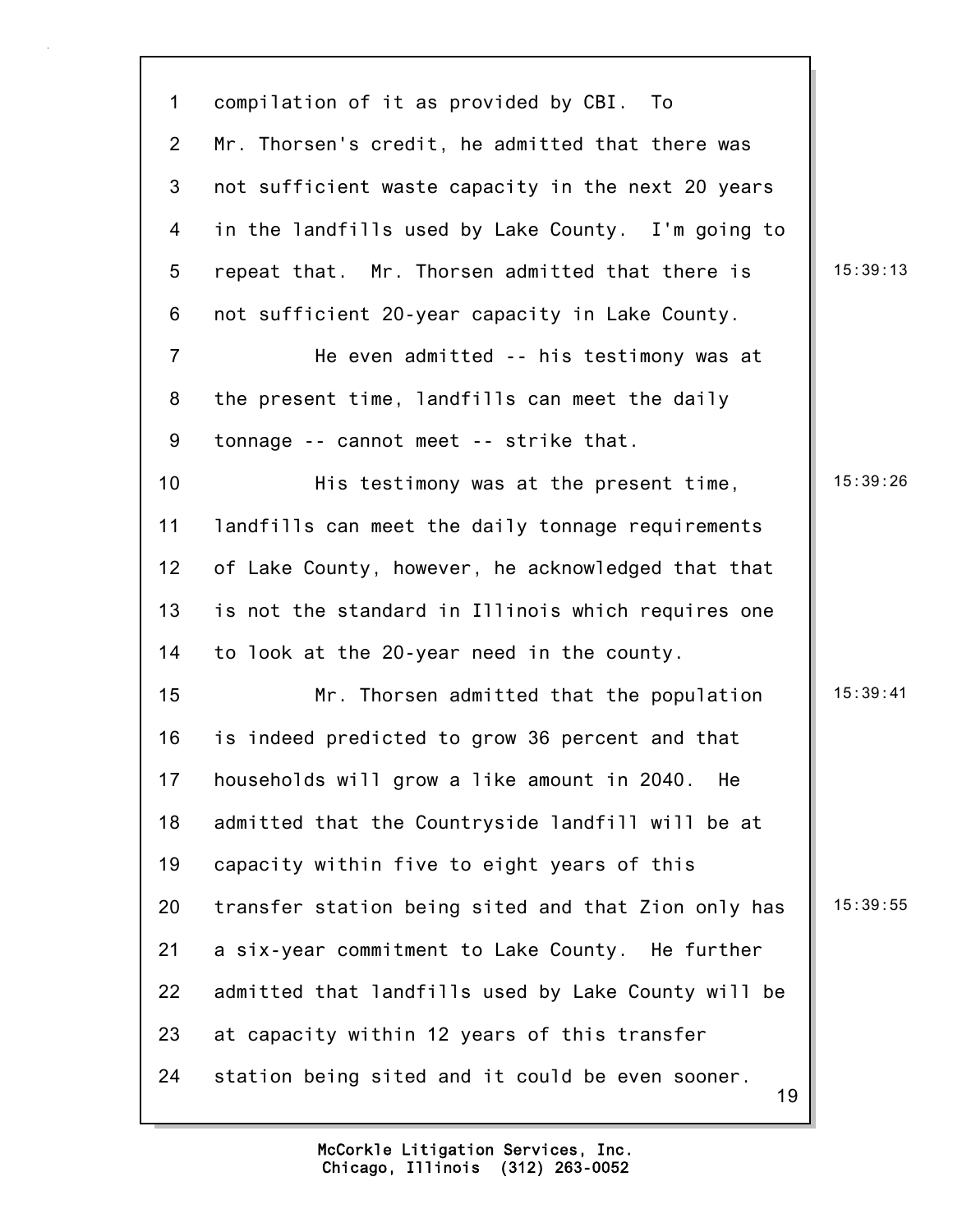20 1 You may recall that when I asked him that 2 question, don't you agree that it could be sooner 3 the landfills will meet capacity, he agreed. Then 4 I asked him, well, then what is it -- when do you 5 propose this application be filed if you indeed | 15:40:21 6 acknowledge that the landfills could reach capacity 7 well before 2027. There was this long, five-minute 8 perhaps pregnant pause at which time Mr. Thorsen 9 said, well, I wasn't hired to make that 10 determination, it's not in my wheelhouse. He just | 15:40:39 11 said in his opinion, now is too soon, but it needs 12 to be sometime before I guess 2025. 13 What Mr. Thorsen acknowledged, however, is 14 that the average time to site a landfill in 15 Illinois is about nine years, and he had personal | 15:40:56 16 experience with that. Furthermore, even the 17 transfer stations can take many, many years and 18 this one was started five years ago and it's likely 19 to take up to eight year before it actually gets 20 sited even with your approval. So Mr. Thorsen 15:41:11 21 acknowledged that it's a very lengthy process in 22 order to site a transfer station. 23 He was also a land planner and had 24 difficulty avoiding the questions when asked,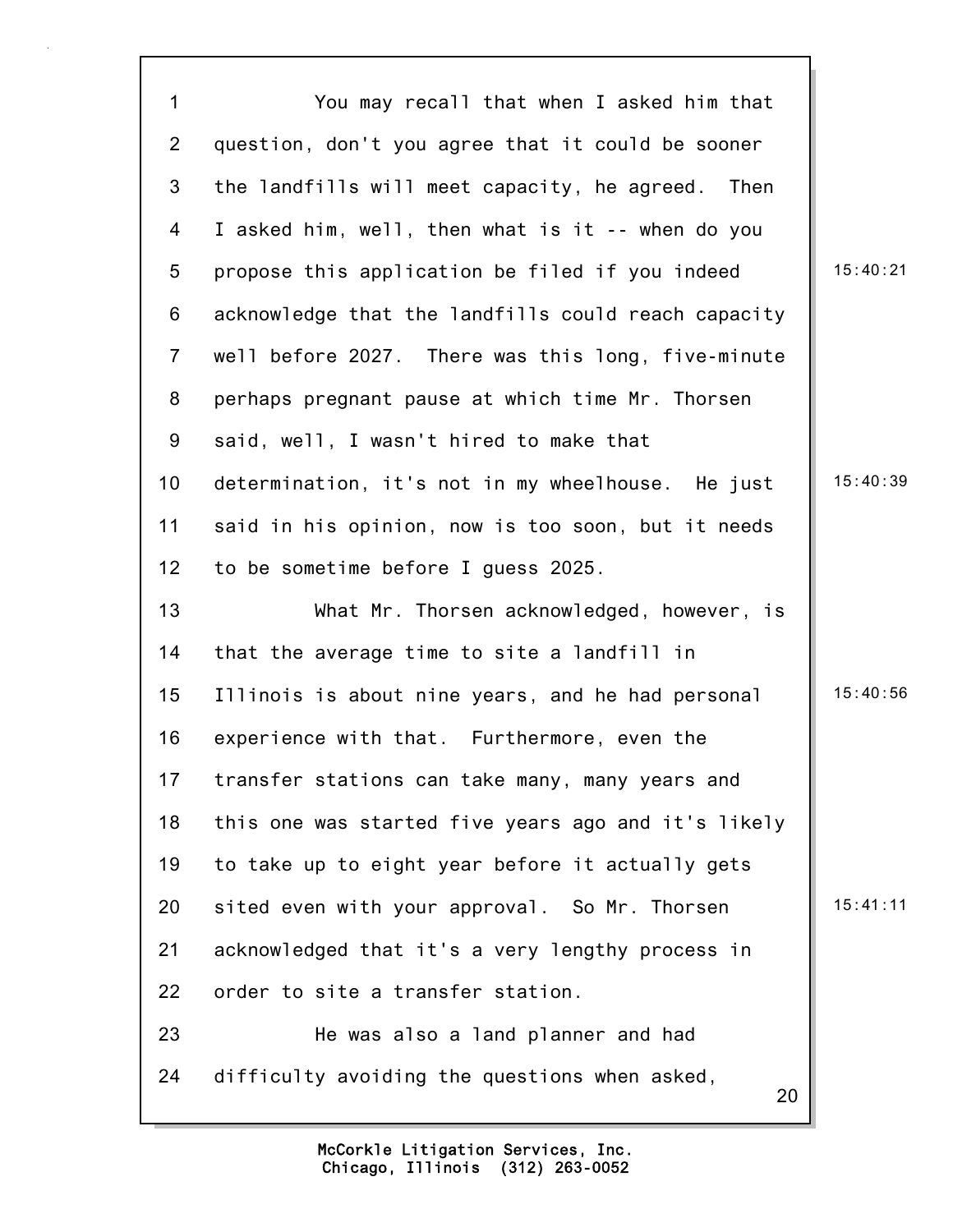21 1 wouldn't you agree that it would be irresponsible 2 to wait until 2025 to site a transfer station. 3 As a matter of fact, as I mentioned 4 earlier, in order to meet all the capacities of 5 Lake County, eventually three or four more transfer | 15:41:38 6 stations will need to be sited once the landfills 7 reach capacity. Given the fact that this could be 8 an eight-year process, it's a good idea to site 9 this one now, and clearly there is a need under 10 criterion one. 15:41:53 11 Most importantly, there was absolutely no 12 testimony contrary to Ms. Seibert's needs analysis. 13 Mr. Thorsen did not perform his own needs analysis. 14 Rather he limited his determination on a timing 15 issue which isn't the standard that is supposed to  $\parallel$  15:42:09 16 be employed. The question is whether or not this 17 facility is necessary to accommodate the waste 18 needs of the area it is intended to serve. The 19 waste needs are supposed to be on a 20-year plan 20 and clearly this facility is necessary in criterion  $\parallel$  15:42:25 21 one. 22 That brings us then to criterion two. As 23 to criterion two, Mr. Moose testified that this 24 facility is a relatively moderate size transfer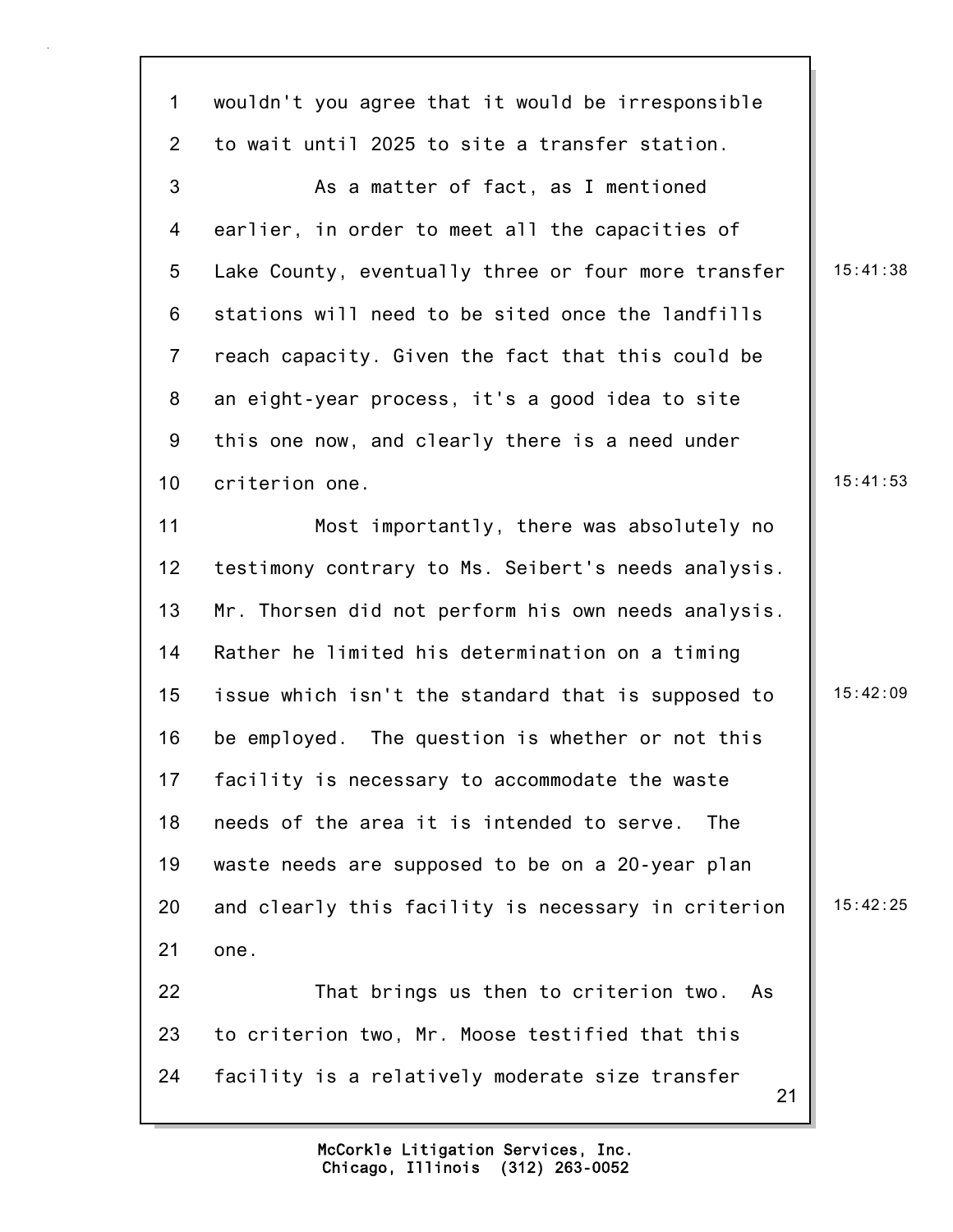1 station accepting approximately 750 tons per day. 2 Mr. Moose explained that Groot owns much of the 3 land surrounding this proposed transfer station and 4 that the nearest residentially zoned property is 5 1,500 feet way and nearest dwelling is over  $\vert$  15:42:51 6 1,000 feet west of the proposed facility.

7 This facility will be made out of concrete 8 and steel -- concrete over a steel skeleton which 9 is designed to maintain the long life and utilize 10 and suppress noise from the building. He explained | 15:43:09 11 that the facility utilized a reinforced concrete 12 tipping floor and is designed as a drivethrough 13 facility meaning that one door opens up, you drive 14 in, you drive out. This avoids multiple openings 15 in the facility and also avoids having to back up  $\parallel$  15:43:24 16 too often.

22 17 The facility was oriented so that Route 18 -- along Route 120 such that there are no roads 19 facing that route on -- there are no doors on the 20 north side and it's strategically placed along 15:43:39 21 Porter Drive to obstruct views. Landscaping was 22 also utilized to obstruct those views. Even 23 without that landscaping, there will be no view 24 directly into that facility along one of the roads.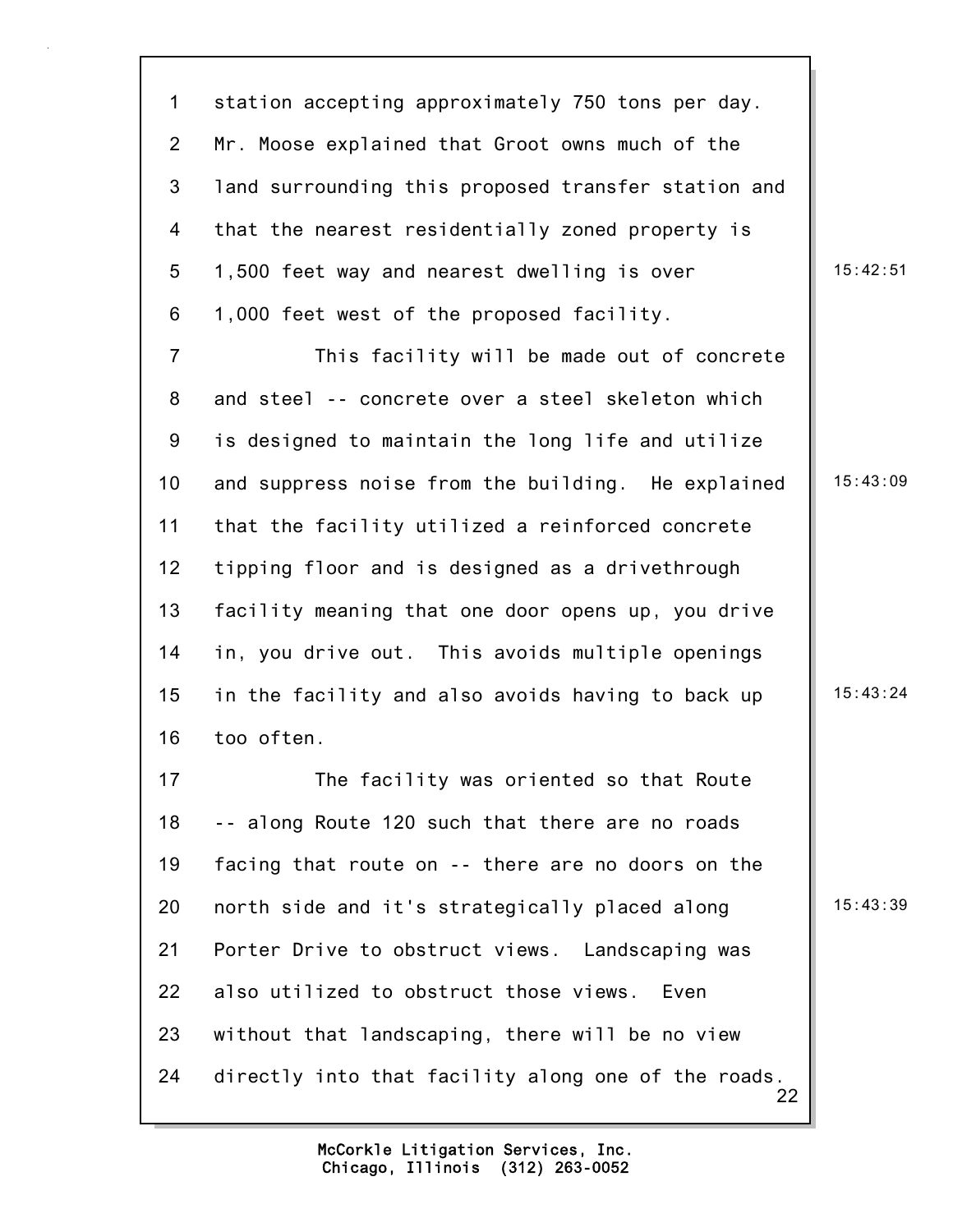1 Mr. Moose testified that this Zion -- is 2 comparable to Glenview's transfer station which 3 received awards from the American Public Works 4 Association as well as the American Consulting 5 Council. It has skylights pointing towards the 15:44:06 6 south to let natural light filter in and minimize 7 energy use to keep the building well lit and it 8 utilizes, and this is important, utilizes an air 9 exchange that will be used four to six times a day. 10 That creates a negative air pressure within the 15:44:23 11 building. 12 You'll recall the testimony that if one 13 were standing outside the building and lit a match 14 in the doorway, you would actually see the smoke 15 enter the building. That negative air exchange is  $\parallel$  15:44:32 16 important in that it helps assist in minimizing the 17 impacts from odor. 18 Mr. Moose explained that under criterion 19 two, one must determine the facility is designed, 20 located, and proposed to be operated such that 15:44:50 21 public health, safety, and welfare is protected.

22 Towards that end, CBI considered all of the

23 residential setbacks, the wetlands, the

24 archaeological and historic sites, endangered

23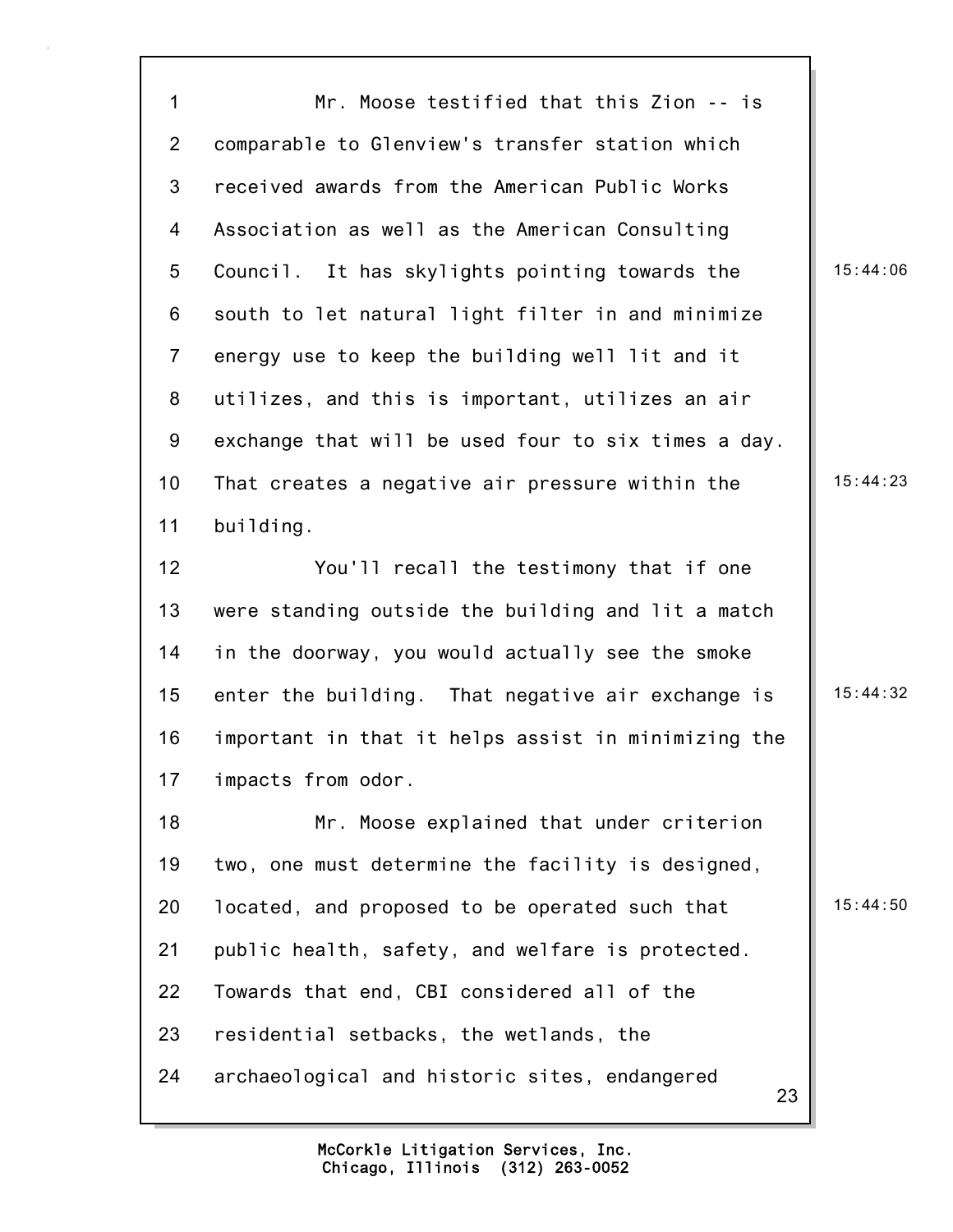1 species, wild and scenic rivers, proximity to 2 airports, floodplain, and regulated recharge. 3 Under the Environmental Protection Act of Illinois, 4 the transfer station may not be within 1,000 feet 5 of the nearest residential property or dwelling, 15:45:16 6 and that setback was expected.

7 Mr. Moose explained that any wetlands that 8 are disturbed will be mitigated pursuant to 9 Illinois laws. Furthermore, there are no nature 10 preserves in the area and the facility does not  $\parallel$  15:45:29 11 pose any threat to Illinois natural areas. There 12 are no significant archeological or historic sites 13 on the facility.

24 14 Likewise the transfer station is more than 15 5,000 feet from the nearest airport compliant with 15:45:40 16 all FAA guidelines. Mr. Moose also explained that 17 the proposed facility has an operating plan that 18 assures that collection vehicles will be fully 19 enclosed and covered and that the facility will be 20 routinely controlled for litter control. 15:45:55 21 He explained as to odor, all waste 22 transfer operations will be conducted within the 23 building. The tipping floor will be cleared of 24 waste on a first in, first out basis and on a daily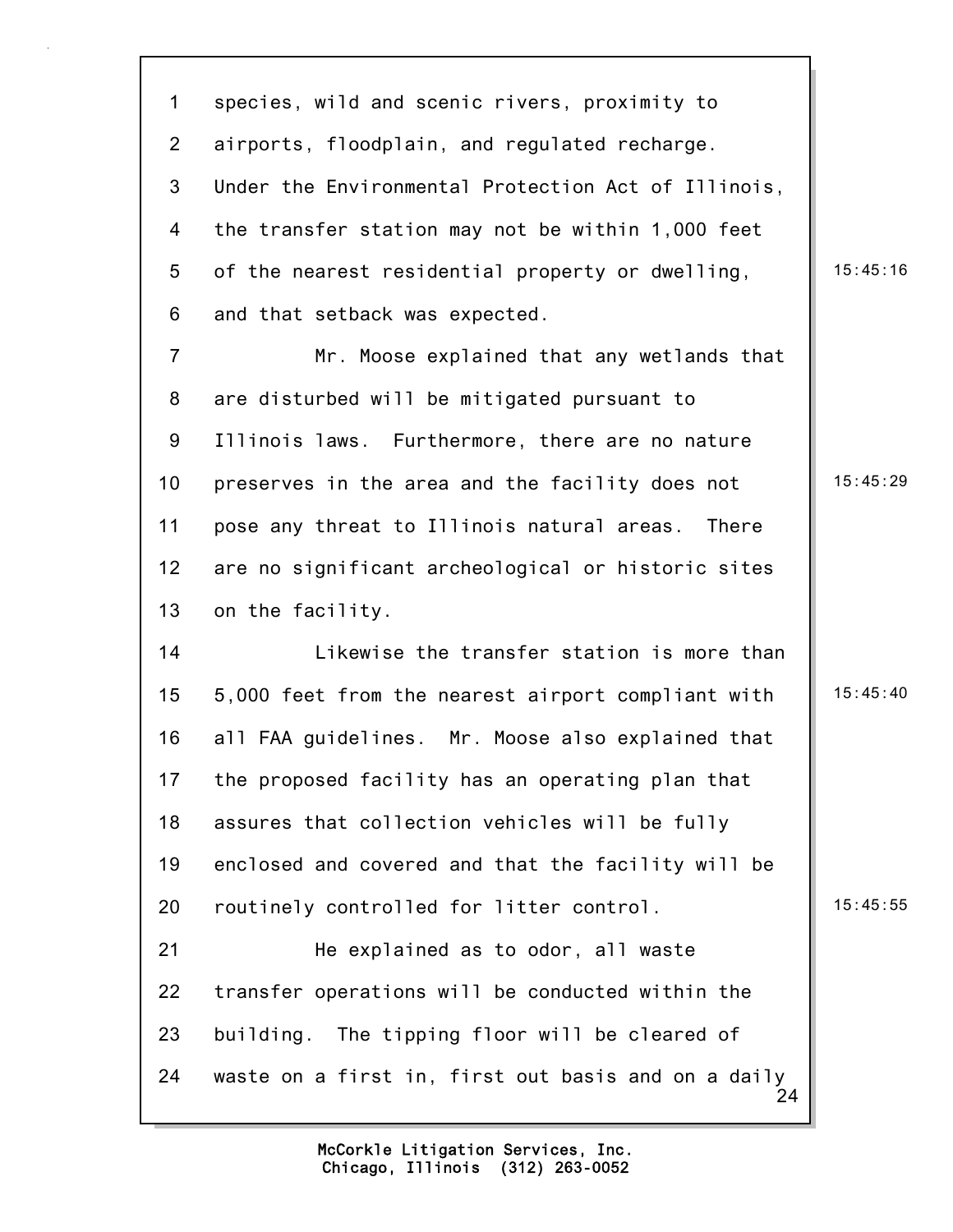1 basis. Waste materials will be then transferred to 2 the operating bay and incoming waste with an 3 unusually strong odor will be immediately 4 transferred from the station. If a customer is 5 found to be habitually bringing waste to the 15:46:24 6 facility that has a strong odorous component, they 7 will be asked not to use the facility. In 8 addition -- they will be denied access. 9 In addition, there is a misting system 10 throughout the facility that uses nontoxic odor 15:46:41 11 neutralizers. It's the same neutralizers that one 12 of Mr. Blazer's witnesses referenced in an 13 attachment to one of his reports that were used to 14 completely reverse or do away with the smell that 15 occurred in a car that had been left in a parking  $\parallel$  15:47:00 16 lot with a dead body in it for several days. These

18 testimony to the contrary.

25 19 There will be no issue with pets because, 20 again, waste will be transferred on first in and  $\parallel$  15:47:16 21 first out basis and waste cleared on a daily basis. 22 Any loaded transfer vehicles that are 23 stored overnight at the proposed facility will be 24 fully tarped and parked in the transfer station

17 neutralizers are effective and there has been no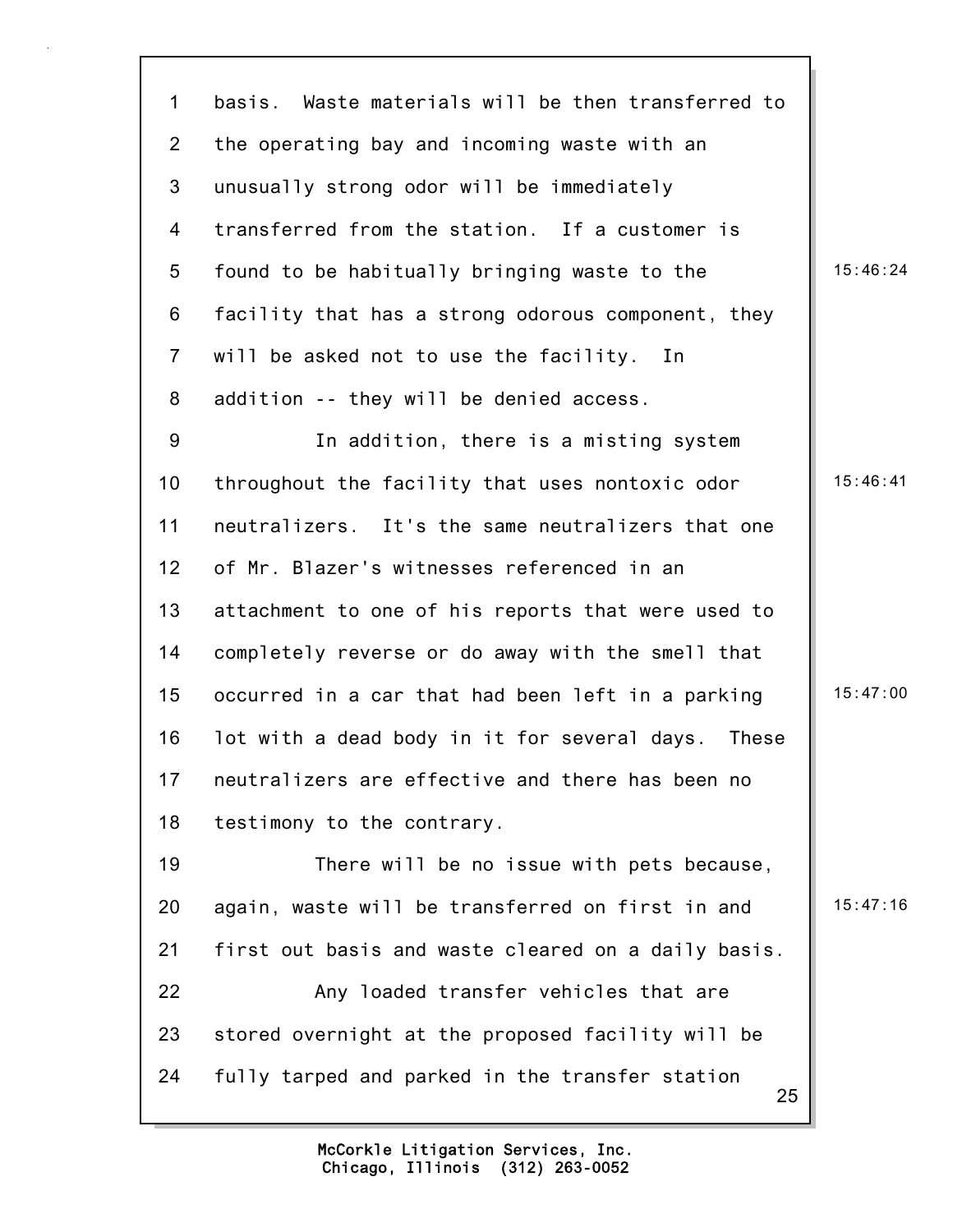1 building and removed at the beginning of the next 2 operating day.

3 As for noise, the station is located 4 within an industrial zoned area. All tipping and 5 transfer operations will be conducted inside the | 15:47:40 6 building, and all on site equipment will be 7 equipped with mufflers and sound-suppressing 8 devices. Furthermore, this site is buffered by an 9 industrial area to the north and west and a forest 10 area to the east and by State Highway 120 and open | 15:47:56 11 space to the south.

12 Finally, the transfer station will be 13 equipped with high performance rubber doors that 14 will automatically open and close as the collection 15 transfer vehicles enter and leave the building 15:48:09 16 between the hours of 4:00 and 8:00 a.m.

17 Mr. Moose explained that dust will be 18 controlled by gating all access drives, parking 19 areas, and storage areas and any mud or dust will 20 be removed with a street sweeper. Furthermore, 15:48:21 21 dust will be controlled by the misting system as 22 well. 23 All public roads and right of ways within

26 24 1,000 feet of the facility will also be swept at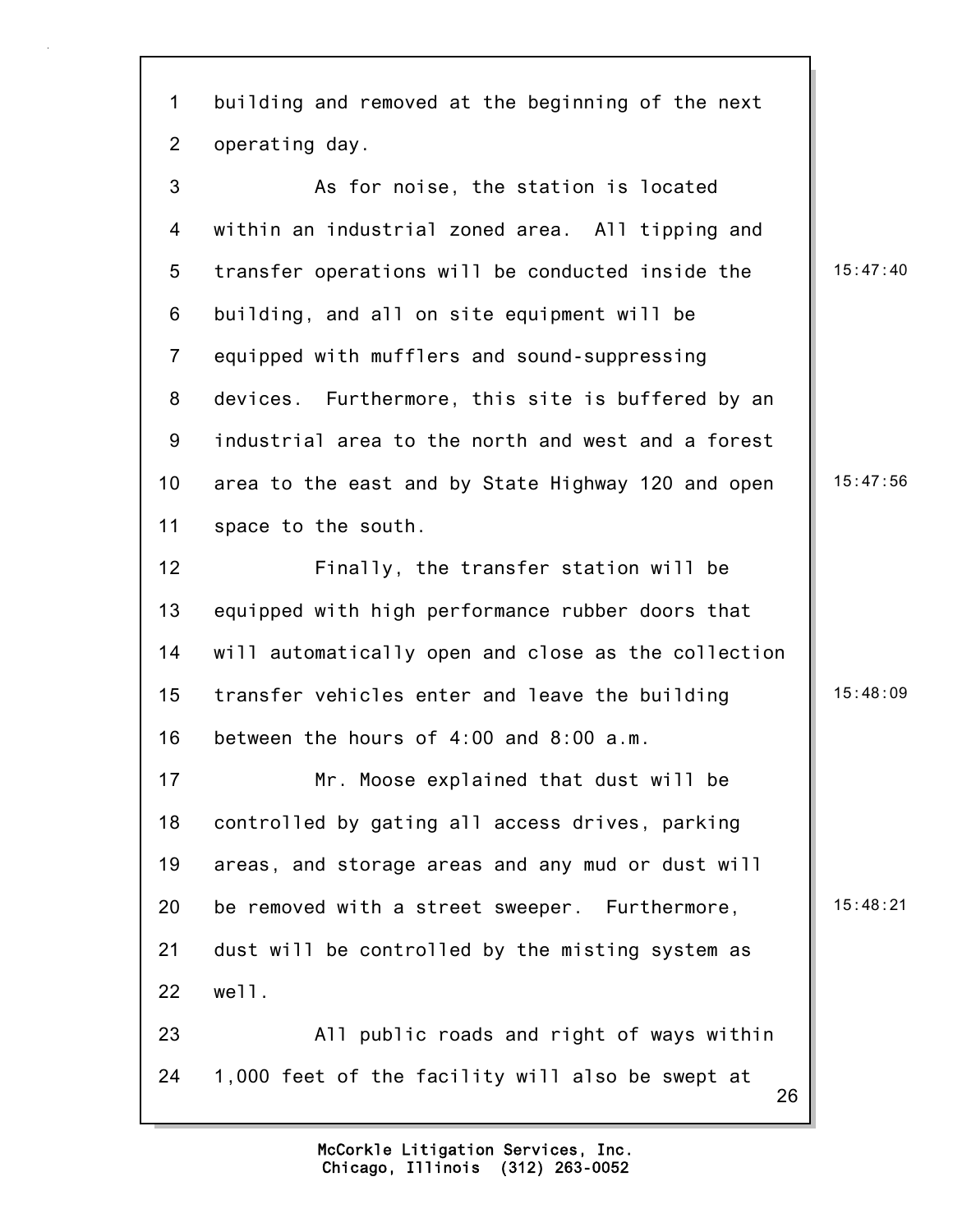| $\mathbf 1$    | least once per day and, again, this misting system     |          |
|----------------|--------------------------------------------------------|----------|
| $\overline{2}$ | will be used to mitigate dust there as well            |          |
| 3              | -- I'm sorry -- dust inside the building.              |          |
| 4              | Ultimately, it is Mr. Moose's opinion that             |          |
| 5              | the facility was designed and located and proposed     | 15:48:42 |
| 6              | to be operated such that the public health, safety,    |          |
| $\overline{7}$ | and welfare will be protected.                         |          |
| 8              | There actually are no witnesses that                   |          |
| 9              | countered any of Mr. Moose's testimony regarding       |          |
| 10             | compliance with criterion two except on a very         | 15:48:53 |
| 11             | minor issue concerning odor. Mr. McGinley              |          |
| 12             | testified to after being called by Mr. Blazer.         |          |
| 13             | There were no other qualified engineers regarding      |          |
| 14             | the transfer station design who testified and,         |          |
| 15             | therefore, the overwhelming evidence in this case      | 15:49:09 |
| 16             | is that indeed the public health, safety, and          |          |
| 17             | welfare is protected where criterion two is met.       |          |
| 18             | As for Mr. McGinley, and I was mistaken                |          |
| 19             | earlier, he was the engineer that was not licensed     |          |
| 20             | in Illinois. As a matter of fact, he had never         | 15:49:22 |
| 21             | designed a transfer station. He has never worked       |          |
| 22             | in a transfer station nor has he operated a            |          |
| 23             | transfer station. He was the chemical engineer         |          |
| 24             | from Minnesota who admitted that he did not have<br>27 |          |
|                |                                                        |          |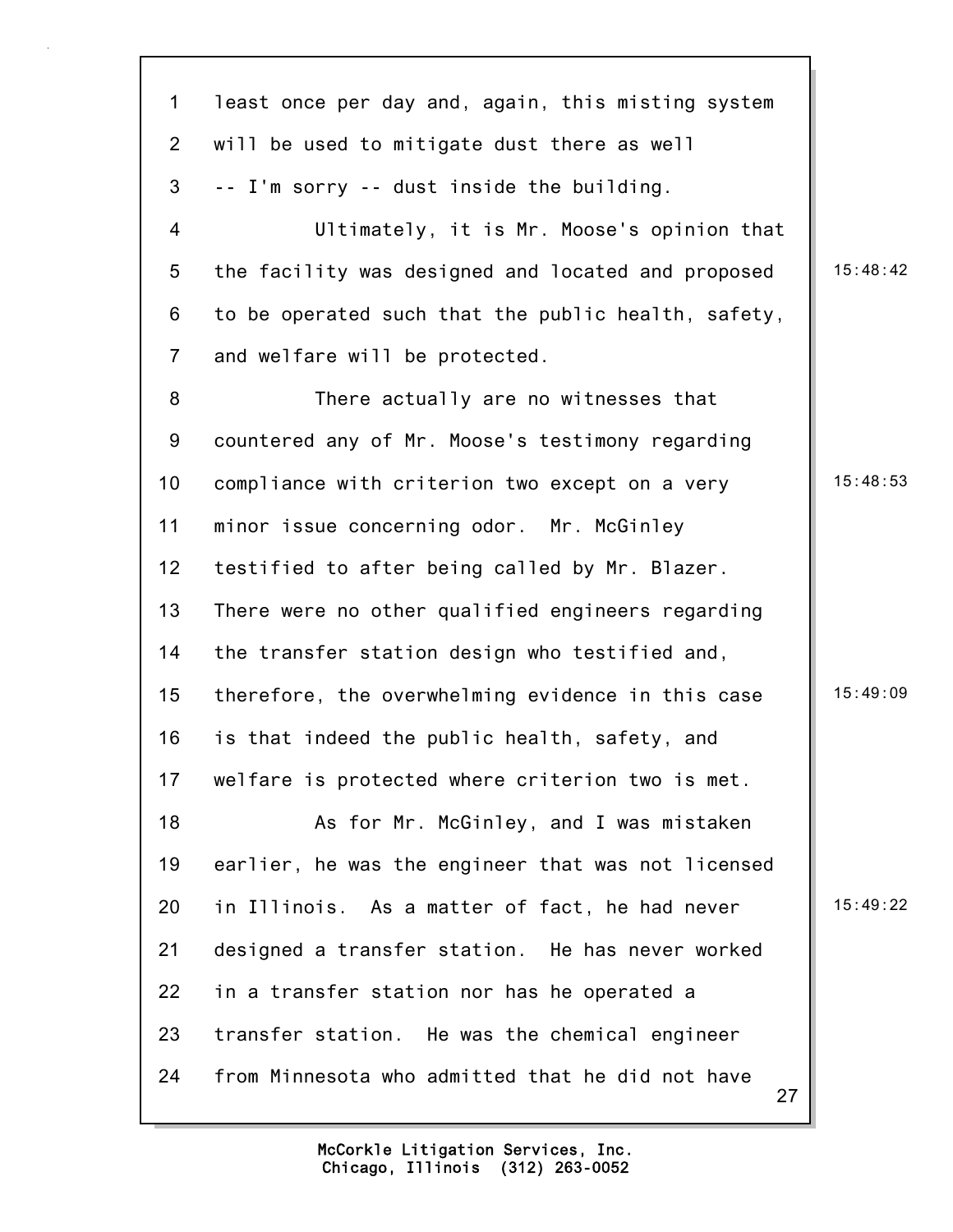28 1 any specific study analysis or modeling or 2 otherwise. 3 Mr. McGinley had not even seen the 4 proposed facility nor any of the surrounding sites. 5 Let me repeat that. The individual that Mr. Blazer  $\parallel$  15:49:44 6 called to testify concerning the odor issue had 7 never even been to the site nor any of the 8 surrounding properties. 9 It was clear Mr. McGinley did little to no 10 analysis whatsoever in regard to this application. | 15:50:03 11 He did not even know the Illinois Pollution Control 12 Board passed regulations here in Illinois. 13 He admitted that he had done no analysis 14 or model that would suggest that this facility 15 would in any way violate any of the Illinois  $\|\cdot\|$  15:50:14 16 Pollution Control Board regulations. 17 Though his report suggested that the 18 facility should use fast moving doors, if you read 19 his report, that seems to be the emphasis of his 20 report, that the facility should use fast moving  $\parallel$  15:50:26 21 doors. But then on testimony, it changed and his 22 opinion apparently became that those doors should 23 be closed at all times when a vehicle is not coming 24 in or out. Well, if you take a look at the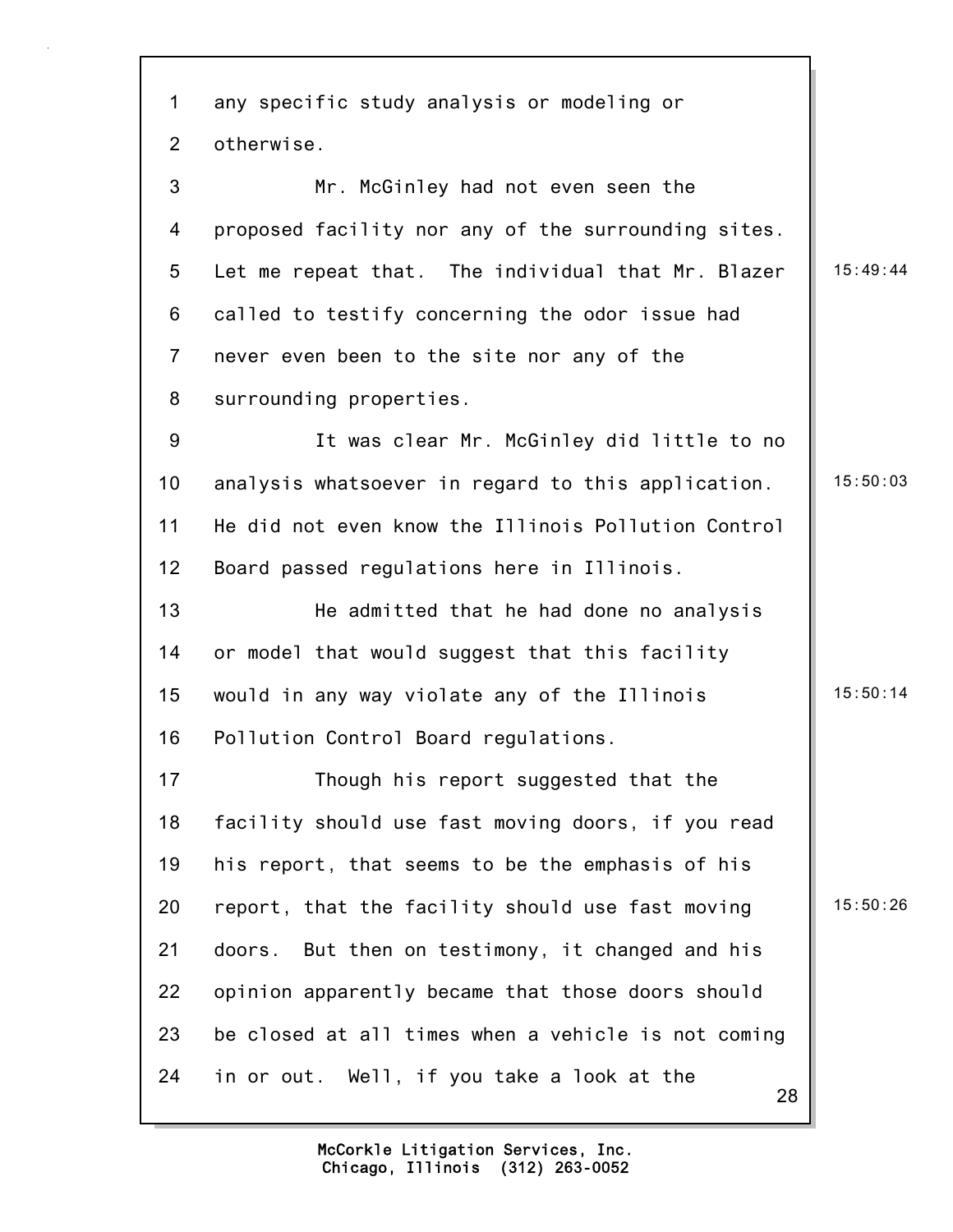29 1 application -- and I believe that testimony changed 2 because he admits now that Groot is going to indeed 3 be using fast-acting rubber doors and he has no 4 criticisms of those doors. The reference to those 5 doors is actually in the noise section of the 15:50:56 6 application. My suspicion is that Mr. McGinley 7 primarily, if not exclusively, read the odor 8 section which doesn't reference those doors. I 9 have a feeling he probably didn't know that they 10 were even going to be used at this site which is  $\parallel$  15:51:14 11 why his report emphasizes that issue in several 12 places. 13 Regardless, they are going to be used at 14 this site and can be activated at any time by the 15 operator. If indeed odor ever were to become a 15:51:30 16 problem, they can be left down in that 17 circumstance. If the wind is there, a particularly 18 odorous flow, the operator is perfectly free to put 19 down those doors. 20 **Furthermore, the operator, Groot, is** 15:51:42 21 responsible under the host agreement to make sure 22 that there is no odor and, therefore, that 23 agreement can be enforced. There is no reason, 24 there is no basis whatsoever to the imposition of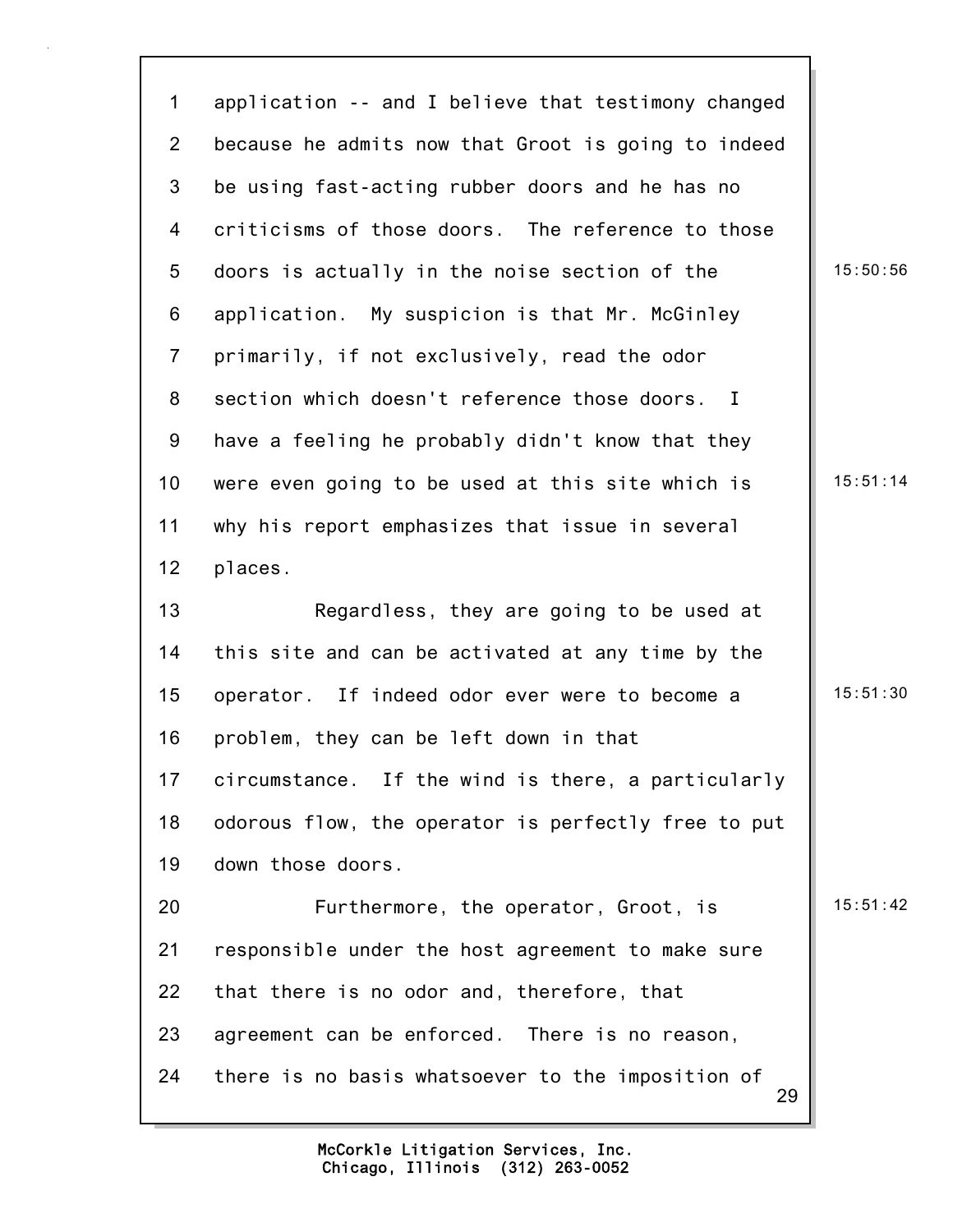30 1 any type of condition that would require the doors 2 to be closed at all times and vehicles coming in 3 and out. That would be on ominous burden upon the 4 employees and Groot in the operation of the 5 facility. There is just simply no reason for it.  $\parallel$  15:52:07 6 There is no testimony that would have ever 7 suggested it. 8 Mr. McGinley did not form any analysis, no 9 scientific study whatsoever that would have 10 suggested that those doors be need to be closed at | 15:52:18 11 all times. It was pure conjecture and it was based 12 upon, you'll recall, his experience at the HERC 13 facility. The HERC facility is an incinerator in 14 Minnesota. It's a municipal incinerator that 15 accepts 1,200 tons a day, 385,000 tons a year, 15:52:37 16 double or more than double of what the Groot 17 facility will be accepting. And it is in downtown 18 Minneapolis right next to the Twins baseball 19 stadium. There are 40,000 people that attend that 20 stadium, 3 million per year. The HERC facility is  $\parallel$  15:52:58 21 an incinerator. It's not a transfer station. 22 Worse, that facility involves thousands of 23 tons of waste remaining on the tipping floor at all 24 times. The HERC facility is actually an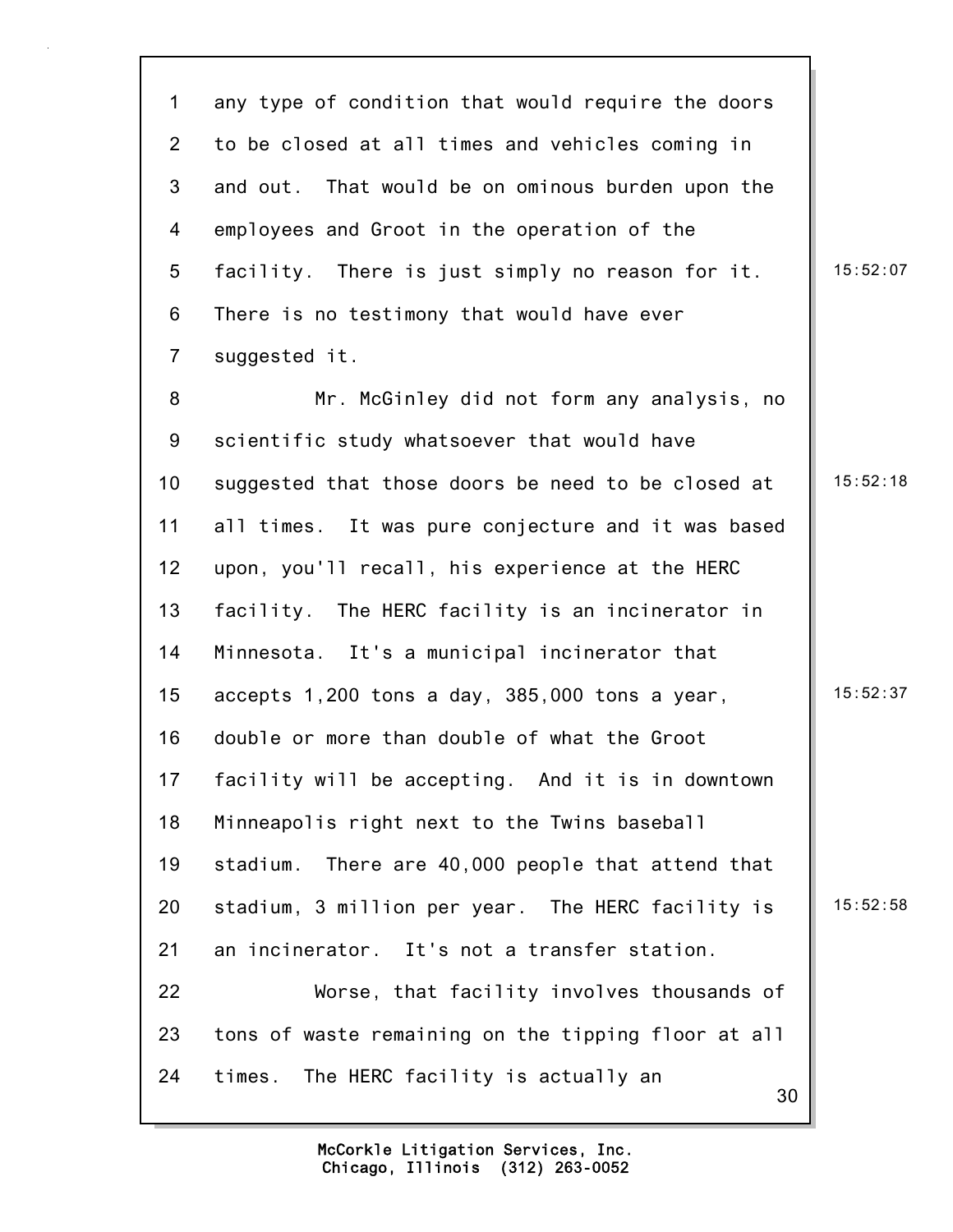1 energy-producing facility and, therefore, has to be 2 fed at all times in order to continue producing 3 energy. Mr. McGinley admitted that on the floor, 4 there are thousands of tons of waste at all times. 5 Usually there is only about 40 tons of waste on the  $\parallel$  15:53:31 6 floor of the Groot transfer station. 7 Furthermore, what we found out in

8 Minnesota, that waste can stay on the floor for up 9 to seven days. They use a first in and first out 10 as well, but it can be there for seven days before  $\parallel$  15:53:44 11 it has to get out. There is always near that 12 amount on the floor, but old waste can stay there 13 for up to seven days. Here at the Groot facility, 14 the waste is going to be removed usually within a 15 matter of hours and always by the end of the  $\vert$  15:53:59 16 operating day. It's complete apples and oranges.

17 If the HERC facility is keeping its doors 18 closed at all times, it's because it has thousands 19 of tons of waste, they are a waste incinerator 20 burning the waste, they are a stone's throw from | 15:54:16 21 40,000 people that are in the downtown municipal 22 area. None of that has been shown to be relevant to 23 this particular transfer station.

24 Overall, there was very little, if any,

31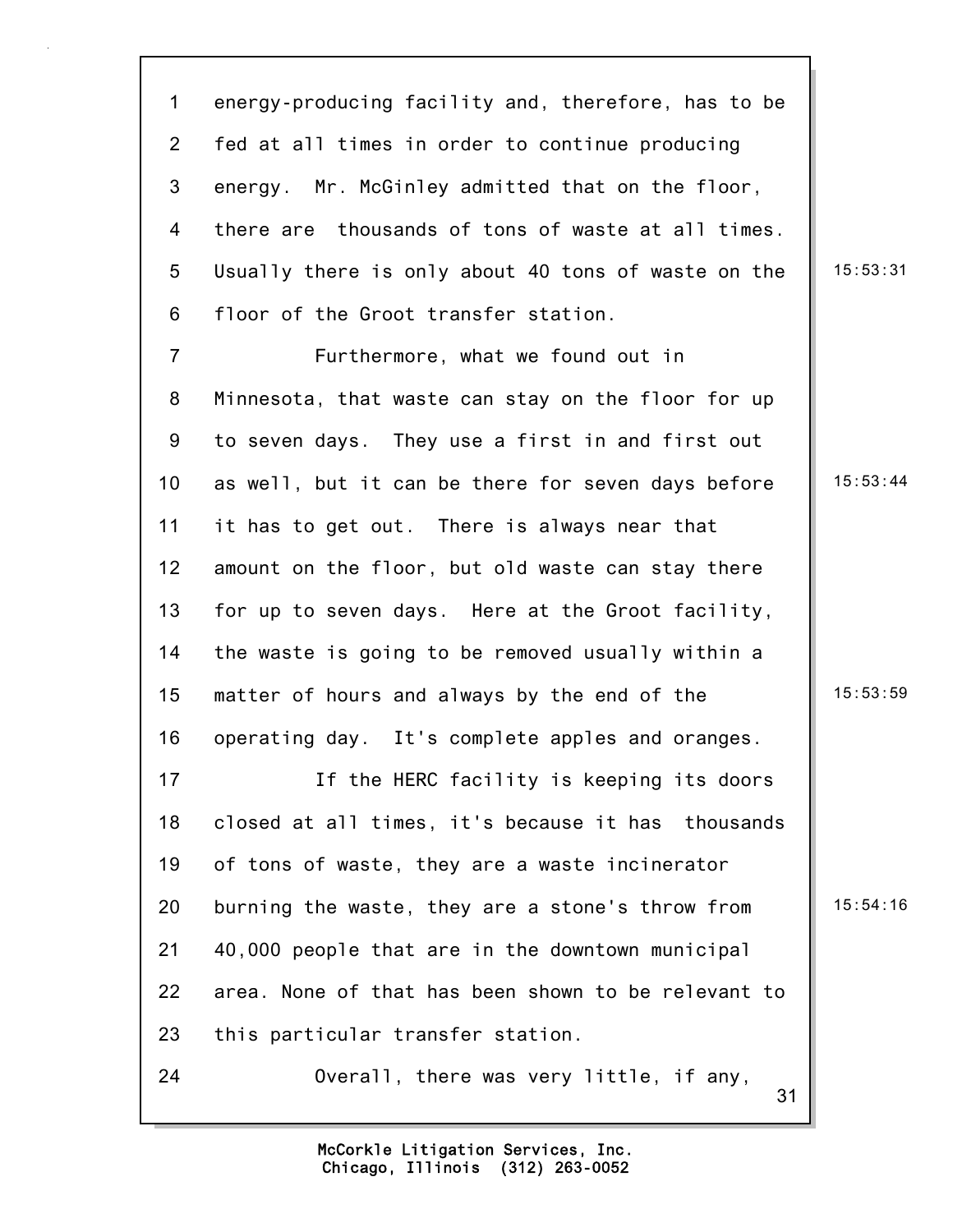| $\mathbf{1}$   | testimony to refute anything Mr. Moose had said          |          |
|----------------|----------------------------------------------------------|----------|
| $\overline{2}$ | regarding criterion two and that criterion was           |          |
| 3              | clearly met.                                             |          |
| $\overline{4}$ | As to criterion three, there's two issues                |          |
| 5              | to that. The facility is located, so as to               | 15:54:47 |
| 6              | minimize the incompatibility as to the character of      |          |
| $\overline{7}$ | the surrounding area and minimize the effect on the      |          |
| 8              | value of the surrounding area. Dr. Peter Poletti         |          |
| 9              | testified concerning the minimization effect on the      |          |
| 10             | surrounding property values and Mr. Christopher          | 15:55:04 |
| 11             | Lannert testified as to how the facility was             |          |
| 12             | located to minimize incompatibility to the               |          |
| 13             | character of the surrounding area.                       |          |
| 14             | Specifically, Peter Poletti -- is a                      |          |
| 15             | certified appraiser and PhD and testified first and      | 15:55:16 |
| 16             | foremost that there were design and operating            |          |
| 17             | features which minimized the effects on the value        |          |
| 18             | of the surrounding properties. Specifically, he          |          |
| 19             | referred to the fact that the transfer station be        |          |
| 20             | constructed out of concrete and steel thereby            | 15:55:30 |
| 21             | reducing noise and that all activities would occur       |          |
| 22             | inside the building.                                     |          |
| 23             | Further, the facility uses berms and                     |          |
| 24             | landscaping which also reduce noise as well as the<br>32 |          |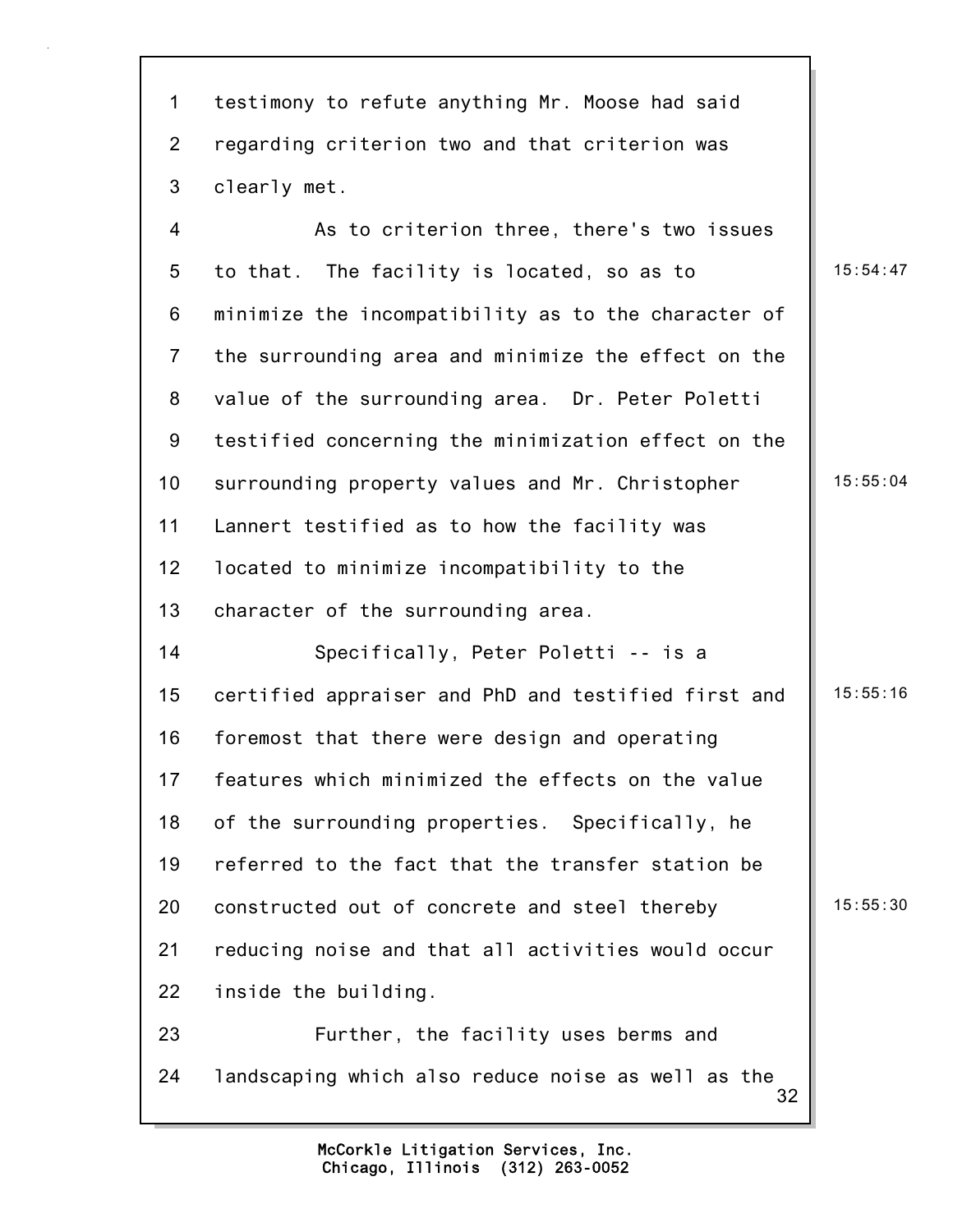| $\mathbf 1$     | visual site of the facility. It also uses rubber          |          |
|-----------------|-----------------------------------------------------------|----------|
| $\overline{2}$  | doors in the morning hours, again, to reduce noise        |          |
| 3               | and as we have learned, those fast moving doors may       |          |
| 4               | also have an impact on reducing any odor.                 |          |
| 5               | There would be significant roadway                        | 15:55:58 |
| 6               | intersection improvements proposed and funded by          |          |
| $\overline{7}$  | the applicant. The transfer station included a            |          |
| 8               | comprehensive plan and detailed procedures which          |          |
| 9               | control odor, dust, noise, or other potential             |          |
| 10 <sub>1</sub> | nuisances and off site street sweeping and litter         | 15:56:12 |
| 11              | control will be conducted.                                |          |
| 12              | Furthermore the facility was proposed to                  |          |
| 13              | be located in an area that was buffered from              |          |
| 14              | surrounding residential uses by distance,                 |          |
| 15              | intervening industrial open space, and vegetation.        | 15:56:23 |
| 16              | Finally, there is no residential property                 |          |
| 17              | located within 1,000 feet of the facility and,            |          |
| 18              | therefore, for all those factors, Mr. Poletti found       |          |
| 19              | that there was design features that would protect         |          |
| 20              | surrounding property values.                              | 15:56:40 |
| 21              | Mr. Poletti also conducted a regression                   |          |
| 22              | analysis and compared sales data of properties near       |          |
| 23              | transfer stations to control areas and determined         |          |
| 24              | that there was no significant reduction in property<br>33 |          |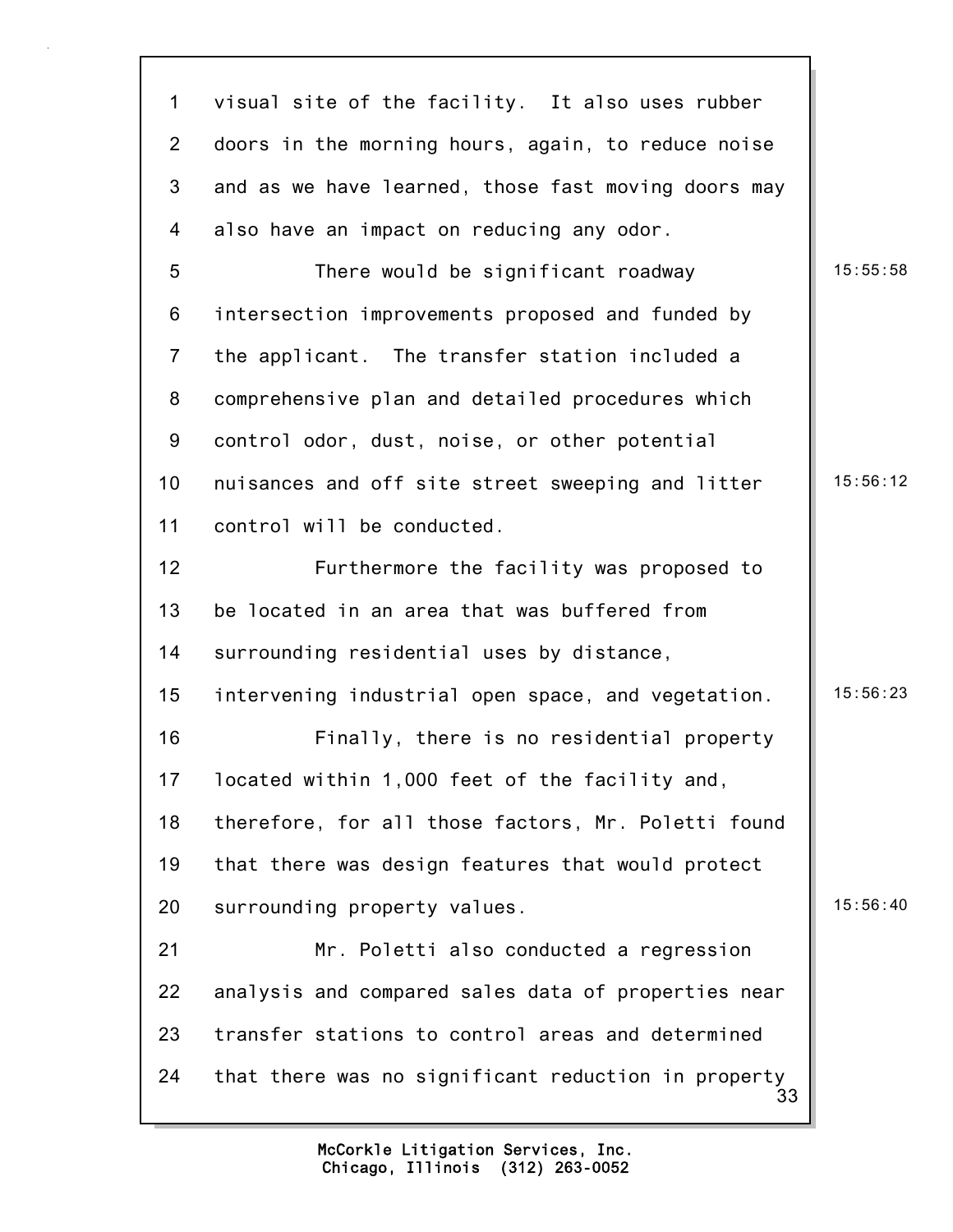1 values.

2 Round Lake Park staff hired its own 3 appraiser, Mr. Kleszynski who testified today and 4 submitted a report. He reviewed the report of 5 Mr. Poletti and determined the Poletti report was | 15:57:04 6 appropriate and credible.

7 Mr. Kleszynski himself went further and 8 not only reviewed the reports, but also he did go 9 to the site of the proposed transfer station 10 property as well as the surrounding areas and 15:57:16 11 locations referenced in the Poletti case studies 12 and concluded himself that the transfer station was 13 indeed located to minimize the effect on the value 14 of the surrounding properties.

34 15 Mr. Blazer hired and submitted the 15:57:28 16 testimony of Michael MaRous in response to both 17 Mr. Poletti and Mr. Kleszynski, however, Mr. MaRous 18 did not himself conduct a regression analysis as 19 did Mr. Poletti. Instead Mr. MaRous simply 20 criticized various aspects of the Poletti report.  $\parallel$  15:57:46 21 What I found interesting in regard to that, though, 22 is Mr. MaRous did not even review Mr. Poletti's 23 testimony, so it was interesting that he testified 24 against it.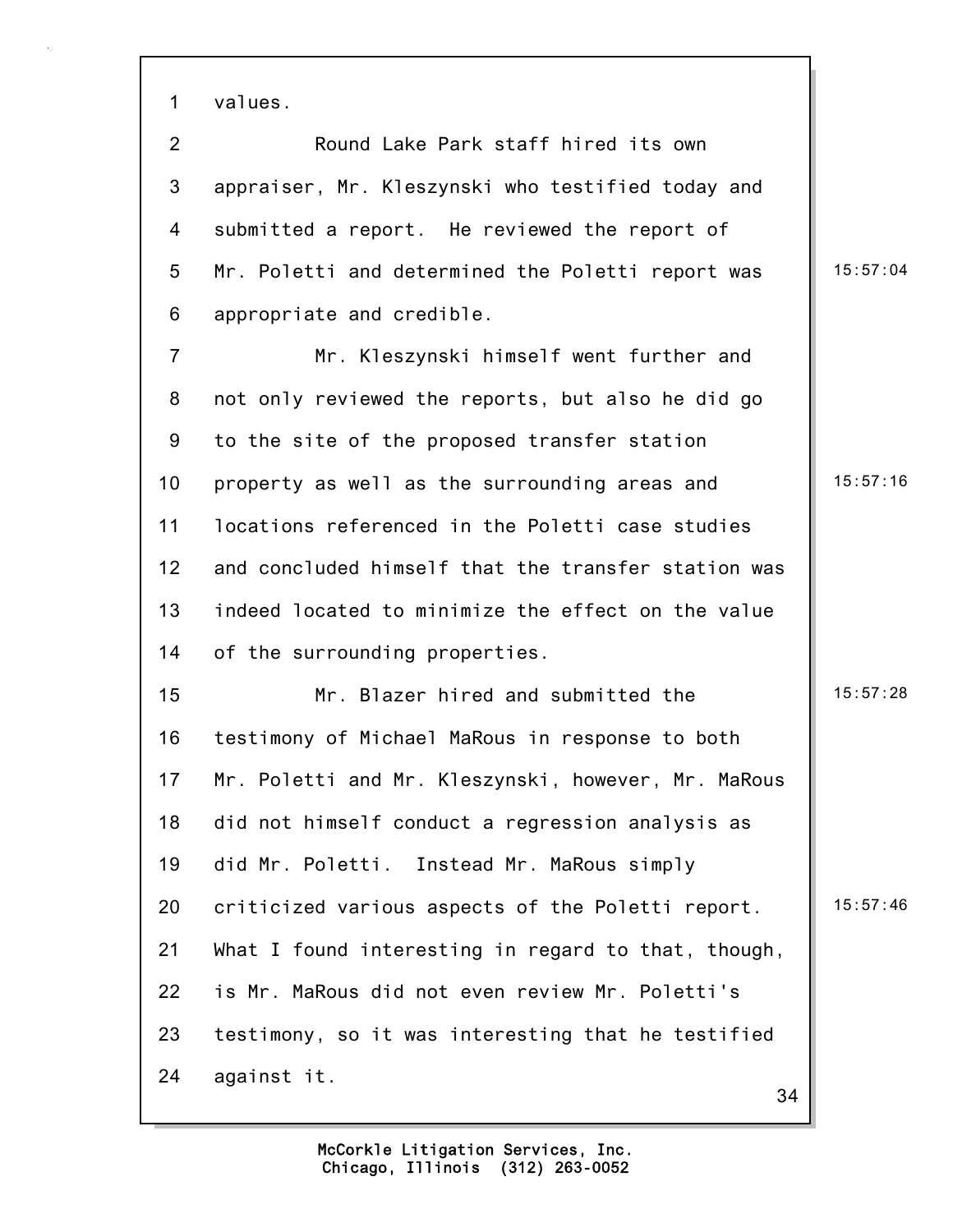35 1 Ultimately, MaRous admitted that the 2 design proposed minimized impacts and 3 incompatibility. Mr. MaRous had no opinion, this 4 is important, he actually had no opinion as to 5 whether criterion three was met or not met. He 15:58:15 6 didn't do any study in relation to that. All he 7 did was point out what he considered to be some 8 criticisms regarding the Poletti report. 9 So once again you are left in a situation 10 where all of the evidence is in support of finding  $\parallel$  15:58:29 11 that criterion three was met as to the property 12 values. 13 Mr. Lannert testified concerning the first 14 part of criterion three which is that the facility 15 is located so as to minimize incompatibility with 15:58:41 16 the character of the surrounding area. As I 17 mentioned earlier, Mr. Lannert is an extremely well 18 qualified professional land planner and he's a 19 landscape architect whose opinions were not 20 rebutted by any other witness.  $\vert$  15:58:53 21 What he explained was that he was involved 22 in the design of the facility and that ultimately 23 it was his opinion that it was located so as to 24 minimize incompatibility with the character of the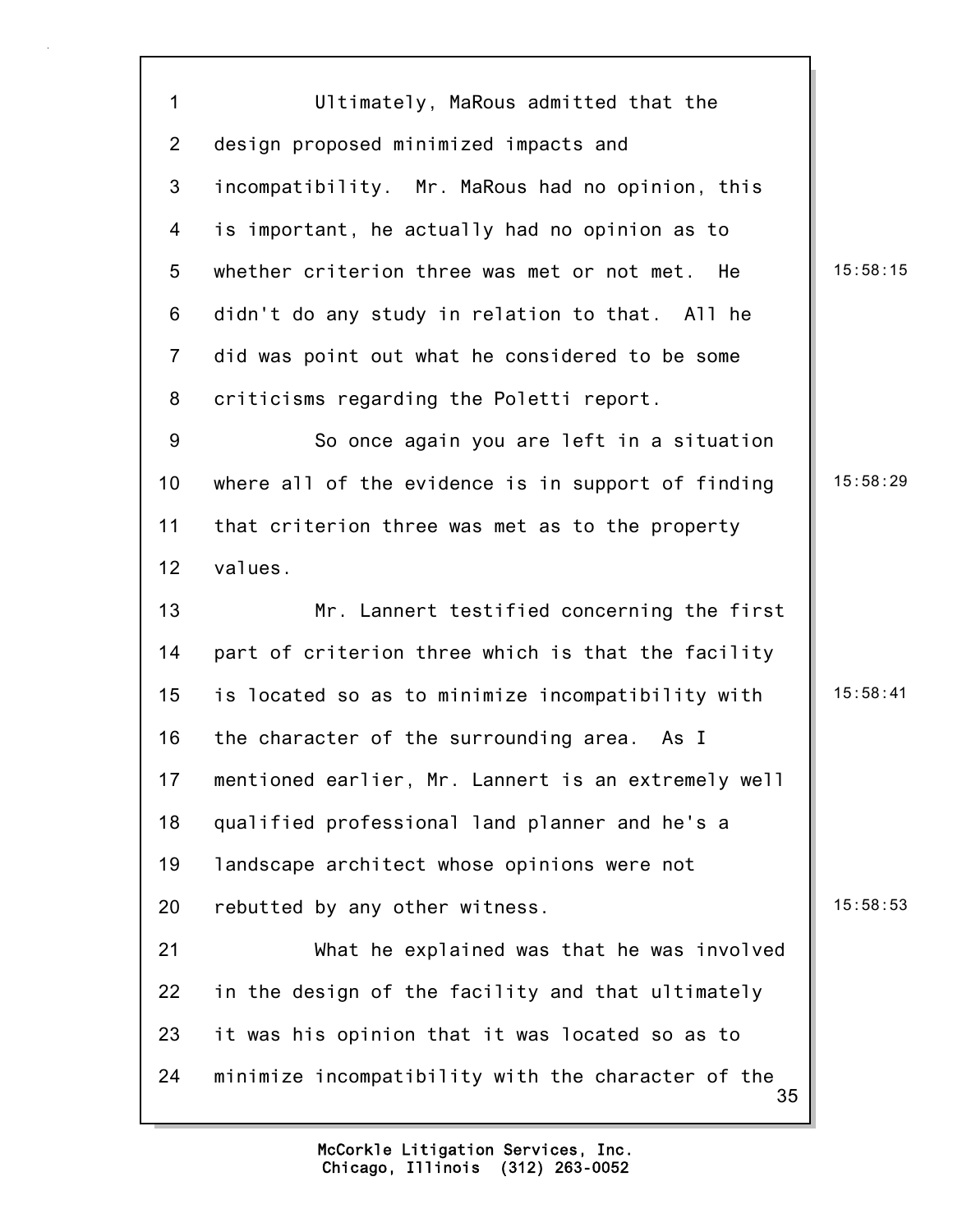1 surrounding area and, therefore, satisfied 2 criterion three. The basis of his opinion was that 3 the subject site was located in an industrial 4 district and that the immediate area surrounding 5 the site has been defined by industrial uses and  $\parallel$  15:59:16 6 that the transfer station will not alter those 7 existing land use patterns.

8 He stated that the major land use area 9 continues to be open space. Furthermore, he notes 10 that Route 120 corridor was an appropriate land use  $\parallel$  15:59:29 11 buffer along the south property line and that the 12 open space industrial land uses account for 13 100 percent of the area. Let me repeat that. The 14 open space industrial use account for 100 percent 15 of the area within 1,000 feet of the radius of the | 15:59:41 16 proposed transfer site. Furthermore, open space 17 and industrial uses account for 59 percent of the 18 area within one mile of the facility. 19 It's highly unusual to have such an ideal 20 site as this one. Oftentimes you will see transfer  $\parallel$  15:59:57 21 stations in and among commercial and retail uses.

22 Here the only surrounding uses will be open space 23 and industrial. Furthermore, as Mr. Lannert noted,

24 there are no residentially zoned properties within

36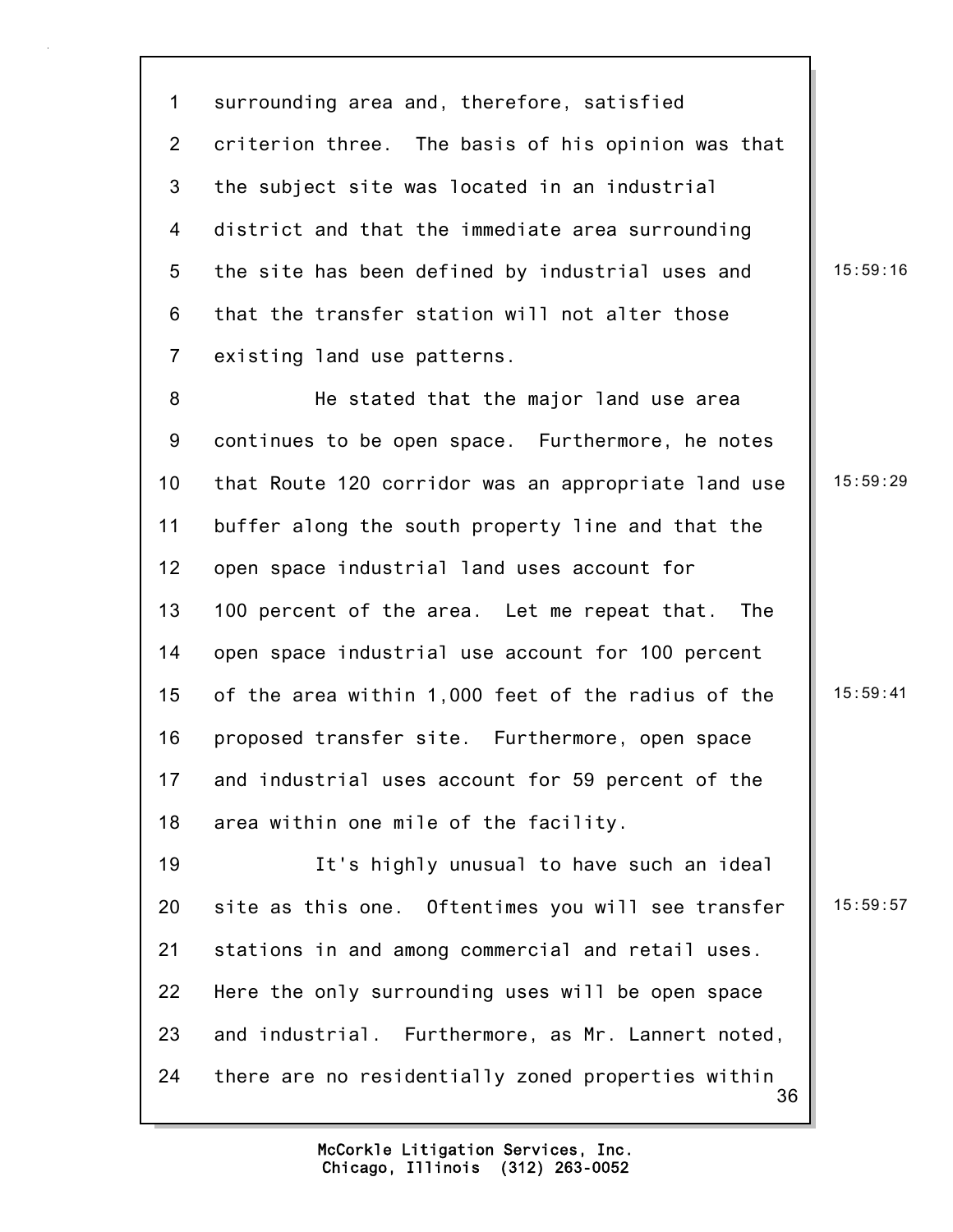| $\mathbf 1$     | 1,000 feet of the proposed transfer station and     |          |
|-----------------|-----------------------------------------------------|----------|
| $2^{\circ}$     | they would be blocked and buffered by the existing  |          |
| 3               | structure on the north, the forest area on the      |          |
| 4               | east, and by berms and plantings along the roadways |          |
| 5               | frontages.                                          | 16:00:25 |
| 6               | Once again, his testimony was almost                |          |
| $\overline{7}$  | completely unrebutted and, therefore, criterion     |          |
| 8               | three has been met.                                 |          |
| 9               | As to criterion four, there really was no           |          |
| 10 <sub>1</sub> | dispute in relation to that Mr. Moose testified     | 16:00:37 |
| 11              | that the application provides that the facility is  |          |
| 12              | located -- is not located within the 100 year       |          |
| 13              | floodplain and, therefore, criterion four is met.   |          |
| 14              | As to criterion five, again, there was              |          |
| 15              | very little discussion or disagreement concerning   | 16:00:50 |
| 16              | criterion five which provides plan operations to    |          |
| 17              | the facility which is designed to minimize the      |          |
| 18              | danger to the surrounding area for fire, spills, or |          |
| 19              | other operational accidents. Mr. Moose again        |          |
| 20              | explained that the facility would be equipped with  | 16:01:07 |
| 21              | sprinkler systems and hydrants and fire             |          |
| 22              | extinguishers would be strategically located within |          |
| 23              | the facility.                                       |          |
| 24              | Most importantly, he explained that there<br>37     |          |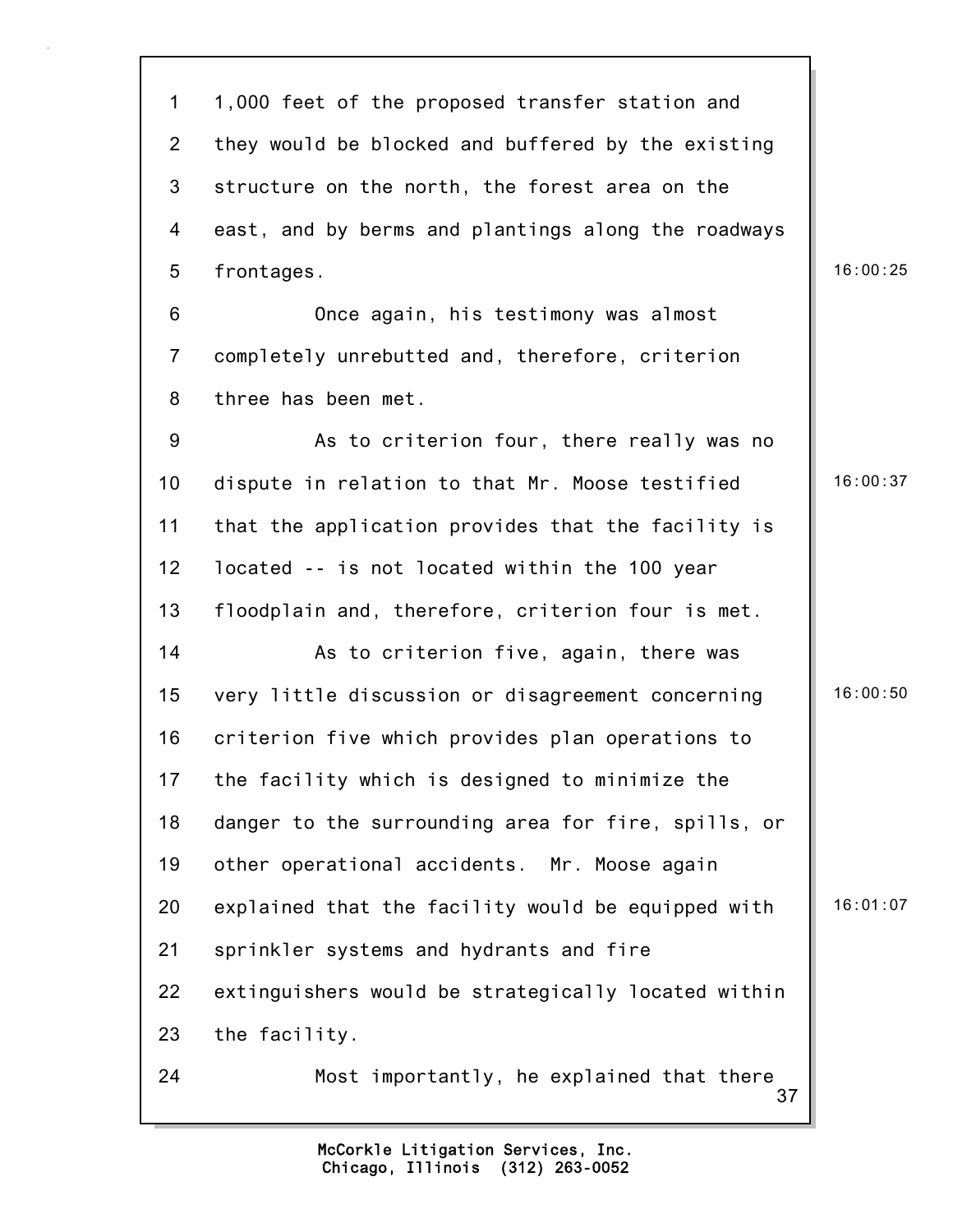38 1 had been a meeting with local fire protection 2 district and the fire protection district had 3 authored a publication stating that if the facility 4 was constructed as proposed, the fire district does 5 not anticipate any significant threat or risk to | 16:01:31 6 the community. 7 Relating to the spill control issue, 8 Mr. Moose testified the facility will not accept 9 liquids or hazardous waste. He further testified 10 regarding the spill response training procedures  $\parallel$  16:01:44 11 that will be employed in the safety training of all 12 personnel. 13 Again, there were no witnesses who 14 testified contrary to Mr. Moose's findings 15 regarding criterion five, therefore, that criterion | 16:01:53 16 has been met. 17 As for criterion six, that criterion 18 provides the traffic patterns to and from the 19 facility are so designed as to minimize the impact 20 on the existing traffic flows. 16:02:06 21 Once again, Michael Werthmann is a 22 professional engineer as well as traffic operations 23 engineer with decades of experience who testified 24 and conducted a three phase study of the existing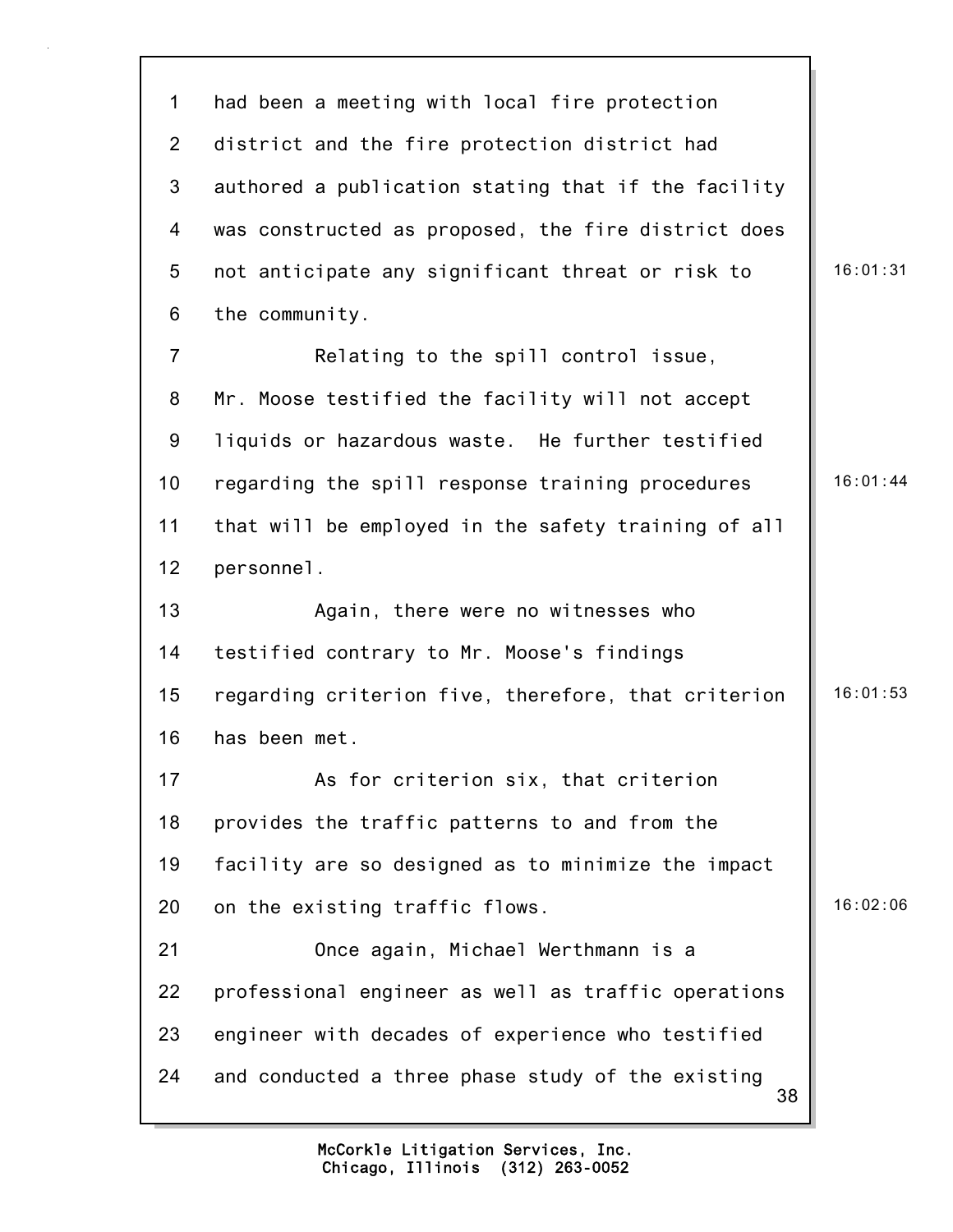39 1 road conditions, the facility traffic 2 characteristics, and made an evaluation and 3 recommendation. Ultimately, it was his 4 professional opinion that the traffic patterns to 5 and from the facility were designed to minimize the  $\parallel$  16:02:27 6 impact on the existing traffic loads thereby 7 satisfying criterion six. 8 He explained that the facility was 9 designed, so there was only one access drive 10 located on Porter Drive which would minimize 16:02:38 11 impacts of the truck traffic -- the truck traffic 12 would travel to and from the facility via the 13 arterial roadway system and that pursuant to his 14 study, the facility traffic represented an 15 approximately 1.7 percent or less increase in 16:02:53 16 traffic at any of the study area intersections. 17 **He explained proposed roadway improvements** 18 including constructing a separate left turn lane at 19 120 and Porter Drive as well as widening Porter 20 Drive and resurfacing. 20 16:03:09 21 In addition, he testified that transfer 22 truck traffic would be prohibited from making a 23 left turn from Porter Drive to Illinois 120 from 24 7:00 a.m. to 9:00 a.m. and from 3:00 to 5:00 p.m.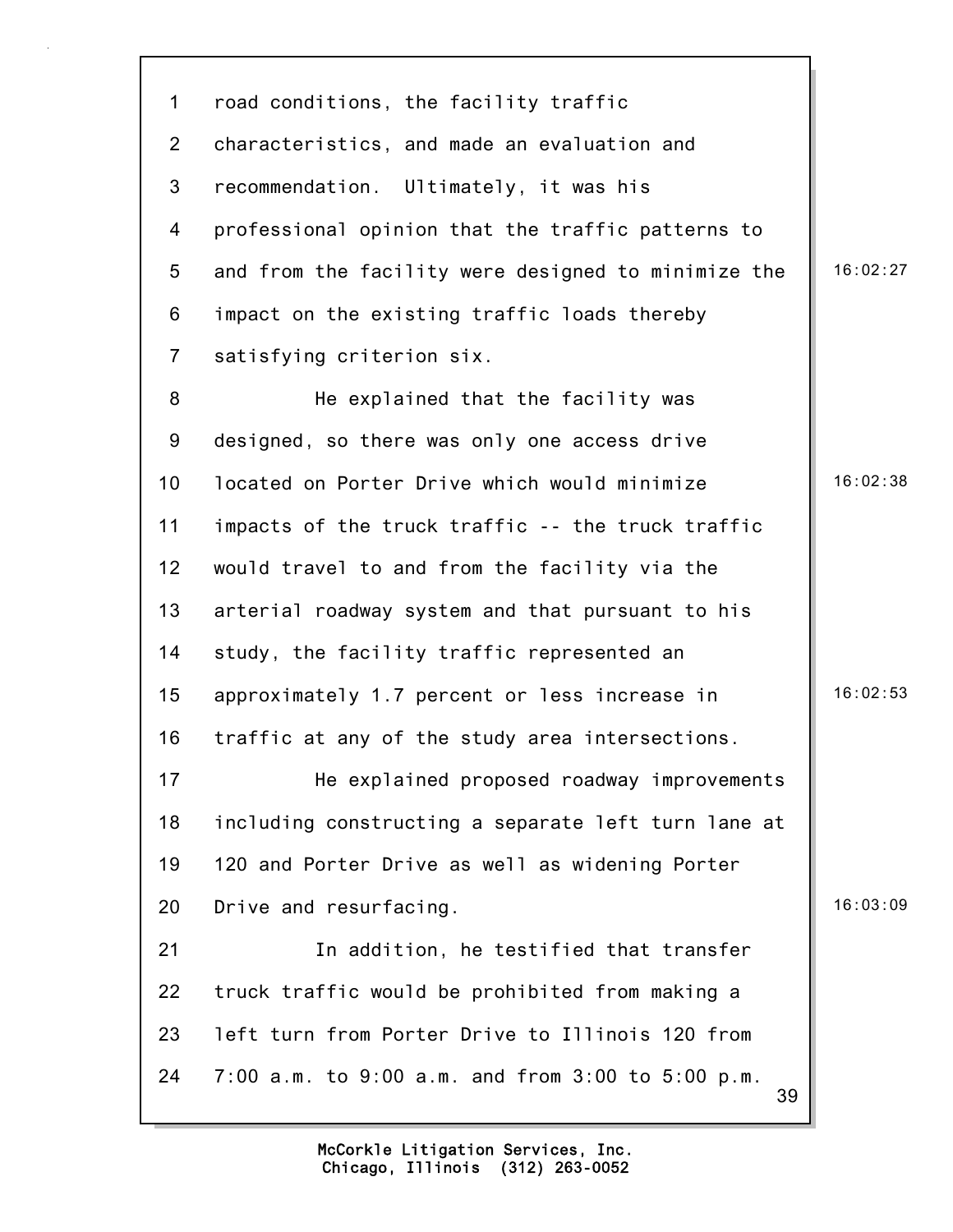40 1 Further more, truck traffic generated by the 2 transfer station would be directed to use the 3 Illinois 120/Porter Drive intersection when 4 accessing the arterial roadways. These traffic 5 patterns were designed to minimize the impact on  $\parallel$  16:03:31 6 existing traffic flows. 7 Interestingly, the witness called by 8 Mr. Blazer, Mr. Coulter agreed with everything that 9 Mr. Werthmann did, but somehow he opined that 10 criterion six was not met because the traffic flow 16:03:43 11 and roadway impact analysis was not done all the 12 way to the Winnebago landfill. However, there is 13 no requirement that such an analysis be done. 14 Rather the only requirement is that the witness 15 testified concerning how the traffic patterns 16:03:56 16 minimize traffic flows at the facility. 17 Furthermore, it was acknowledged by 18 Mr. Coulter that many industrial uses could have 19 been sited at this location which would have far 20 greater impacts to traffic flows and patterns.  $\|\cdot\|$  16:04:12 21 In addition, waste is already moving every 22 day in Lake County on the roadway system. Many of 23 the very trucks that are going to be on your 24 roadways are already housed at the Groot facility,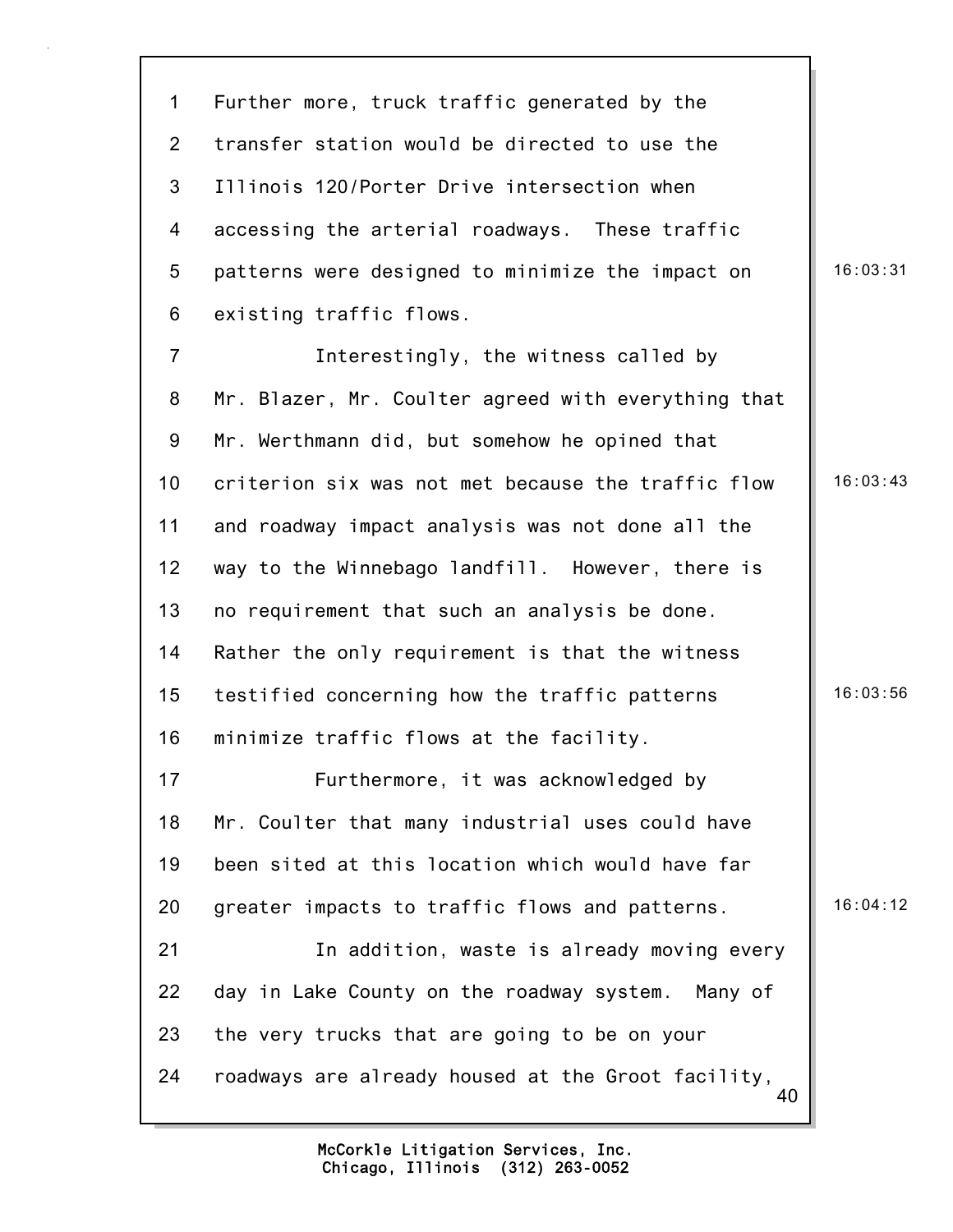41 1 Groot North which has been in operation for the 2 past three years. 3 Mr. Werthmann has been testifying 4 concerning this criterion for many years perhaps 5 more than any person in Illinois and certainly 16:04:38 6 performed an appropriate analysis in this case. 7 Once again, criterion six was met. 8 As for criterion seven, the application 9 provides and Mr. Moose testified the facility will 10 not be treating, storing, or disposing of hazardous | 16:04:49 11 waste and, therefore, criterion seven is met. 12 As to criterion eight, Mr. Moose testified 13 that the facility is consistent with the Lake 14 County Solid Waste Management Plan. Criterion 15 eight is consistent with the Lake County plan. It's 16:05:03 16 consistent because that plan explicitly provided 17 that Lake County needs to start seriously 18 considering long-term options for managing its 19 waste requiring disposal and it identifies three 20 options for doing so and one of which is transfer  $\parallel$  16:05:17 21 stations. 22 The plan also provides that its primary 23 purpose in the planning process is to make sure 24 that new facilities and/or programs are in place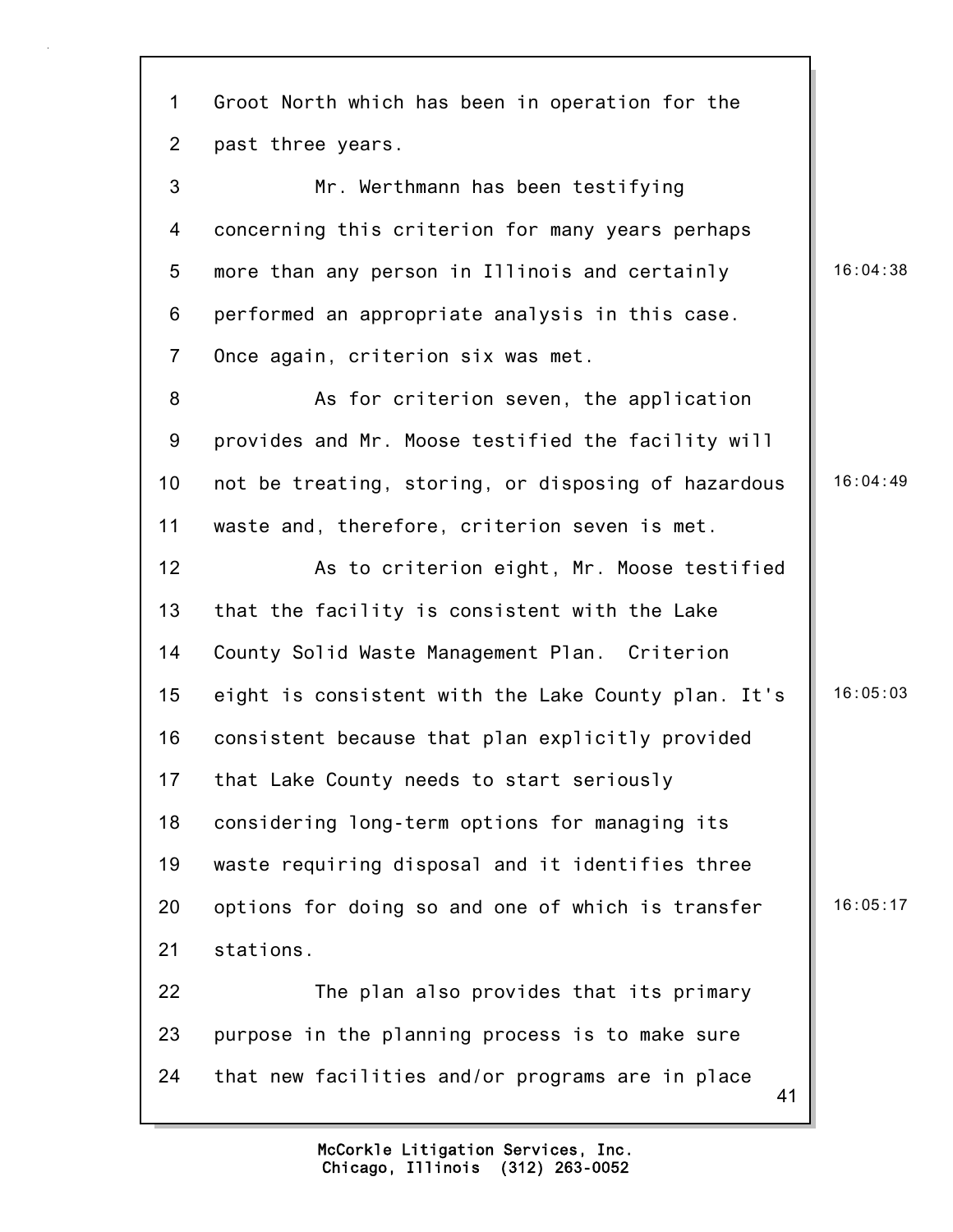42 1 prior to existing facilities closing. The plan 2 explicitly stated that the transfer station, if 3 developed in accordance with certain 4 recommendations, would be considered consistent 5 with the plan and Mr. Moose explained to you how | 16:05:42 6 this transfer station is consistent with all of 7 Lake County plans recommendations. 8 Finally, criterion nine. Under the 9 statute, criterion nine requires that if the 10 facility is located in a regulated recharge area 16:05:54 11 and that it be consistent with all requirements by 12 the Illinois Pollution Control Board. This 13 facility is not in a regulated recharged area. 14 That is only in Peoria. 15 Therefore, it's clear that all nine of 16:06:07 16 Section 39.2 criterion have been met because each 17 of these -- I'm sorry. 18 If indeed Mr. Blazer and the other 19 objectors get up here and try to argue to you that 20 additional conditions should be imposed, what you  $\parallel$  16:06:30 21 need to consider is the fact that there has been no 22 evidence to support any such conditions. 23 In relation to the operating hour issue, 24 there has been no testimony that limiting operating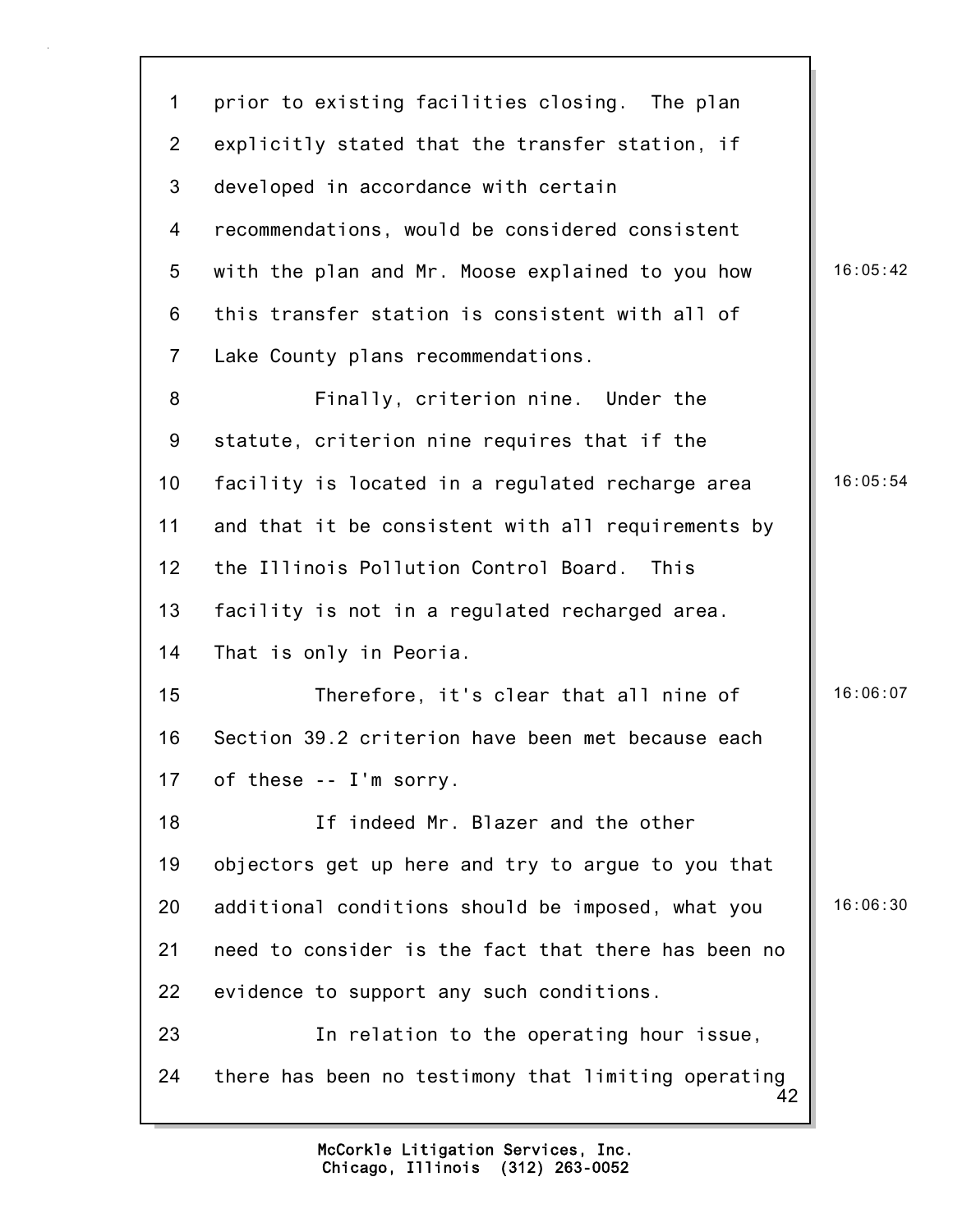| $\mathbf 1$     | hours to a certain time could in any way help meet  |          |
|-----------------|-----------------------------------------------------|----------|
| $\overline{2}$  | any one of these criteria. There has been no        |          |
| 3               | evidence at all that there is going to be any       |          |
| 4               | imposition by noise, odor, et cetera from an        |          |
| 5               | operating hour plan as presented in the application | 16:06:58 |
| 6               | itself. That plan is not to run 24/7. That is       |          |
| $\overline{7}$  | going to be the operational situation when indeed   |          |
| 8               | there will be 24 hours of use. Generally, there     |          |
| 9               | will be less than that.                             |          |
| 10              | Furthermore, there is absolutely no                 | 16:07:16 |
| 11              | evidence to propose the addition of require closing |          |
| 12 <sub>2</sub> | the doors at the facility.                          |          |
| 13              | I realize that took a while, but there an           |          |
| 14              | are a lot of criterion and I wanted to make sure I  |          |
| 15              | covered them all for the record.                    | 16:07:28 |
| 16              | Once again, I want to thank you all for             |          |
| 17              | your attention and your dedication to your          |          |
| 18              | community and we at Groot look forward to being a   |          |
| 19              | member of that community.                           |          |
| 20              | THE HEARING OFFICER: Thank you, Mr. Porter.         | 16:07:46 |
| 21              | Mr. Blazer?                                         |          |
| 22              | <b>CLOSING STATEMENT</b>                            |          |
| 23              | BY MR. BLAZER:                                      |          |
| 24              | I'd like to clear up one possibility right<br>43    |          |
|                 |                                                     |          |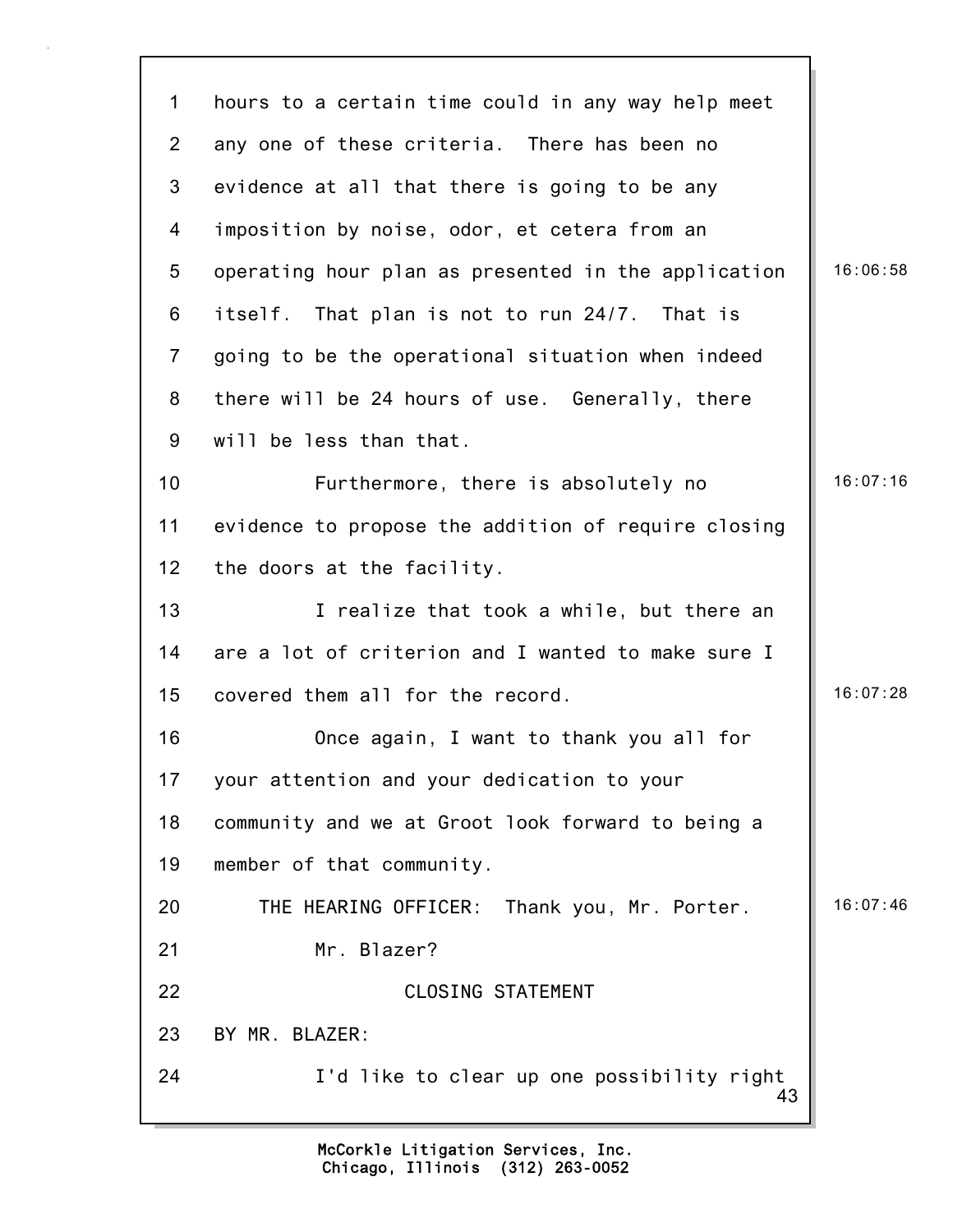| $\mathbf 1$    | We have no intention of proposing conditions<br>now. |          |
|----------------|------------------------------------------------------|----------|
| $\overline{2}$ | of this thing. You won't hear that from me today.    |          |
| 3              | You won't see it in anything we file after today     |          |
| 4              | because there is no way you could grant this         |          |
| 5              | application unless that decision has already been    | 16:08:38 |
| 6              | made.                                                |          |
| $\overline{7}$ | THE HEARING OFFICER: Mike, I don't mean to           |          |
| 8              | interrupt you, but I think I need to.                |          |
| 9              | (Whereupon, a discussion was                         |          |
| 10             | had off the record.)                                 | 16:09:55 |
| 11             | MR. BLAZER: I do want to thank you and I want        |          |
| 12             | to thank the Hearing Officer. I have tried his       |          |
| 13             | patience repeatedly over the last week and a half.   |          |
| 14             | And I was going to apologize to you for              |          |
| 15             | how long this has taken, but I can't do that         | 16:10:15 |
| 16             | because I didn't do this to you, Timber Creek        |          |
| 17             | didn't do it. Groot and its merry band of garbage    |          |
| 18             | peddlers did this to you.                            |          |
| 19             | Mr. Porter just said that this was the               |          |
| 20             | culmination of an effort and it was. Mr. Helsten     | 16:10:35 |
| 21             | in his opening statement referred to it as a         |          |
| 22             | deliberate design. That deliberate design started    |          |
| 23             | with packaging the message to you. The package was   |          |
| 24             | this thing, 1,200 plus pages of stuff. And<br>44     |          |
|                |                                                      |          |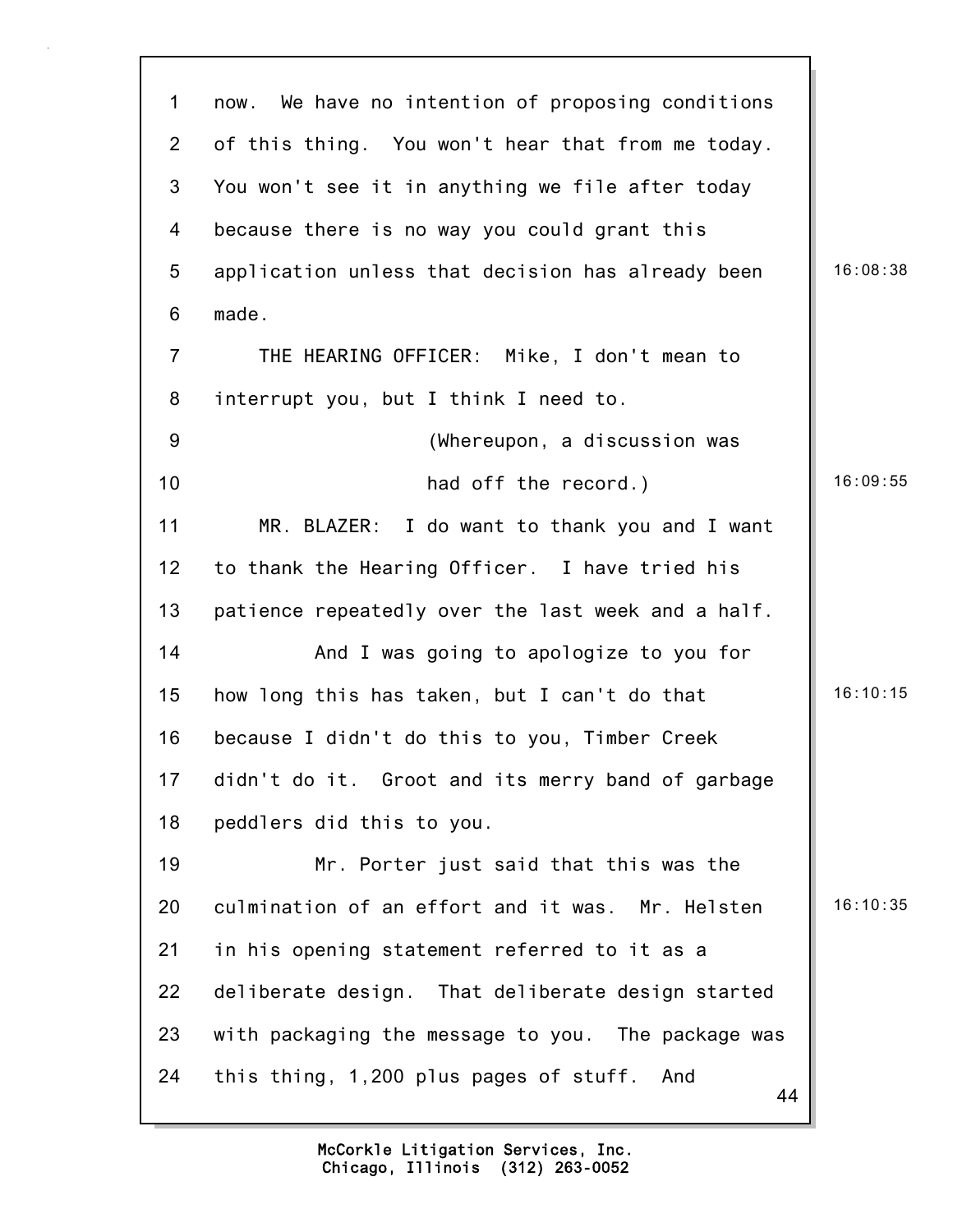1 Mr. Mueller said that all they wanted to hear in 2 this proceeding, all that should go into the record 3 was testimony that is consistent with the contents 4 of the application.

5 You'll see that I'm reading. You know, it | 16:11:20 6 was funny, I was accused several times of being 7 very good at reading things verbatim. There is a 8 reason for that. I am going to read a few things 9 to you now because what I am not going to ask you 10 to do, like Mr. Porter just did, is believe his  $\parallel$  16:11:37 11 version of the facts or his version of the law. 12 I'd much rather you hear it directly from the 13 people who said it. Because frankly, what I say to 14 you isn't evidence. And I don't want you to rely 15 on what I say to you. I want you to rely on what  $\parallel$  16:11:54 16 the law is and what the witnesses in this hearing 17 said. 18 So let's start right off the bat with 19 criterion one, need. And, yes, in the context of

20 that deliberate design right out of the gate, the  $\parallel$  16:12:13 21 applicant has represented to you what the law is 22 with respect to need.

23 Here is the criterion: The facility is 24 necessary to accommodate the waste needs of the

> Chicago, Illinois (312) 263-0052 McCorkle Litigation Services, Inc.

45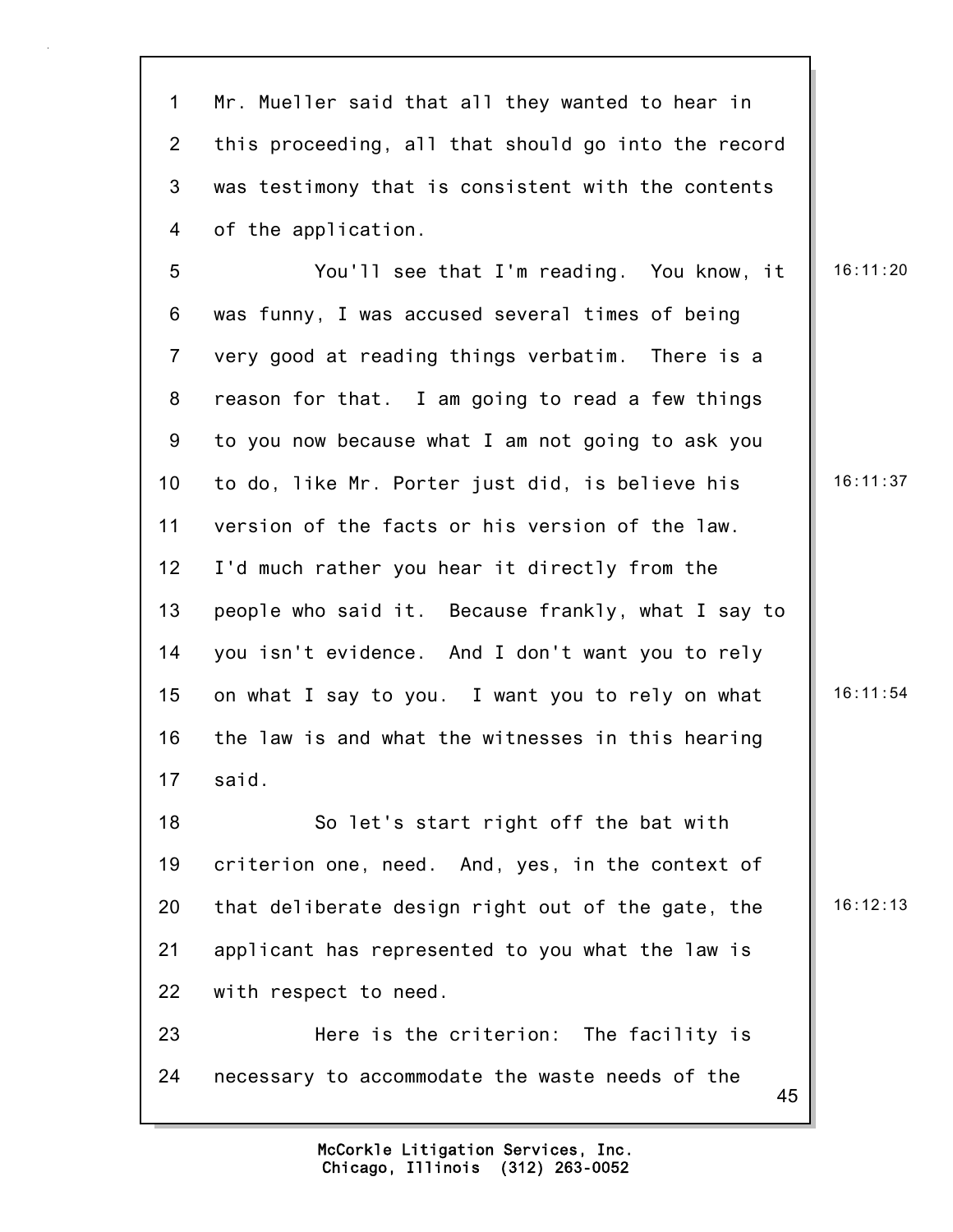46 1 area it is intended to serve. Waste needs, not 2 waste plans, not waste like-to-haves, not what we 3 think we might need 20 years from now. Waste 4 needs. 5 And you may remember early on in one of 16:12:50 6 the many disagreements that I had with Groot's 7 lawyers, Mr. Helsten gave you a piece of an 8 appellate court case. He didn't give you the whole 9 thing. That was part of the deliberate design. So 10 the very next day I gave you the whole case and I 16:13:13 11 said I would be talking to you about it in that 12 proceeding and today is the day I am going to talk 13 to you about that. That is the Fox Morraine case 14 that we have talked about God knows how many times 15 in this case. 15 and 16:13:28 16 You know, there is one interesting thing 17 about that case. It's a case that Chuck Helsten 18 and George Mueller lost. And Mr. Porter did it 19 again today. Here is what the Illinois appellate 20 court, the Second District, that is the district | 16:13:46 21 that covers Lake County, this is what the Illinois 22 appellate court said that criterion one means. 23 Although an applicant need not show absolute 24 necessity, it must demonstrate an urgent need for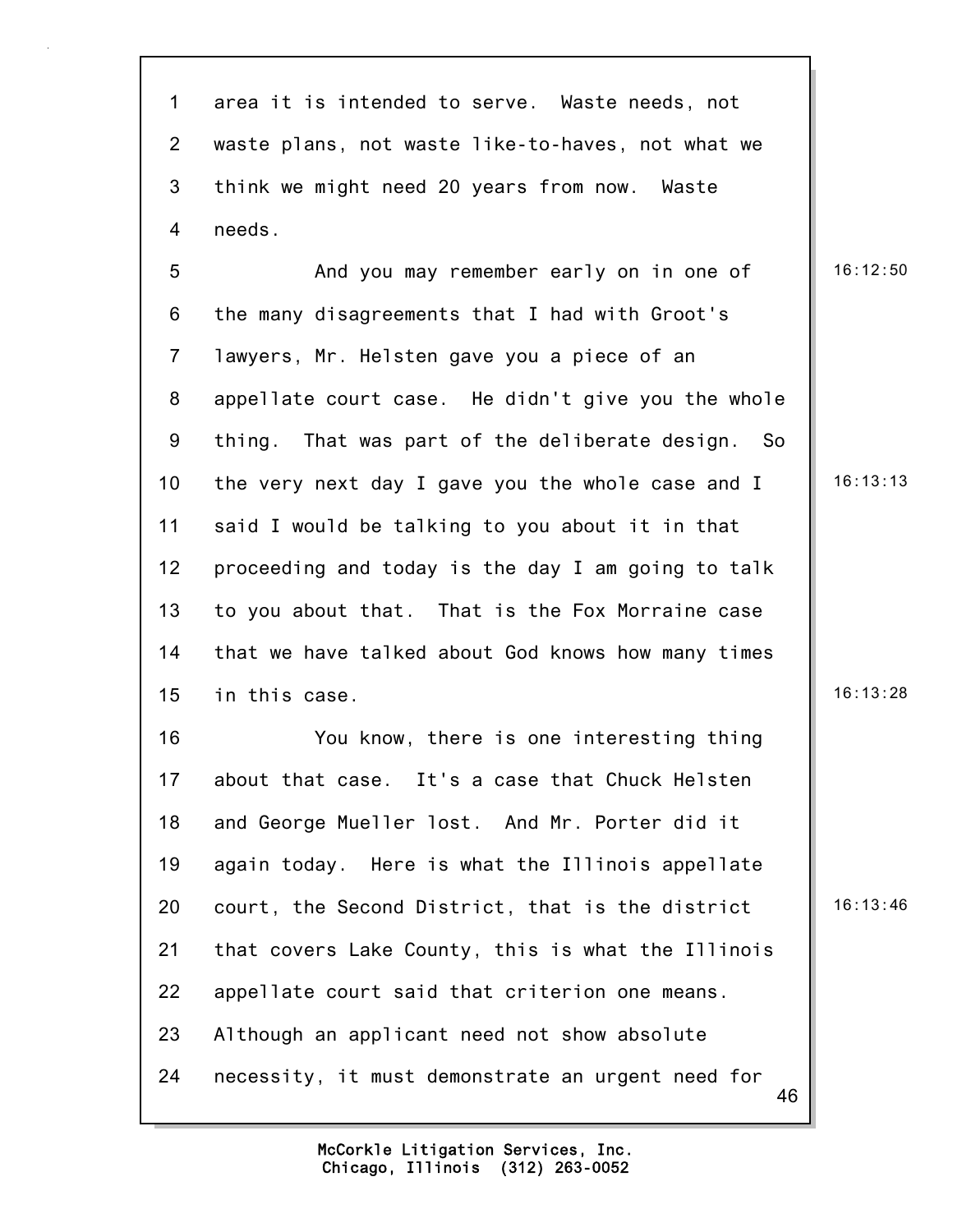1 the new facility as well as the reasonable 2 convenience of establishing it.

3 Now, contrary to what Mr. Porter said to 4 you, and you'll notice he wasn't reading to you 5 from any cases and he wasn't reading to you from | 16:14:25 6 any testimony, they are trying to confuse you by 7 saying need has something to do with what the 8 County is planning in its solid waste plan.

9 Well, there is a reason why consistency 10 with the solid waste plan is a completely different 16:14:42 11 criteria in this statute. It's criterion A. It's 12 not criterion one. Because need has nothing to do 13 with a solid waste plan. What does need have to do 14 with? What urgent necessity do we talk about, does 15 the court talk about when you talk about criterion | 16:15:02 16 one? Consideration of the service area's waste 17 production and disposal capabilities. Not what the 18 County would like, not what the County would plan 19 for 20 years from now, not even what the County 20 would like to have quaranteed. 16:15:20 21 Because consider this. Guarantees have 22 expired. Guarantees will expire. Anybody run 23 across heaping piles of garbage waiting to go 24 somewhere in Lake County? Of course you haven't

47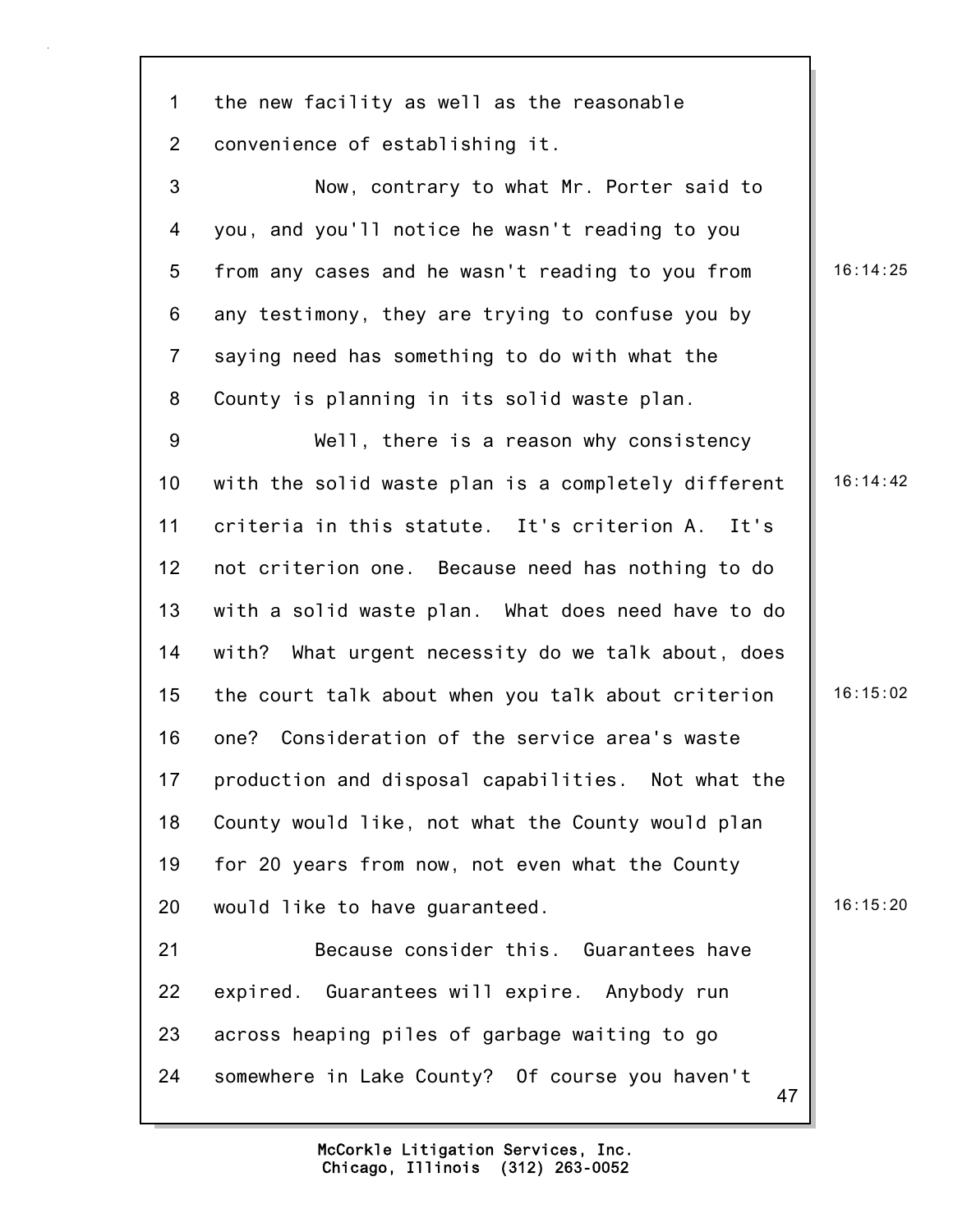| $\mathbf 1$     | because despite the fact that there may not be      |          |
|-----------------|-----------------------------------------------------|----------|
| $\overline{2}$  | guarantees, the garbage is still going to Zion and  |          |
| 3               | it's still going to Grays Lake and it will continue |          |
| 4               | to go there until whatever day in the future may    |          |
| 5               | come when they will close.                          | 16:15:49 |
| 6               | So when Porter and his merry men talk               |          |
| $\overline{7}$  | about, well, we established need because the County |          |
| 8               | said we like to plan for 20 years, he's mixing      |          |
| 9               | apples and oranges to confuse you because that is   |          |
| 10              | not what the law is.                                | 16:16:06 |
| 11              | Now, what did Shaw, the merry band of               |          |
| 12 <sub>2</sub> | garbage peddlers, say in Lake County just three     |          |
| 13              | years ago --                                        |          |
| 14              | MR. PORTER: Mr. Luetkehans, do I have to            |          |
| 15              | object to the personal attacks?                     | 16:16:24 |
| 16              | MR. BLAZER: You mean just like the personal         |          |
| 17              | attacks he heaped on my witnesses?                  |          |
| 18              | THE HEARING OFFICER: You know, Mr. Blazer,          |          |
| 19              | $let's - -$                                         |          |
| 20              | MR. BLAZER: I will refrain.                         | 16:16:35 |
| 21              | THE HEARING OFFICER: Yeah, please.                  |          |
| 22              | MR. BLAZER: Thank you. Okay. You guys know          |          |
| 23              | that is hard for me to do, but I will try to        |          |
| 24              | refrain.<br>48                                      |          |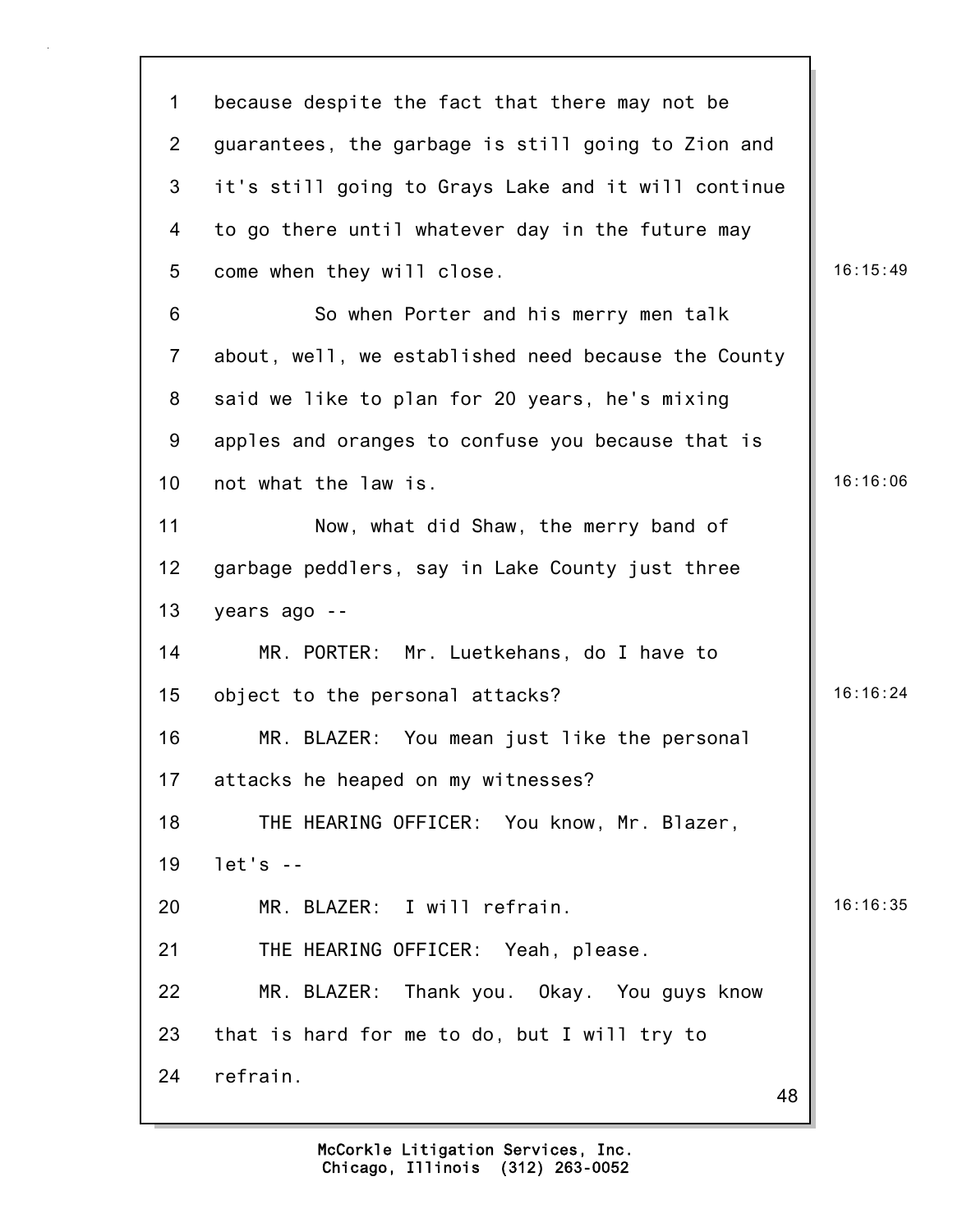| $\mathbf{1}$    | So what did Shaw, the experts in the                     |          |
|-----------------|----------------------------------------------------------|----------|
| $\overline{2}$  | field, say to Lake County just three years ago           |          |
| 3               | about the Zion landfill? The expanded landfill           |          |
| 4               | will provide solid waste disposal capacity to Lake       |          |
| 5               | County and other communities in the service area         | 16:17:03 |
| 6               | for years to come. That is TCH Exhibit 34A. I            |          |
| $\overline{7}$  | didn't make that language up. That comes from the        |          |
| 8               | application that Shaw wrote. There is a lot more         |          |
| 9               | to it. It's in evidence. I ask you to read it.           |          |
| 10 <sub>1</sub> | There was a lot of talk in this case about               | 16:17:27 |
| 11              | the Winnebago landfill. I am going to talk about         |          |
| 12 <sub>2</sub> | that a few times because there are a couple of           |          |
| 13              | reasons why there was so much talk about the             |          |
| 14              | Winnebago landfill.                                      |          |
| 15              | And here I am, I am going to quote again                 | 16:17:38 |
| 16              | verbatim from the siting application. It's Page          |          |
| 17              | 6-10, Werthmann's report, last paragraph, second         |          |
| 18              | sentence: The outbound waste is anticipated to be        |          |
| 19              | transported from the transfer station to the             |          |
| 20              | Winnebago landfill located in Winnebago County,          | 16:17:59 |
| 21              | Illinois.                                                |          |
| 22              | Now, I have to tell you I found it a                     |          |
| 23              | little strange when I first red this application, I      |          |
| 24              | didn't see any mention of it in criterion one done<br>49 |          |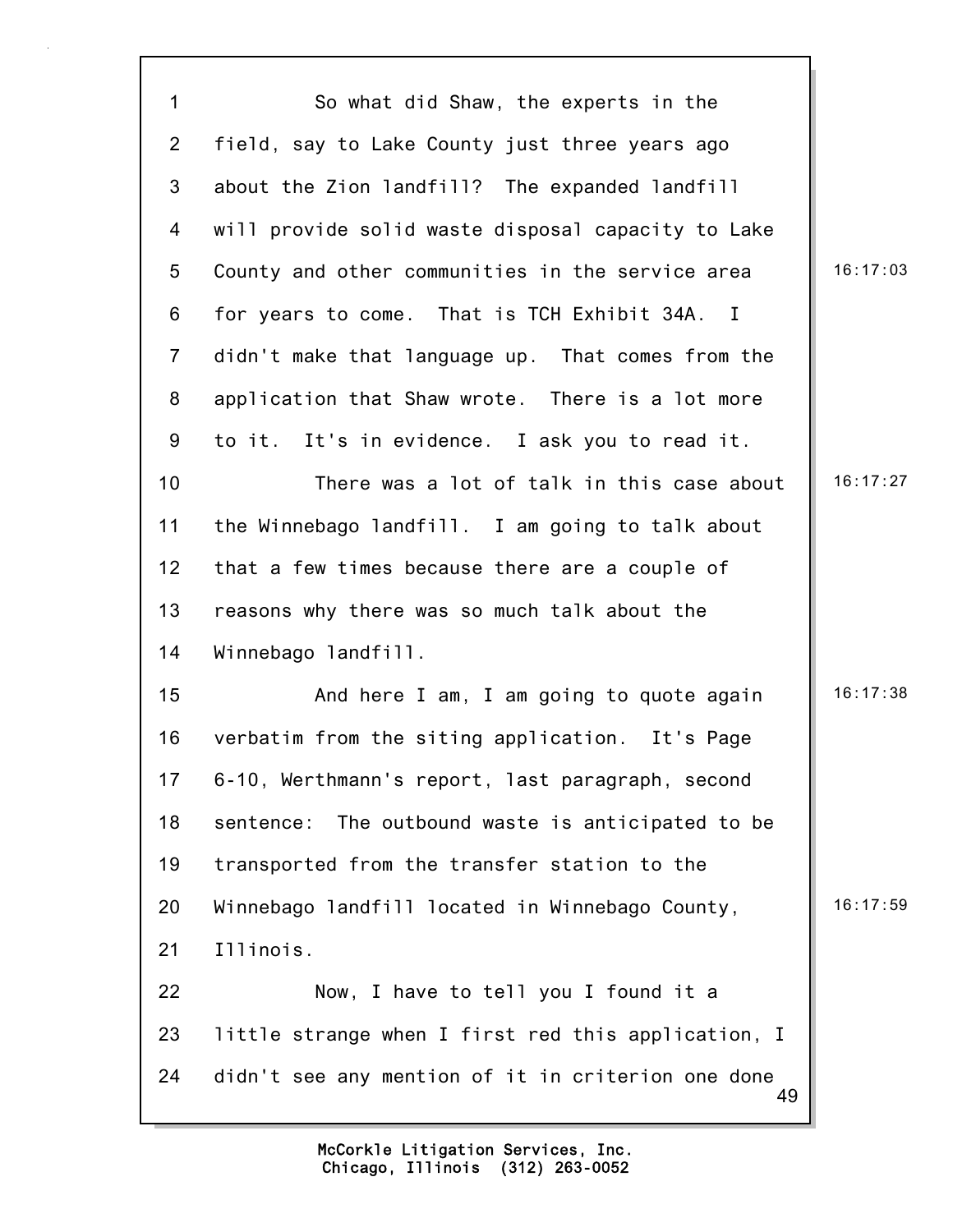| $\mathbf 1$     | by a Shaw employee. I didn't see any mention of    |          |
|-----------------|----------------------------------------------------|----------|
| $\overline{2}$  | criterion two, three, four, five, seven, eight, or |          |
| 3               | nine. I just saw one line in the traffic report    |          |
| 4               | prepared by somebody who is not a Shaw employee,   |          |
| 5               | Mike Werthmann.                                    | 16:18:34 |
| 6               | Now, here is what Mr. Moose first said             |          |
| $\overline{7}$  | about Winnebago. Again, I am going to quote from   |          |
| 8               | the transcript. I am not going to tell you what I  |          |
| 9               | think the transcript says. I am not going to tell  |          |
| 10 <sub>1</sub> | you what I'd like for you to believe what the      | 16:18:53 |
| 11              | transcript says. I am going to tell you what he    |          |
| 12 <sub>2</sub> | actually testified to in the transcript.           |          |
| 13              | Question: What's the basis for your                |          |
| 14              | statement that they are going to a                 |          |
| 15              | landfill 100 to 120 miles away?                    | 16:19:05 |
| 16              | It talks about the majority of waste, it's         |          |
| 17              | in the band width, et cetera.                      |          |
| 18              | Then I ask him: So when you said 100 to            |          |
| 19              | 120 miles away, you weren't talking about          |          |
| 20              | a specific landfill, you were talking              | 16:19:20 |
| 21              | about some landfill out there somewhere?           |          |
| 22              | Some objections.                                   |          |
| 23              | And then he says: So to say where we are           |          |
| 24              | going to be going 20 years from now,<br>50         |          |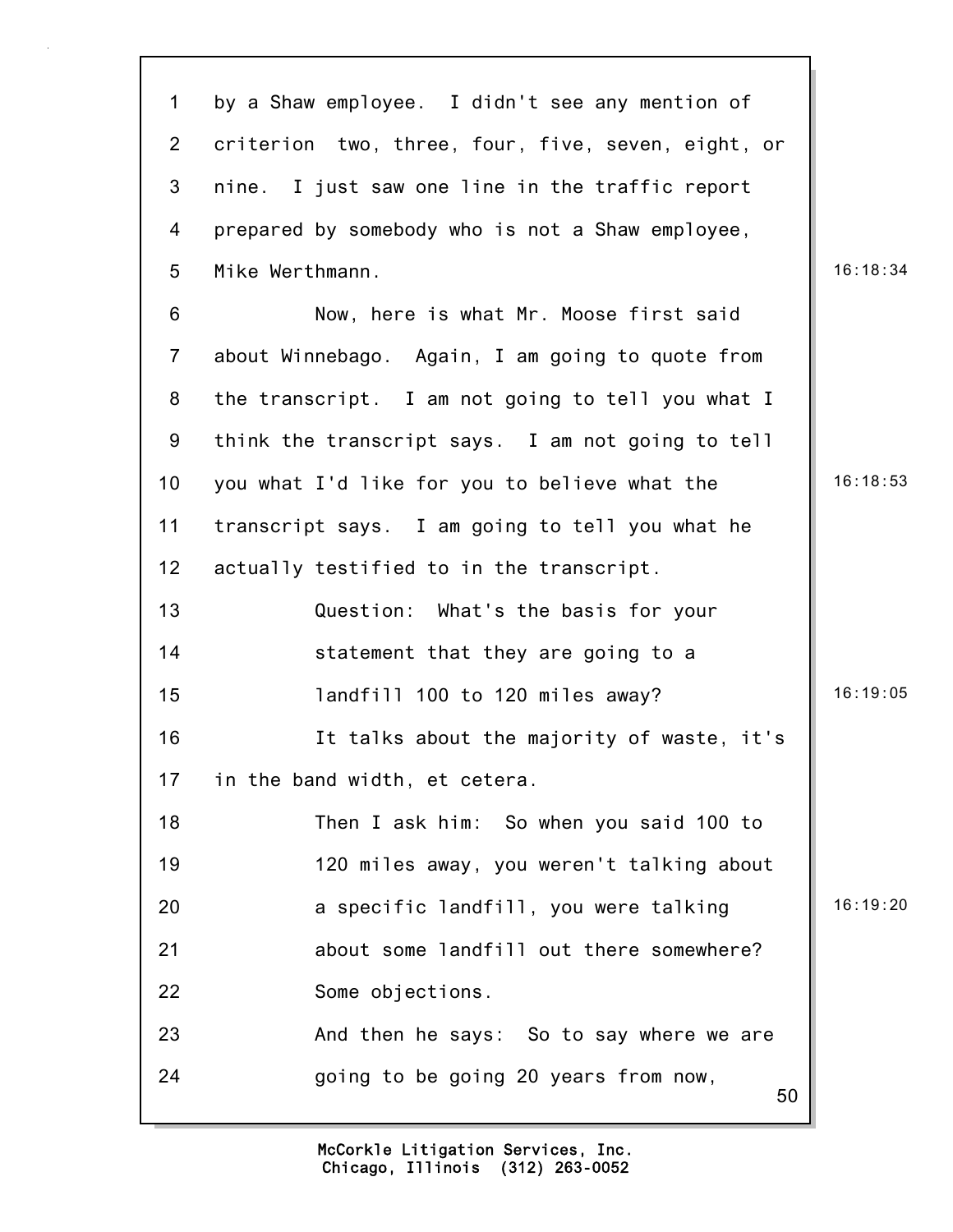| 1              | 30 years from now eight years after it              |          |
|----------------|-----------------------------------------------------|----------|
| $\overline{2}$ | opens, I don't think anybody can say that           |          |
| 3              | definitively, but I can say that is what            |          |
| 4              | the capacity is today.                              |          |
| 5              | Then I asked him: How about 2015 when you           | 16:19:46 |
| 6              | want to open, where is it going to go               |          |
| $\overline{7}$ | then?                                               |          |
| 8              | Answer, remember this answer: I don't               |          |
| 9              | know. It's going to be in that bandwidth,           |          |
| 10             | but to my knowledge, there has been no              | 16:20:01 |
| 11             | contractual agreement with anybody to take          |          |
| 12             | it anywhere in 2015.                                |          |
| 13             | Remember that comment because it came back          |          |
| 14             | to haunt Mr. Moose and his client.                  |          |
| 15             | Here is what Werthmann said, question:              | 16:20:17 |
| 16             | But somebody either from Shaw or from               |          |
| 17             | Groot told you that all of the waste from           |          |
| 18             | this facility will be transported outside           |          |
| 19             | of Lake County, correct?                            |          |
| 20             | Answer: That's my understanding.                    | 16:20:29 |
| 21             | Now, remember something. You may not.               |          |
| 22             | It's been a while. Seibert said some go to          |          |
| 23             | Winnebago, some of it will go to the landfills in   |          |
| 24             | Lake County. That is not what Werthmann said.<br>51 |          |

٦Ì,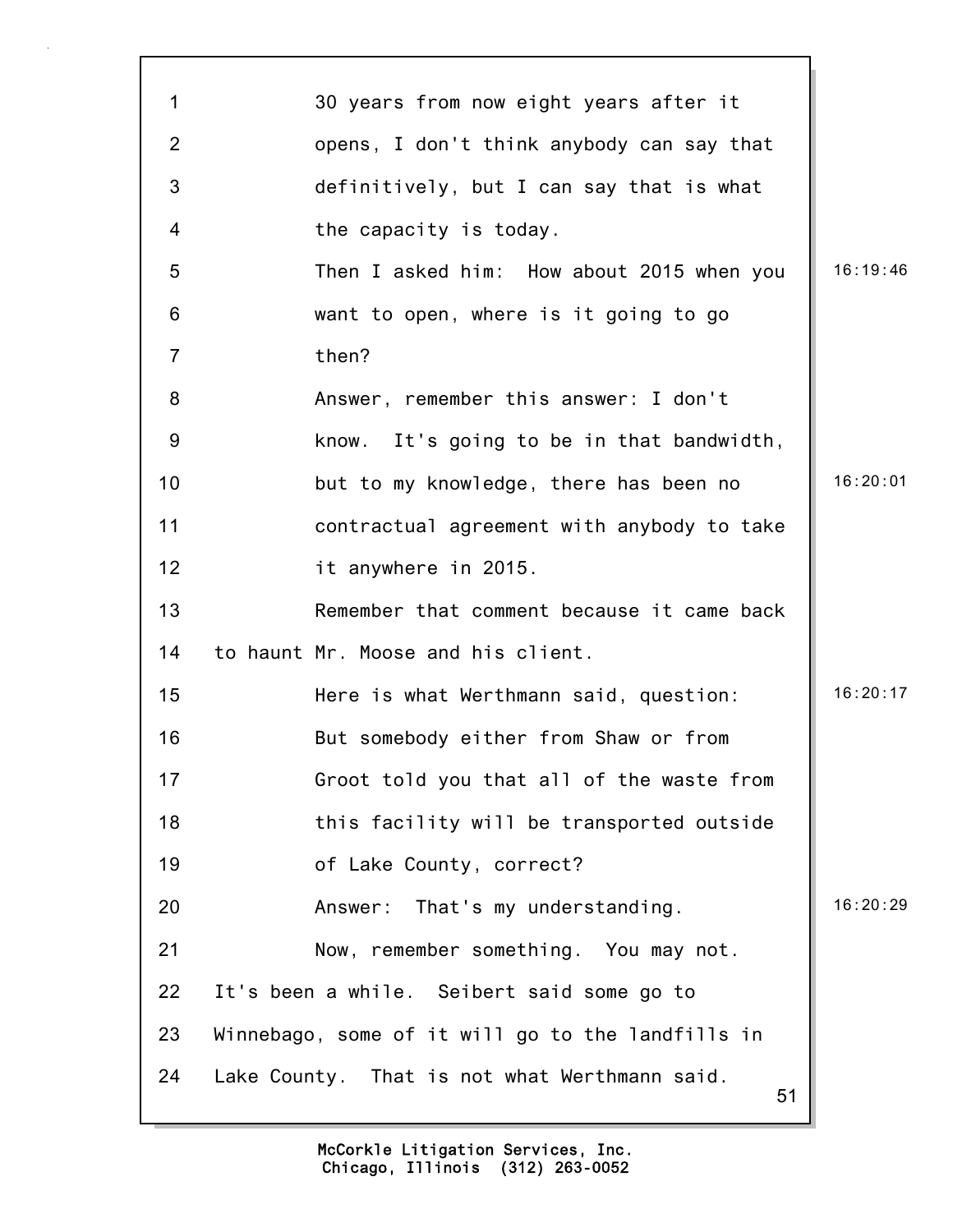| 1              | Question -- and the Hearing Officer                     |          |
|----------------|---------------------------------------------------------|----------|
| $\overline{2}$ | anticipated my next question since it's probably        |          |
| 3              | obvious, Page 6-10 of your report, last paragraph,      |          |
| 4              | second to the last sentence:                            |          |
| 5              | Are you there, Mr. Helsten?                             | 16:20:56 |
| 6              | Yes, Mr. Blazer.                                        |          |
| $\overline{7}$ | Question: And you wrote in your report,                 |          |
| 8              | Mr. Werthmann, the outbound waste is                    |          |
| $9\,$          | anticipated to be transported from the                  |          |
| 10             | transfer station to the Winnebago landfill              | 16:21:07 |
| 11             | located in Winnebago County, Illinois.                  |          |
| 12             | Did I read that correctly?                              |          |
| 13             | Answer: I believe you did.                              |          |
| 14             | Question: And who gave you that                         |          |
| 15             | information?                                            | 16:21:16 |
| 16             | Answer: $I -$ once again, I got it from                 |          |
| 17             | the development team.                                   |          |
| 18             | It's a funny thing about stories. People                |          |
| 19             | sometimes ask me do I do a lot of trial work.<br>How    |          |
| 20             | does somebody get on the stand and lie convincingly     | 16:21:34 |
| 21             | and you catch them doing it? My answer is always        |          |
| 22             | the same. When you are telling the truth, all you       |          |
| 23             | are doing is telling the truth. You are just            |          |
| 24             | saying what you remember, what actually happened.<br>52 |          |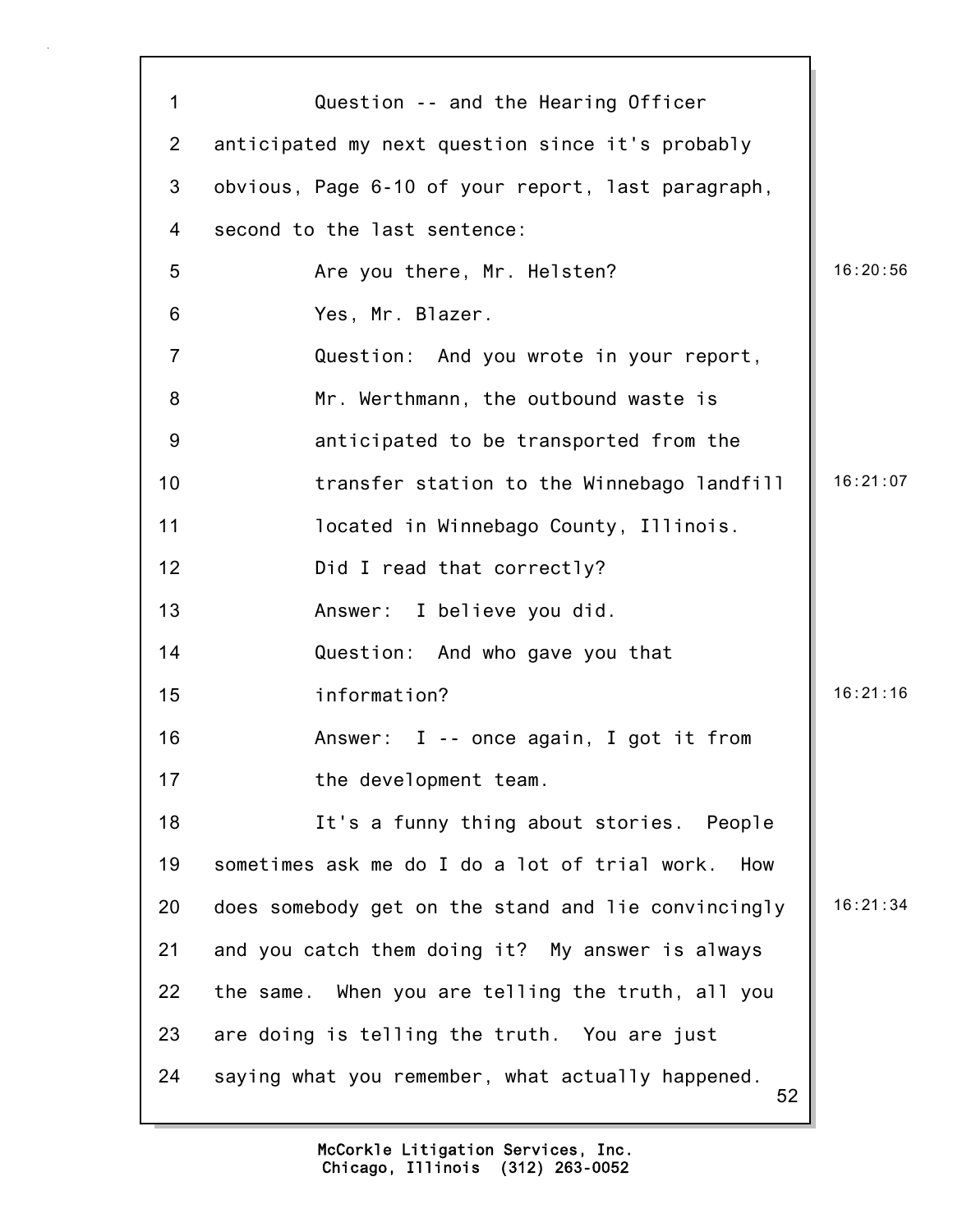53 1 You are not making anything up. If you don't 2 remember, you don't remember. But you are not 3 telling a story that you made up. It gets even 4 harder when your story involves a lot of moving 5 pieces and moving players. It's kind of like 16:22:07 6 herding cats. It's a very hard thing to do to keep 7 the story together. 8 I have cats and it sounds like you have, 9 too, and you can't heard cats, can you? No. I 10 have had a couple and they go wherever they felt  $\parallel$  16:22:23 11 like going. It's the same thing with a group of 12 witnesses who are all told to tell the same story. 13 It's impossible to do. 14 So one of the exhibits in the record -- 15 MR. KARLOVICS: Would the record please reflect | 16:22:44 16 the presence of Mayor Linda Lucassen. 17 MR. BLAZER: You got here just in time. It's 18 the good part. I could start over. 19 You are going to see TCH Exhibit 10. This 20 was one of the first  $-$ - that is the Groot  $\parallel$  16:23:07 21 Industries Lake Transfer Station energy and 22 emissions life cycle assessment. It was one of the 23 very first things that Groot shot out of the gates 24 at you folks telling you kind of what this facility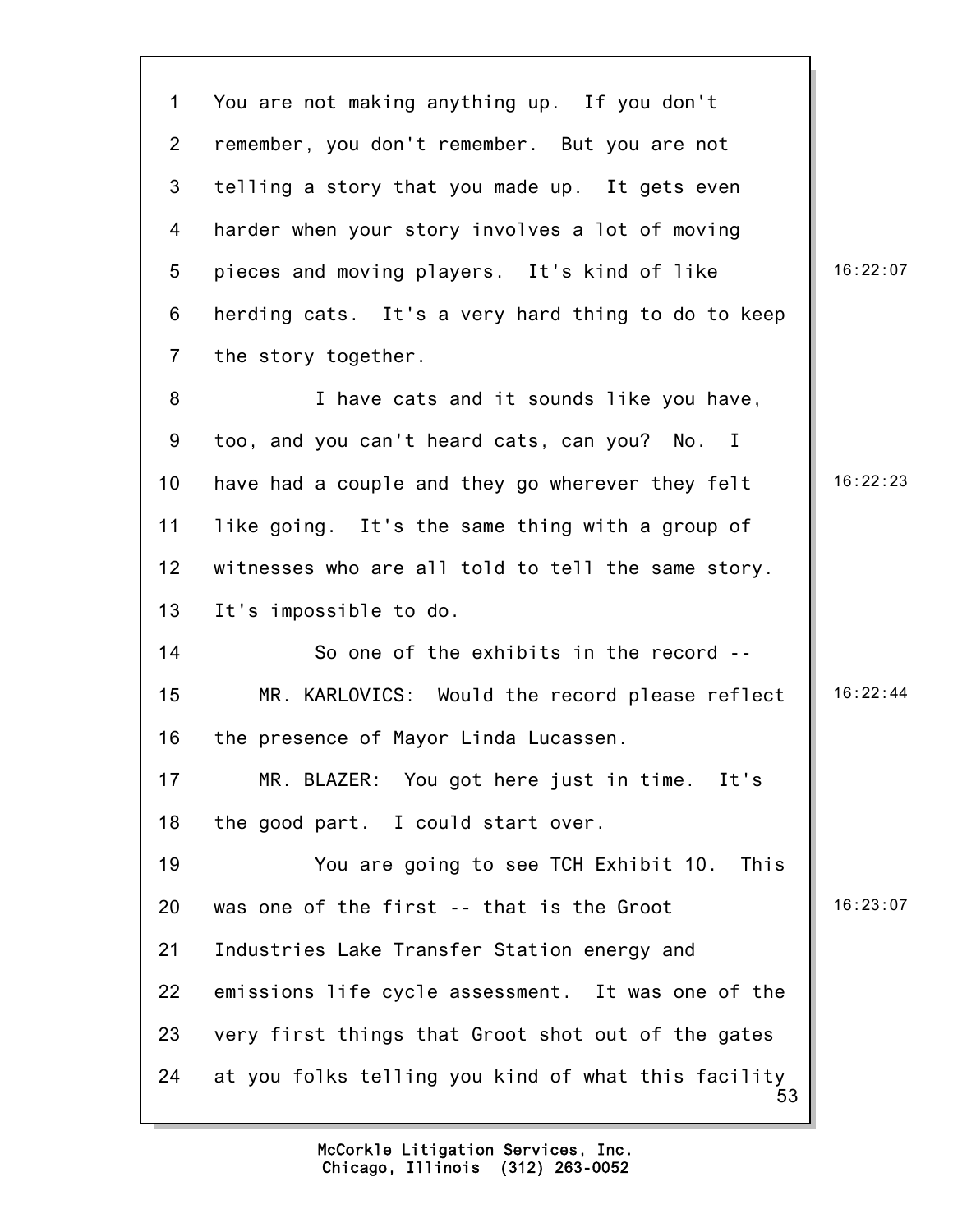| $\mathbf 1$     | was about. It wasn't the first thing. The first                  |          |
|-----------------|------------------------------------------------------------------|----------|
| $\overline{2}$  | thing was that presentation they gave to people in               |          |
| 3               | February of this year where they didn't tell                     |          |
| $\overline{4}$  | anybody that this facility was going to be open                  |          |
| 5               | 24/7.                                                            | 16:23:39 |
| 6               | But the reason I mention this life cycle                         |          |
| $\overline{7}$  | assessment, and, again, I am not going to tell you               |          |
| 8               | what it says, I am not going to give you my opinion              |          |
| 9               | of what it says, I am going to read what it says.                |          |
| 10 <sub>1</sub> | Distances were calculated from the proposed Lake                 | 16:23:49 |
| 11              | Transfer Station to the following regional                       |          |
| 12              | landfills -- remember what Moose said a little                   |          |
| 13              | while ago. I will repeat it for you just so you                  |          |
| 14              | don't forget.                                                    |          |
| 15              | How about 2015 when you want it to open?                         | 16:24:02 |
| 16              | Where is it going to go then?                                    |          |
| 17              | Answer: I don't know. It's going to be                           |          |
| 18              | in that bandwidth, but to my knowledge,                          |          |
| 19              | there has been no contractual agreement                          |          |
| 20              | with anybody to take it anywhere in 2015.                        | 16:24:13 |
| 21              | Here is what they said just a few months                         |          |
| 22              | ago. To the following regional landfills intended                |          |
| 23              | to receive waste from the Lake Transfer Station.<br>$\mathbf{I}$ |          |
| 24              | will give you three guesses and the first two don't<br>54        |          |

Г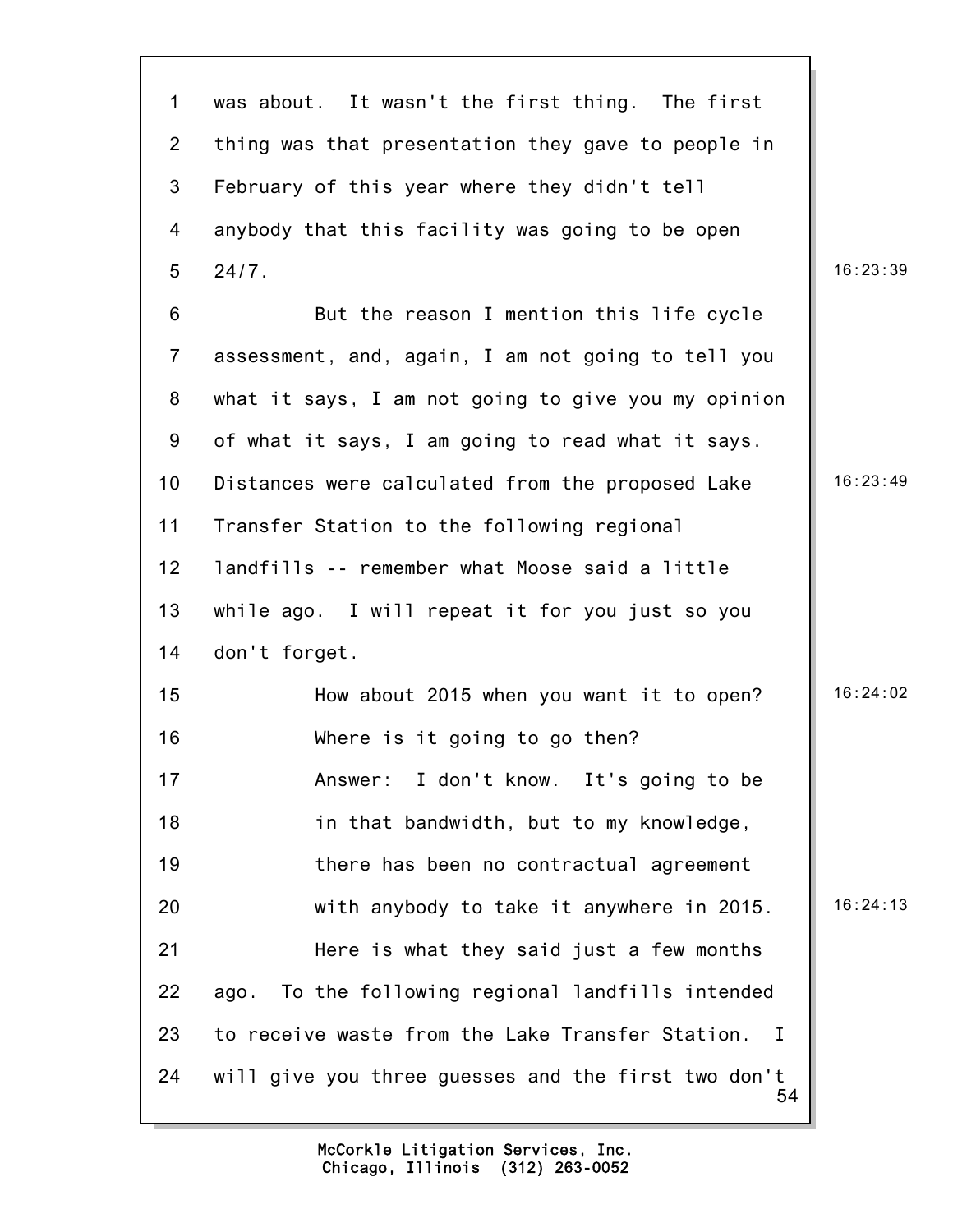55 1 count about which landfill they identified. 2 There is an old saying that is attributed 3 to Ben Franklin. Three can keep a secret if two 4 are dead. It's that herding cats thing. You just 5 can't keep a false story together when you have | 16:24:53 6 that many moving parts. 7 So let's talk specifically about that 8 urgent need. Remember I told you what the 9 appellate court said. They have to establish 10 urgent need. It has nothing to do with the solid | 16:25:09 11 waste plan. Urgent need. 12 Now, Mr. Porter represented to you that 13 there was no witness who contradicted Ms. Seibert 14 on the issue of need. Well, actually, there was. 15 He wasn't here, but you heard his testimony. He's 16:25:28 16 her co-worker, Phil Kowalski who has done as much 17 of this as she has and he had agreed that criterion 18 one means urgent need. I didn't say that. He did. 19 It's in the record. 20 Now, here is what they say in terms of 16:25:50 21 existing capacity. Not my words, theirs. Page 1-8 22 of the application. With no additional expansion 23 of the in county landfills proposed, existing 24 capacity is projected to be exhausted not today or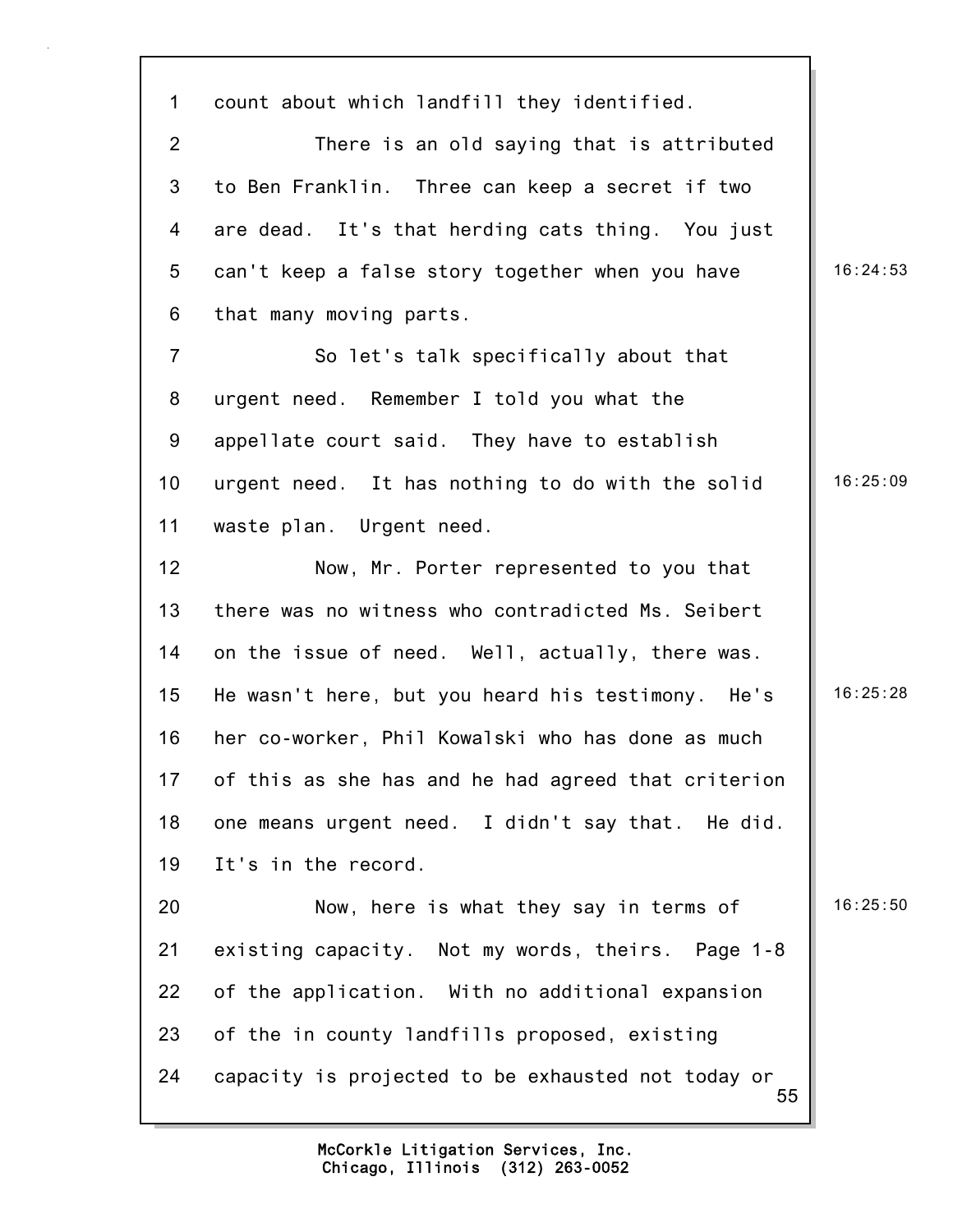| $\mathbf{1}$    | next week or next year or even by 2020, by the end       |          |
|-----------------|----------------------------------------------------------|----------|
| $2^{\circ}$     | of 2027, 14 years from now. Not my words, not even       |          |
| 3               | Mr. Porter's words. Shaw's words.                        |          |
| 4               | What else did they tell you, Ms. Seibert                 |          |
| $5\phantom{.0}$ | particularly because she is the one that wrote           | 16:26:36 |
| 6               | this? Page 1-19 of the application. You know,            |          |
| $\overline{7}$  | none of that stuff is in that series of PowerPoints      |          |
| 8               | that I thought I had. You know, they gave you            |          |
| 9               | those PowerPoints, that little binder. And what          |          |
| 10 <sub>1</sub> | they wanted you to do is you really don't need to        | 16:26:58 |
| 11              | look at that 1,250 pages, just look at the               |          |
| 12 <sub>2</sub> | PowerPoints which, of course, don't mention any of       |          |
| 13              | the things that I am talking about, the additional       |          |
| 14              | things I am going to read.                               |          |
| 15              | So what do they say about these two                      | 16:27:11 |
| 16              | landfills in this county that provide the disposal       |          |
| 17              | capacity that the law says you have to consider in       |          |
| 18              | determining whether or not they met their                |          |
| 19              | requirement of proving urgent need? Again, not           |          |
| 20              | what the county plan says they would like. What is       | 16:27:30 |
| 21              | the capacity? That is what you have to focus on.         |          |
| 22              | That is what the law says.                               |          |
| 23              | Countryside landfill has a remaining                     |          |
| 24              | capacity of approximately nine years as of January<br>56 |          |

Π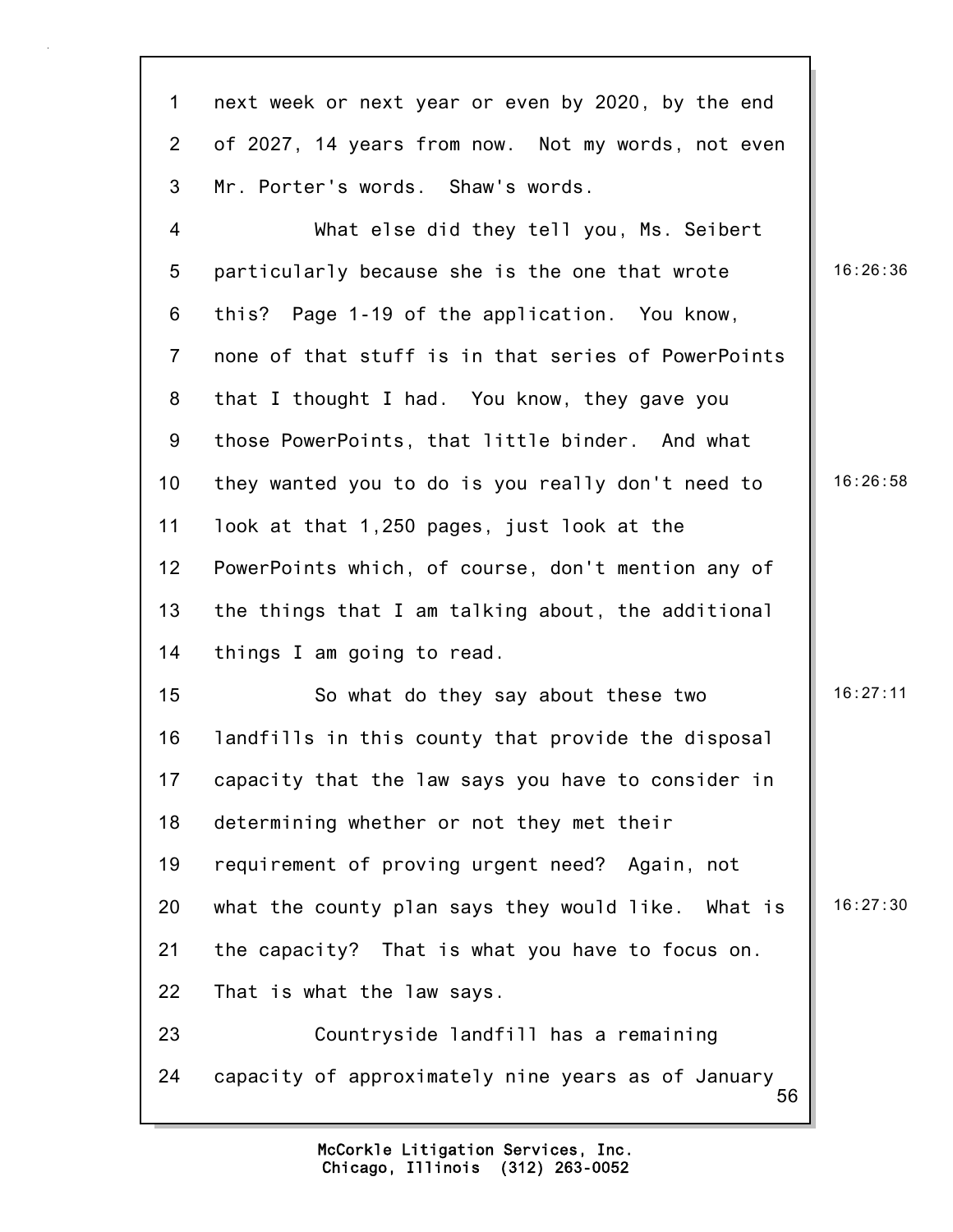57 1 1, 2013. Up to 2022. The Zion landfill, 2 approximately 17 years of remaining capacity with a 3 proposed Groot Industries Lake Transfer Station 4 begins operating which they said if you let them do 5 this is two years from now. 16:28:09 6 So as of today, that one has 19 years of 7 capacity. By my simple math, 19 and 9 equals 28, 8 not today, not next year, not even 12 years. 9 Is there an urgent necessity? Is there an 10 urgent need based on an immediate lack of capacity?  $\parallel$  16:28:37 11 I'll even -- I won't even say immediately because 12 the case where Phil Kowalski admitted that need 13 means urgent, the landfill that they were trying to 14 replace was closing in two years. Landfill 15 capacity was going to be exhausted in two years.  $\parallel$  16:28:59 16 Are we talking here about two years? 19 and 9 17 doesn't equal 2 either. 18 Let's go to criterion two. Mr. Porter did 19 it again. They tried desperately, more than with 20 any other witness to keep McGinley from testifying. | 16:29:25 21 Now, when I say he did it again, he once again 22 misrepresented the law to you. Remember that whole 23 argument about McGinley can't testify because he is 24 not licensed in Illinois? Except for one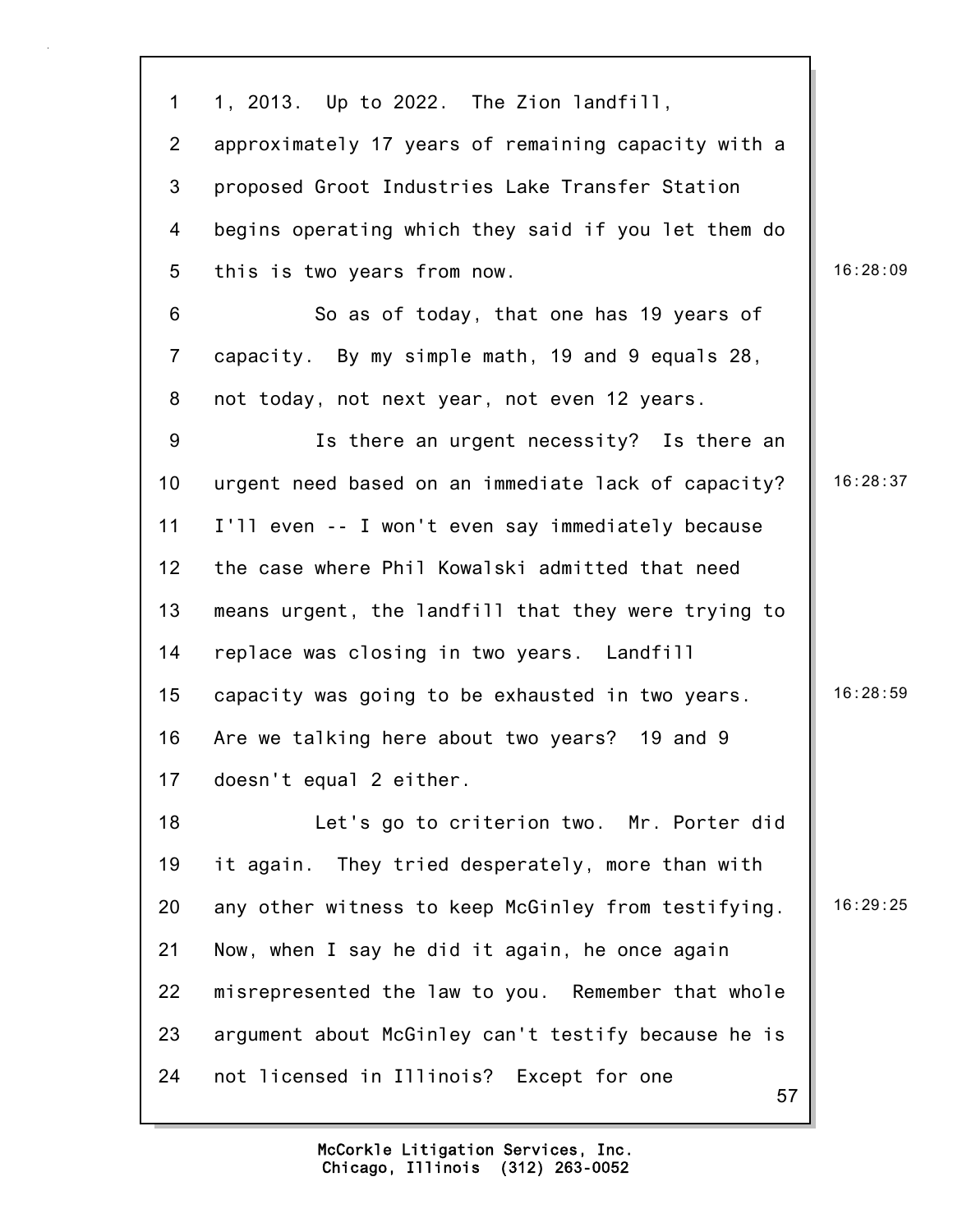| $\mathbf 1$    | inconvenient truth that Mr. Porter tried to get you         |          |
|----------------|-------------------------------------------------------------|----------|
| $\overline{2}$ | to ignore. The Supreme Court said, the Illinois             |          |
| 3              | Supreme Court said seven years ago that doesn't             |          |
| $\overline{4}$ | matter.                                                     |          |
| 5              | MR. KARLOVICS: Mr. Blazer, if I may. Would                  | 16:29:57 |
| 6              | the record please reflect the presence of Trustee           |          |
| $\overline{7}$ | Candace Kenyon. The time is 4:31.                           |          |
| 8              | MR. BLAZER: Why did they try so desperately,                |          |
| 9              | him specifically, to keep Mr. McGinley's testimony          |          |
| 10             | out of this case? Well, it might have something to          | 16:30:18 |
| 11             | do with the fact that he is the leading expert on           |          |
| 12             | odor in the waste industry, has trained landfill            |          |
| 13             | and transfer station operators all over the world           |          |
| 14             | for every major waste company that exists, and              |          |
| 15             | contrary to Mr. Moose's statement that we don't             | 16:30:39 |
| 16             | need an odor expert to tell us how to deal with             |          |
| 17             | odor management and odor determination, he's                |          |
| 18             | trained a whole bunch of Shaw's employees.                  |          |
| 19             | Mr. Porter mentions that, at least                          |          |
| 20             | according to him, Mr. McGinley didn't know that             | 16:30:59 |
| 21             | there was an IPCB regulation, Pollution Control             |          |
| 22             | Board regulation about odor. There is only one              |          |
| 23             | inconvenient truth about that. Mr. McGinley cited           |          |
| 24             | and quoted the IPCB regulation in the report.<br>Take<br>58 |          |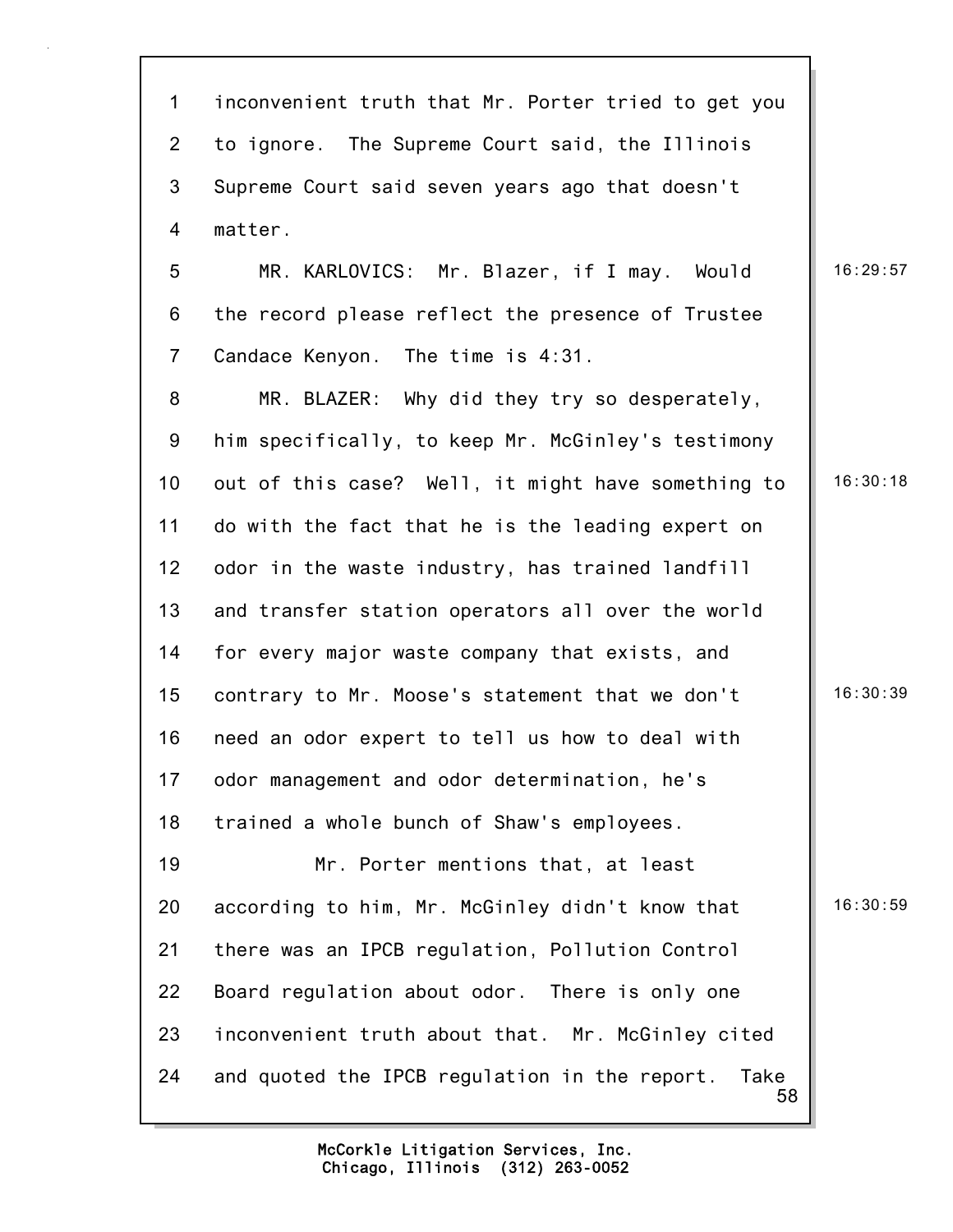1 a look at it. It's there.

2 So let's talk about their evidence 3 regarding criterion two or I should say their 4 deliberate design in this case about criterion two 5 and specifically odor. 16:31:36

6 This is what Mr. Helsten told you in his 7 opening statement, that Mr. Moose will demonstrate 8 to you that no shortcuts were taken on this 9 facility. With other facilities -- excuse me. He 10 will testify that they will compare this facility | 16:31:55 11 with other facilities to show you that this 12 incorporates, remember this phrase, all the most 13 current state-of-the-art amenities that need to be 14 included to provide these types of protections. 15 Mr. Porter told you a little while ago there is  $\parallel$  16:32:12 16 nobody that has done it more than Moose. 17 This is TCH Exhibit 41. It's one of those 18 articles from MSW Management magazine, the trade 19 journal for the waste industry that Mr. Porter 20 wanted you to believe isn't relevant. This is 16:32:38 21 somebody who operates -- this is not today. This 22 is state-of-the-art as of seven years ago, 2006. 23 Somebody here is being interviewed about a transfer

59 24 station that they operate. This facility has high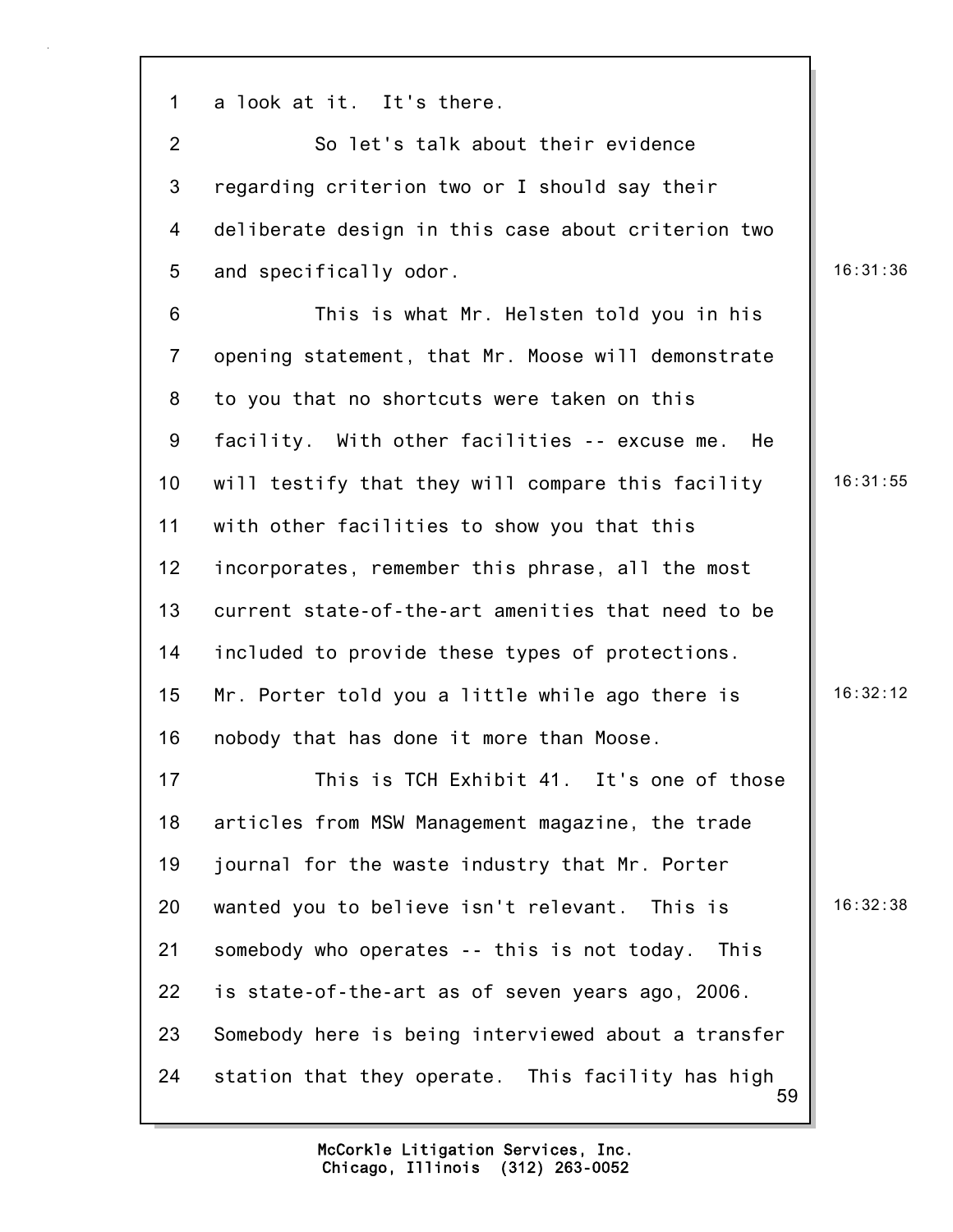| $\mathbf 1$     | speed automatic doors that raise and lower within               |          |
|-----------------|-----------------------------------------------------------------|----------|
| $\overline{2}$  | 40 seconds each. The dust and odor stay in, he                  |          |
| 3               | says, because of the limited time the doors are                 |          |
| 4               | The facility's ingress and egress are as<br>open.               |          |
| $5\overline{)}$ | opposite as possible from the prevailing winds                  | 16:33:23 |
| 6               | thereby diminishing the chances that drafts of air              |          |
| $\overline{7}$  | may push dust and odor outside the walls of the                 |          |
| 8               | transfer station. The Puenta Hills facility has a               |          |
| 9               | rooftop ventilation system with louvers that                    |          |
| 10 <sub>1</sub> | automatically close when the lights are turned off              | 16:33:45 |
| 11              | at the end of the workday. This seals the                       |          |
| 12 <sub>2</sub> | facility, so no odors can escape. It also                       |          |
| 13              | conserves energy.                                               |          |
| 14              | So that was the state-of-the-art seven                          |          |
| 15              | years ago. Let's talk about the state-of-the-art                | 16:33:58 |
| 16              | today. Mr. Porter again today made a big point of               |          |
| 17              | telling you how awful Mr. McGinley's testimony had              |          |
| 18              | to have been because of this HERC facility in                   |          |
| 19              | Minneapolis next to his questionably beloved Twins              |          |
| 20              | I have to admit I am not a Sox fan.<br>stadium.<br>$\mathbf{I}$ | 16:34:20 |
| 21              | grew up on the north side, so I've learned to                   |          |
| 22              | suffer for 56 years.                                            |          |
| 23              | But Mr. Porter says to you today and a few                      |          |
| 24              | days ago what does one have to do with the other?<br>60         |          |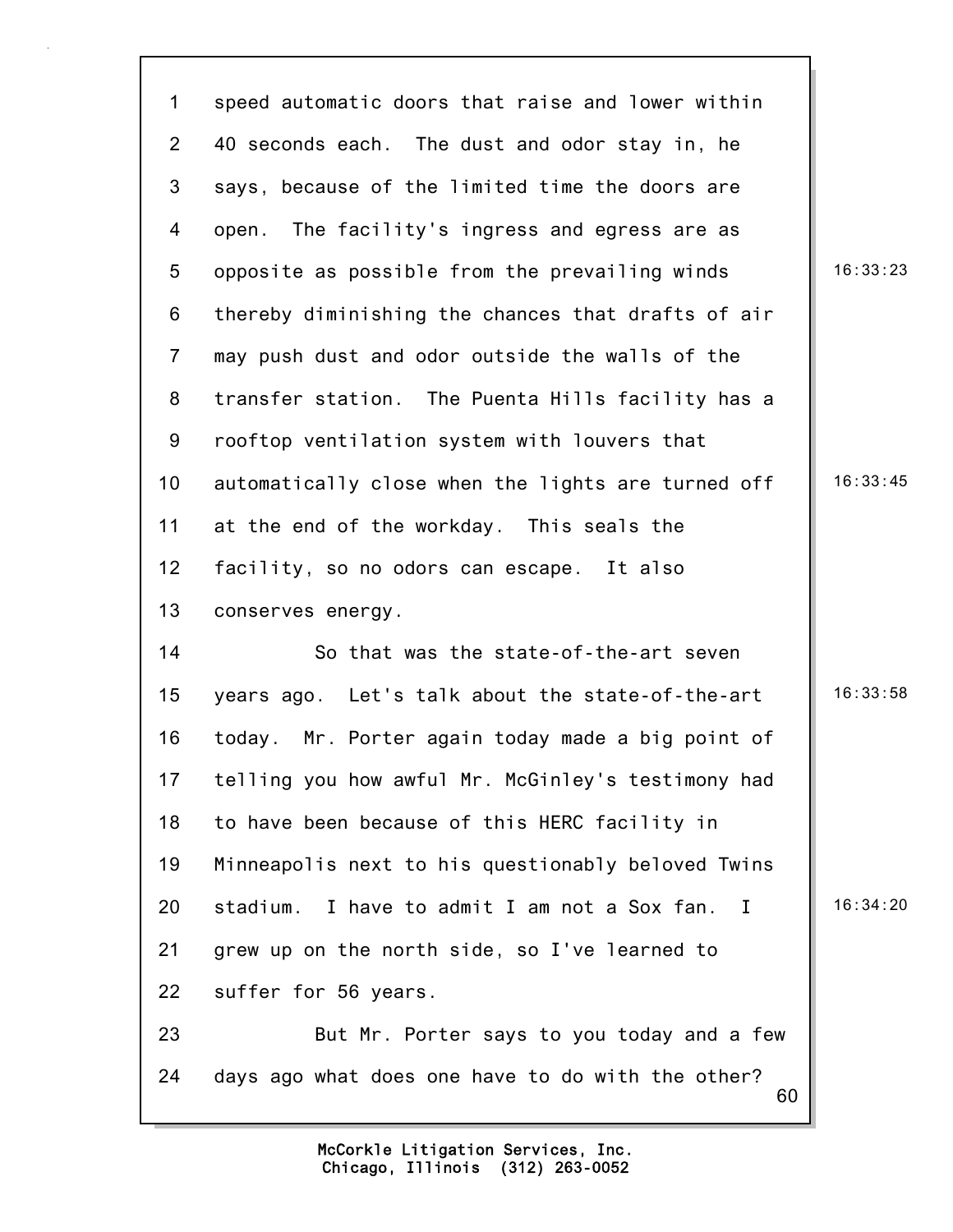| $\mathbf 1$    | What does this facility, which is a garbage         |          |
|----------------|-----------------------------------------------------|----------|
| $\overline{2}$ | incinerator, with hundreds and thousands more       |          |
| 3              | garbage hanging around there every day, it has      |          |
| 4              | nothing to do with this facility except for one     |          |
| 5              | thing. The reason nobody can smell the odor of the  | 16:34:50 |
| 6              | standing garbage from that facility is because they |          |
| $\overline{7}$ | keep the doors closed all the time. That is what    |          |
| 8              | Mr. McGinley told you and that is what the industry |          |
| 9              | said the state-of-the-art was in 2006.              |          |
| 10             | What did Mr. Moose say, the guy with all            | 16:35:11 |
| 11             | this experience? Again, I am not going to tell you  |          |
| 12             | what he said. I am going to you read what he said.  |          |
| 13             | Question: Then why do the doors have to             |          |
| 14             | remain open 20 hours a day when these               |          |
| 15             | doors open and close automatically when a           | 16:35:27 |
| 16             | truck approaches them?                              |          |
| 17             | Helsten objects, the objection is                   |          |
| 18             | overruled.                                          |          |
| 19             | Moose:<br>Doors are doors. I don't think            |          |
| 20             | it's necessary to close each door after             | 16:35:38 |
| 21             | each truck. Frankly, I like the                     |          |
| 22             | flexibility to leave them open some days            |          |
| 23             | if I want.                                          |          |
| 24             | He talked about the Glenview transfer<br>61         |          |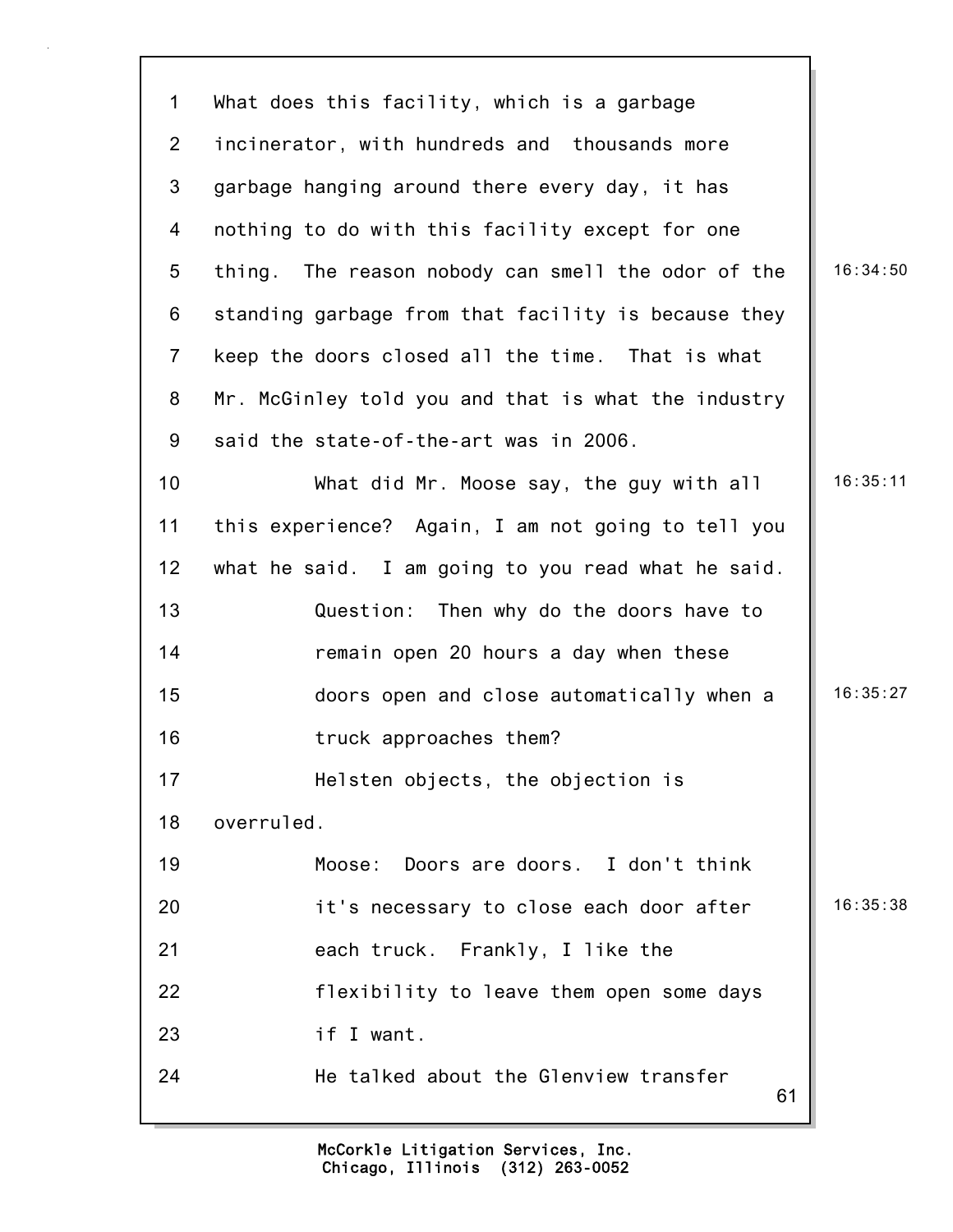| $\mathbf{1}$    | station where they consciously override the system     |          |
|-----------------|--------------------------------------------------------|----------|
| $\overline{2}$  | sometimes and leave the doors open.                    |          |
| 3               | Then I ask him: So in response to my                   |          |
| $\overline{4}$  | question, it's because you don't think                 |          |
| 5               | they are necessary?                                    | 16:36:04 |
| 6               | Answer: That is what I'm saying.                       |          |
| $\overline{7}$  | Otherwise, they would have been in the                 |          |
| 8               | application.                                           |          |
| 9               | I've got to tell you, this may sound a                 |          |
| 10 <sub>1</sub> | little strange, but I owe actually a very large        | 16:36:17 |
| 11              | debt gratitude of to Mr. Porter. He did us a huge      |          |
| 12              | favor. And he actually did you a big favor, too.       |          |
| 13              | When he was assaulting Mr. McGinley, he was asking     |          |
| 14              | McGinley about the attachments to McGinley's           |          |
| 15              | report. You have those as well, the publication        | 16:36:41 |
| 16              | from the U.S. Environmental Protection Agency.         |          |
| 17              | And he refers to what the U.S. EPA has                 |          |
| 18              | generated as an authoritative treatise on the ways     |          |
| 19              | to effectively combat odor at a transfer station.      |          |
| 20              | State of the art today, no. What I'm about to read     | 16:37:04 |
| 21              | to you was issued by the U.S. Environmental            |          |
| 22              | Protection Agency in 2002. This is, please make a      |          |
| 23              | note of this, U.S. EPA manual attached to              |          |
| 24              | McGinley's report, Page 36. It's called transfer<br>62 |          |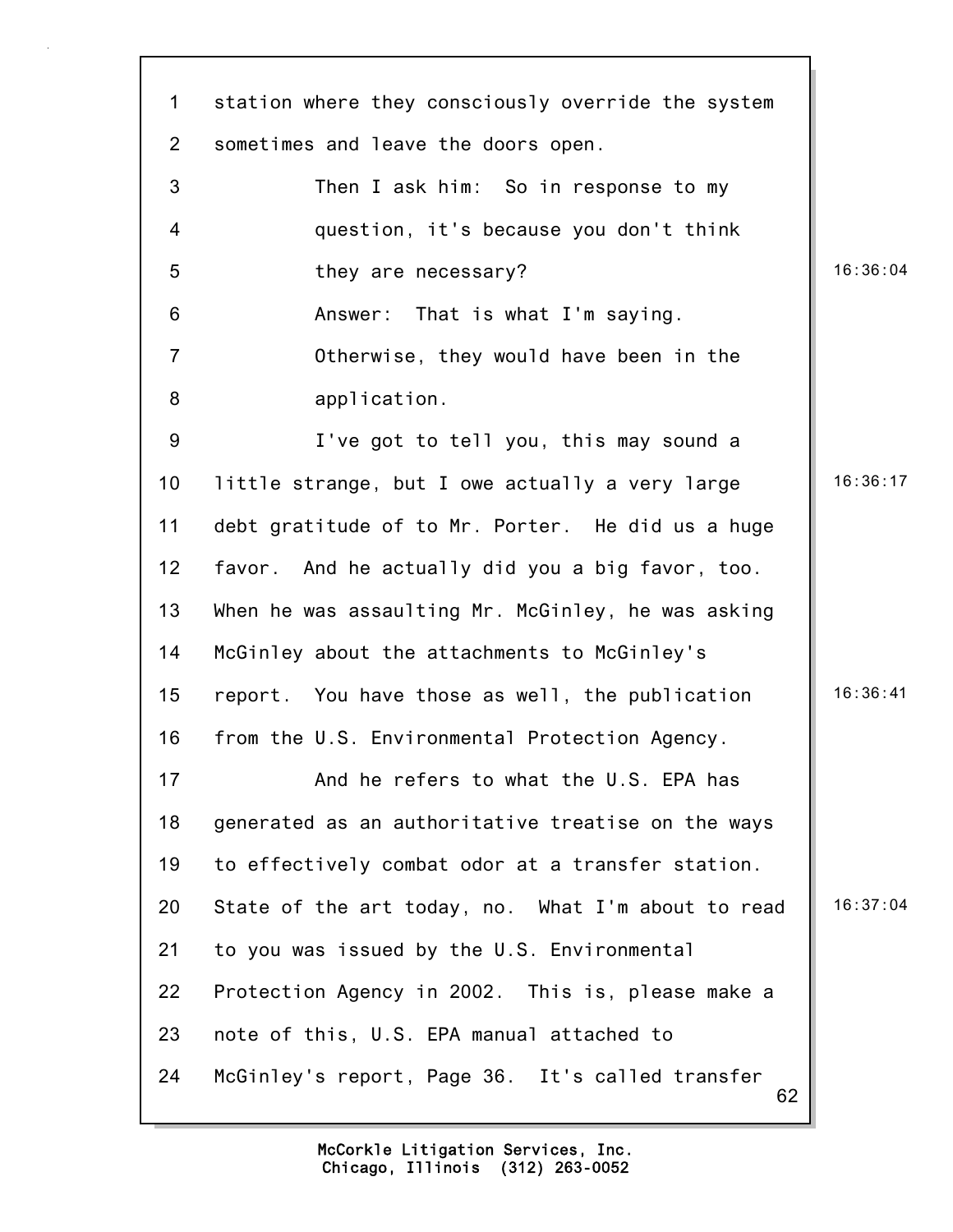| $\mathbf 1$     | station design and operation. There is a section        |          |
|-----------------|---------------------------------------------------------|----------|
| $\overline{2}$  | on odors. I am going to read to you what the U.S.       |          |
| 3               | EPA said you need to do for a transfer station and      |          |
| $\overline{4}$  | then I am going to read to you what Moose said in       |          |
| 5               | his vision of the state-of-the-art facility 11          | 16:37:42 |
| 6               | years later.                                            |          |
| $\overline{7}$  | Number one, remove all waste at the end of              |          |
| 8               | each operating day. Do not allow any waste to           |          |
| 9               | remain on site overnight.                               |          |
| 10 <sub>1</sub> | I ask: And is the plan not to allow any                 | 16:38:01 |
| 11              | waste to not remain on any site overnight               |          |
| 12              | at any point in time?                                   |          |
| 13              | Answer: No.                                             |          |
| 14              | Next recommendation. Install ventilation                |          |
| 15              | systems. This isn't McGinley talking. This is the       | 16:38:17 |
| 16              | U.S. EPA talking, the authoritative U.S. EPA.           |          |
| 17              | Install ventilation systems with air filters or         |          |
| 18              | scrubbers.                                              |          |
| 19              | So I asked him: Is the plan to install                  |          |
| 20              | ventilation systems with air filters or                 | 16:38:33 |
| 21              | scrubbers?                                              |          |
| 22              | Answer: No.                                             |          |
| 23              | The next one, use odor vestibules on truck              |          |
| 24              | entrances and exits. Odor vestibules are two door<br>63 |          |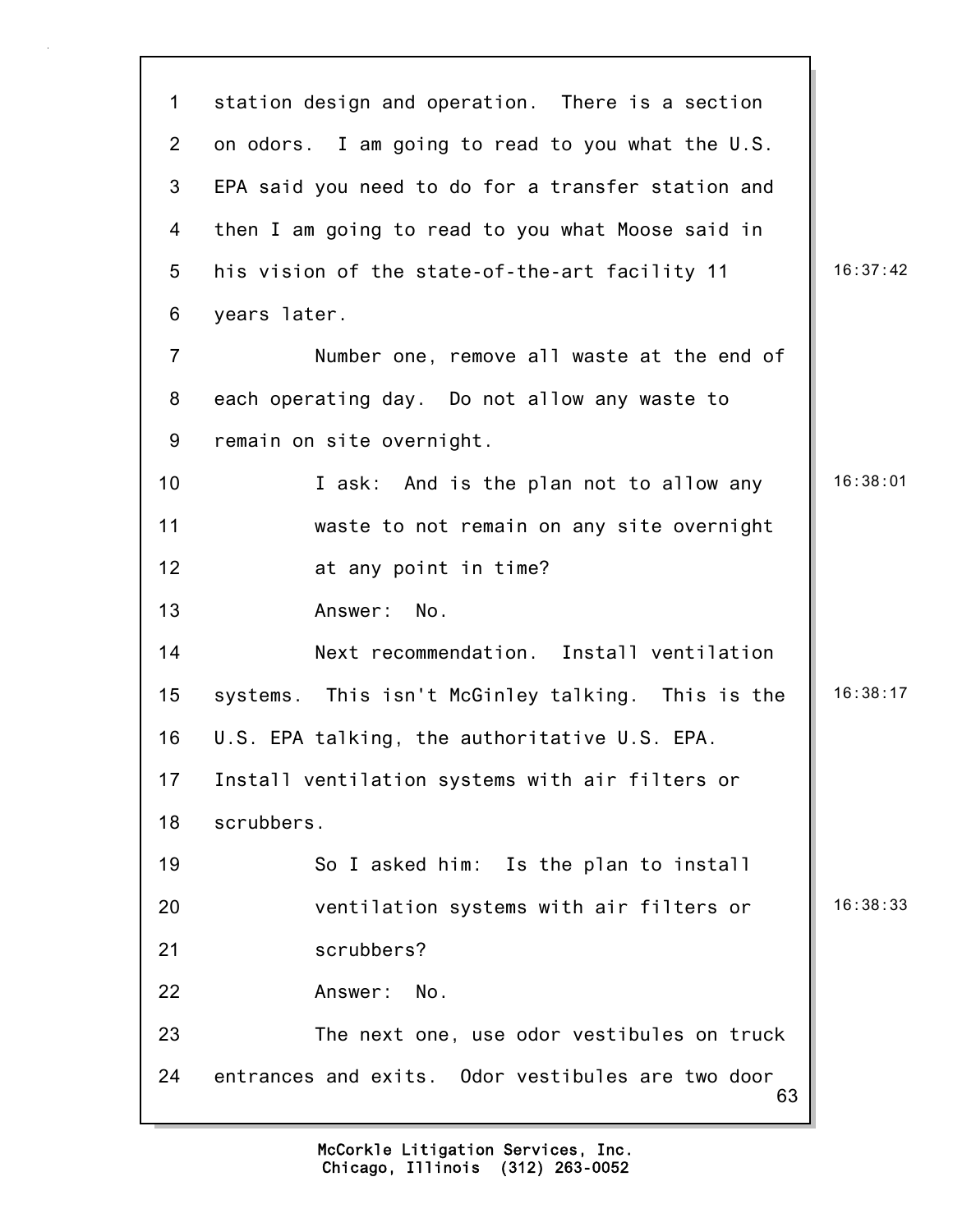| 1              | systems in which the outer door closes before the     |          |
|----------------|-------------------------------------------------------|----------|
| $\overline{2}$ | inner door opens to prevent odors from escaping.      |          |
| 3              | Question: Is the plan to use odor                     |          |
| 4              | vestibules on truck entrances and                     |          |
| 5              | exits?                                                | 16:39:03 |
| 6              | Answer, you know what's coming:<br>No.                |          |
| $\overline{7}$ | Next one, install plastic curtains on                 |          |
| 8              | entrances and exits to contain odors when doors are   |          |
| 9              | opened to allow vehicles to enter or exit.            |          |
| 10             | So I asked him: Is the plan to install                | 16:39:21 |
| 11             | plastic curtains on entrances and exits to            |          |
| 12             | contain odors when doors are open to allow            |          |
| 13             | vehicles to enter or exit?                            |          |
| 14             | You can tell I was reading from this                  |          |
| 15             | thing.                                                | 16:39:35 |
| 16             | No.<br>Answer:                                        |          |
| 17             | Question, another question -- out of the              |          |
| 18             | U.S. EPA manual, the authoritative document, use      |          |
| 19             | bio filters. Do you remember how Porter assaulted     |          |
| 20             | McGinley about biofilters? This is what the U.S.      | 16:39:52 |
| 21             | EPA says. Use biofilters which pass mal odors,        |          |
| 22             | malodorous air, stinky garbage air, through organic   |          |
| 23             | matter such as wood chips, mulch, or soil to          |          |
| 24             | capture odor molecules. Bacteria and biofilters<br>64 |          |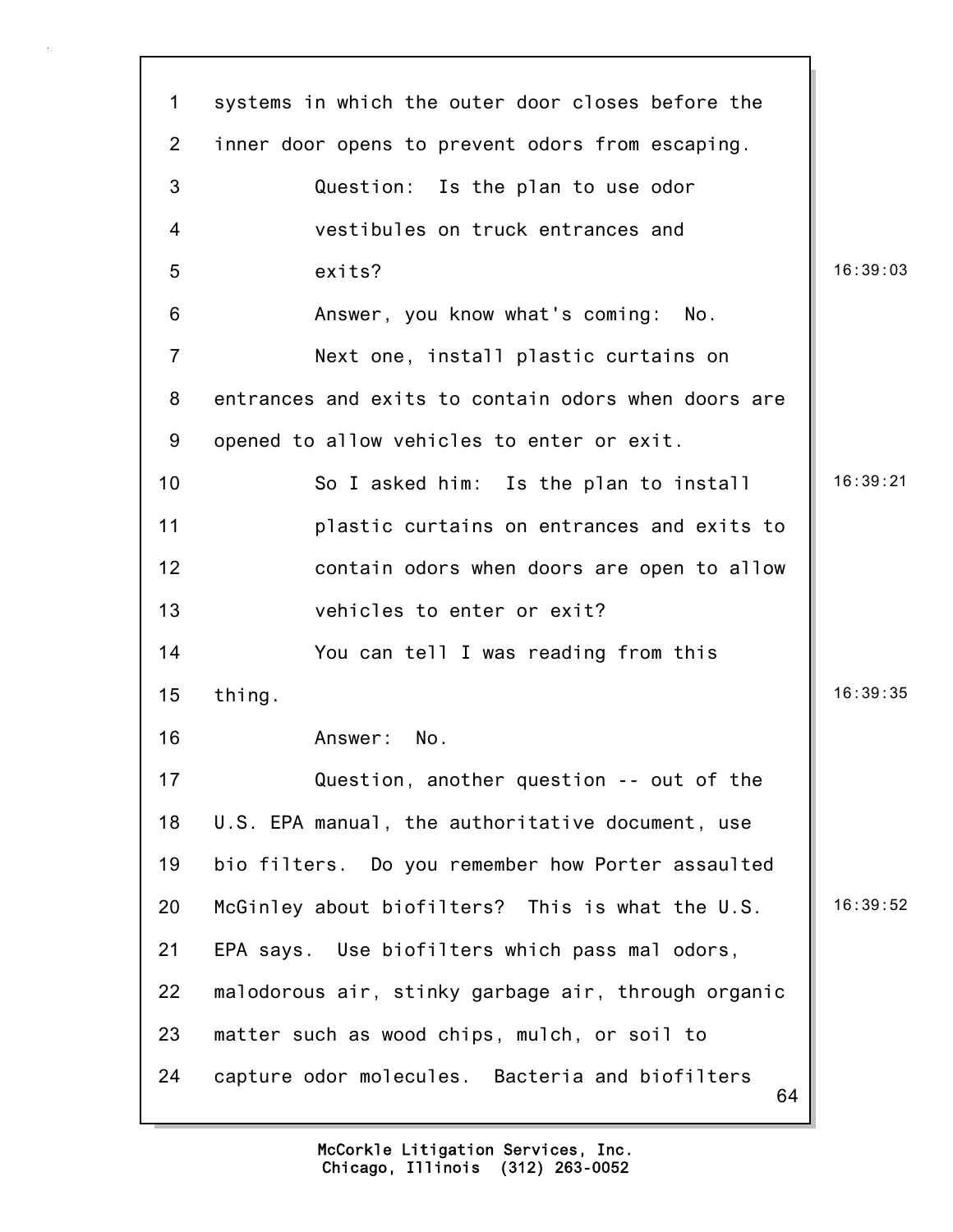| $\mathbf 1$    | consume and neutralize odor molecules.              |          |
|----------------|-----------------------------------------------------|----------|
| 2              | Question: Mr. Moose, is the plan to use             |          |
| 3              | biofilters which pass malodorous air                |          |
| 4              | through organic matter such as wood chips,          |          |
| 5              | mulch, or soil to capture odor molecules?           | 16:40:30 |
| 6              | Answer: No.                                         |          |
| $\overline{7}$ | Let's look at criterion three. You have             |          |
| 8              | heard this 100 times. For Groot's lawyers, it       |          |
| 9              | became a memory test. Here is what it says.<br>The  |          |
| 10             | facility is located so as to minimize               | 16:40:54 |
| 11             | incompatibility with the character of the           |          |
| 12             | surrounding area and to minimize the effect on the  |          |
| 13             | value of the surrounding property.                  |          |
| 14             | Lannert tried to convince you that the              |          |
| 15             | area surrounding the site has been defined by       | 16:41:10 |
| 16             | industrial uses that have been established over the |          |
| 17             | past years. Even Poletti disagreed with him.<br>He  |          |
| 18             | describes your village as you know it to be, a      |          |
| 19             | village of residential and commercial developments. |          |
| 20             | But he admits that industrial in his study area,    | 16:41:33 |
| 21             | the area he needs to study to determine, as the     |          |
| 22             | statute says, the character of the surrounding      |          |
| 23             | Remember that. The character of the<br>area.        |          |
| 24             | surrounding area.<br>65                             |          |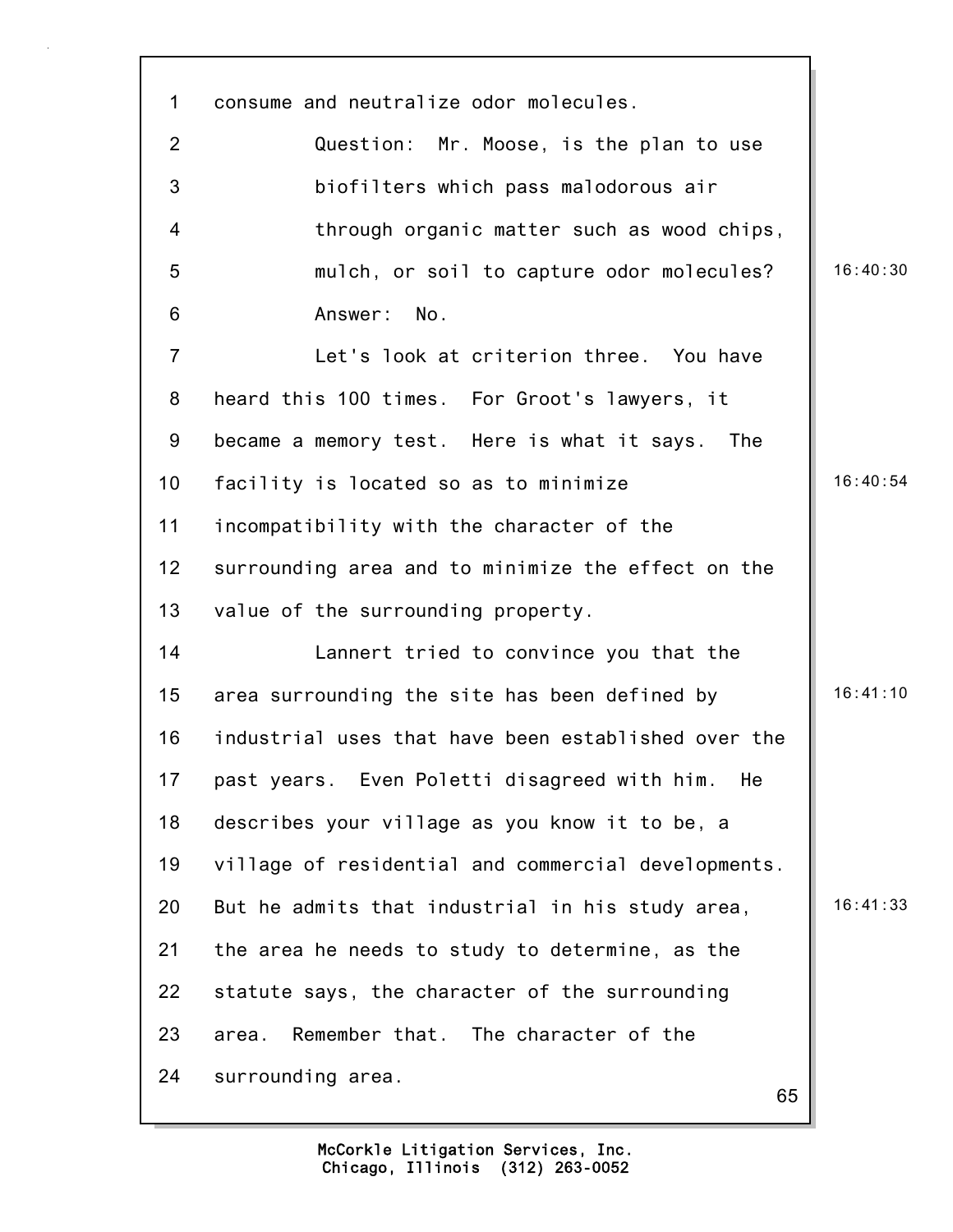66 1 He says, he admits industrial impact is 2 only 4 percent and focuses on that rather than on 3 the fact that his one mile radius is 30 -- 37 4 percent residential. Yet he had to admit 5 ultimately that the existing zoning -- obviously 16:42:12 6 again I'm quoting. And the uses within a one mile 7 study radius of the subject site indicates that the 8 existing uses, not the ones he would like you to 9 believe exist, the ones that actually exist, have 10 been established for many years and continued 16:42:30 11 growth is anticipated as planned. 12 What are those uses? Lannert can't ignore 13 that either. Residential uses. Doesn't say 14 industrial. Residential uses have been 15 successfully integrated within the study area. So  $\parallel$  16:42:48 16 the problem with Lannert telling you that impacts 17 on the character of the surrounding area have been 18 minimized is that he completely misses what the 19 character of the surrounding area actually is. 20 He never gets out of the gate on 16:43:07 21 minimizing because he has the wrong character in 22 more than one way. And Poletti himself disagrees 23 with him. 24 Now, Poletti, I could probably stop with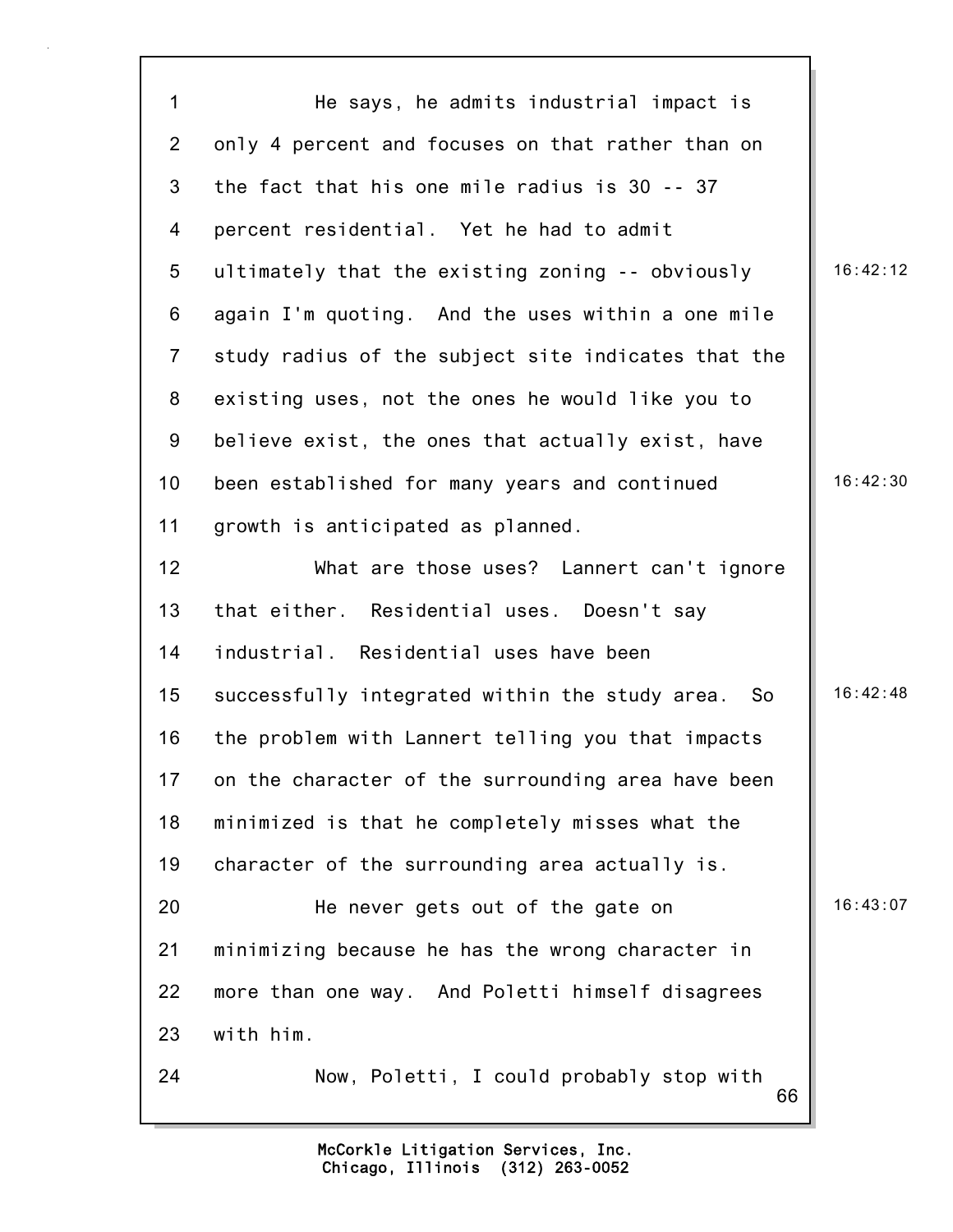1 Poletti by just reminding you that he relies on 2 Lannert on describing what the surrounding area is. 3 He testified to that. But he goes farther and 4 tries to use four reports from other cases where 5 witnesses just like him try to convince people just | 16:43:39 6 like you that there is nothing wrong with taking 7 other people's garbage.

8 But his report just like Lannert's said 9 nothing about this thing being opened 24/7. He 10 didn't even know. It says nothing about these | 16:43:59 11 doors open 24 hours a day because nobody told him. 12 Why didn't nobody tell him? He didn't say 13 in their February presentation, they didn't say in 14 their life cycle assessment. It's buried in one 15 line, one single sentence. It's about a line and a  $\parallel$  16:44:19 16 half line in that sentence out of that 1,250 page 17 application you have sitting in front of you.

67 18 Mr. MaRous pointed out the many 19 assumptions in Poletti's report and they can't deny 20 those either. Now, remember something. It's a 16:44:39 21 procedural thing that is allowed in your ordinance. 22 Groot had a chance to put on a rebuttal case. They 23 had a chance to put witnesses on. They had a 24 chance to bring Poletti and Lannert back and say,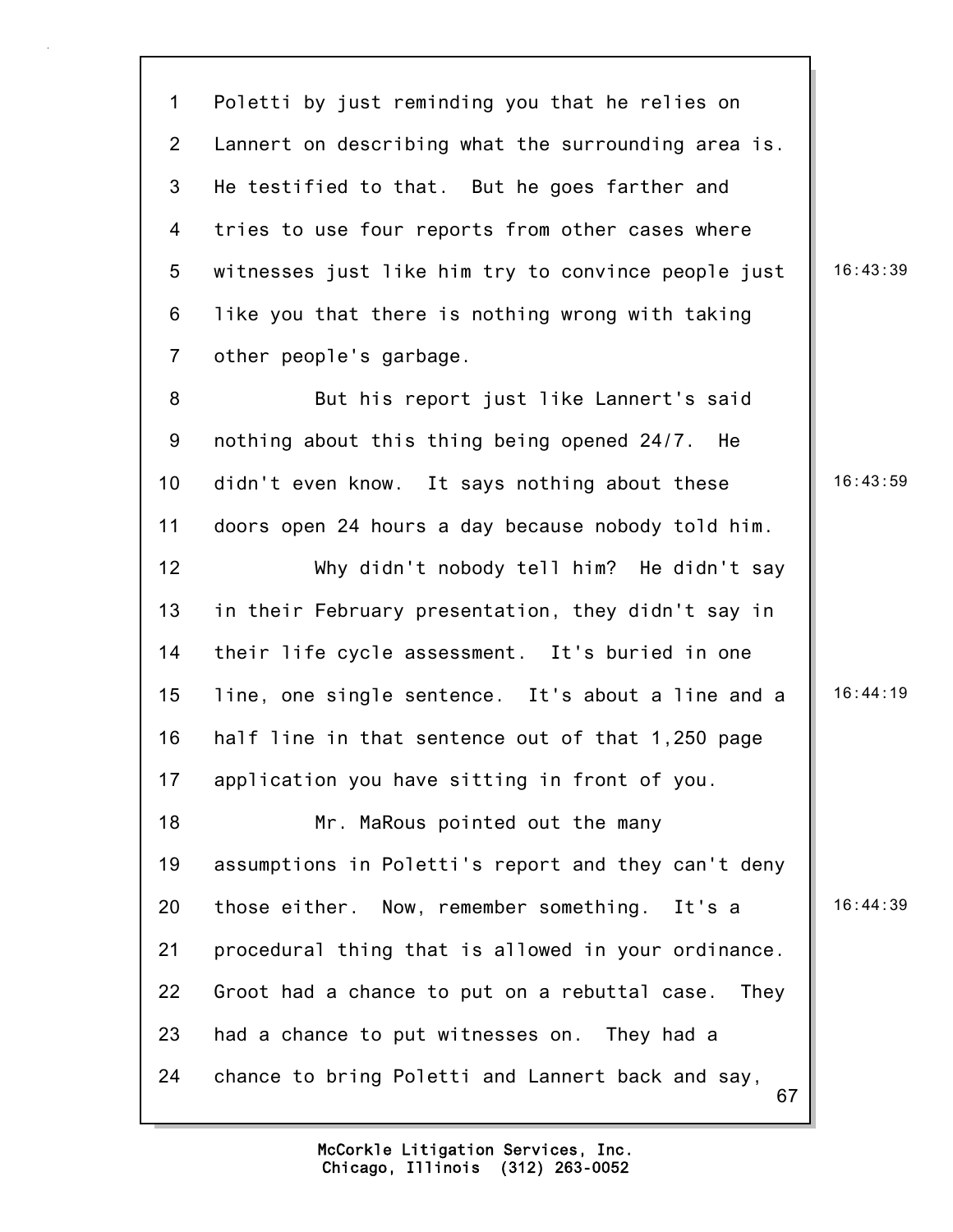68 1 no, MaRous was wrong, Blazer is wrong, but they are 2 not here. 3 What did they do or try to do to 4 Mr. MaRous, probably one of the, if not the most 5 respected real estate expert in the state of 16:45:14 6 Illinois? Well, he phonied up problems with 7 MaRous' analysis like that McCook landfill that he 8 says didn't exist. It does. Or a quarry operation 9 in Elgin that Mueller said doesn't exist except it  $10$  does.  $|$  16:45:39 11 As for Dale Kleszynski, you heard him 12 today. Unfortunately, Mary, you didn't. You will 13 probably have the opportunity to read a very long 14 cross-examination. You know I wasn't short. What 15 I can say right now about Dale is that he did the  $\parallel$  16:45:58 16 job he was hired to do and it doesn't reflect well 17 on you. 18 Here, by the way, is Page 18 from that 19 February presentation, their first shot out of the 20 gate on their deliberate design. Hours of  $\parallel$  16:46:22 21 operation. Anybody see 24/7 on there? 22 Let's talk about criterion six. 23 Mr. Porter pointed out correctly, I might add, that 24 Werthmann did a three phase study. What does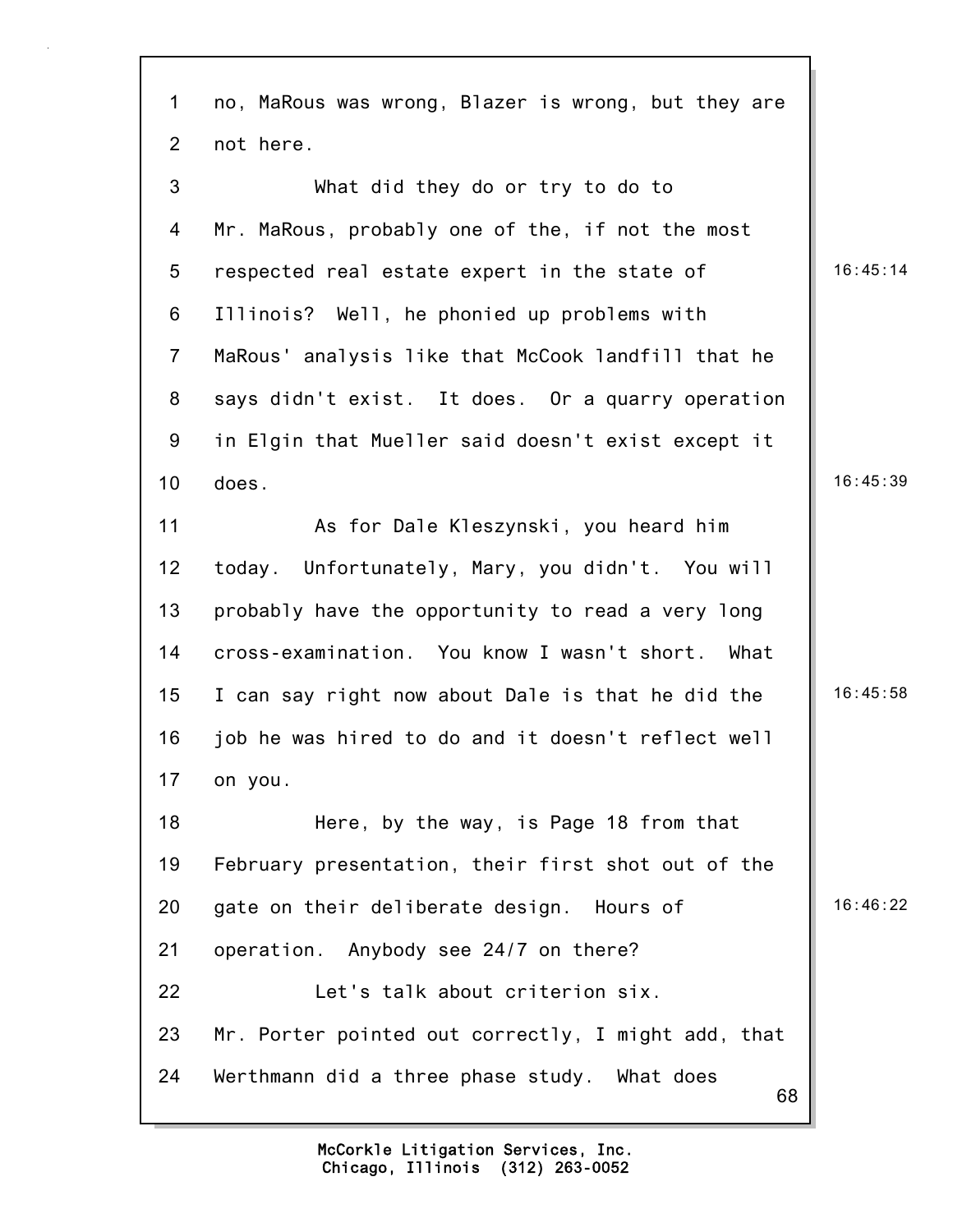1 criterion six say? The traffic patterns to or from 2 the facility are so designed as to minimize the 3 impact on existing traffic flows. You don't have 4 to memorize this stuff because actually one of the 5 few things in this application that is accurate is  $\parallel$  16:47:07 6 very beginning, the executive summary, they quote 7 to you all of these criterion.

8 Like I said, Porter is right. Werthmann 9 did a three phase study. The only problem is he 10 artificially stopped at Cedar Lake road. He 16:47:24 11 completely ignored 36 transfer trailers going out 12 and back every day. You never heard an explanation 13 of why he did that. Even though he knows that all 14 of these transfer trailers will go to and come 15 from, the words of the statute, the Winnebago 16:47:47 16 landfill.

69 17 And what did he say about that? The 18 specific route I do not know. The exact route I do 19 not know at this time. Frankly, there is not much 20 more I need to say about that except for the 16:48:08 21 assault on Bian Coulter, a leading traffic 22 engineer, who happens to work out of a home office, 23 but I guess Groot people have some problem with 24 people working out of their home offices like that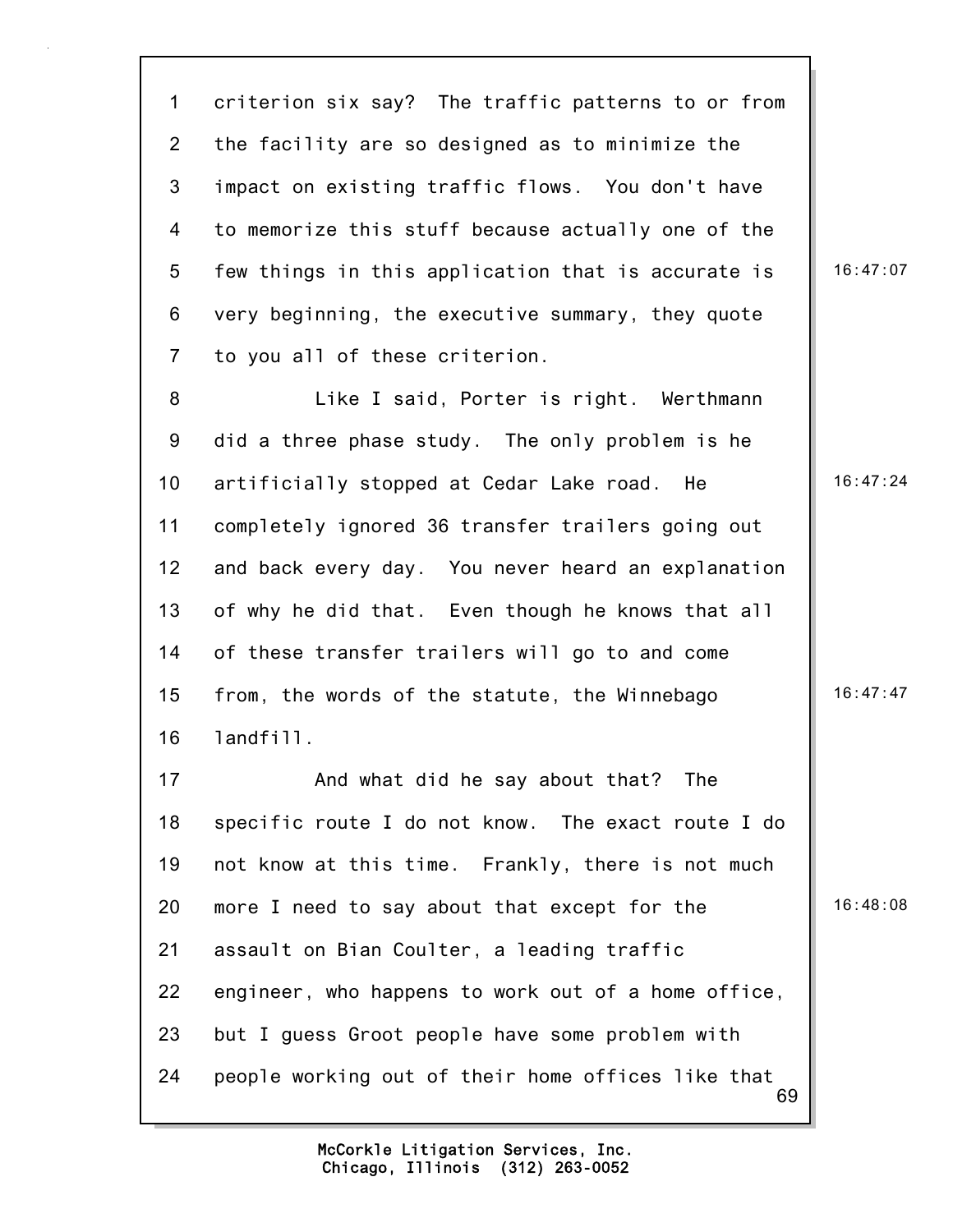| $\mathbf 1$     | has some impact on what they have to say to you.    |          |
|-----------------|-----------------------------------------------------|----------|
| $\overline{2}$  | Well, fundamentally, Brian Coulter had no           |          |
| 3               | problem at all with Werthmann's three phase         |          |
| 4               | analysis, so far as it went. You may recall he      |          |
| 5               | even said he agreed with virtually every            | 16:48:43 |
| 6               | recommendation Werthmann made about improvements    |          |
| $\overline{7}$  | right around the site. What was his problem? It's   |          |
| 8               | the problem that they can't get over that is        |          |
| 9               | created by this statute. They stopped at Cedar      |          |
| 10 <sub>1</sub> | Lake Road and we have no clue what is going on      | 16:49:01 |
| 11              | after that.                                         |          |
| 12              | Just like criterion one, two, and three,            |          |
| 13              | there is no way for you to say yes on criterion six |          |
| 14              | unless that decision has already been made.         |          |
| 15              | Let's go to criterion eight. Now we can             | 16:49:22 |
| 16              | finally talk about the relevance of the county      |          |
| 17              | solid waste plan which has absolutely nothing to do |          |
| 18              | with criterion one. This is what Werthmann said.    |          |
| 19              | Question: So the transfer trailers will             |          |
| 20              | go from the transfer station to the                 | 16:49:43 |
| 21              | Winnebago landfill; is that correct?                |          |
| 22              | Answer:<br>Initially, that is their                 |          |
| 23              | intention, but who knows after 20 years,            |          |
| 24              | 30 years.<br>70                                     |          |
|                 |                                                     |          |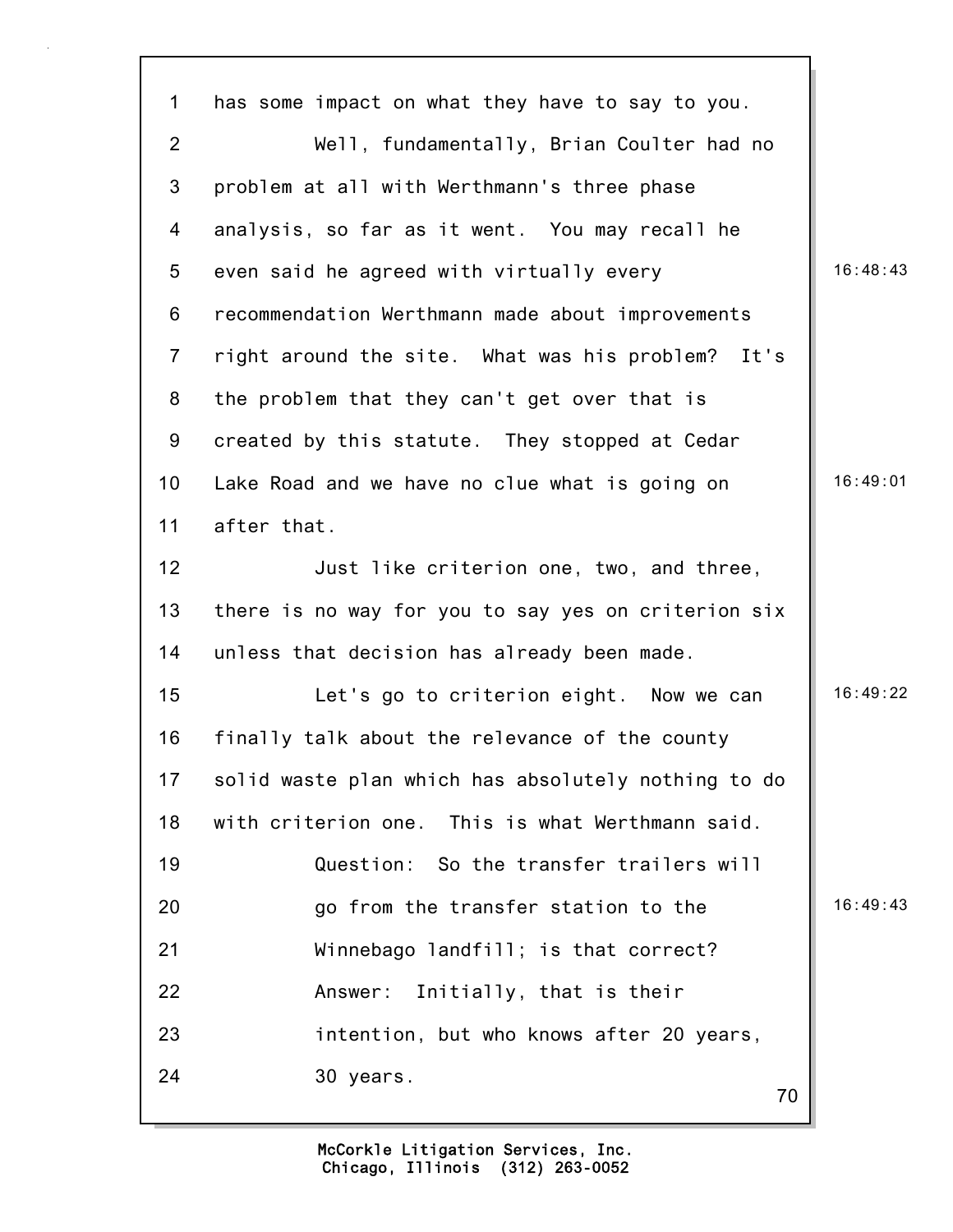| $\mathbf{1}$   | It's kind of sort of what Moose had said           |          |
|----------------|----------------------------------------------------|----------|
| $\overline{2}$ | originally, if you remember, but that is 20 years  |          |
| 3              | from now. He is not talking from today to 20 years |          |
| 4              | from now. We will find out why in a minute.        |          |
| 5              | At least as a -- question: At least as             | 16:50:08 |
| 6              | of today or as of the time this facility           |          |
| $\overline{7}$ | opens, that is the intention as you                |          |
| 8              | understand it, correct?                            |          |
| 9              | Answer: As I understand it.                        |          |
| 10             | Question: That is the information that             | 16:50:20 |
| 11             | you have been provided by the development          |          |
| 12             | team; is that correct?                             |          |
| 13             | Answer: It's my understanding of it.               |          |
| 14             | Question -- and this will be the third             |          |
| 15             | time I repeat this quote to you as I think it's    | 16:50:43 |
| 16             | relevant right now.                                |          |
| 17             | Moose again, question: How about 2015              |          |
| 18             | when you want it to open? Where is it              |          |
| 19             | going to go then?                                  |          |
| 20             | Answer: I don't know. It's going to be             | 16:50:53 |
| 21             | in that bandwidth, but to my knowledge,            |          |
| 22             | there has been no contractual agreement            |          |
| 23             | with anybody to take it anywhere in 2015.          |          |
| 24             | Here is what Werthmann is telling you.<br>71       |          |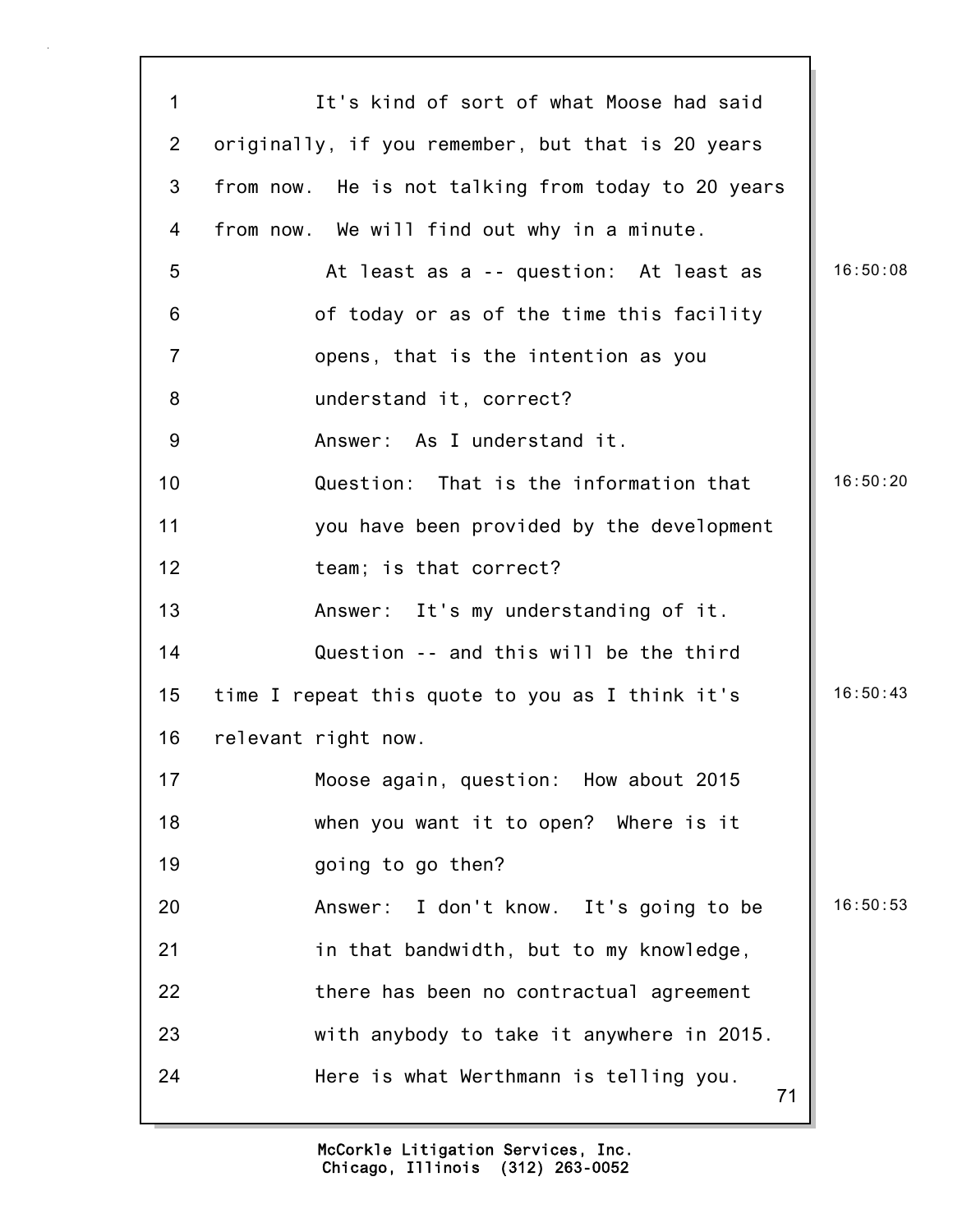| 1              | Question: That is the information that                  |          |
|----------------|---------------------------------------------------------|----------|
| 2              | you have been provided by the development               |          |
| 3              | team; is that correct?                                  |          |
| 4              | Answer: It's my understanding of it.                    |          |
| 5              | Question: And none of the transfer                      | 16:51:14 |
| 6              | trailers will come back from the Winnebago              |          |
| $\overline{7}$ | landfill to the transfer station; is that               |          |
| 8              | correct?                                                |          |
| 9              | Answer: Correct.                                        |          |
| 10             | Question: And all of the collection                     | 16:51:23 |
| 11             | trucks and transfer trailers will utilize the           |          |
| 12             | arterial roadway system when traveling to and from      |          |
| 13             | the transfer station, correct?                          |          |
| 14             | Answer: Yes.                                            |          |
| 15             | Why am I saying this to you now since I                 | 16:51:35 |
| 16             | already said I was done talking about criterion six     |          |
| 17             | and now I am talk about criterion eight? Well,          |          |
| 18             | because Moose did it again.                             |          |
| 19             | Question: All right. Now that we know                   |          |
| 20             | -- remember he came back again and testified about      | 16:51:52 |
| 21             | criterion eight after he testified about five other     |          |
| 22             | ones and that was after Werthmann testified.            |          |
| 23             | Question: All right. Now that we know                   |          |
| 24             | -- this is obviously me talking -- that the waste<br>72 |          |

٦Ì,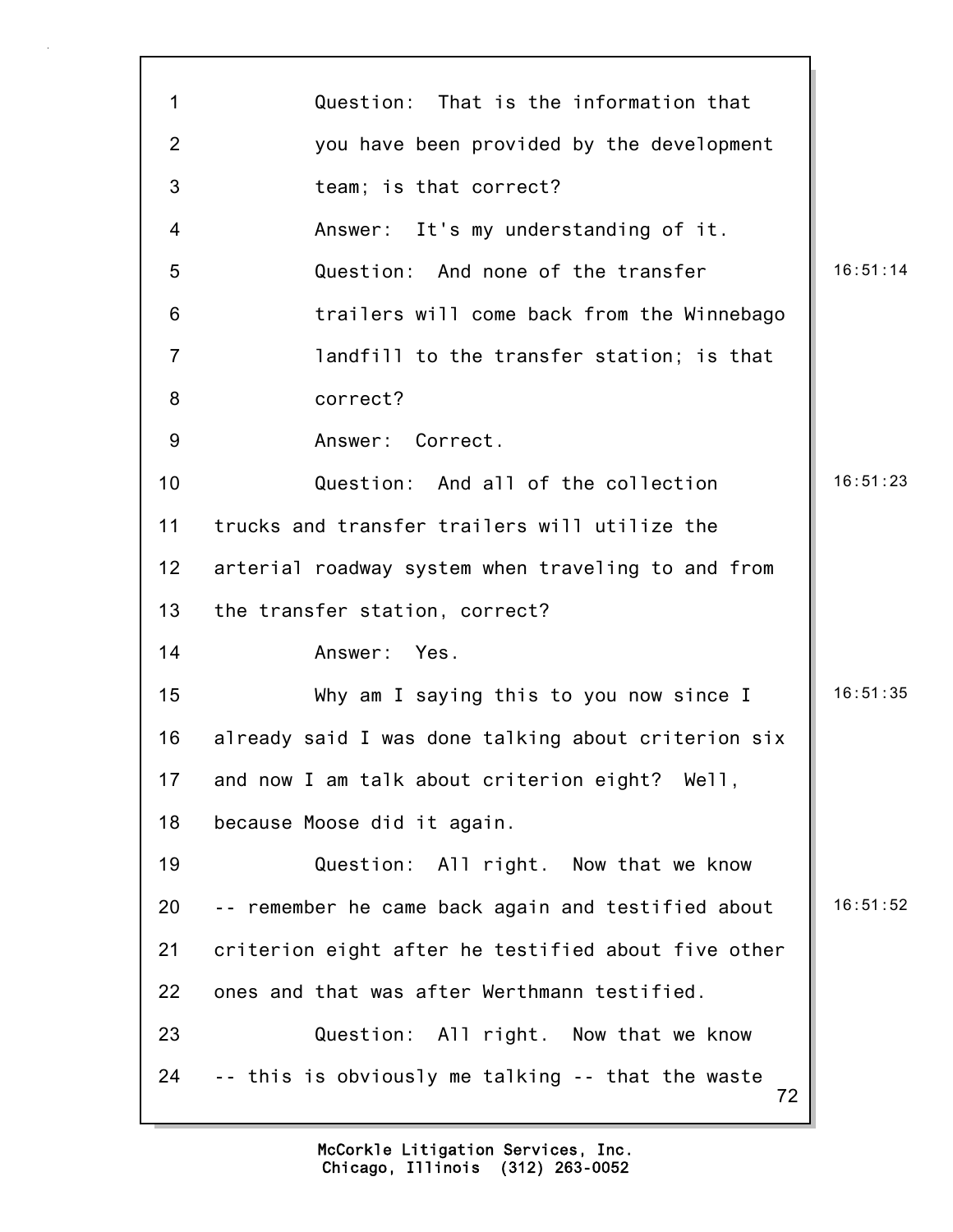| $\mathbf 1$    | of this facility, will be, in fact, going           |          |
|----------------|-----------------------------------------------------|----------|
| $\overline{2}$ | to the Winnebago landfill to your                   |          |
| $\mathfrak{S}$ | knowledge, has Winnebago landfill                   |          |
| 4              | initiated a host agreement with SWALCO?             |          |
| 5              | Objects, we go back and forth.                      | 16:52:18 |
| 6              | Ultimately, Mr. Luetkehans overrules the objection  |          |
| $\overline{7}$ | and he answers it.                                  |          |
| 8              | Answer: As I recall it, we are not going            |          |
| 9              | through the Winnebago landfill.                     |          |
| 10             | Here is your solid waste plan. They will            | 16:52:41 |
| 11             | recognize it as their solid waste plan. He miles.   |          |
| 12             | He might be smiling because you know it's           |          |
| 13             | an odd thing in that 1,215 pages of stuff that they |          |
| 14             | gave you, they didn't give you this. I did. This    |          |
| 15             | is TCH Exhibit 27. I have to tell you this is the   | 16:53:04 |
| 16             | first siting application I have ever seen where in  |          |
| 17             | talking about criterion eight, they didn't give you |          |
| 18             | the solid waste plan. Part of the deliberate        |          |
| 19             | design.                                             |          |
| 20             | Make note of this, please. It's Page 4-9            | 16:53:22 |
| 21             | of this exhibit. And I will tell you again in all   |          |
| 22             | the years I have been doing this, I've got to give  |          |
| 23             | Mr. Willis credit for thinking out of the box       |          |
| 24             | because I have never seen something like this<br>73 |          |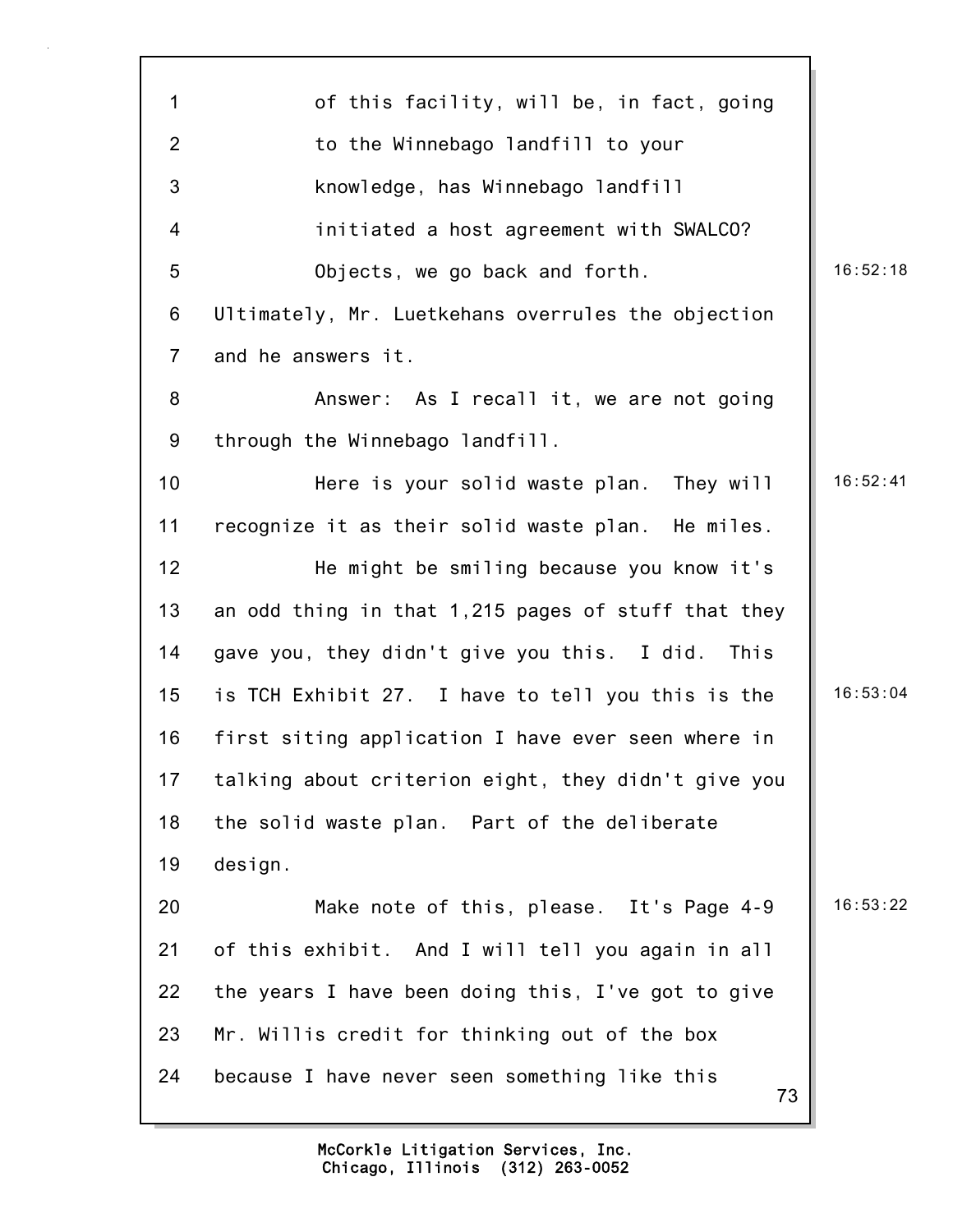| $\mathbf{1}$   | before. SWALCO will consider expanding the list of     |          |
|----------------|--------------------------------------------------------|----------|
| $\overline{2}$ | landfills located outside of Lake County.              |          |
| $\mathfrak{S}$ | I want to stop there for a second.                     |          |
| 4              | Because one of the things that Groot's lawyers did     |          |
| 5              | when I pointed this out was try to say, well, that     | 16:53:55 |
| $6\phantom{1}$ | is about a landfill, that is not about a transfer      |          |
| $\overline{7}$ | station. Well, here is the thing. Lake County has      |          |
| 8              | no siting authority over a landfill located outside    |          |
| 9              | of Lake County. This has nothing to do with siting     |          |
| 10             | authority. It has to do with how a landfill            | 16:54:14 |
| 11             | outside of the county can be considered as             |          |
| 12             | providing capacity for the county.                     |          |
| 13             | And here is what it says. SWALCO will                  |          |
| 14             | consider expanding the list of landfills located       |          |
| 15             | outside of Lake County deemed to be serving Lake       | 16:54:32 |
| 16             | County if the owner of the landfill proposed for       |          |
| 17             | inclusion first negotiates a host agreement with       |          |
| 18             | SWALCO. The host agreement must provide for a          |          |
| 19             | capacity quarantee and payment of a host fee for       |          |
| 20             | each time that Lake County waste taken to the          | 16:54:51 |
| 21             | landfill. Walter, getting Winnebago to do that.        |          |
| 22             | And here is the reason why, apart from the             |          |
| 23             | traffic plan, why Winnebago is relevant to this        |          |
| 24             | proceeding. It's finally after several attempts,<br>74 |          |
|                |                                                        |          |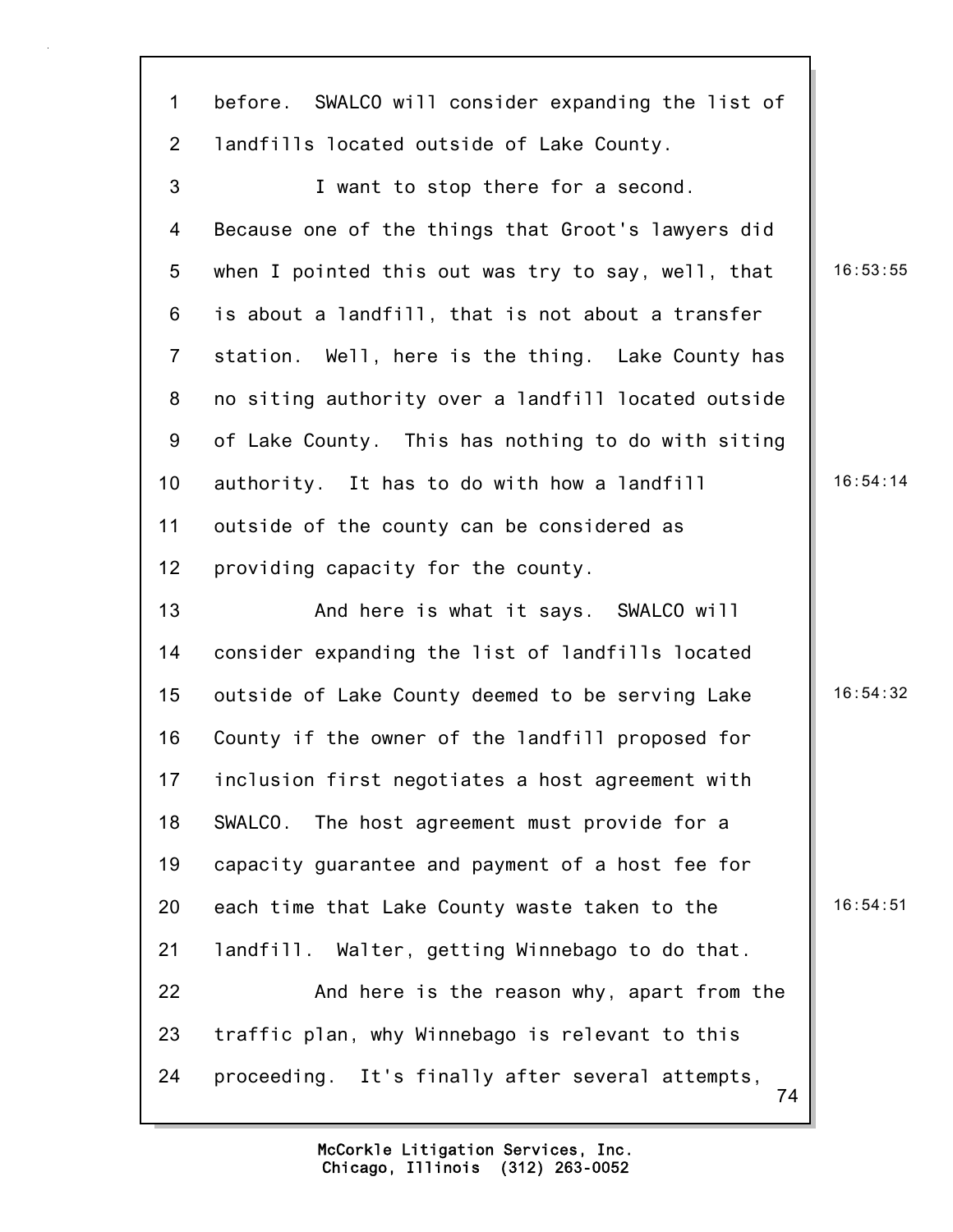| $\mathbf 1$    | after repeatedly denying that the waste from this   |          |
|----------------|-----------------------------------------------------|----------|
| $\overline{2}$ | facility was going to Winnebago, Moose finally made |          |
| 3              | a mistake and told the truth.                       |          |
| 4              | Question: All right. Well, you are aware            |          |
| 5              | that Groot currently has an agreement with          | 16:55:40 |
| 6              | the Winnebago landfill?                             |          |
| $\overline{7}$ | Do you remember he said he wasn't aware of          |          |
| 8              | any such agreement?                                 |          |
| 9              | You are aware that Groot currently has an           |          |
| 10             | agreement with the Winnebago landfill               | 16:55:49 |
| 11             | providing for the Winnebago landfill to             |          |
| 12             | accept all waste generated through                  |          |
| 13             | transfer stations owned and/or operated by          |          |
| 14             | Groot industries and disposed of in the             |          |
| 15             | Winnebago landfill, correct?                        | 16:56:01 |
| 16             | And here is what Groot says finally, and I          |          |
| 17             | am going to read this for the fourth time.          |          |
| 18             | Question: How about 2015 when you wanted            |          |
| 19             | to open? Where is it going to go then?              |          |
| 20             | Answer: I don't know. It's going to be              | 16:56:15 |
| 21             | in that bandwidth, but to my knowledge, there has   |          |
| 22             | been no contractual agreement with anybody to take  |          |
| 23             | it anywhere in 2015.                                |          |
| 24             | What did he say this time? I am going to<br>75      |          |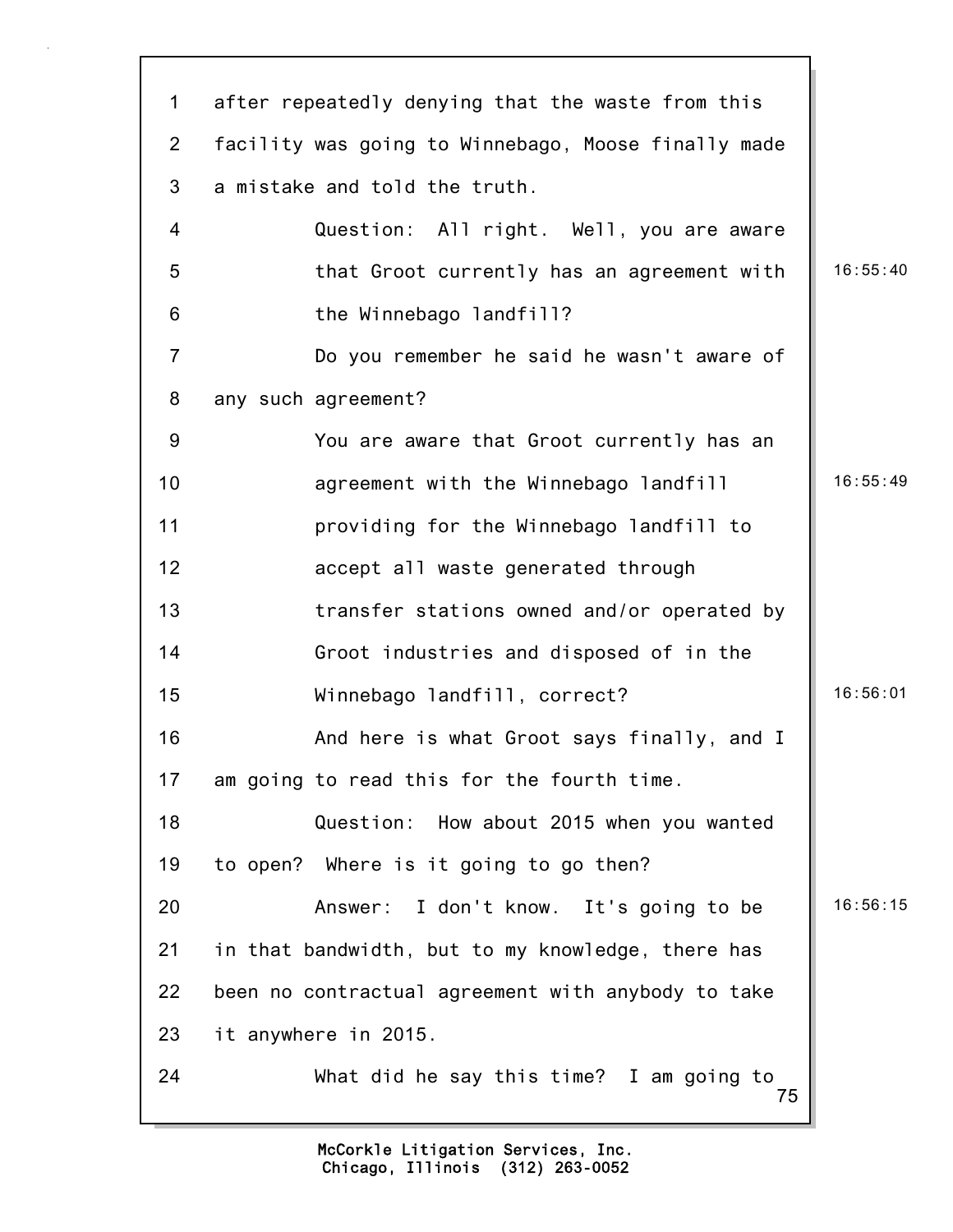76 1 read you my question again. 2 Question: All right. You are aware that 3 Groot currently has an agreement with the 4 Winnebago landfill providing for the 5 Winnebago landfill to accept all waste 16:56:41 6 generated through transfer station owned 7 and/or operated by Groot Industries and 8 disposed of at the Winnebago landfill, 9 correct? 10 **And here is what Mr. Moose said this time 16:56:51** 11 finally when he made a mistake: Yes, that's why I 12 instructed him, Werthmann, to use that as a 13 destination to do the analysis. 14 Mr. Moose deserves the reputation he's had 15 since 1997. 16:57:16 16 So then I go back finally when even he has 17 admitted it and I ask him those questions out of 18 the county's solid waste plan. 19 Has the Winnebago landfill, not you, not 20 Shaw, not Groot, not anybody else other 16:57:36 21 than the Winnebago landfill negotiated a 22 host agreement with SWALCO to your 23 knowledge? 24 Requirement number one out of Mr. Willis'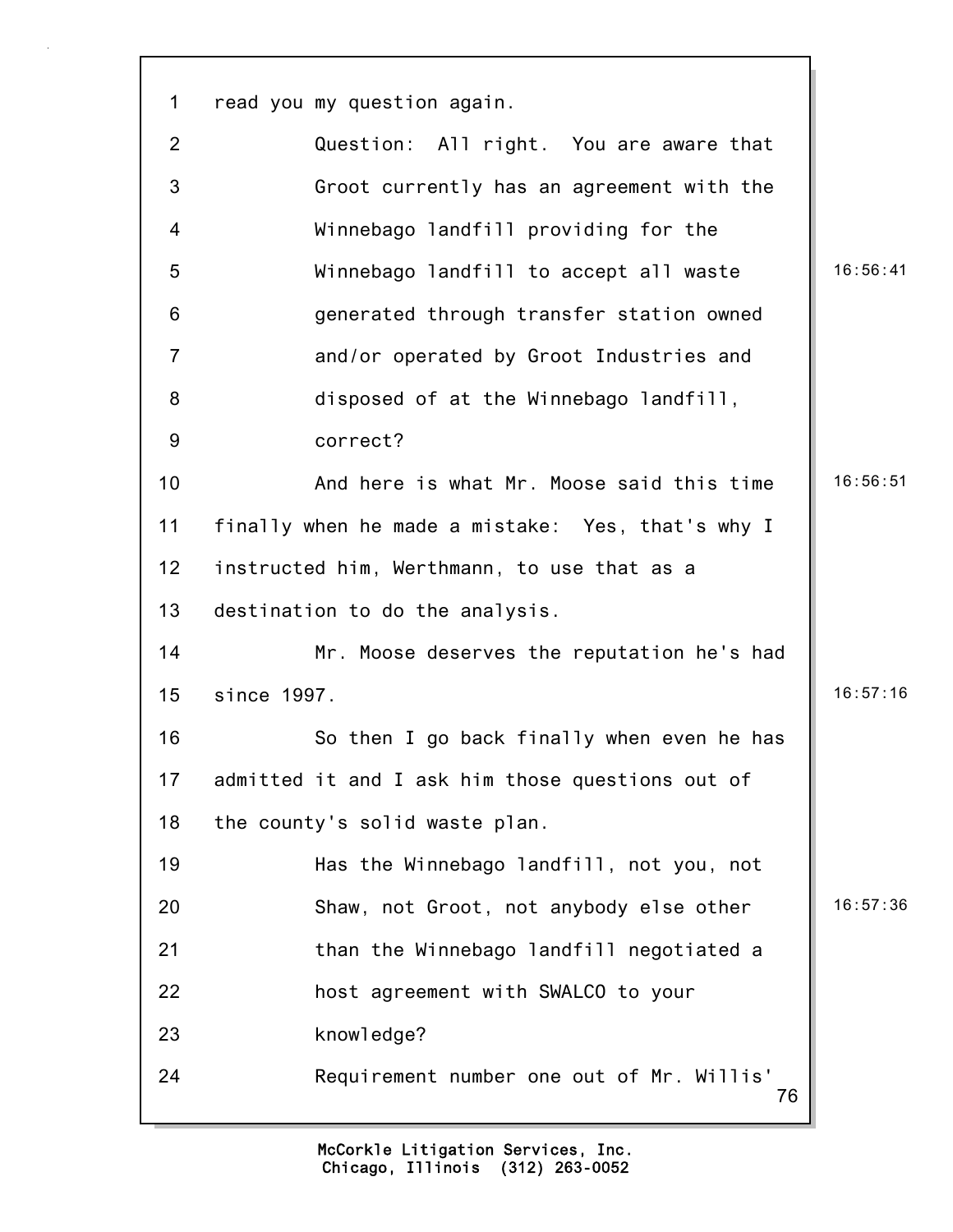| $\mathbf 1$    | solid waste plan. Objection is overruled.          |          |
|----------------|----------------------------------------------------|----------|
| $\overline{2}$ | Moose: Not to my knowledge.                        |          |
| 3              | Question: Has the Winnebago landfill               |          |
| 4              | provided a capacity guarantee to SWALCO            |          |
| 5              | for Lake County waste? Requirement number          | 16:58:01 |
| 6              | two out of the solid waste plan.                   |          |
| $\overline{7}$ | Objection overruled. Helsten really                |          |
| 8              | didn't want to hear these questions.               |          |
| 9              | Answer: Not to my knowledge.                       |          |
| 10             | Question: Had the Winnebago landfill               | 16:58:14 |
| 11             | agreed to pay a host fee to SWALCO for             |          |
| 12             | every ton of Lake County garbage that it           |          |
| 13             | takes?                                             |          |
| 14             | Requirement number three out of the solid          |          |
| 15             | waste plan.                                        | 16:58:28 |
| 16             | Not to my knowledge.<br>Answer:                    |          |
| 17             | The only way you can say yes on criterion          |          |
| 18             | eight is if that decision has already been made.   |          |
| 19             | How long are you going to have to live             |          |
| 20             | with this thing if you say yes? 20 years, 30       | 16:58:51 |
| 21             | years, 40 years? What did Mr. Moose tell you about |          |
| 22             | operations about 24/7, about operating whenever    |          |
| 23             | they feel like it?                                 |          |
| 24             | Question: In response to some of<br>77             |          |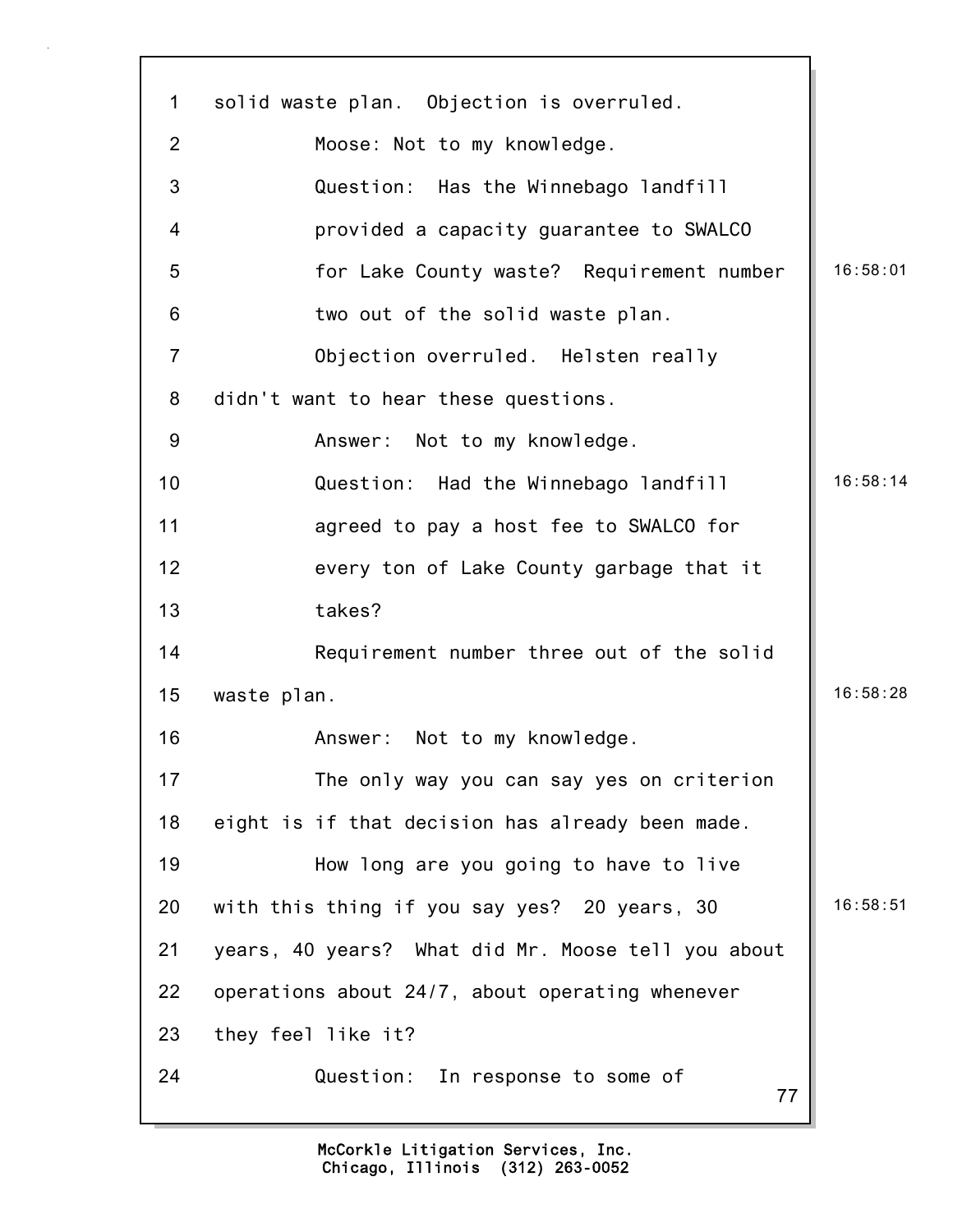| $\mathbf 1$    | Mr. Grossmark's questions regarding,               |          |
|----------------|----------------------------------------------------|----------|
| $\overline{2}$ | again, overnight operations 24/7                   |          |
| 3              | operations, you were mainly, it sounded            |          |
| $\overline{4}$ | like, focusing on circumstances,                   |          |
| 5              | snowstorms, things like that, correct?             | 16:59:25 |
| 6              | Answer: Yes, and as well as to serve               |          |
| $\overline{7}$ | commercial clients.                                |          |
| 8              | Question: Right. But servicing                     |          |
| 9              | commercial clients are not emergency               |          |
| 10             | situations, right?                                 | 16:59:36 |
| 11             | Answer: But I also testified that                  |          |
| 12             | 24 hours is necessary to service certain           |          |
| 13             | commercial clients.                                |          |
| 14             | Do you really think they are going to              |          |
| 15             | close once you let them in?                        | 16:59:48 |
| 16             | So let's go back to who you really need            |          |
| 17             | -- boy I know how you need the money. I've known   |          |
| 18             | you need the money. You've needed the money for    |          |
| 19             | years since we got the Attorney General off your   |          |
| 20             | back about resources. We remember that. We've      | 17:00:13 |
| 21             | talked about that before. I knew how desperately   |          |
| 22             | you needed money then. It hasn't gotten any better |          |
| 23             | since the recession. I know that.                  |          |
| 24             | And I have to think it must have seemed a<br>78    |          |
|                |                                                    |          |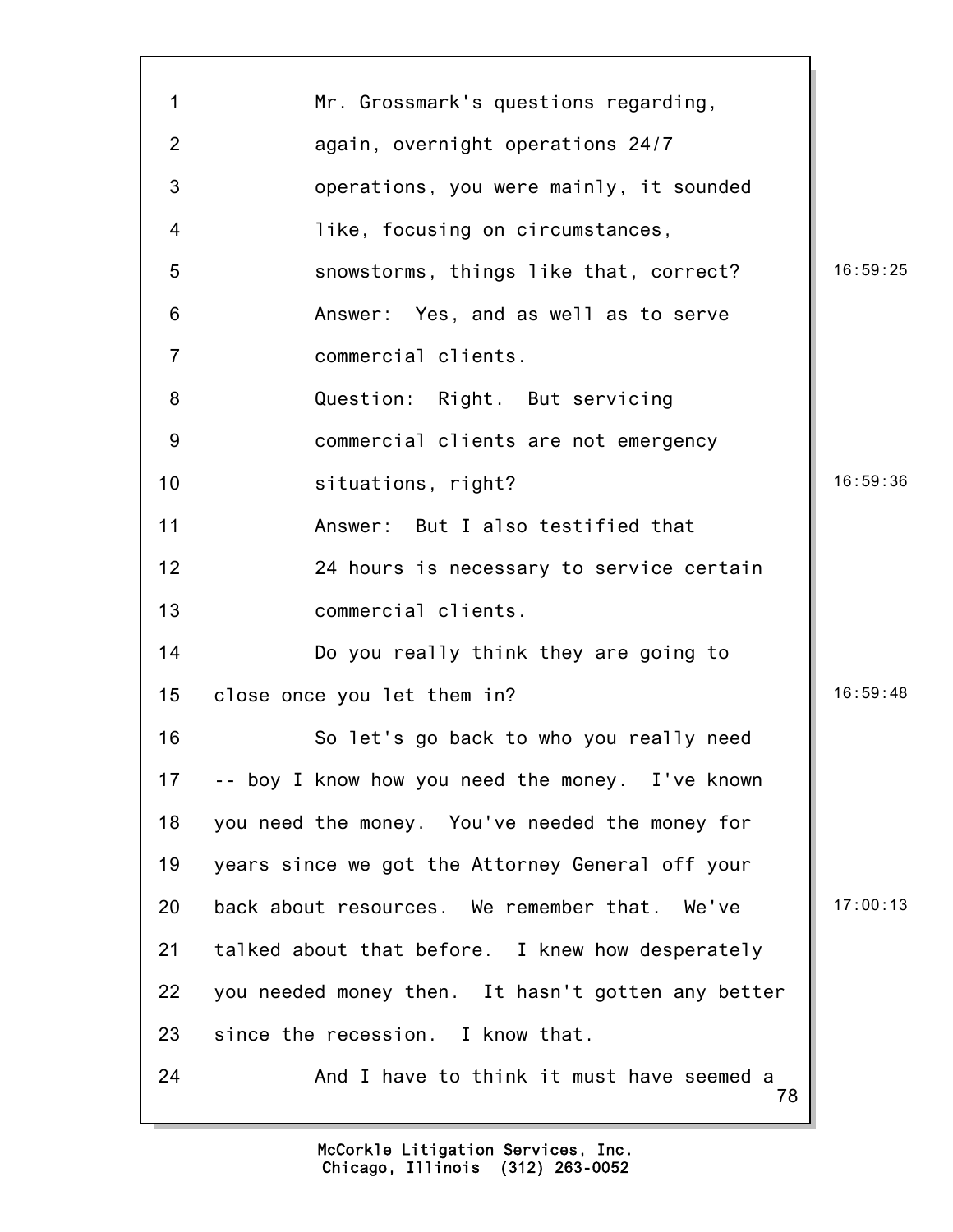79 1 deal too good to be true when Groot shows up at 2 your doorstep and says I am going to give you free 3 money, just let us bring in waste from all over the 4 county. 240 some odd thousand dollars a year would 5 fix an enormous number of problems in your | 17:00:48 6 community. I know that. 7 The problem with things that seem too good 8 to be true is that usually they are too good to be 9 true. Because quick fixes rarely lead to permanent 10 solutions. They usually lead to permanent | 17:01:07 11 problems. 12 Now, you both have been here a long time 13 and I don't mean to exclude you, Trustee Cerretti. 14 But Trustee McCue and the Mayor have been here a 15 long time. They were here when we were here. You | 17:01:24 16 know, Trustee McCue, you've said the reason you 17 came back as a trustee after you stopped being 18 mayor is because you wanted to see through the 19 completion of projects that you started when you 20 were mayor and what a great thing to do after  $\|\cdot\|^2$  17:01:38 21 having been in a thankless job. 22 You know, folks like you don't do this for 23 the money, you don't do it for the praise. It's 24 not like you look forward to every Village Board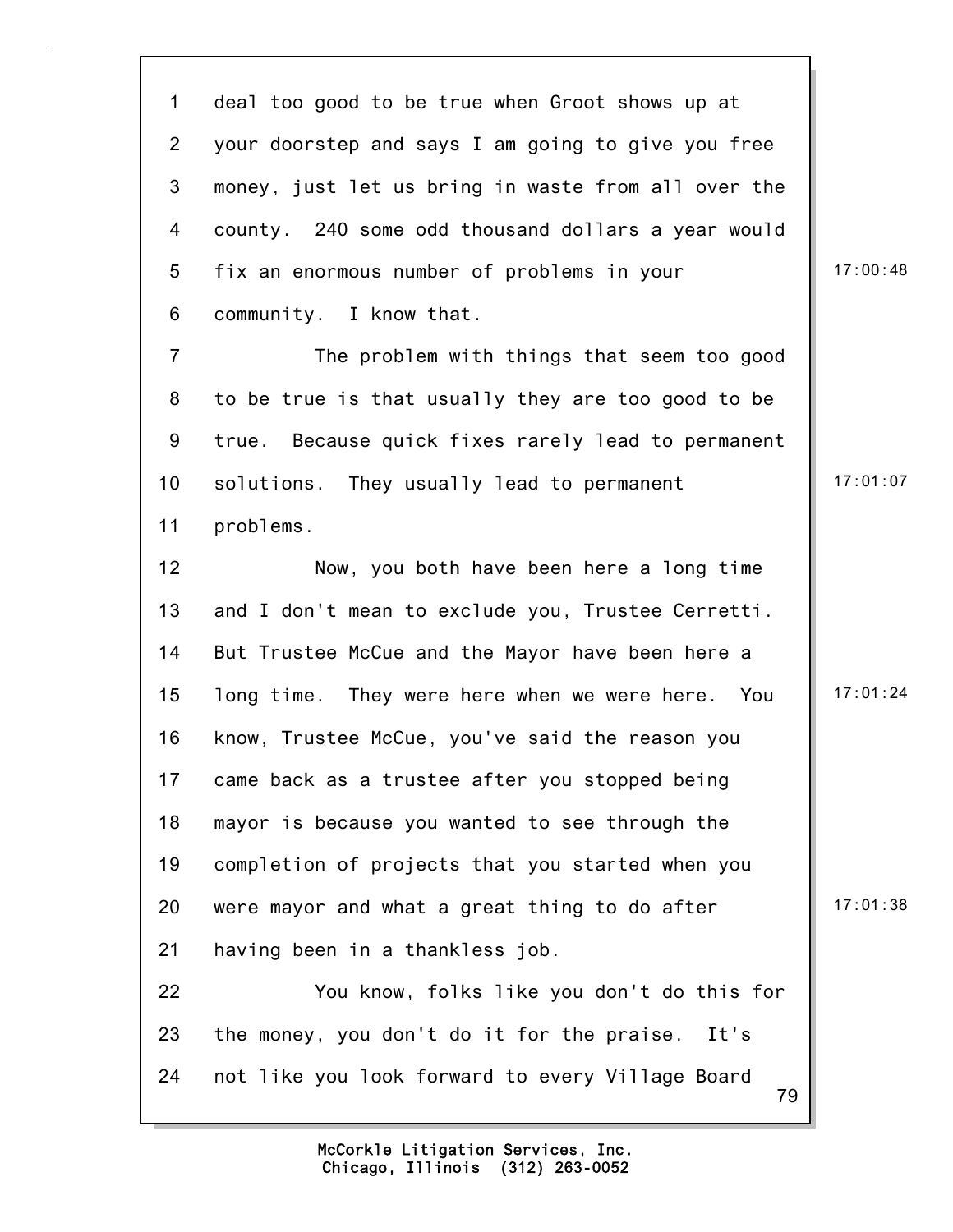1 meeting of people complaining about the streets or 2 the sewers or 1,000 other things. You do it 3 because you love your community just like the 4 person you took over for.

5 Now, ask yourselves this because you both 17:02:09 6 knew her well. You knew her a lot better than I 7 did. If you had gone to Ila Bauer and said we can 8 get 240 some odd thousand dollars a year and all 9 we have to do is let everybody send their garbage 10 here, what do you think she would have said? Do | 17:02:34 11 you think she would have said yes? Or do you think 12 she might have said we can't do this in this place, 13 we love this place, there's got to be another way. 14 I don't know what it is. We've had problems, but 15 there has to be a better way. We can't do this in  $\parallel$  17:02:54 16 this community. I think you know that is what she 17 would have said.

80 18 Here is the permanent problem that you 19 create for yourselves when you invite Groot in with 20 a host agreement. Waukegan is the county seat of  $\parallel$  17:03:17 21 Lake County's government. You will be the county 22 seat of Lake County's garbage. North Chicago has a 23 navy base. You will be Lake County's garbage base. 24 Gurnee has the Great America amusement park. We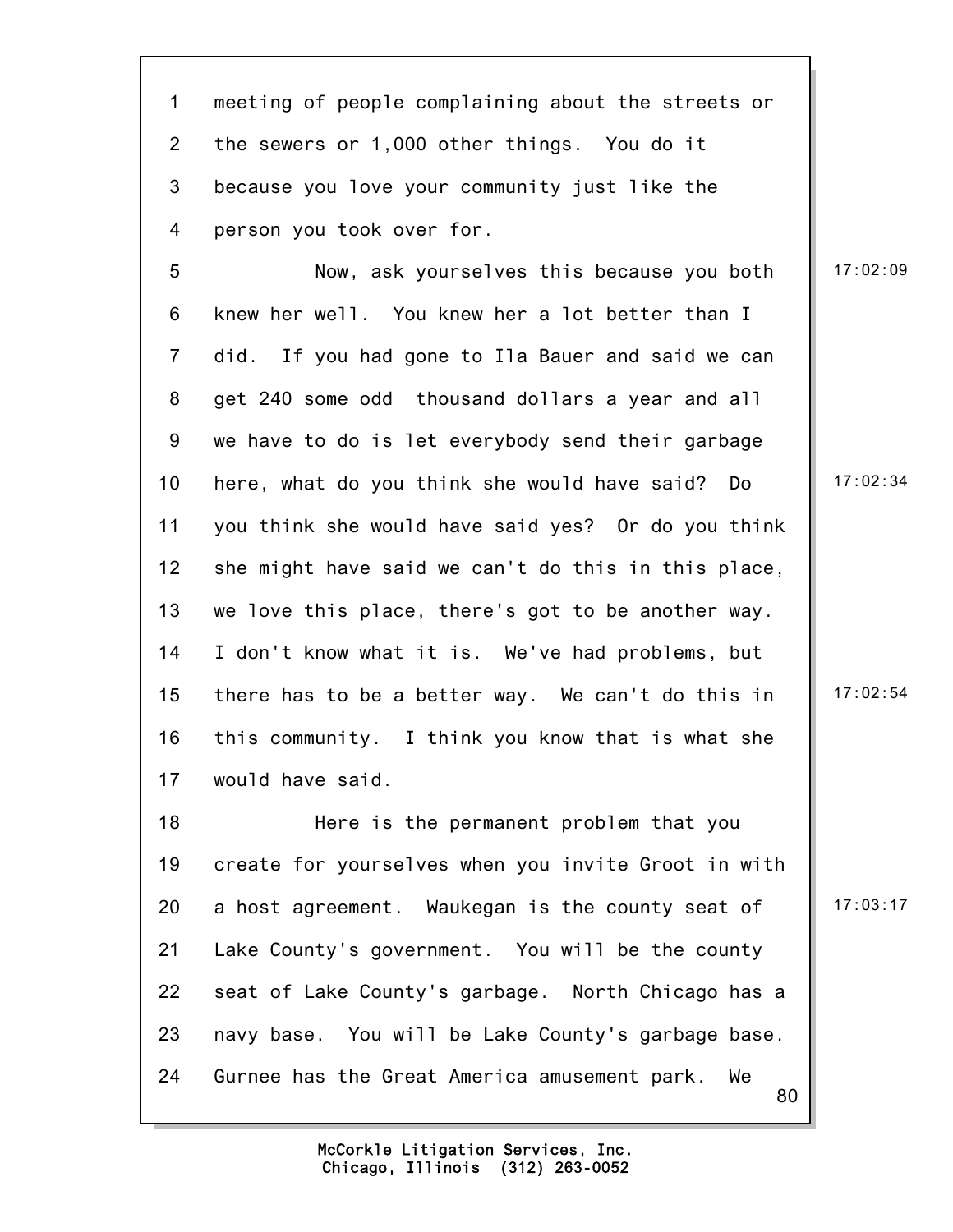81 1 call it the echo park, but what you will have 2 around here is Groot's garbage park. 3 Communities like Bannockburn and 4 Barrington and Lake Forest and Highland Park, all 5 of those places that have stayed residential have  $\parallel$  17:03:57 6 lots of wealthy people with mansions. You will get 7 their garbage. 8 Like I said -- oh, there's one thing, by 9 the way, that I forgot to mention. I had a note 10 here to myself that says 1,000 on that little 17:04:21 11 yellow sticky. I wanted to remind myself, so I 12 could remind you that your host agreement stops at 13 1,000. Anything above that, and you know it will 14 go above that, Groot has to agree to pay you. Will 15 they throw you a couple of nickels per ton? They | 17:04:45 16 might. Because at the end of the day when you 17 compare the millions and millions of dollars that 18 they will make off of this facility, from their 19 perspective, a couple of nickels is all you're 20 worth. 17:05:02 21 So when you enter into this host 22 agreement, like I said, you invited Groot in to 23 this community. It's what you asked for. And as 24 the old saying goes, be careful what you ask for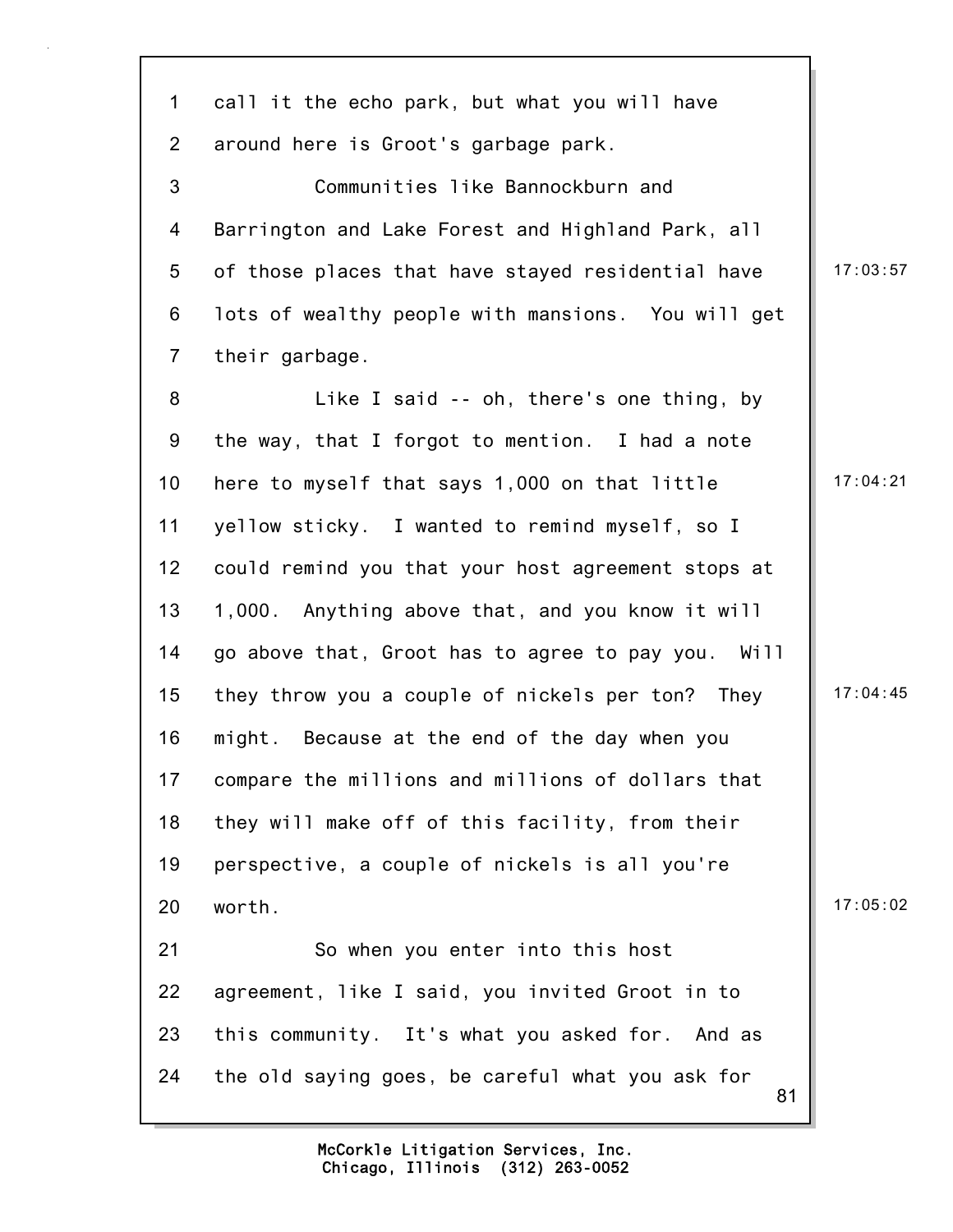| $\mathbf 1$    | because you might get it.                                |          |
|----------------|----------------------------------------------------------|----------|
| $\overline{2}$ | THE HEARING OFFICER: Thank you, Mr. Blazer.              |          |
| 3              | Mr. Grossmark or Mr. Clark, has that                     |          |
| 4              | changed your desire to close this evening?               |          |
| 5              | MR. CLARK: We will waive the right to make               | 17:05:35 |
| 6              | closing statement. Thank you.                            |          |
| $\overline{7}$ | THE HEARING OFFICER: Mr. Grossmark?                      |          |
| 8              | MR. GROSSMARK: We are foreclosing statement.             |          |
| 9              | THE HEARING OFFICER: Mr. Sechen?                         |          |
| 10             | MR. SECHEN: Just briefly, if I may.                      | 17:05:45 |
| 11             | <b>CLOSING STATEMENT</b>                                 |          |
| 12             | BY MR. SECHEN:                                           |          |
| 13             | I would like to thank you in advance for                 |          |
| 14             | what you are about to embark on. It's one heck of        |          |
| 15             | an adventure in deciding what in the world to do         | 17:06:13 |
| 16             | with this. And you are probably wondering about          |          |
| 17             | some of the things that happened, maybe why I have       |          |
| 18             | done some of the things that I have done.                |          |
| 19             | But before I lose the battery on this                    |          |
| 20             | computer, I want to talk a little bit about need.        | 17:06:27 |
| 21             | It kind of works out that that's the first               |          |
| 22             | criterion in 39.2.                                       |          |
| 23             | Mr. Blazer would like to emphasize the                   |          |
| 24             | urgency that there has to be to define need and we<br>82 |          |
|                |                                                          |          |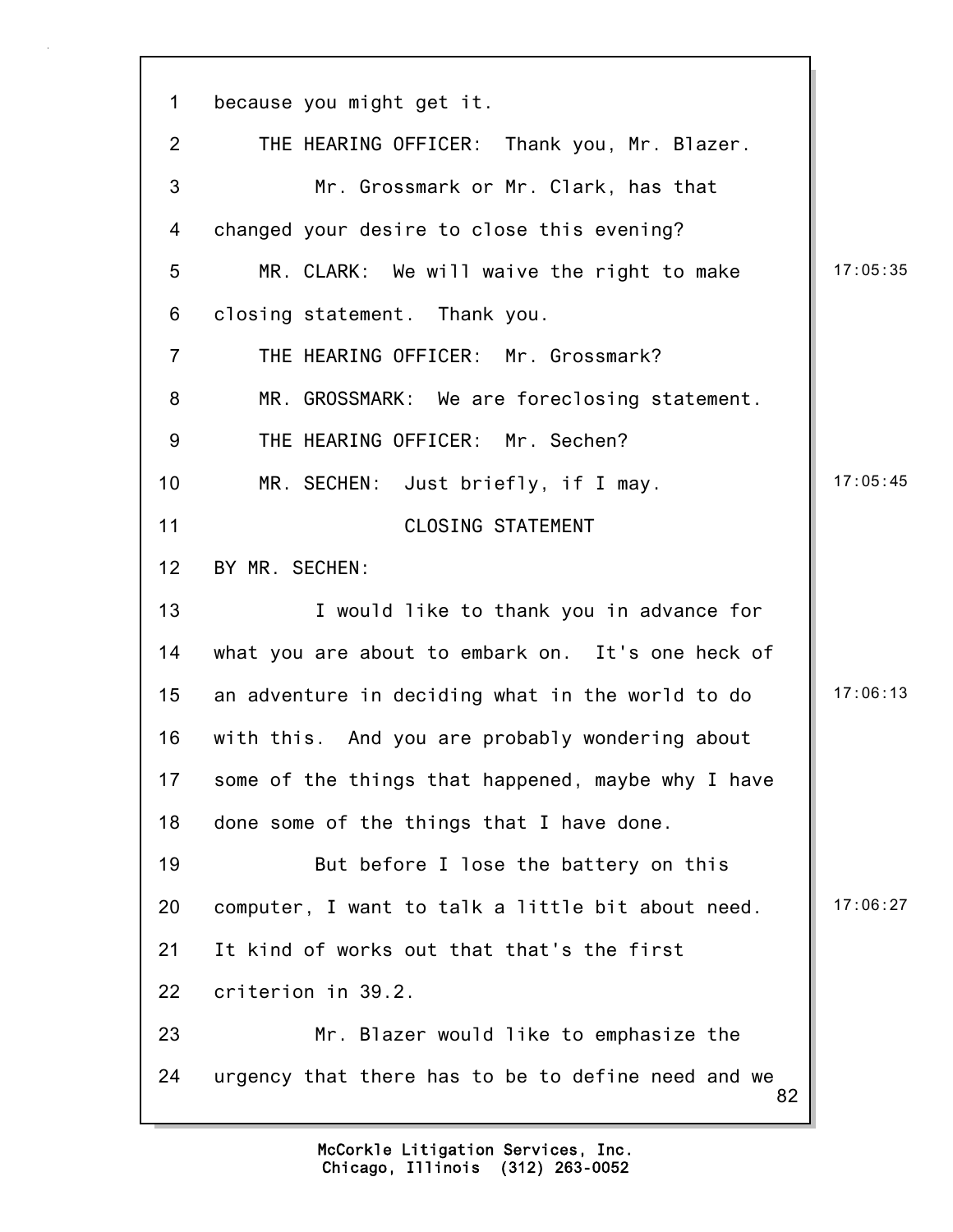83 1 are going to talk a lot more about need in a 2 minute. Well, not a lot more. I don't hope to be 3 here that long talking to you. 4 But there is a number of cases and you 5 have the benefit of  $-$ - you may want to start with  $\|$  17:07:01 6 looking to him and he may want to start by looking 7 at an old case, Industrial Fuels and Resources vs. 8 Illinois Pollution Control Board can be found at 9 227 Ill. App. 3rd 533, 592 N.E. 2nd, 148, First 10 District, 1982. Old case. 17:07:29 11 But what it does -- and it's a First 12 District case, by the way. Not that that should 13 mean anything to you since you are not in the First 14 District, but I just thought that I would point 15 that out. 17:07:46 16 It does take all of the cases up until 17 that point kind of into consideration and talks 18 about the more important ones and what need means. 19 And it starts with perhaps the granddaddy of siting 20 cases Koth vs. Beasley. Urgent isn't so urgent is | 17:08:03 21 what I'm telling you. 22 But don't take my word for it. Talk to 23 your attorney. He can look this up. Reasonably 24 necessary, element of urgency, reasonably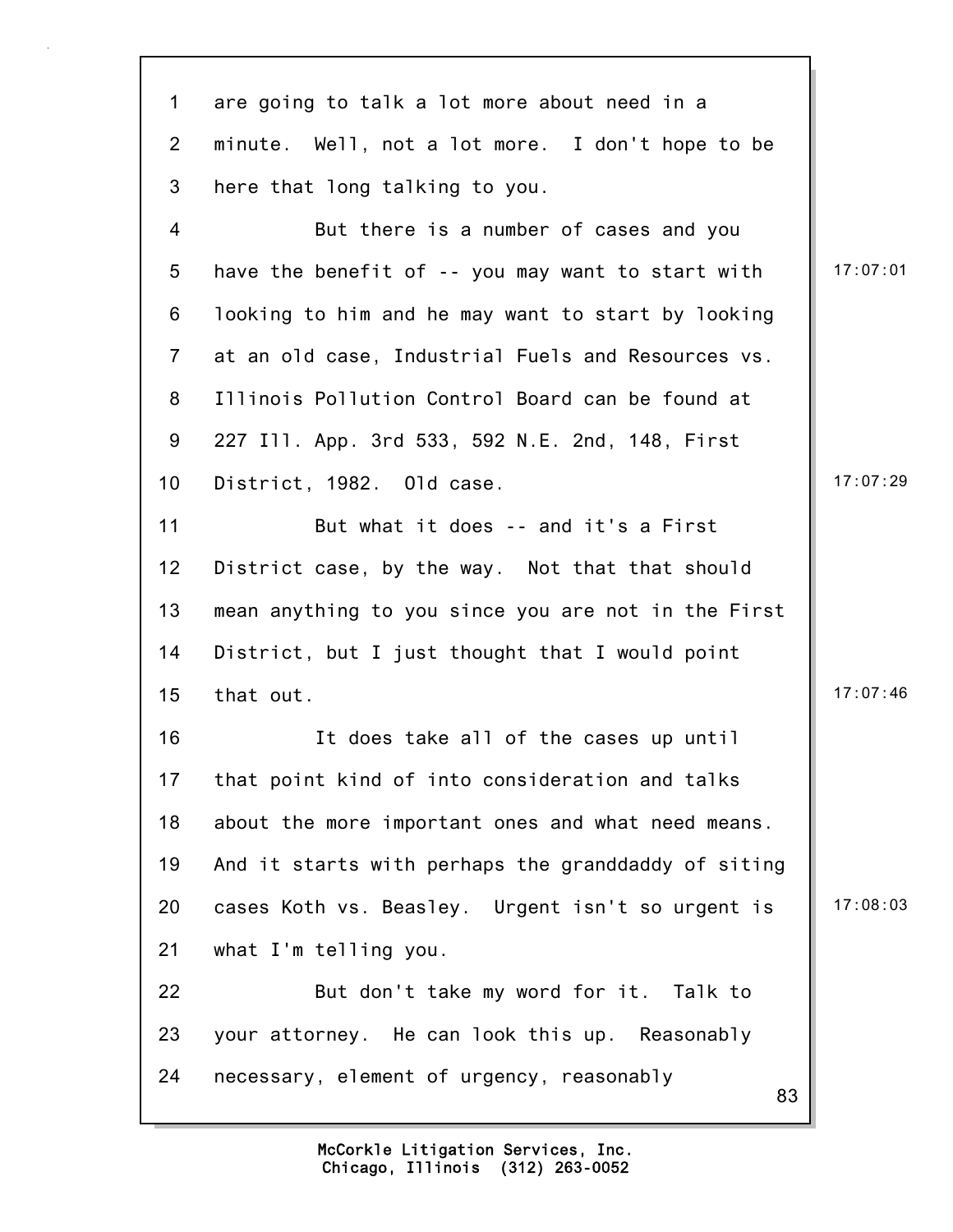| $\mathbf{1}$   | convenient, that is what is required. Not urgency   |          |
|----------------|-----------------------------------------------------|----------|
| $\overline{2}$ | like you are going to be looking for a place to     |          |
| $\mathfrak{S}$ | empty that trash can out from under your sink in    |          |
| 4              | the morning, not like that. It's a lot more         |          |
| 5              | practical.                                          | 17:08:42 |
| 6              | This whole process is a lot more practical          |          |
| $\overline{7}$ | than what Mr. Blazer would like to see it be. What  |          |
| 8              | I think we really need to start with, and I want to |          |
| 9              | run through this quickly, is some of the things     |          |
| 10             | that have gone on in this room. We have a couple    | 17:09:08 |
| 11             | of liars who were siting at that table over there,  |          |
| 12             | I'm a liar, even Walter Willis is a liar. I am a    |          |
| 13             | disreputable lawyer and apparently you are          |          |
| 14             | disreputable as well because you have already       |          |
| 15             | decided this case. All of that is in Mr. Blazer's   | 17:09:27 |
| 16             | mind.                                               |          |
| 17             | But what you are looking at is smoke and            |          |
| 18             | mirrors. And I frankly don't care what you do in    |          |
| 19             | this siting case. It's out of my hands. But what    |          |
| 20             | I attempted to do was point to areas that maybe you | 17:09:40 |
| 21             | want to take a better look at. And I did that in    |          |
| 22             | two ways, cross-examination of the various          |          |
| 23             | witnesses, and by calling Dale Kleszynski.          |          |
| 24             | We talked about at close here 750 tons a<br>84      |          |

 $\mathbf{r}$ 

 $\overline{\phantom{a}}$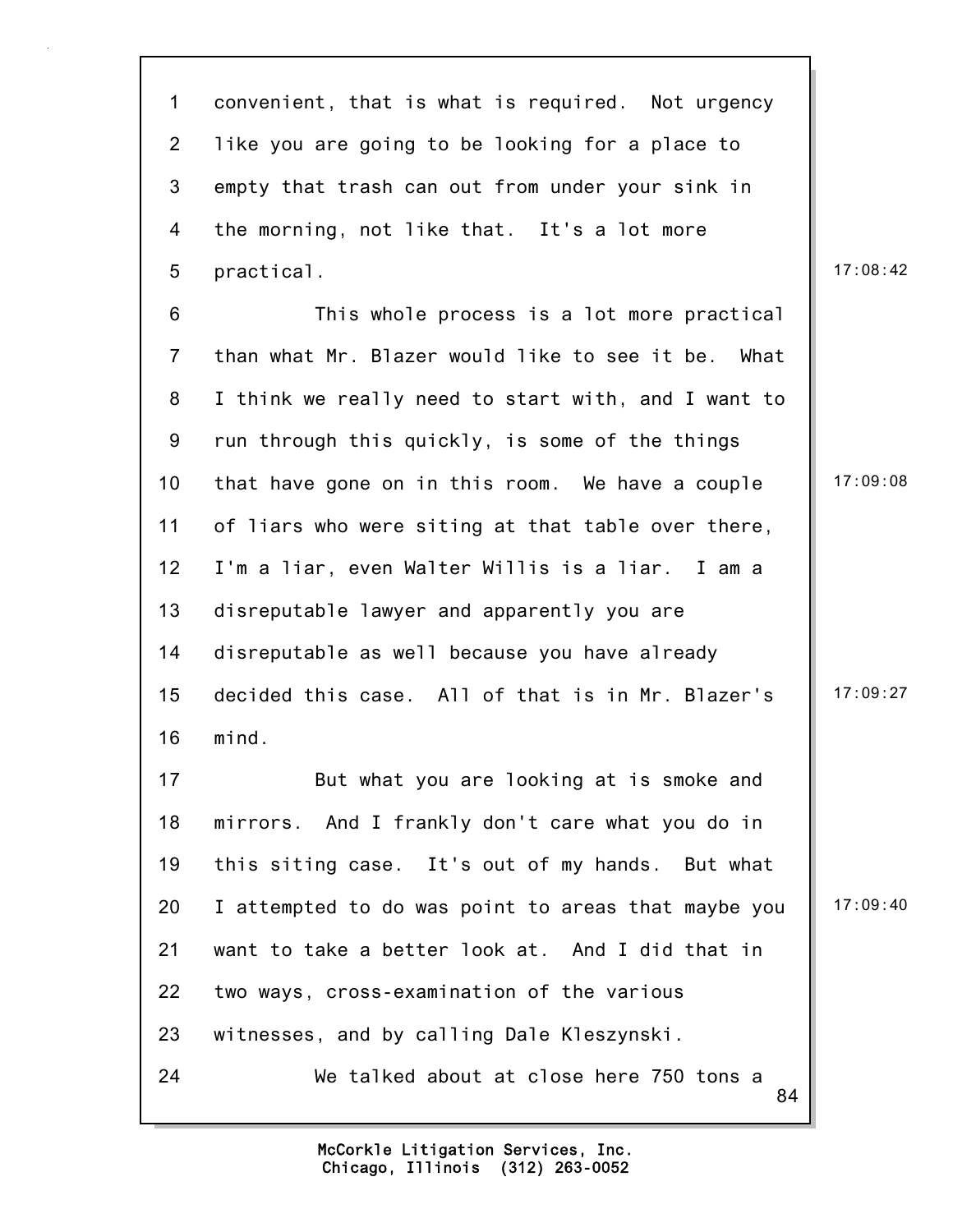| $\mathbf 1$    | day and they might throw you a couple cents. Host   |          |
|----------------|-----------------------------------------------------|----------|
| $\overline{2}$ | agreement goes up to 1,000. They go up to 750, you  |          |
| 3              | have to resite this facility. The whole thing       |          |
| 4              | starts again. They are not going to go over         |          |
| 5              | 750 for a while.                                    | 17:10:29 |
| 6              | That is my guess. But my guesses don't              |          |
| $\overline{7}$ | count. Your guesses count. Your judgments are the   |          |
| 8              | collective judgments that controls what happens     |          |
| 9              | here.                                               |          |
| 10             | Beware of certain things, certain                   | 17:10:43 |
| 11             | testimony, things that seem too simple, things that |          |
| 12             | don't have any back up, things like Mr. Thorsen     |          |
| 13             | from my alma mater, if you will. Kind of            |          |
| 14             | embarrassing.                                       |          |
| 15             | Beyond the calculation, adds up a bunch of          | 17:11:02 |
| 16             | numbers, how much waste is generated. My gosh, you  |          |
| 17             | don't have to worry about waste disposal for a      |          |
| 18             | couple of decades. Well, I think we just talked     |          |
| 19             | about it. While in one breath saying that and the   |          |
| 20             | next breath he says, no, I didn't do a needs        | 17:11:24 |
| 21             | analysis. Way too easy. Why did he do that?         |          |
| 22             | Because he didn't want to be cross-examined on it.  |          |
| 23             | He's done essentially nothing.                      |          |
| 24             | So speaking of having done essentially<br>85        |          |
|                |                                                     |          |

 $\mathbf{r}$ 

 $\overline{\phantom{a}}$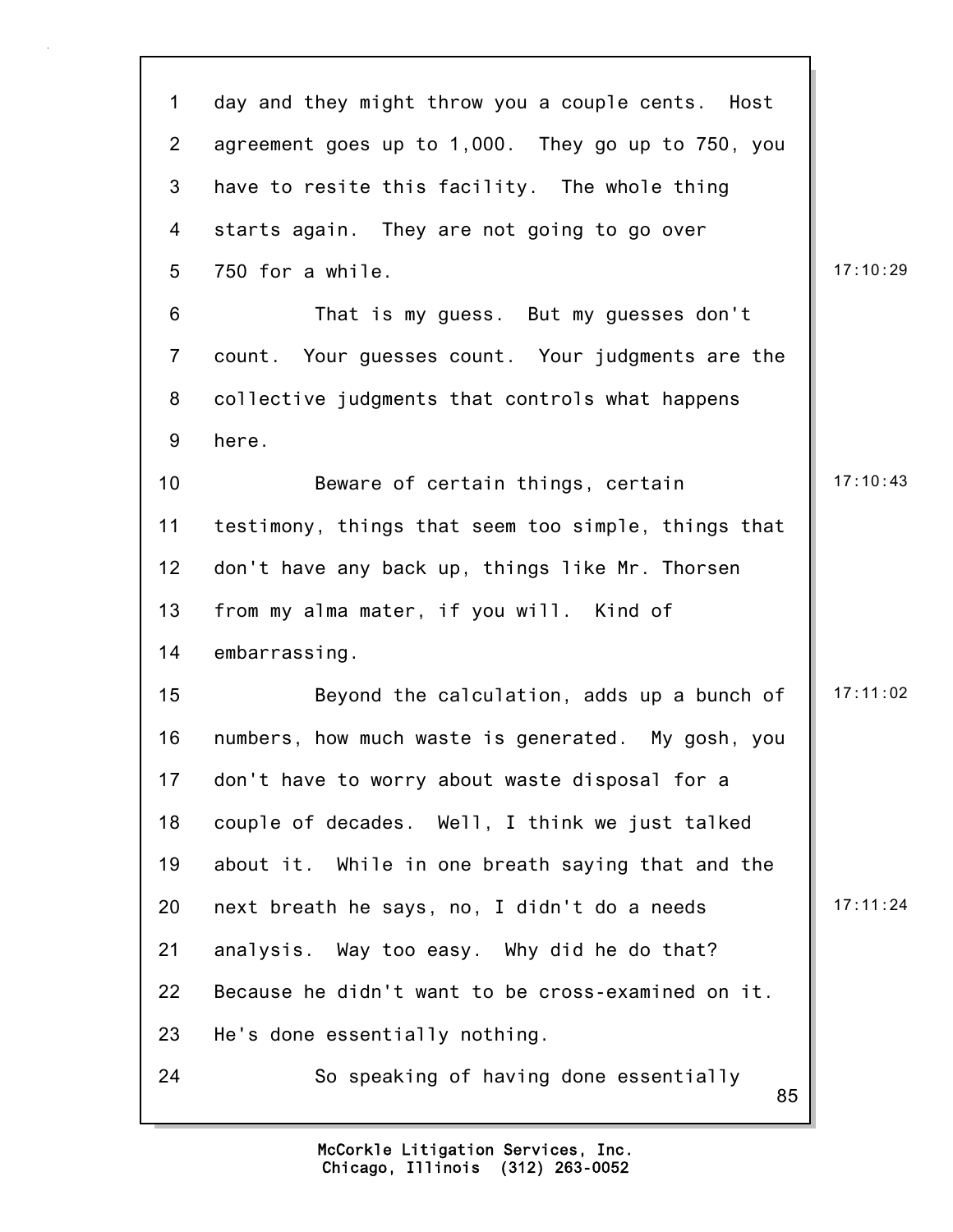86 1 nothing, let's jump ahead to Mr. MaRous who did a 2 few more pages of essentially nothing. And you 3 heard about it potentially ad nauseam on cross, 4 mine, and more importantly, I think Mr. Mueller's. 5 I think Mr. MaRous was fortunate in his own mind to 17:12:01 6 get out of here alive because he realized he did 7 essentially nothing yet what he did after doing 8 nothing was say what Poletti did was wrong. I 9 don't know what it was that was wrong, it's an open 10 question, but he didn't do anything to disprove it,  $\parallel$  17:12:25 11 he just doesn't like it. 12 **I** guess that problem was solved when 13 Mr. Kleszynski testified and explained what the 14 requirements of his profession are and what 15 Mr. MaRous should have done and certainly it was a  $\parallel$  17:12:45 16 lot more that he did because Mr. Kleszynski did 17 multiple times what MaRous did and verified what 18 Mr. Poletti did. This isn't earth science. This 19 is not the first of these facilities to be 20 operating. These things are getting to be fairly  $\parallel$  17:13:06 21 common. This is not something that you have to 22 reinvent the wheel on. 23 You may have a hard time getting your arms 24 around many of these issues because you are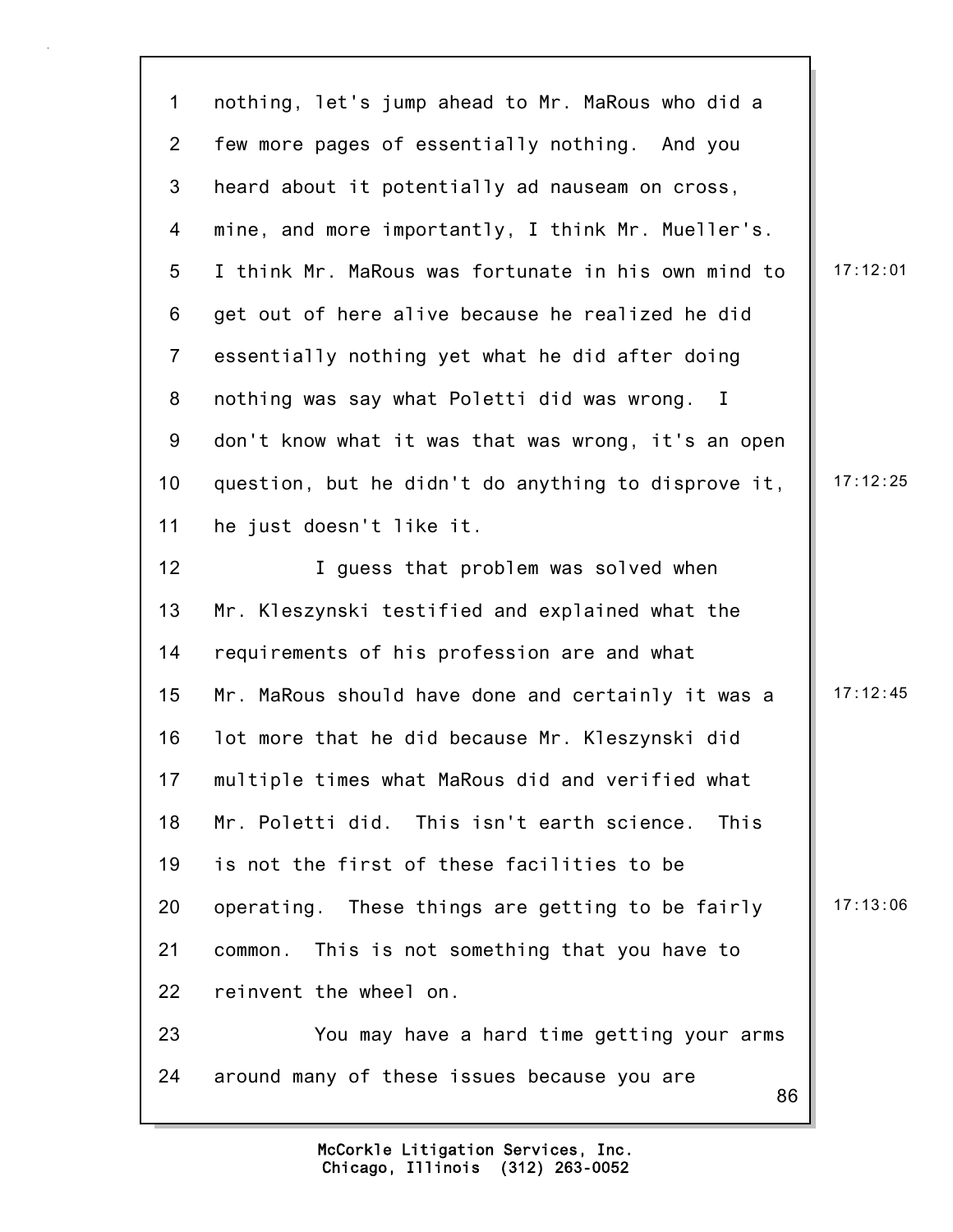87 1 unfamiliar with them, so just take your time, try 2 to decide it within the statutory required time 3 which you will have an attorney to talk to you 4 about. But you certainly want to consider these 5 things and realize this stuff is done every day 17:13:39 6 while the next logical point that I was about to 7 say was really Groot and their operations open 8 doors, close doors, odors, et cetera, et cetera, 9 but I think maybe you need to take a look at why 10 things were done the way they were done. 17:14:09 11 **I** mentioned Mr. Thorsen, I mentioned 12 Mr. MaRous, and I mentioned Dale Kleszynski as 13 well. In the ideal world, Mr. Kleszynski's report 14 would have been on the web site and perhaps it 15 would have eased some of the concerns that some of  $\parallel$  17:14:32 16 the homeowner s in the area had. It was 17 essentially a fancy peer review. It would be nice 18 just to know that the guy sitting there and being 19 paid for by the applicant is doing a straight up 20 job. 17:14:56 21 If nothing else comes out of 22 Mr. Kleszynski's testimony, that is what should 23 come out of it. Nobody is a liar over there, 24 nobody is a liar over there, but there is an awful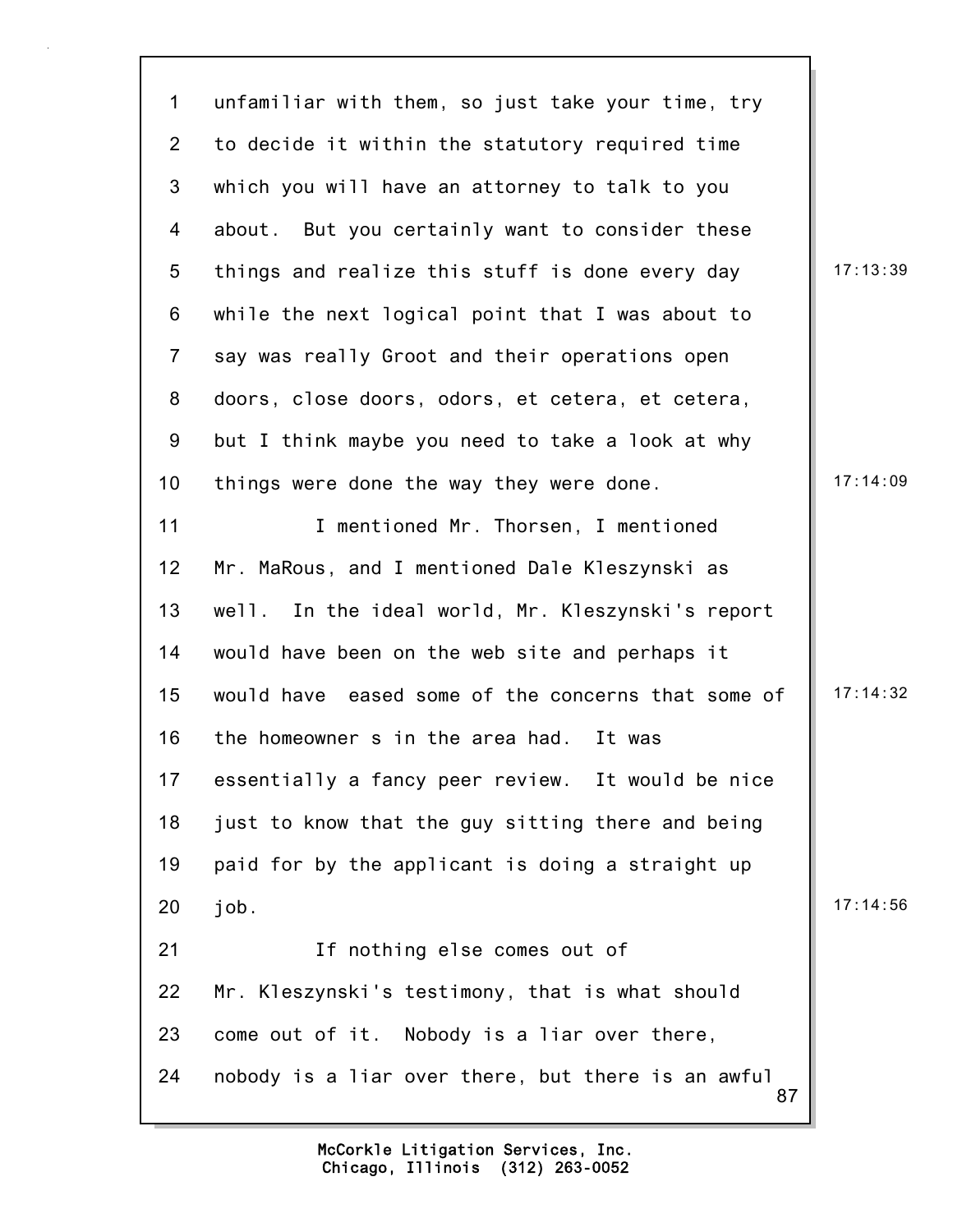| $\mathbf 1$     | lot of smoke blowing around this room and there are |          |
|-----------------|-----------------------------------------------------|----------|
| $\overline{2}$  | a few mirrors, too.                                 |          |
| 3               | I'll go through my notes here kind of               |          |
| 4               | briefly. Let's talk about operations,               |          |
| 5               | Mr. McGinley. U.S. EPA says, well, guess what,      | 17:15:31 |
| 6               | Mr. MaRous testified that there are no transfer     |          |
| $\overline{7}$  | stations in Illinois using activated charcoal. He   |          |
| 8               | pointed out something really important when you     |          |
| 9               | think about it. The transfer station sometimes      |          |
| 10              | called Glenview now apparently, it was Wheeling,    | 17:15:53 |
| 11              | but not like Mr. MaRous said Wheeling as in the     |          |
| 12 <sub>2</sub> | village. You can acknowledge the transfer station,  |          |
| 13              | what is the full name of that facility.             |          |
| 14              | That is a larger version of what Groot              |          |
| 15              | intends to build, hopes to build here. Why is that  | 17:16:09 |
| 16              | important? That is important because you heard the  |          |
| 17              | testimony about the doors being open at Wheeling    |          |
| 18              | and the doors being open here and all the noise and |          |
| 19              | all of the odor that is going to occur. Like I      |          |
| 20              | said, this isn't the only transfer station or won't | 17:16:31 |
| 21              | be if you guys allow it to be built and they        |          |
| 22              | actually do proceed with building it, if it becomes |          |
| 23              | operational, it will be one of many.                |          |
| 24              | But this is what they do. It's the way<br>88        |          |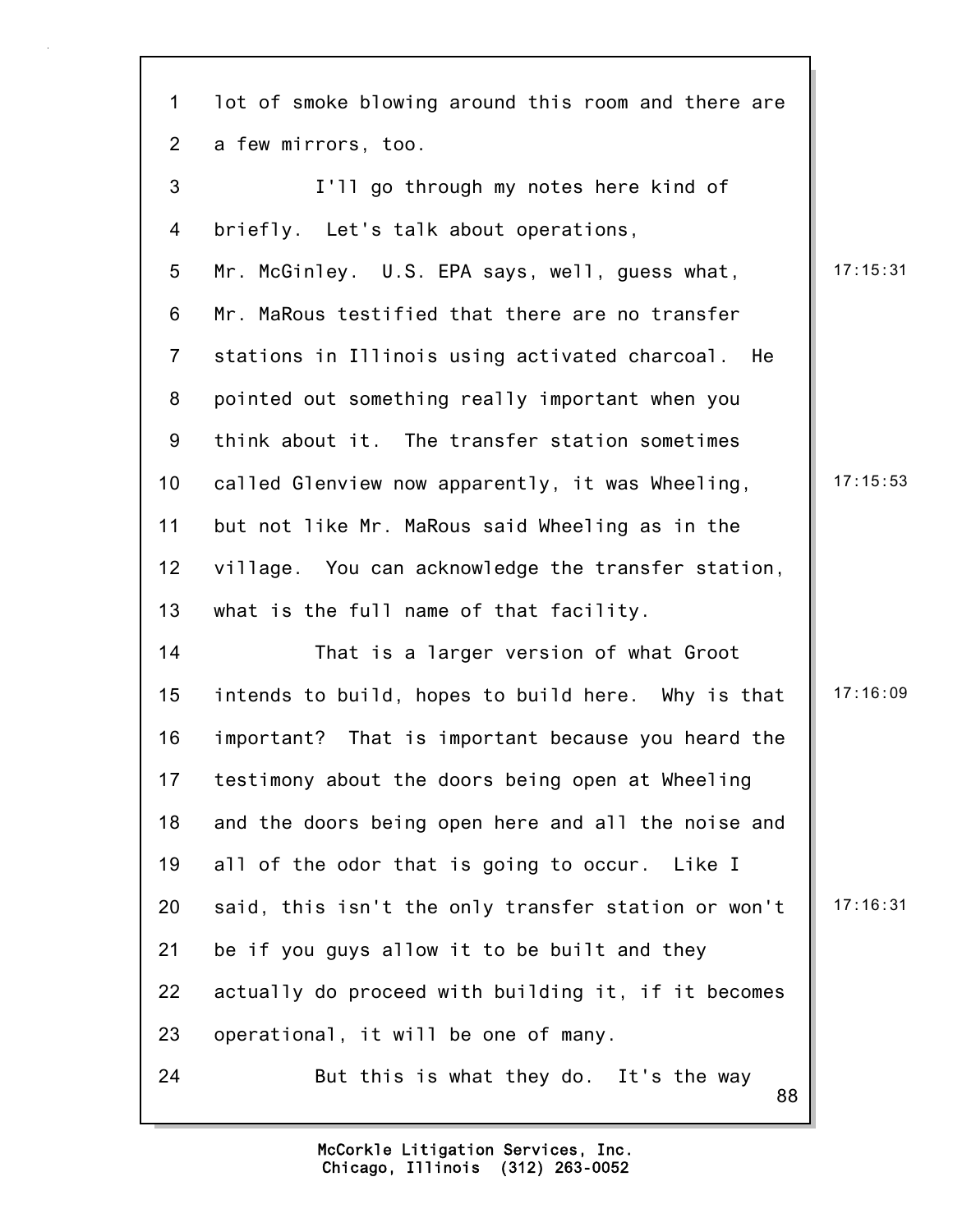89 1 they operate a transfer station in the state of 2 Illinois. And Groot, Waste Management, Allied 3 Republic, any of these companies run these 4 stations, they all know how to operate them. If 5 there were violations because of open doors or any | 17:17:03 6 other reason, you would have heard about it 7 probably ad nauseam, but you heard nothing. Think 8 about that a minute. 9 You can close the doors if you think it's 10 important like wind conditions require it, like  $\parallel$  17:17:24 11 there is noise for some reason being in excess of 12 what you would like, or odors, although, I doubt 13 they will be closed because of odors. Because 14 Mr. Thorsen -- strike that. It's not Mr. Thorsen. 15 It's Mr. McGinley. 2014 2022 2023 2024 2024 2022 2023 2024 2022 2023 2024 2022 2023 2024 2022 2023 2024 20 16 There is a gentleman that would really 17 like to have a part of designing and spending a ton 18 of money on consulting at transfer stations. But I 19 asked him a question and the last time I mentioned 20 this, Mr. Blazer decided that this wasn't said, so  $\parallel$  17:18:06 21 take a look at Page 188 of the transcript because 22 it was said. 23 Search your recollection. Mr. McGinley 24 testified that he couldn't tell you that there was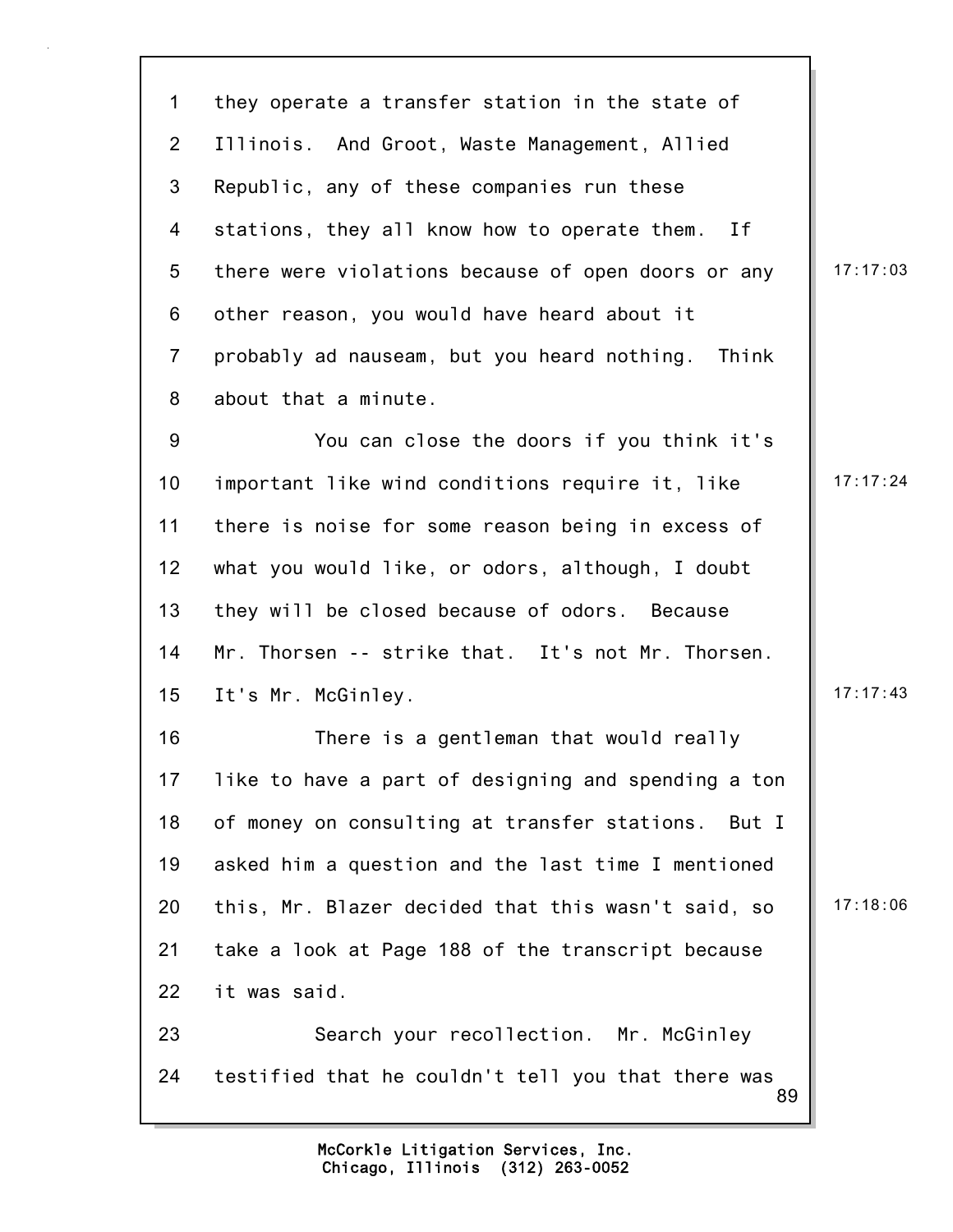90 1 going to be a perceptible odor at Timber Creek, at 2 the residential area. He couldn't tell you that 3 there is going to be a perceptible area -- strike 4 that. Perceptible odor of any kind in any of the 5 industrial property in between. I guess that kind 17:18:47 6 of puts the odor issue to bed, doesn't it? You 7 would think so. 8 But just in case it doesn't, just because 9 there is some truth to what else is in the record 10 and you can choose to believe what you want, find | 17:19:05 11 what was said in closing by me or what any of the 12 witnesses said, you can choose not to believe it 13 and I urge you if you don't believe it, please note 14 accordingly. 15 But I suggest that you may want to 17:19:23 16 consider certain special conditions and I know that 17 you are going to see a bunch of those when you get 18 our suggested findings and conclusions. And I 19 mention the word recommendations. I suspect I will 20 be offering a few of them.  $\|$  17:19:45 21 But I suspect what you are going to see, 22 at least from me, are things like you can bring 23 -- rather than having to go to court and enforce a 24 host agreement, they are going to pay for an odor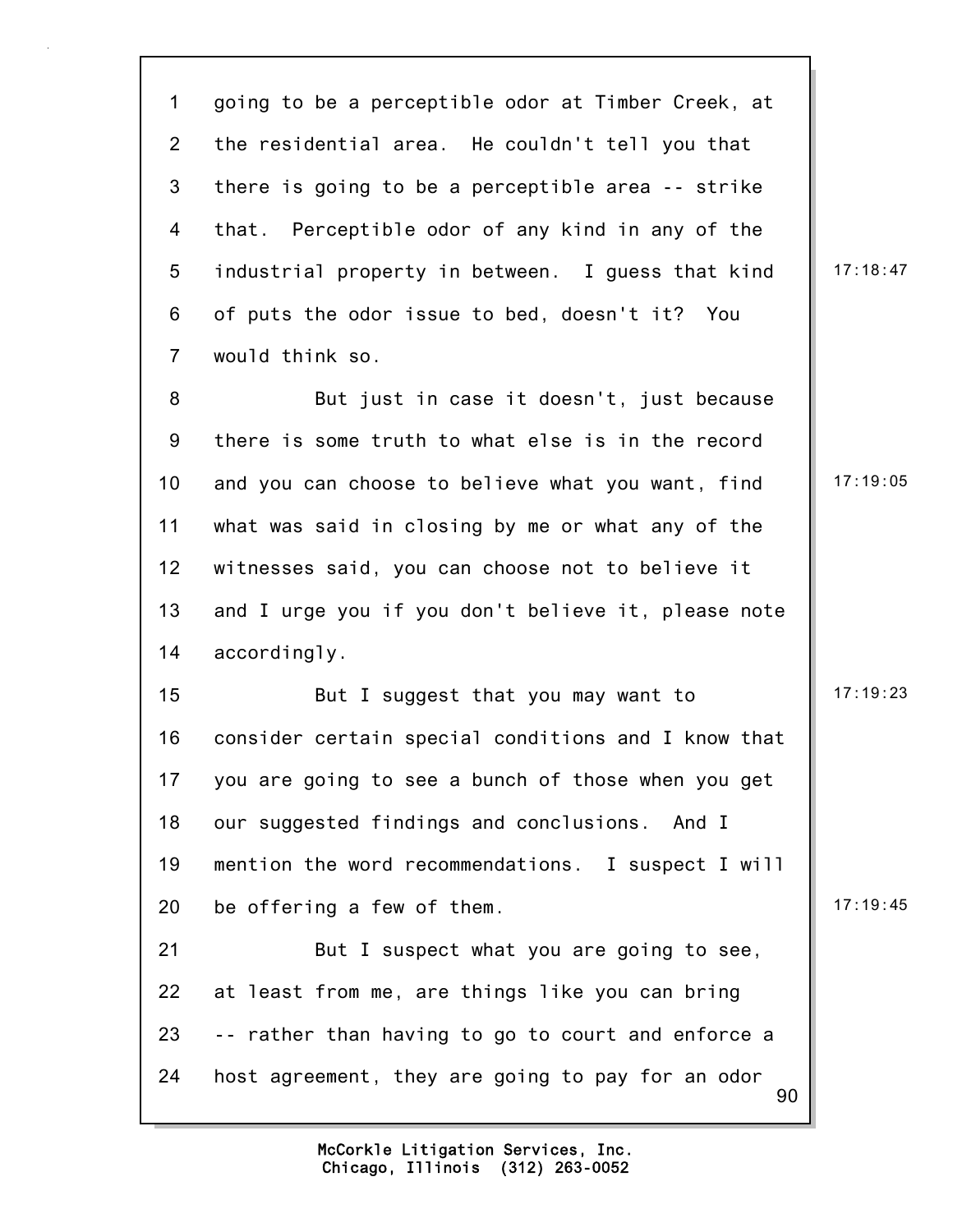91 1 study, maybe a noise study. You can tell them to 2 close the doors. But I don't suggest you try to 3 help these guys who have run a transfer station 4 forever without a single violation being brought to 5 your attention how to run a transfer station.  $\|$  17:20:15 6 But if you have a problem, you need to 7 clamp down on it because you don't want to subject 8 anybody in the area to issues like that. That is 9 not appropriate. I don't suspect you are going to 10 see them based on what I've heard, but what I've 17:20:35 11 heard isn't important. It's what you have heard 12 and what you decide is important. 13 We have heard a lot of talk about 14 comprehensive plans. Well, I don't need to tell 15 you about comprehensive plans. But what is really | 17:20:59 16 significant is what appears in the exhibits. Oh, 17 yeah, there's a bunch of residential property north 18 of the transfer station, but as you move closer to 19 the industrial park, surprise, the area becomes 20 more industrial. You can take a look at the zoning  $\parallel$  17:21:26 21 which to my knowledge is much more important than 22 the comprehensive plan. You can have a plan on a 23 piece of property and any one of a number of 24 villages and all of them would be different. You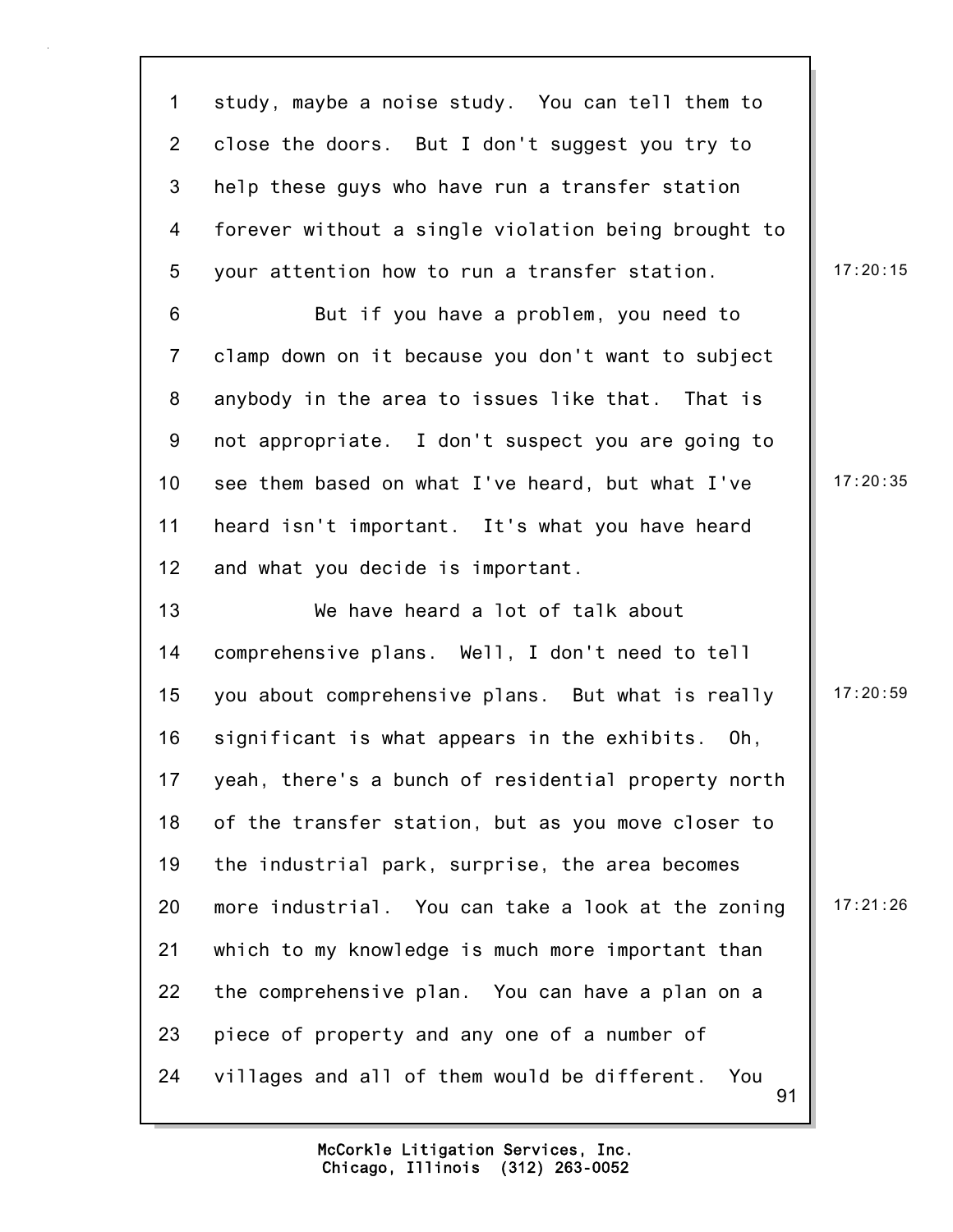92 1 have probably seen that happen. So let's not worry 2 about what could happen. Let's worry about what is 3 most likely to happen and in accordance with the 4 applicable zoning. 5 Noise. Yeah, everybody is worried about | 17:22:06 6 noise. I don't know if somebody has mentioned the 7 word decibel to you. There's a whole lot of real 8 evidence on it, is there? 9 And, again, you can't worry or can't blame 10 the citizens in the community for worrying about it  $\parallel$  17:22:33 11 because that's likely many of their single largest 12 asset, their home. They are worried about it. 13 They are worried about its value, they are worried 14 about it being subjected to any sort of impact. 15 Trucks, three transfer trailers an hour. And try | 17:22:51 16 to separate the three transfer trailers an hour for 17 all of the other trucks in the area even from other 18 trucks than Groot's just down 120. 19 You probably recall a couple of questions 20 about what about the trucks from Groot North. What | 17:23:15 21 about the trucks from the eco park? How do you 22 separate the impacts? Good luck. It's all 23 background. All background and you can't -- I 24 don't think in good conscious really point to one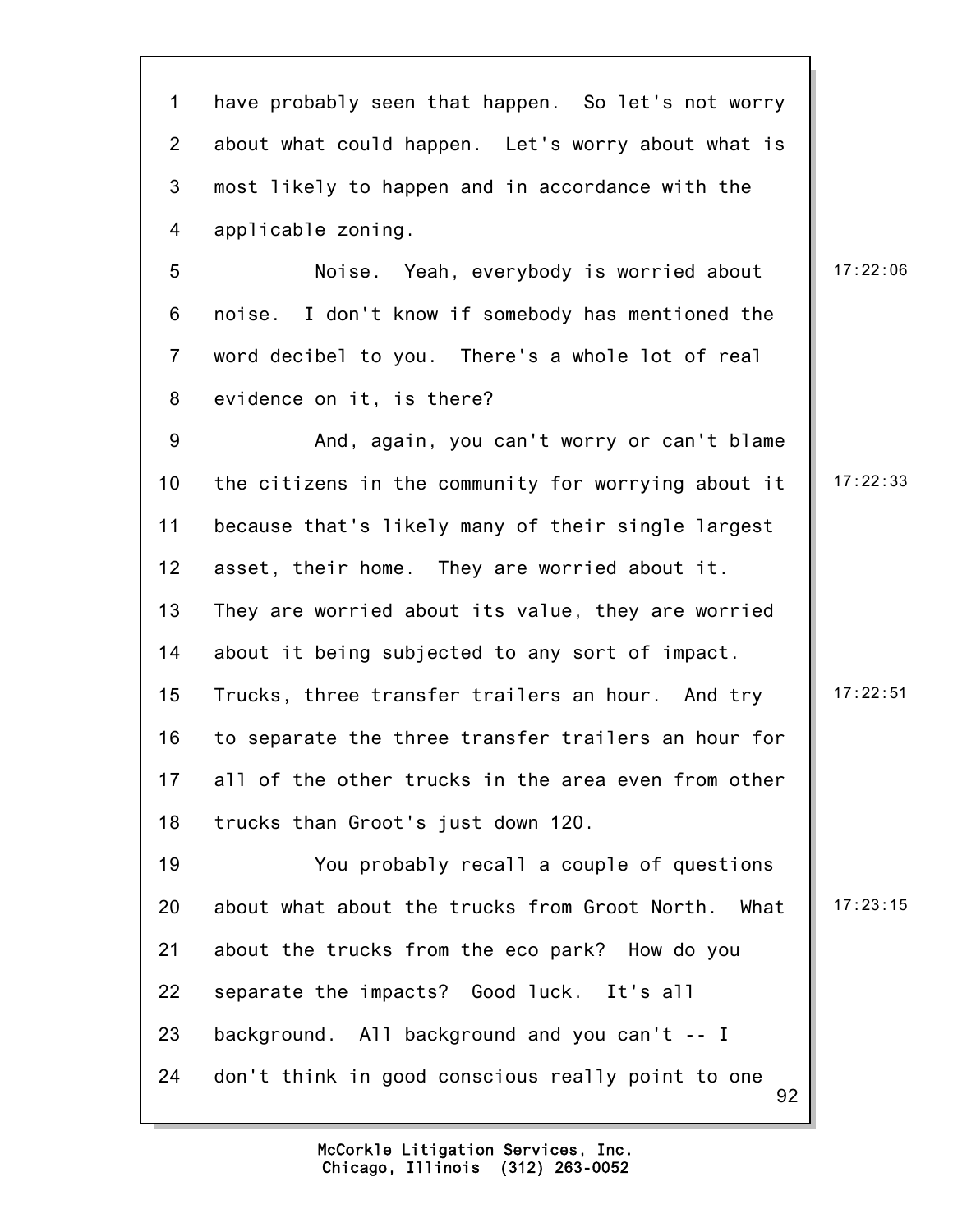93 1 source and say that is a huge problem. If you want 2 to live somewhere and control the land, you need to 3 buy the land. 4 Traffic. Here we go. I can't let 5 Mr. Coulter off the hook that easily. The man who 17:24:02 6 stood right there at that podium and made up 7 something to add to criterion six and he got called 8 on it. He didn't answer the question. Take a look 9 at your recollection. Run through that. Run 10 through the transcript. Then read the criterion, 17:24:18 11 the traffic criterion. 12 Well, if you have three, four, five 13 landfills that you might use, how many landfills do 14 you put in the traffic plan? He decided to put a 15 number on it. That was a mistake. Because it | 17:24:39 16 doesn't say. 17 Do you feel comfortable, you have to 18 answer this for yourself, developing anything to do 19 with traffic in another township, another town, 20 another county or maybe if there is waste that were  $\parallel$  17:24:58 21 to go to Wisconsin in another state? Good luck in 22 making that work. 23 Like I say, this isn't the first rodeo, 24 but much of what you heard has been presented to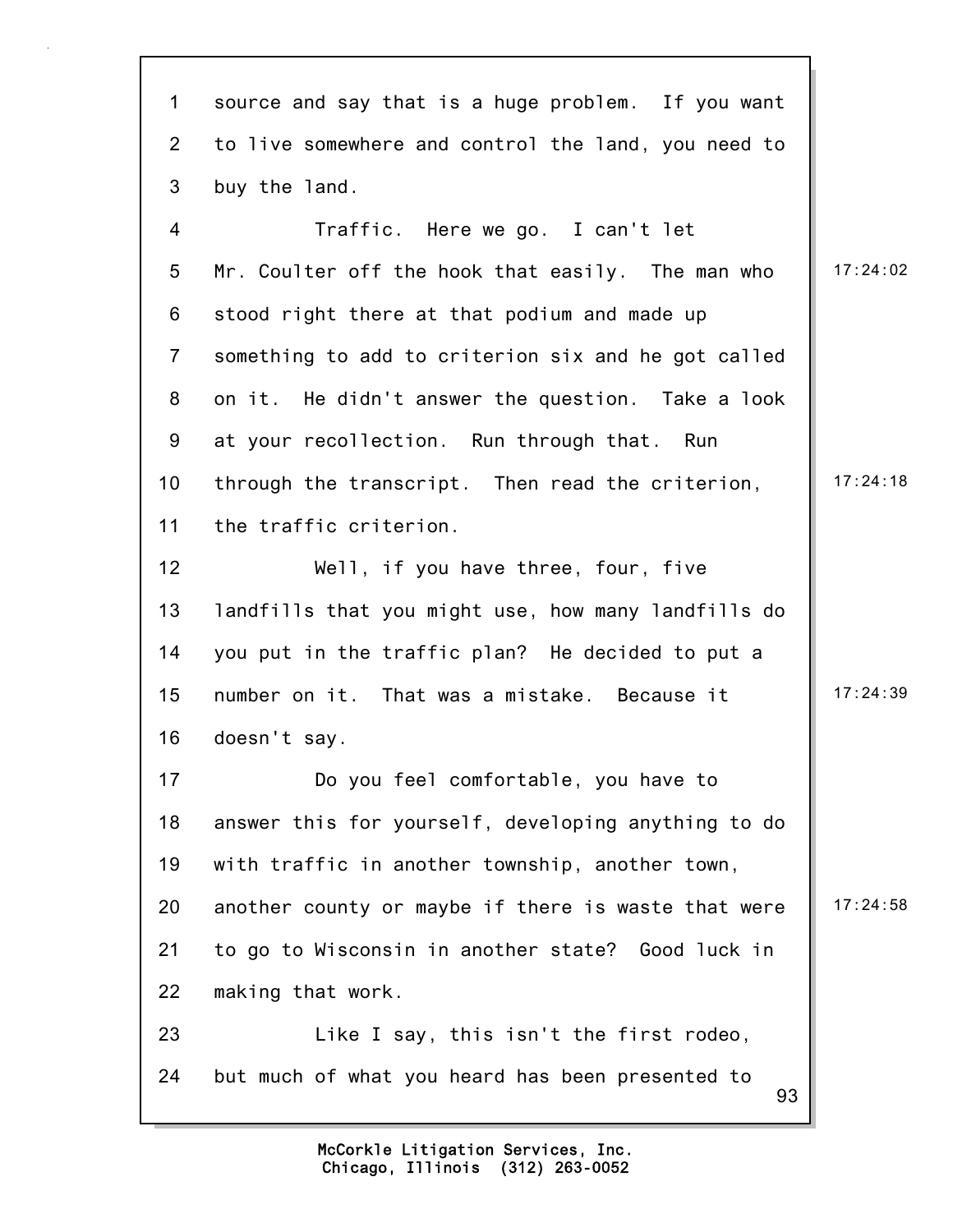| $\mathbf{1}$   | you like it's the first and only transfer station.   |          |
|----------------|------------------------------------------------------|----------|
| $\overline{2}$ | So above all just consider the                       |          |
| 3              | practicality of the situation. Each of you is a      |          |
| 4              | very intelligent person, you have great experience   |          |
| 5              | and background and municipal background is           | 17:25:33 |
| 6              | particularly important. View the evidence, all of    |          |
| $\overline{7}$ | it, and see is this practical, does it make sense,   |          |
| 8              | do I believe this and if you do, vote one way.<br>If |          |
| 9              | you don't, vote the other way.                       |          |
| 10             | Thank you very much for your time and good           | 17:25:58 |
| 11             | luck.                                                |          |
| 12             | THE HEARING OFFICER: Mr. Smith, we are doing         |          |
| 13             | closing arguments. You have filed an appearance of   |          |
| 14             | a public participant. If you wish to provide a       |          |
| 15             | closing statement, you may. If not, you don't have   | 17:26:11 |
| 16             | to or you could submit something in writing as       |          |
| 17             | well.                                                |          |
| 18             | MR. SMITH: I have, what, 30 days to submit           |          |
| 19             | something in writing?                                |          |
| 20             | THE HEARING OFFICER: You have -- yes, there's        | 17:26:21 |
| 21             | -- we will talk about it again, but there will be    |          |
| 22             | time to submit.                                      |          |
| 23             | MR. SMITH:<br>That is what I will do then.           |          |
| 24             | THE HEARING OFFICER: There was one other<br>94       |          |
|                |                                                      |          |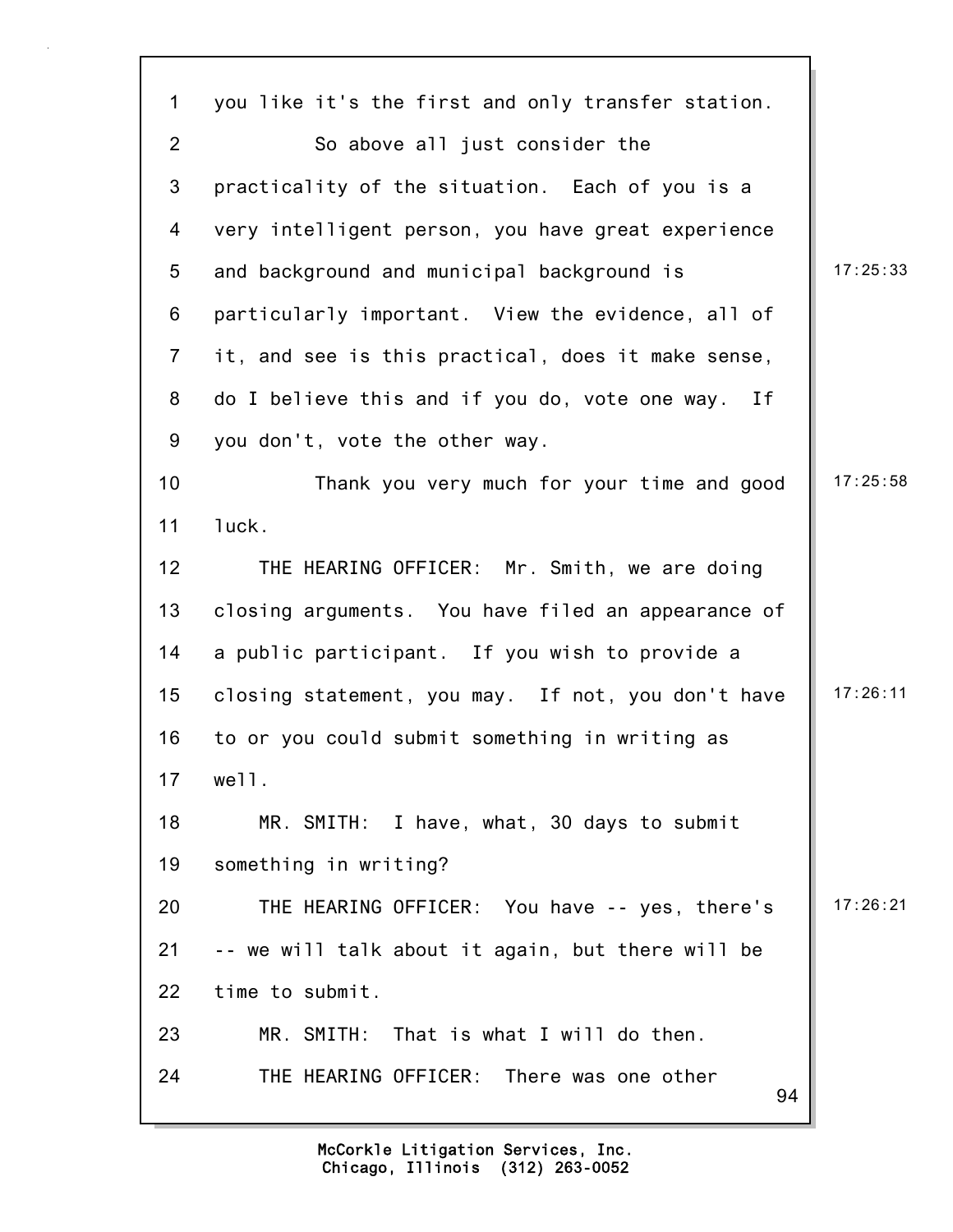95 1 person who had public comment -- excuse me, 2 Mr. Porter, did you have anything you wish to do in 3 rebuttal shortly? 4 MR. PORTER: Very short. Less than a minute. 5 Rebuttal 6 BY MR. PORTER: 7 Evening. I just want to remind you that 8 not one of Mr. Blazer's witnesses did their own 9 study as to whether the specific criterion had been 10 met. Mr. McGinley, Mr. Thorsen, Mr. MaRous, 17:27:07 11 Mr. Coulter, not one of them did a complete study 12 of the criterion that they were called here to 13 testify about. 14 The evidence is clear that all the 15 criterion have been met. 15 and 17:27:19 16 Mr. Blazer brought up U.S. EPA publication 17 that I laid a foundation for being an authoritative 18 treatise. The problem is he cited the wrong 19 section, the wrong document actually. The one that 20 I was using was Waste Transfer Stations: Involved | 17:27:35 21 Citizens Make the Difference. And that section, 22 that document that his own expert utilized had a 23 section on odor that was provided various operating 24 procedures. There were four bullet points, first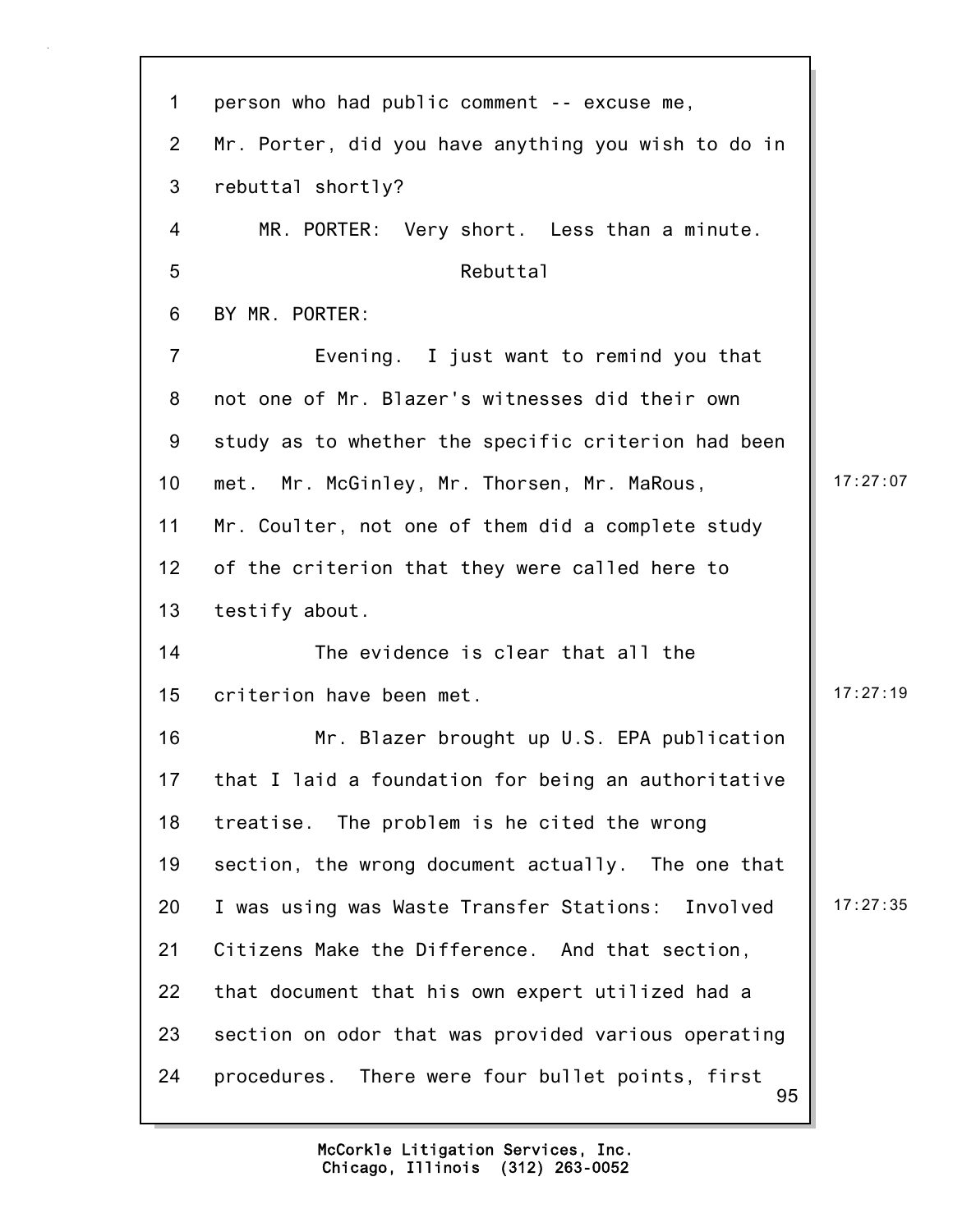| $\mathbf{1}$     | in first out, waste handling practices to keep     |          |
|------------------|----------------------------------------------------|----------|
| $\overline{2}$   | waste on site only for short periods of time. That |          |
| 3                | was one of the one things that he admitted our     |          |
| 4                | Groot is going to do. There were four total bullet |          |
| 5                | points.                                            | 17:28:07 |
| 6                | The next one was moving all waste to the           |          |
| $\overline{7}$   | tipping floor leaving all to the operating floor.  |          |
| 8                | Again, he admitted Groot is going to do that.      |          |
| $\boldsymbol{9}$ | Good housekeeping measures including               |          |
| 10               | regular cleaning disinfecting services, again, he  | 17:28:15 |
| 11               | admitted Groot is going to do that.                |          |
| 12               | Water deodorizing systems, again, he               |          |
| 13               | admitted that is one of the operating systems of   |          |
| 14               | Groot.                                             |          |
| 15               | So what he admitted is those four                  | 17:28:26 |
| 16               | operating procedures that the U.S. EPA recommended |          |
| 17               | be employed in order to keep odor mitigated are    |          |
| 18               | being done by Groot at this proposed facility.     |          |
| 19               | So once again, I just want to thank you            |          |
| 20               | for your time. It's getting late and I assure you  | 17:28:40 |
| 21               | that we appreciate all your efforts and hopefully  |          |
| 22               | you will agree. Thank you.                         |          |
| 23               | THE HEARING OFFICER: Public comment, sir?          |          |
| 24               | When you start, state your name for the<br>96      |          |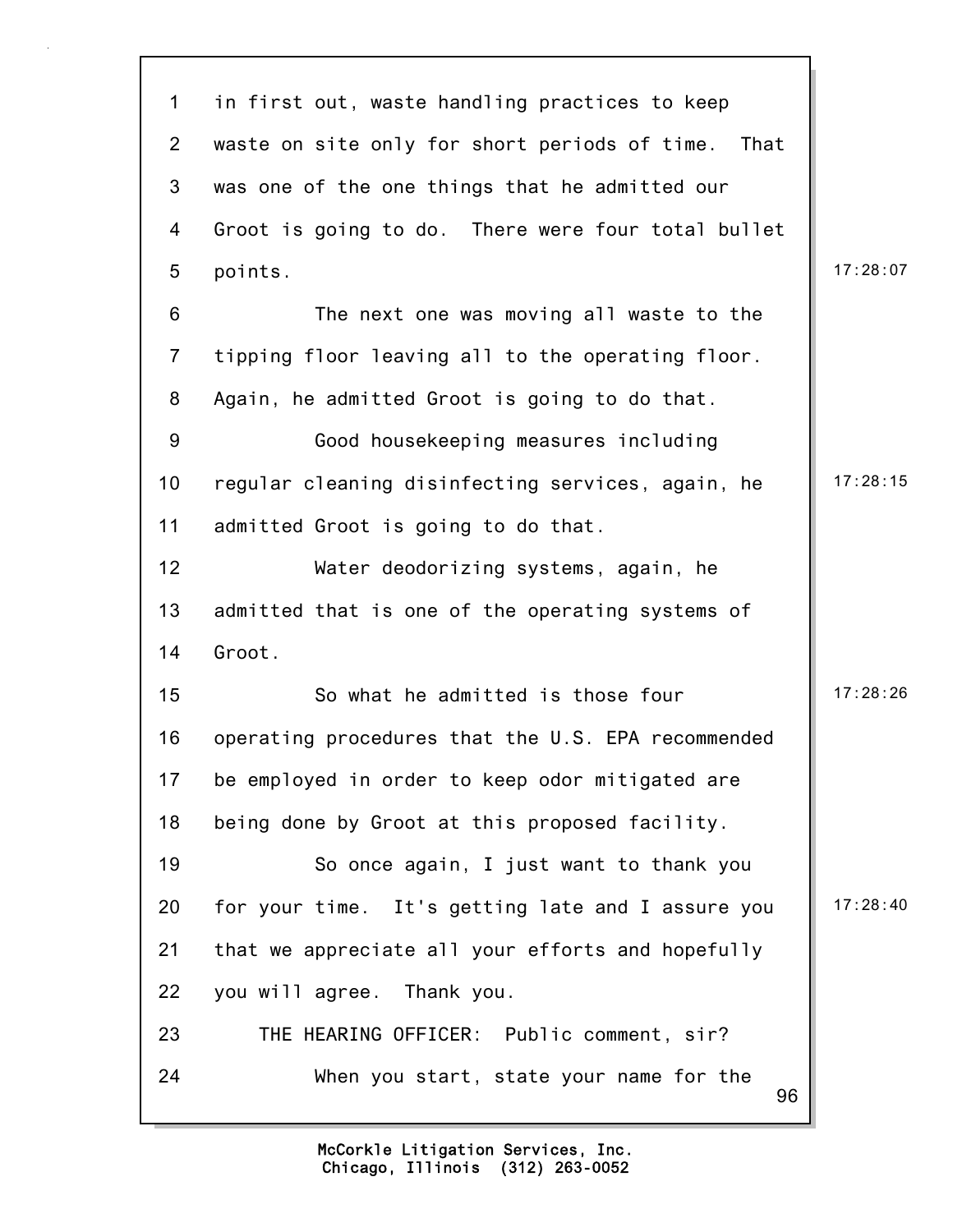97 1 record and give us your address. 2 MR. COHN: My name is Larry Cohn, C-o-h-n. 3 24632 North Elm Road, Lake Forest, Illinois. 4 I am directing these remarks to each 5 member of the Village Board of Trustees of Round | 17:29:28 6 Lake Park as well as to the people who live and own 7 businesses in Round Lake Park as well as to the 8 people who live and work in the joining towns of 9 Round Lake and Hainesville. 10 17:29:43 11 about the Groot garbage company's attempts to place 12 a garbage transfer station in Round Lake Park. 13 First let us be clear about what it would 14 mean if Groot were to succeed. They would be 15 bringing in smelly garbage in the amount of a 17:30:01 16 minimum of 750 tons per day. I do not think in 17 terms of tons, so I converted that to pounds. They 18 would be dumping one and a half million pounds per 19 day in Round Lake Park. That is over 450 million 20 pounds per year. 17:30:22 21 Try to grasp what 450 million pounds of 22 garbage looks like. I doubt that you can. I know 23 that I can't. That much garbage is beyond 24 comprehension and that is the minimum amount. They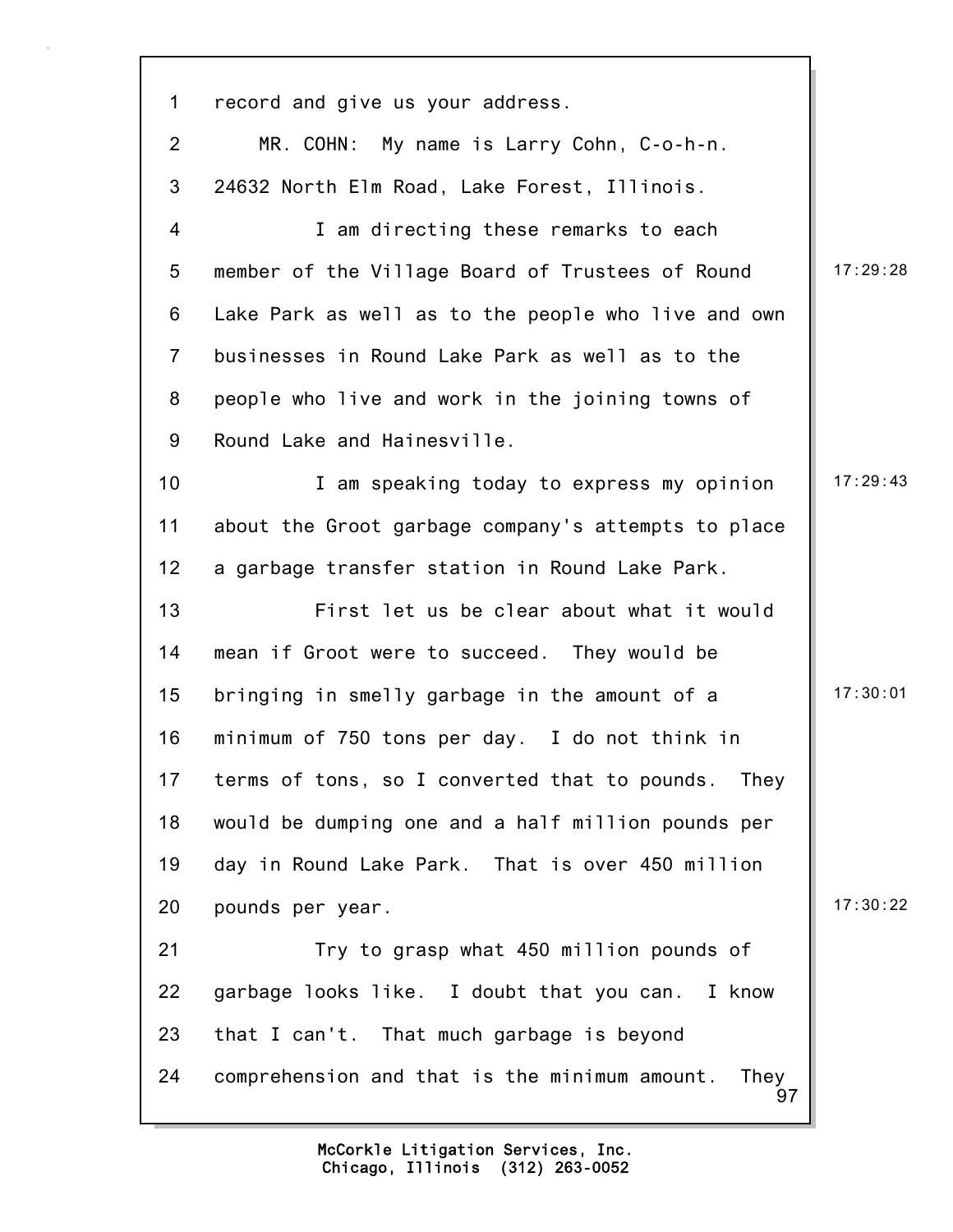1 admit they could process even more and you can 2 count on the fact that they will indeed be more, 3 much more.

4 In all of Lake County, there does not 5 exist even one garbage transfer station. Why is  $\parallel$  17:30:53 6 that? One reason is that no town in Lake County 7 would want to allow such an undesirable use in 8 their town, for sure not anywhere where people 9 live. We will never see a garbage transfer station 10 in Kenilworth or Bannockburn or Barrington or any | 17:31:09 11 town where there are residents with plenty of money 12 to fight it.

13 In fact, there are other locations in Lake 14 County that are suitable for this use. Groot's 15 head engineer testified that there are a handful of  $\parallel$  17:31:25 16 locations that are properly suitable and are 17 probably many more that he would not want to admit 18 to. There are large areas of open land far enough 19 away from people that they would not have their 20 life disturbed by the presence of a garbage  $\vert$  17:31:41 21 station. 22 More importantly, no other garbage 23 stations that exist or proposed because none are

98 24 needed at this time. Within the boundaries of Lake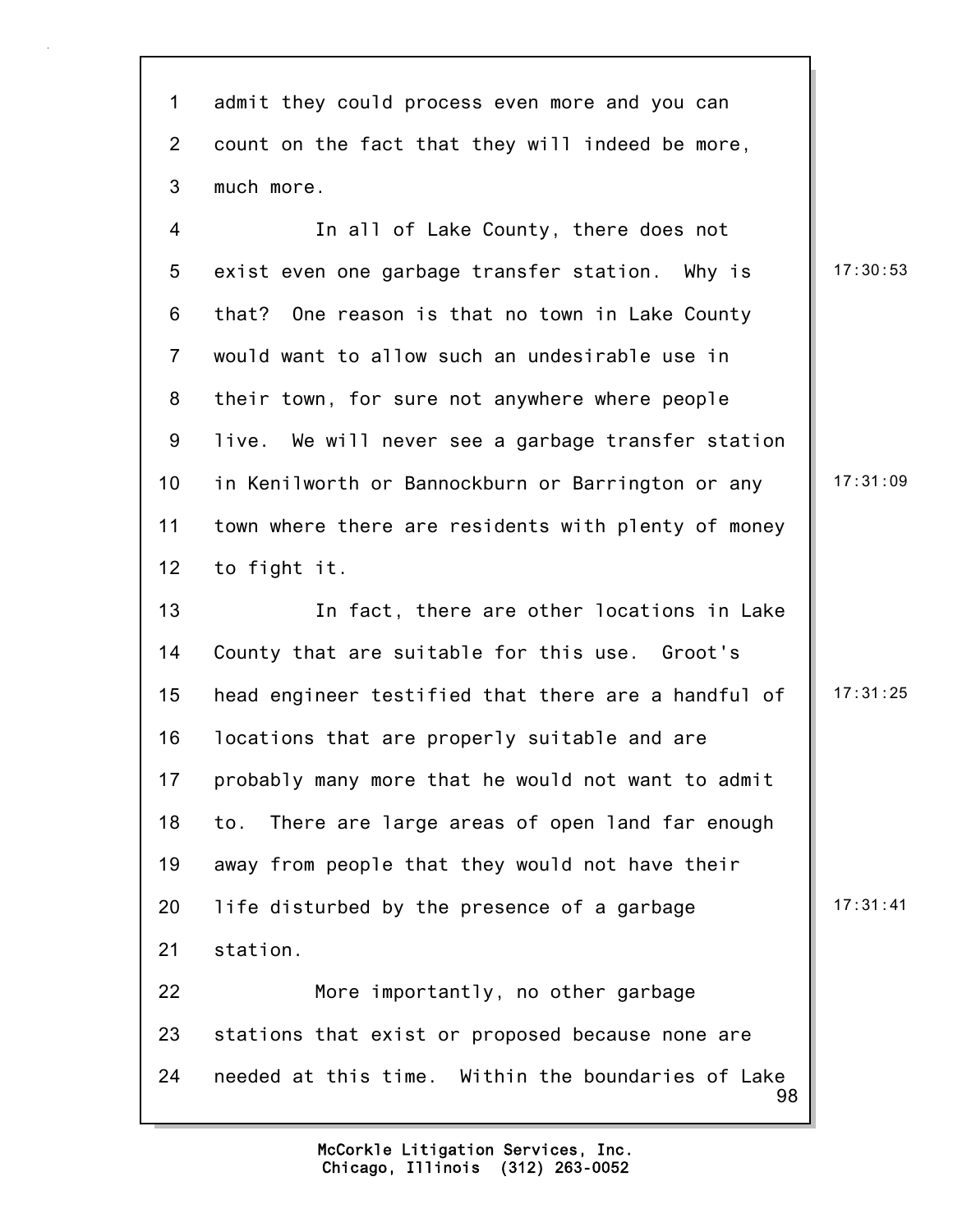99 1 County, there are two existing landfills. Even if 2 there were not a future expansion of either or both 3 of the landfills, there is no need for a garbage 4 station anywhere in the county for at least 14 5 years and maybe longer which Groot's own witnesses | 17:32:07 6 testify to. Illinois State law specifies that the 7 siting of a garbage transfer station can be done 8 only if there is an immediate necessity. Obviously 9 there is no such need at this time or for many 10 years into the future. 10 and 17:32:24 11 So since you know that no application for 12 a garbage station can meet the legal requirements 13 of it being necessary now and since Groot's 14 attorneys and engineers know that their application 15 could not meet the legal requirements, why would | 17:32:37 16 they even bother going through all the time, 17 effort, and expense to make an application for this 18 village? 19 On the surface, it seems very strange that 20 they would either attempt something that they know  $\parallel$  17:32:50 21 does not meet the legal requirements. But there is 22 a very good reason. Here it is. Groot figured if 23 they go to a small town that had economic problems 24 like so many towns are having these days and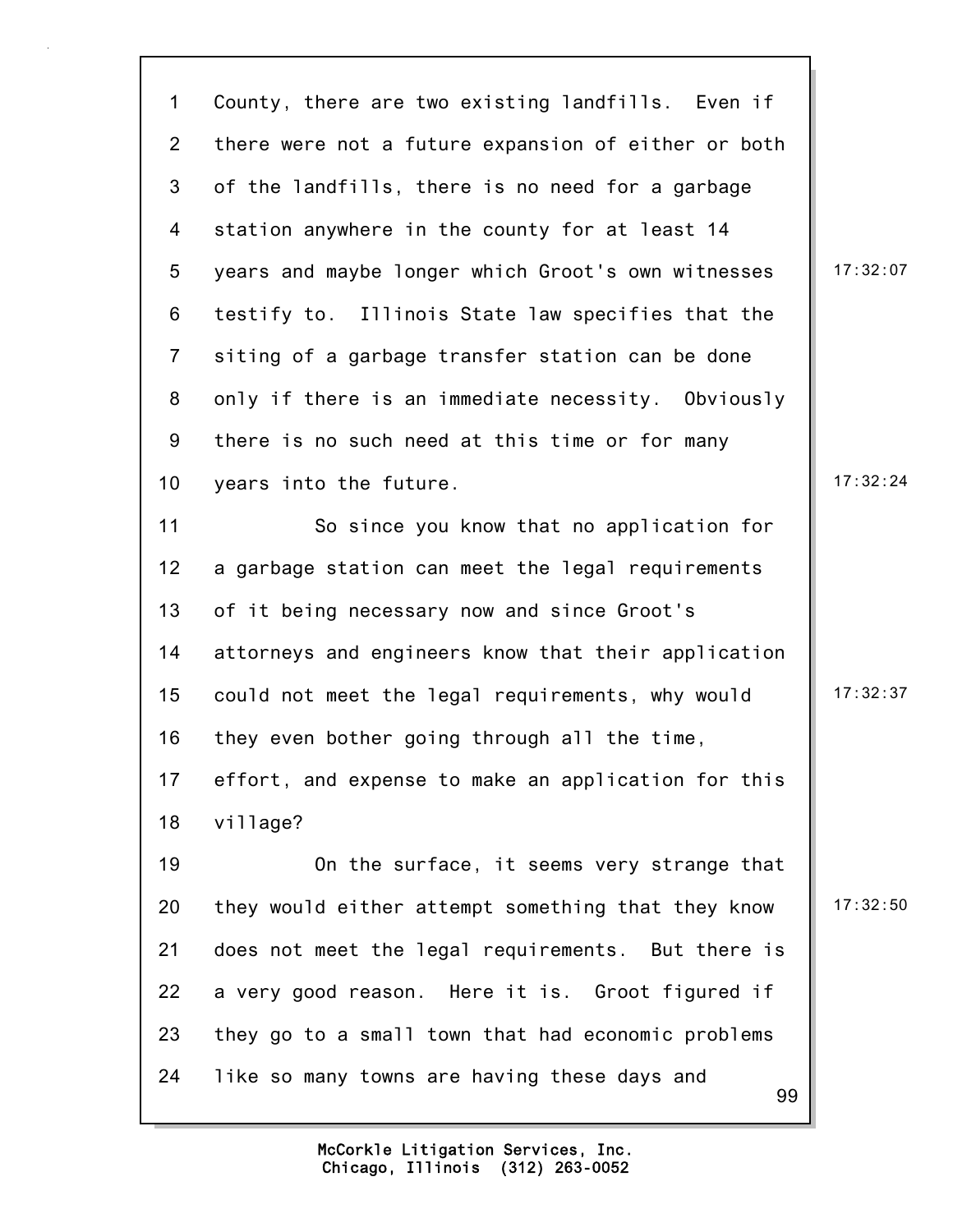1 offered the town a lot of money to cooperate with 2 them by accepting a garbage transfer station in 3 their town, that the people in that town would be 4 so busy with their own lives working hard to try to 5 make a living, no one would have enough money to  $\parallel$  17:33:17 6 fight them to enforce the law which was meant to 7 protect them, that Groot would get their garbage 8 transfer station by default.

9 Groot would not even attempt to do this in 10 a town where there were citizens who have plenty of  $\parallel$  17:33:31 11 money because Groot knows that those people could 12 afford to hire attorneys to see to it that Groot 13 could not break the law.

100 14 So Groot picks Round Lake Park because if 15 nobody stood up against them and the village 17:33:47 16 approved it even though it was not proper, they 17 would have the garbage transfer station. They did 18 not figure on anyone stepping up to protect the 19 town and it's people from this horrible plight that 20 would descend on you if Groot had its way. But | 17:34:04 21 someone has shown up to fight all this destructive 22 Goliath. Be very clear this is another situation 23 where a very rich, very big business stands to make 24 millions of dollars at the expense of human beings.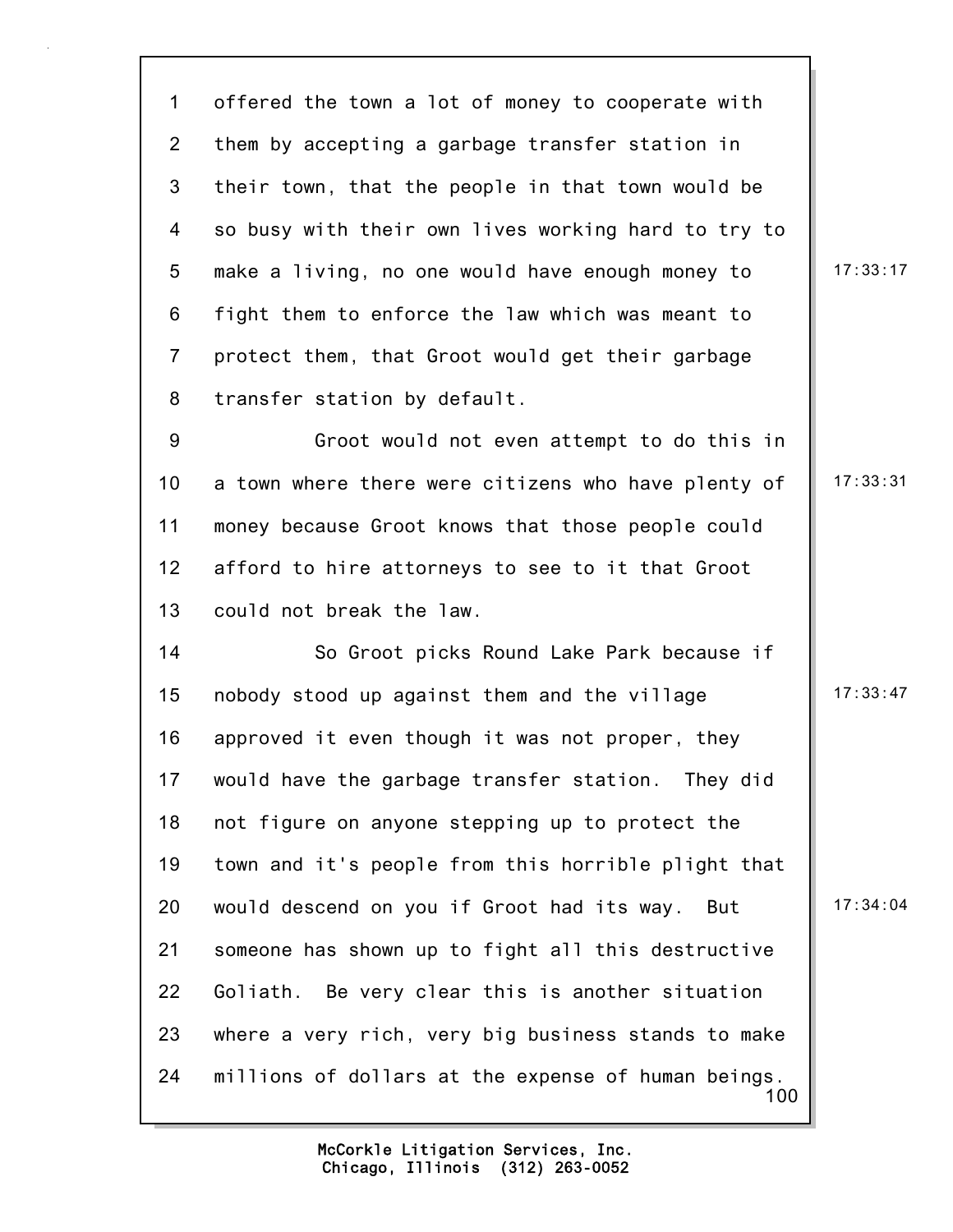1 They do not care at all what effect their 2 business will have on people. They made a design 3 to plan and operate their building to make at least 4 some attempt to reduce some of the terrible effects 5 that they would be creating with their garbage  $\parallel$  17:34:34 6 operation. 7 For example, their plan provides doors 8 that can open and close very rapidly each time a 9 garbage truck pulls in and out of their building to 10 keep all of the 20 foot high by 20 foot wide  $\parallel$  17:34:47 11 doorways closed for the maximum amount of time in 12 order to reduce the time that the horrible noxious 13 garbage odors could escape from the building and go 14 into the atmosphere and travel to the homes and 15 businesses in your village and nearby villages. 17:35:01 16 Groot admitted in testimony that they do 17 not even intend to close their doors at all for 18 20 hours of each day. Are these the kind of 19 people, heartless people that you want to invite 20 into your village? 20 into your village?

101 21 And speaking of the kind of people that 22 you are dealing with here with this application, 23 the testimony of the hearing showed that they lied. 24 The engineering team that has worked together for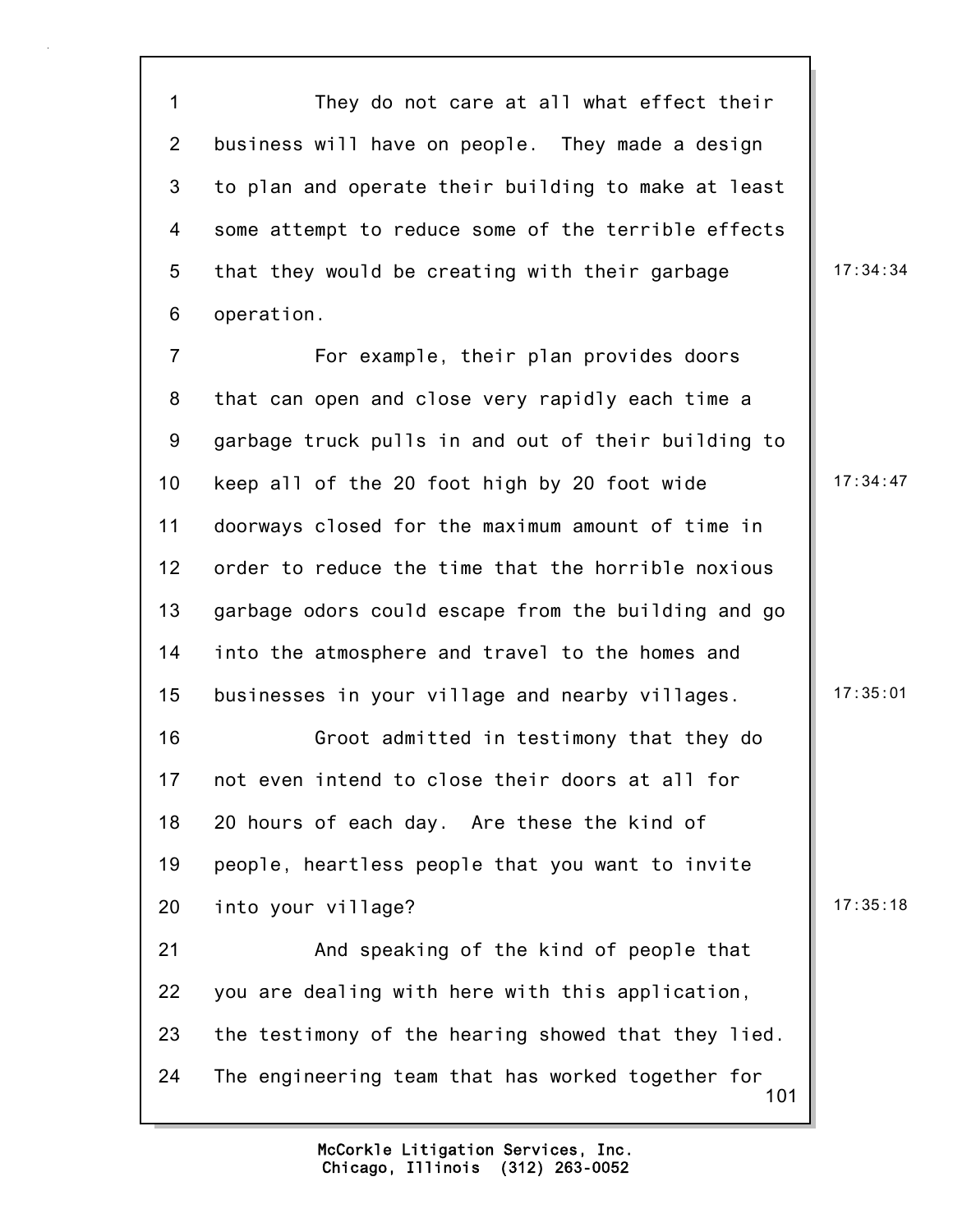102 1 Groot on this project for a very long time, perhaps 2 years, gave testimony that was inconsistent with 3 and contradictory to other members of their own 4 team and with their own expert witnesses. Having 5 worked together for so much time, they must have  $\parallel$  17:35:44 6 known what the truth was, yet they said different 7 things in an attempt to make Groot's case look 8 better. In other words, they lied. 9 But the truth finally came out and, in 10 fact, Groot's own attorney had stated on the record | 17:35:58 11 in the past hearing that the engineer who heads 12 Groot's team in this matter was a liar and you 13 could not trust anything he says. 14 So you know that in dealings -- in any 15 dealing -- excuse me. So you know that in any 17:36:13 16 dealings that the village has had with Groot or 17 their representatives in the past or that the 18 village might have with them in the future, those 19 dealings are not something that you consider to be 20 forthright and honest because they have shown that  $\parallel$  17:36:28 21 they have lied to get what they want. 22 Now, let us once again examine the fact 23 that Groot has dangled a bunch of money in front of 24 the village board and lead unto temptation. You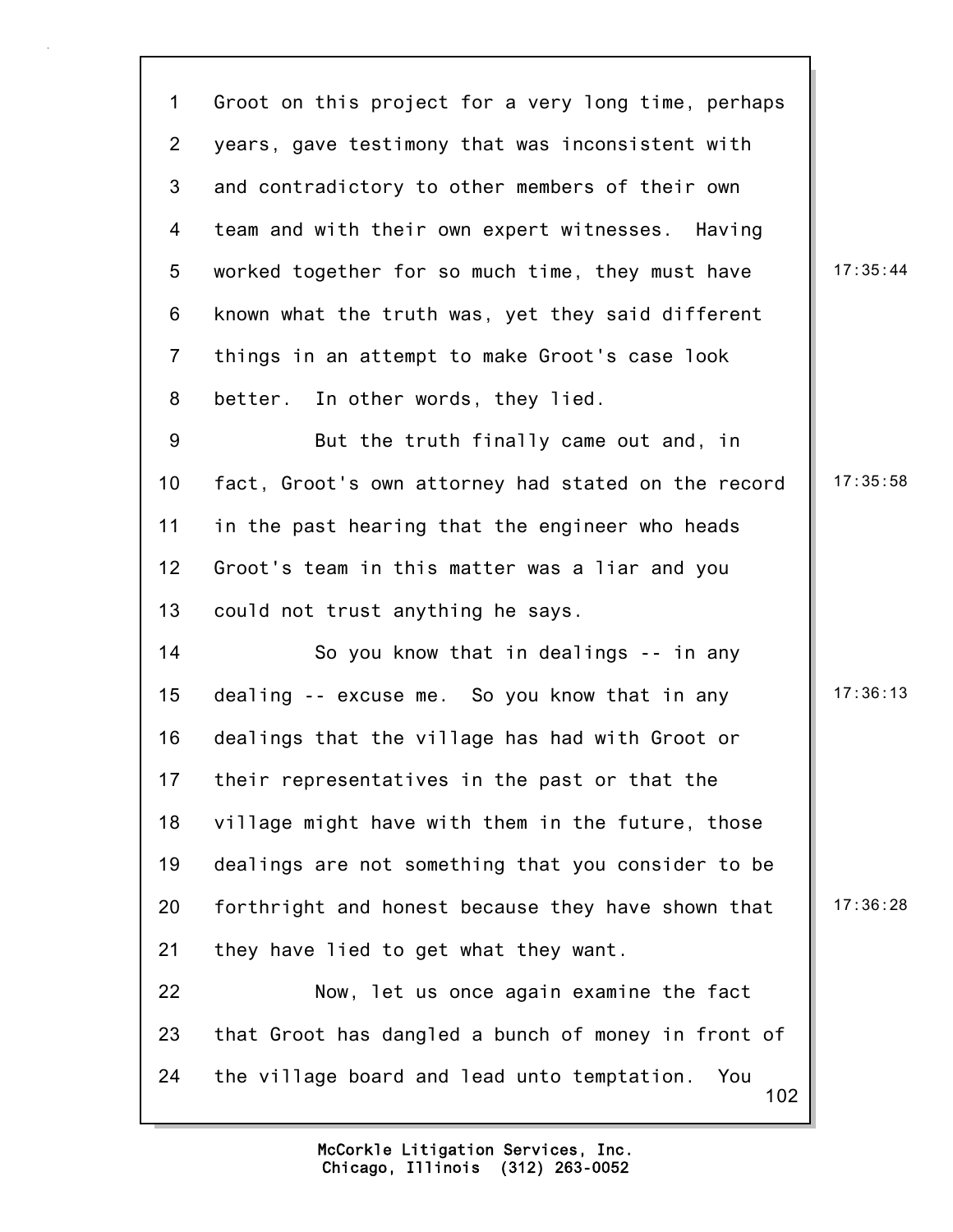1 know that there are times when no amount of 2 temptation should cause you to do the wrong thing. 3 It is important to maintain your personal integrity 4 and resist that temptation. Do not sell out the 5 soul of this town for money. Some things are more  $\parallel$  17:36:56 6 important than money. Let us examine the issue of 7 money.

8 Under any other circumstance, if a 9 business came to your town and offered it a lot of 10 money to approve a project, you and everyone else | 17:37:11 11 would call that attempted bribery which you know is 12 criminal. If you read the newspapers, you know 13 that there are many people who have been sent to 14 jail for bribery. However, in this very strange 15 instance, the offer of money to the village is  $\parallel$  17:37:25 16 legal under the law that applies to garbage 17 transfer stations. A rose by any other name is 18 still a rose and I call this legalized bribery. 19 But ask yourself this question. If any 20 garbage company came to your village and did not  $\parallel$  17:37:41 21 offer you any money, not one cent, would you even 22 consider for one second allowing hundreds of

103 23 millions of pounds of garbage to be imported into 24 and dumped into your village? Of course not. No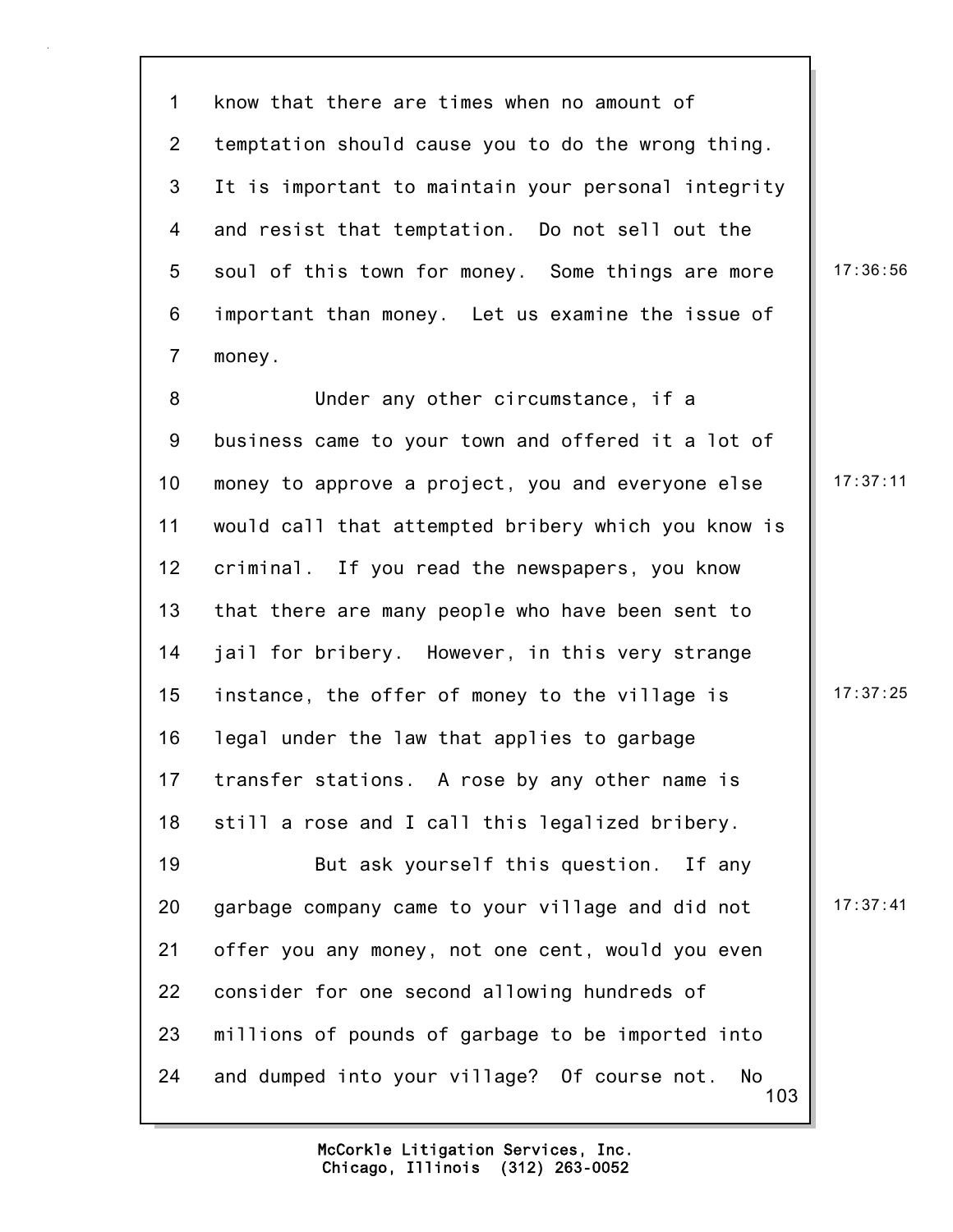1 one wants to allow such a horrible project in your 2 town. Do not let the attempt at legalized bribe 3 cause you to make a bad decision. 4 When you were elected to office in this 5 village, the people put their trust in you to  $\parallel$  17:38:15 6 represent and protect them and to do the right 7 thing. Allowing at least 450 million pounds of 8 garbage each and every year to be brought into your 9 village, especially when it is not even allowed by 10 the law due to the fact that there is no present  $\vert$  17:38:32

11 need for it, would be the wrong thing to do.

12 Fulfill not only your official 13 responsibility as part of an official of Round Lake 14 Park, but also your moral duty to the citizens of 15 your town. 15 your town.

104 16 Groot has testified that it is buying or 17 already has brought larger parts of land right next 18 to the proposed site. What do you think is likely 19 to happen to that extra property if they actually 20 were to build the garbage station that they are  $\parallel$  17:39:00 21 asking for? I think that their intention is to 22 extend and increase the amount of garbage that they 23 will process from 450 pounds a year to much, much 24 more, maybe 650 million or maybe 750 million or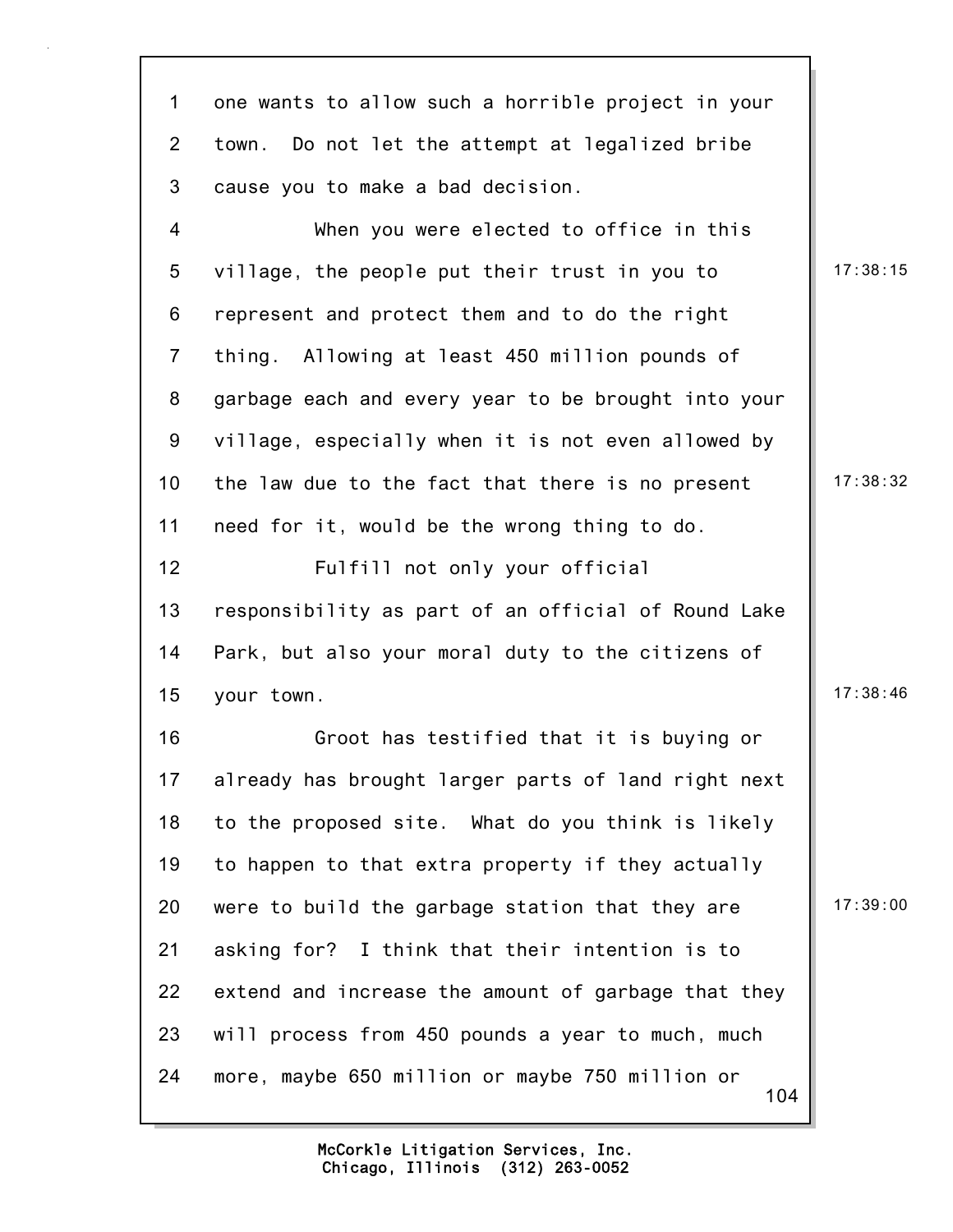1 maybe even a billion pounds of garbage every year. 2 Indeed if they had their way with you, 3 they would want every single ounce of garbage to be 4 brought directly to your village because they made 5 an extremely great amount of money from this kind | 17:39:30 6 of operation. 7 You need to consider what the future would 8 bring if Groot were to operate a transfer station 9 in your village if they brought in even more than 10 the amount that they presently are claiming that 17:39:43

11 would be brought in.

105 12 There would be many more garbage vehicles 13 than they are telling you about more causing more 14 traffic congestion. Have you ever had the 15 misfortune of having to wait for a traffic signal | 17:39:56 16 to turn green while being directly behind a garbage 17 truck? I have and I can tell you it stinks really 18 bad. A large facility processing even more garbage 19 would cause even more horrible odors to drift over 20 your entire village as well as over the nearby  $\vert$  17:40:15 21 villages and there will be many, many more garbage 22 vehicles, not only garbage trucks, but also huge 23 traffic trailers emitting noxious fumes that will 24 harm your health and the health of your loved ones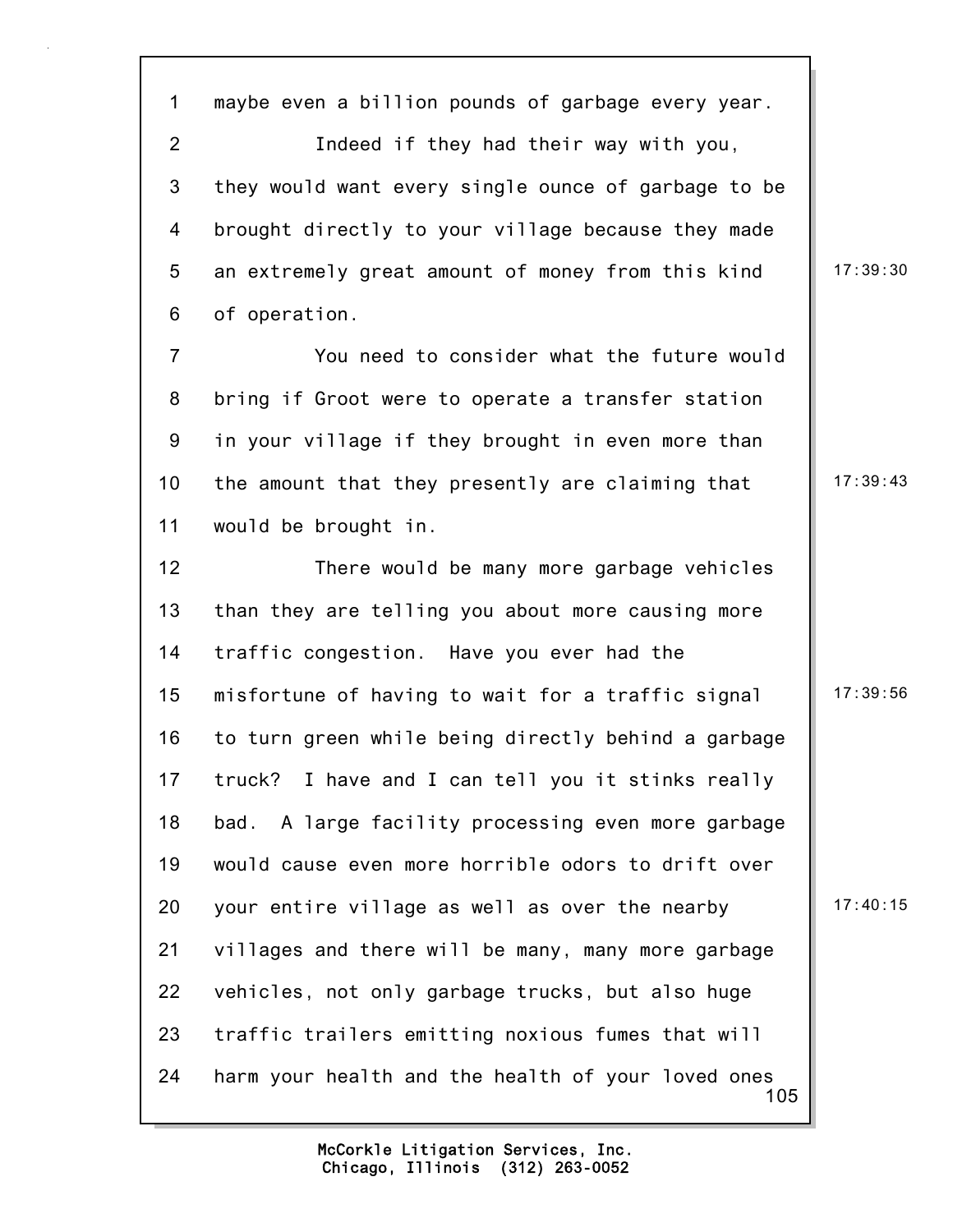| 1              | and neighbors. If somebody has asthma, heaven help        |          |
|----------------|-----------------------------------------------------------|----------|
| 2              | them.                                                     |          |
| 3              | Once they get into the first garbage                      |          |
| 4              | operation, it will be virtually impossible from           |          |
| 5              | stopping them from expanding on adjoining land.<br>It     | 17:40:43 |
| 6              | is a fast growing cancer that will kill your              |          |
| $\overline{7}$ | village. Property values will drop and the tax            |          |
| 8              | rates will drop significantly. Your neighbors and         |          |
| 9              | neighboring village people will not be happy with         |          |
| 10             | you if you cause this to happen.                          | 17:40:59 |
| 11             | In addition to the people who live here,                  |          |
| 12             | what about the businesses along Main Street? I            |          |
| 13             | know if I were -- went to a business to get my car        |          |
| 14             | repaired or to buy something and it smelled               |          |
| 15             | horrible, I would find some other place to take my        | 17:41:13 |
| 16             | business in the future that was not so unpleasant         |          |
| 17             | to go to.                                                 |          |
| 18             | And what would happen after this village                  |          |
| 19             | got the reputation of being the garbage town? When        |          |
| 20             | a real estate broker had a buyer who wanted new           | 17:41:27 |
| 21             | houses, don't you think they would steer their            |          |
| 22             | client away from looking at a home in the town            |          |
| 23             | where all the garbage is? What do you think that          |          |
| 24             | the people in your town will feel about you if you<br>106 |          |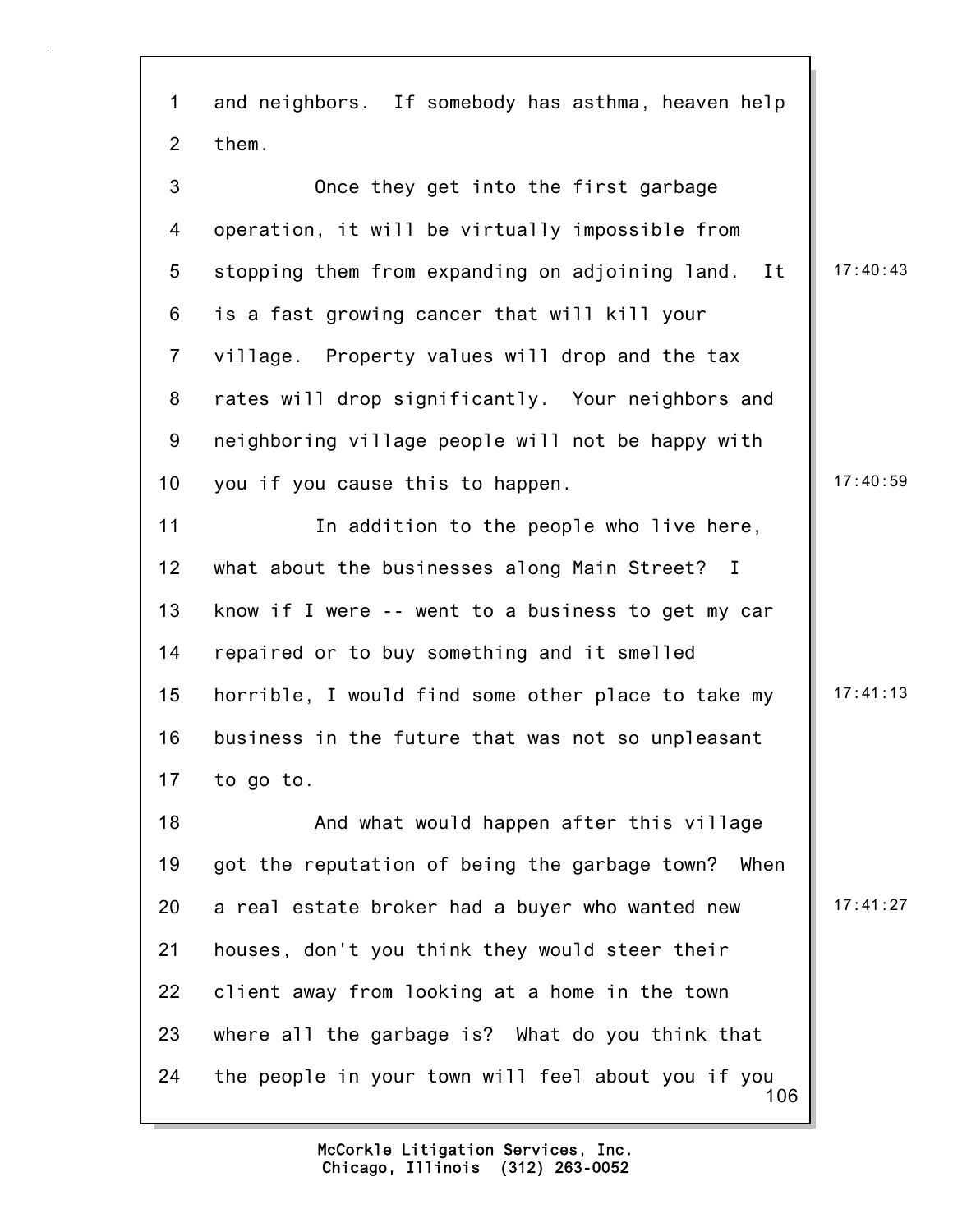107 1 vote yes on this matter and cause their house to be 2 worth less money. You may move far away to avoid 3 these people, but you can never get away from 4 yourself knowing the harm that you have done. 5 You the trustees of the village may have | 17:41:51 6 been informed by the Village Board -- I'm sorry 7 -- you as the trustees of the village may have been 8 informed by the Village Board's attorney, Peter 9 Karlovics about a situation that has been occurring 10 during these hearings. The attorney, Mr. Sechen, 17:42:07 11 who was hired by the village in order to obtain and 12 clarify information, so that the village can make 13 an unbiased and well considered decision about how 14 to vote in this matter appeared to be acting on 15 Groot's behalf. 17:42:26 16 By that I mean, he questioned witnesses in 17 such a manner as to try to justify Groot's petition 18 which might indicate that the Village Board had 19 instructed him to do whatever was necessary to get 20 the petition approved. 21 As a result of those actions, Mr. Sechen, 22 if the Village Board votes yes and approves the 23 petition, that decision will be appealed and it 24 will be appropriate and necessary as part of the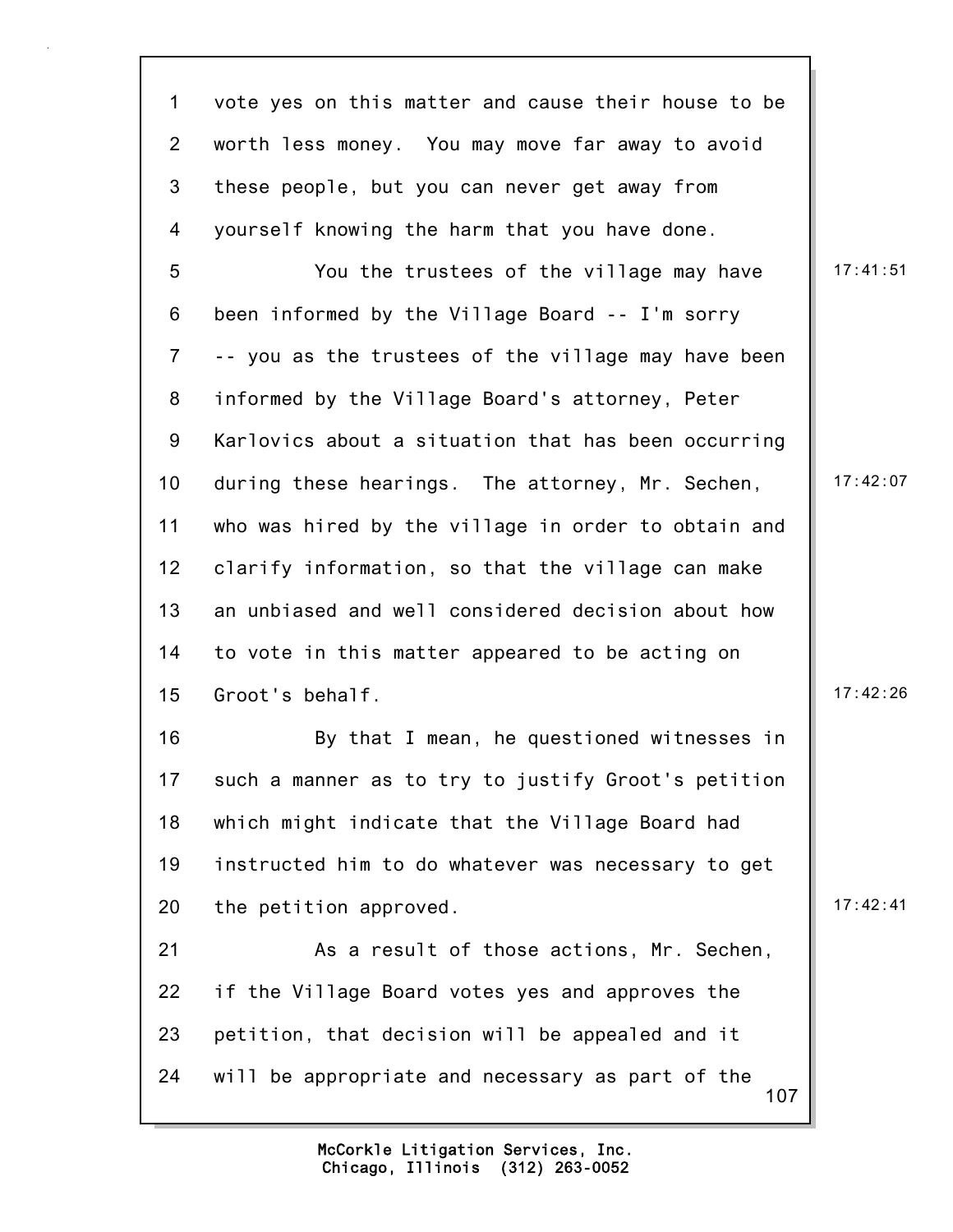| $\mathbf 1$     | appeal process for every member of the present              |          |
|-----------------|-------------------------------------------------------------|----------|
| $\overline{2}$  | board of trustees to be required to appear and              |          |
| 3               | testify in a deposition to ascertain the facts of           |          |
| 4               | what has been taking place in your village with             |          |
| 5               | regard to this matter.                                      | 17:43:11 |
| 6               | THE HEARING OFFICER: Mr. Cohn, I would ask                  |          |
| $\overline{7}$  | that you limit your comments to the criteria of             |          |
| 8               | Section 39.2. That is what we are here for and I            |          |
| 9               | ask that you -- we have let you go now for about            |          |
| 10 <sub>1</sub> | 15 minutes.                                                 | 17:43:26 |
| 11              | MR. COHN: Okay. I have been listening to                    |          |
| 12              | hours.                                                      |          |
| 13              | THE HEARING OFFICER: Well, please wrap it up                |          |
| 14              | and please stay on Section 39.2 Thank you.                  |          |
| 15              | MR. COHN: Understand that if the trustees vote              |          |
| 16              | yes, this matter will be brought up on appeal to            |          |
| 17              | the Illinois Pollution Control Board. That body of          |          |
| 18              | decision makers will not be affected by the money           |          |
| 19              | offered to the village. They will make a decision           |          |
| 20              | based on the law and the law does not support the           | 17:43:44 |
| 21              | petition.                                                   |          |
| 22              | The Village of Round Lake Park has existed                  |          |
| 23              | since 1947 and the Timber Creek community has been          |          |
| 24              | The<br>in the village for over 40 of those 66 years.<br>108 |          |
|                 |                                                             |          |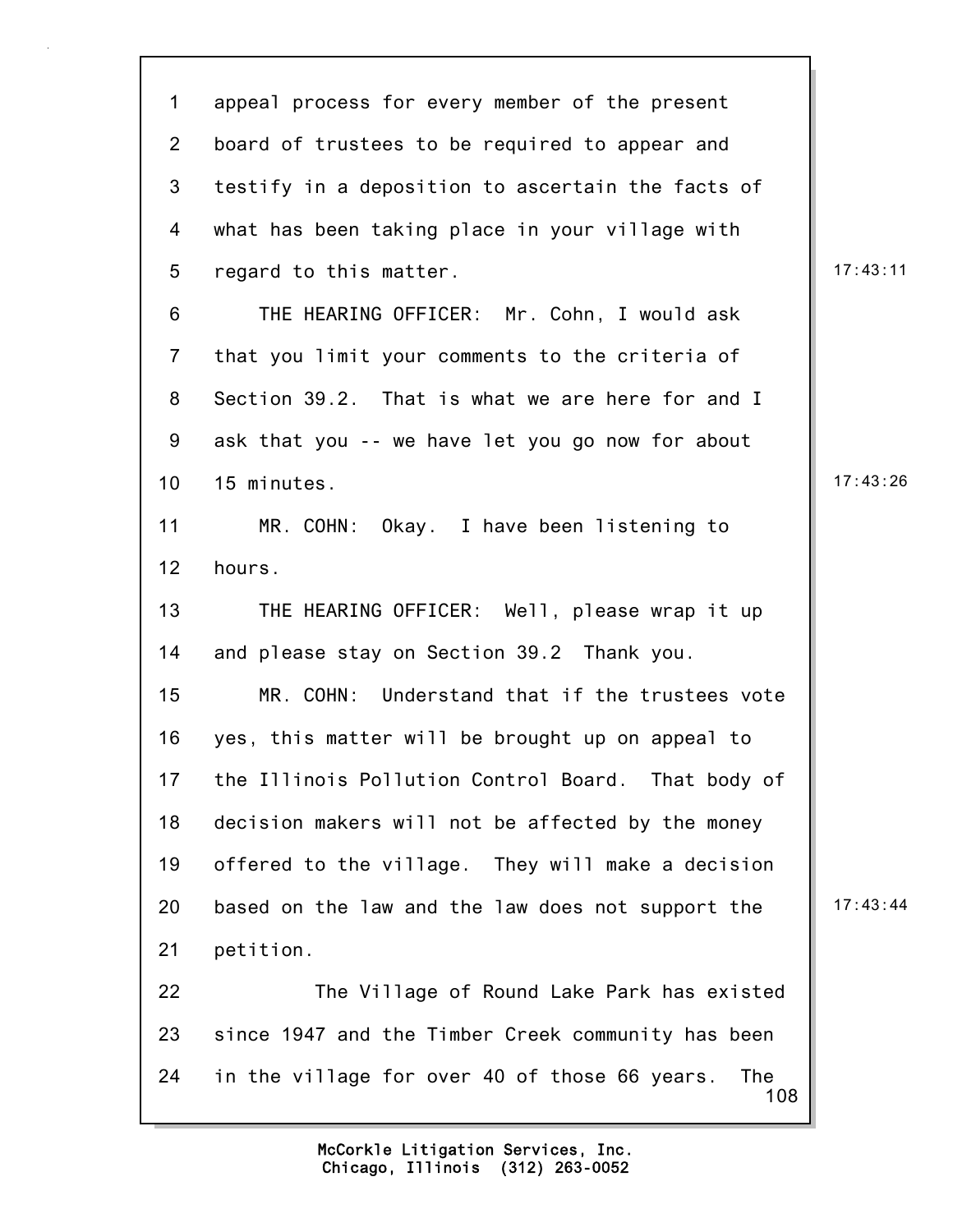109 1 village has never been a rich village and it has 2 always survived. If Groot had never approached the 3 village with an offer of a lot of money, this 4 village would continue to survive. 5 This is not just a matter of the effect on | 17:44:07 6 closest homes to the site which happens to be in 7 the Timber Creek community. Directly next door to 8 Timber Creek are townhomes and apartments in the 9 Village of Round Lake and there is a 55 and over 10 development close by and just west of the site on  $\parallel$  17:44:24 11 Route 120 which will be greatly adversely affected 12 if a garbage station were to happen and you know 13 that Round Lake -- garbage station in an attempt to 14 perfect its citizens. 15 17:44:39 16 there are houses in your village that are north of 17 Main Street that are going to get the noxious 18 smelling garbage pouring into them. There is no 19 invisible wall or force field exactly 1,000 feet 20 from the proposed garbage site that will stop the  $\parallel$  17:44:57 21 wind blowing odor from going past 1,000 feet. 22 **I** am not an expert on prevailing winds, 23 but I have been living on the surface of the earth 24 for a long time and I know that wind can blow in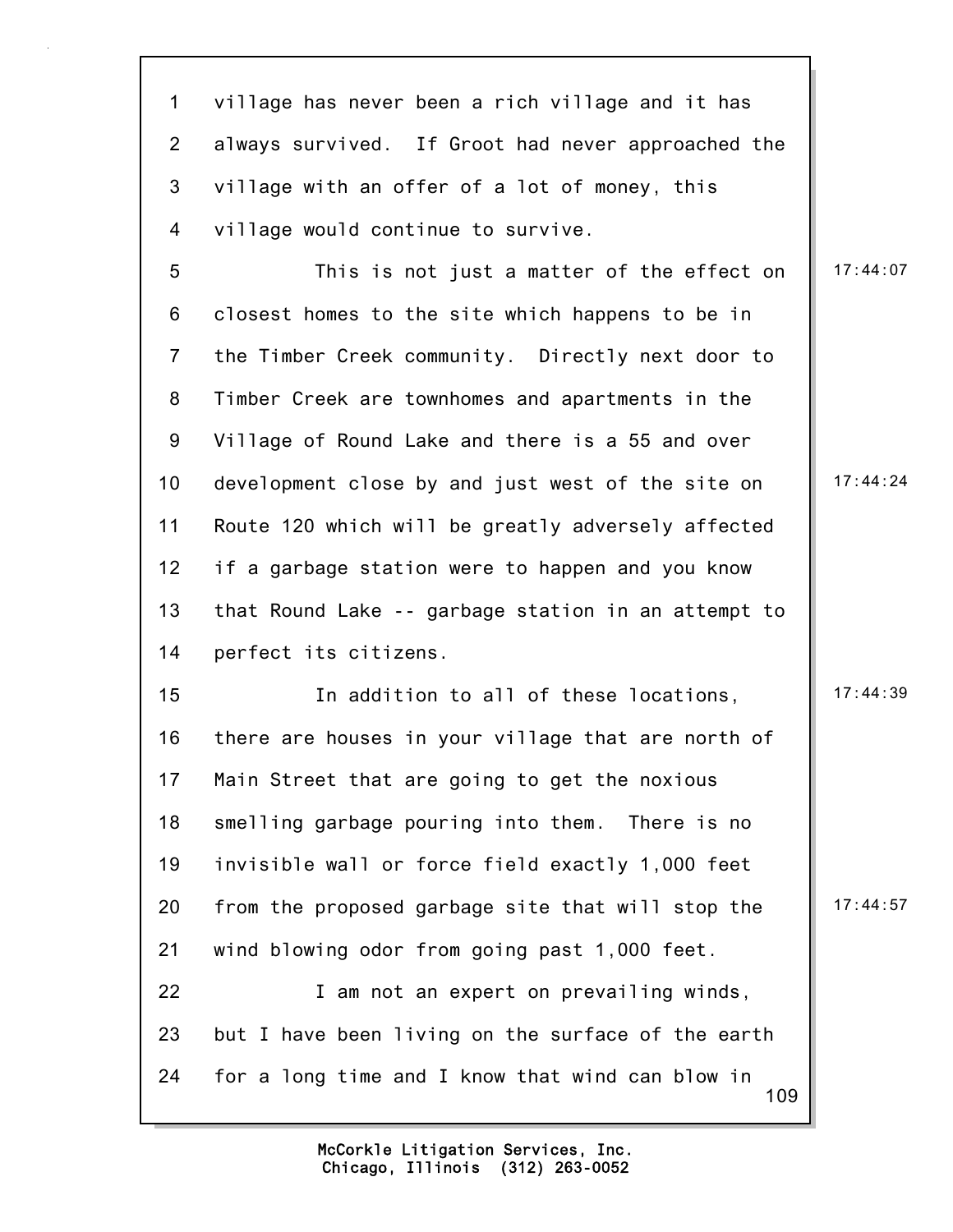110 1 all different directions. I have seen leaves float 2 across the ground in one direction and then be 3 blown in the opposite direction just moments later. 4 No one in the entire area will be immune 5 from the wind blowing the stench of garbage in | 17:45:23 6 their direction and not just 1,000 feet, but 2,000, 7 3,000, who knows how far an ill wind could blow the 8 garbage air. Wind can lift the smelly air up and 9 over one area and then have an inversion and drop 10 the smelly air right down on top of you far from  $\parallel$  17:45:43 11 its source. 12 **I** went to the Groot garbage station on 13 River Road in Glenview. At first I drove right 14 past it because all along the east side of River 15 Road is a continuous area of dense woods that I  $\parallel$  17:45:58 16 think is a large forest preserve. The Groot site 17 seems to be carved out of the woods. It is 18 surrounded by trees and set back a considerable 19 distance off of the road which is why I didn't see 20 it at first and drove right past it.  $\vert$  17:46:11 21 **I** brought a small bag of garbage from my 22 home and drove in to the very large doorway. The 23 very large doorway -- both the entrance and exit 24 remained open the entire time that I was there.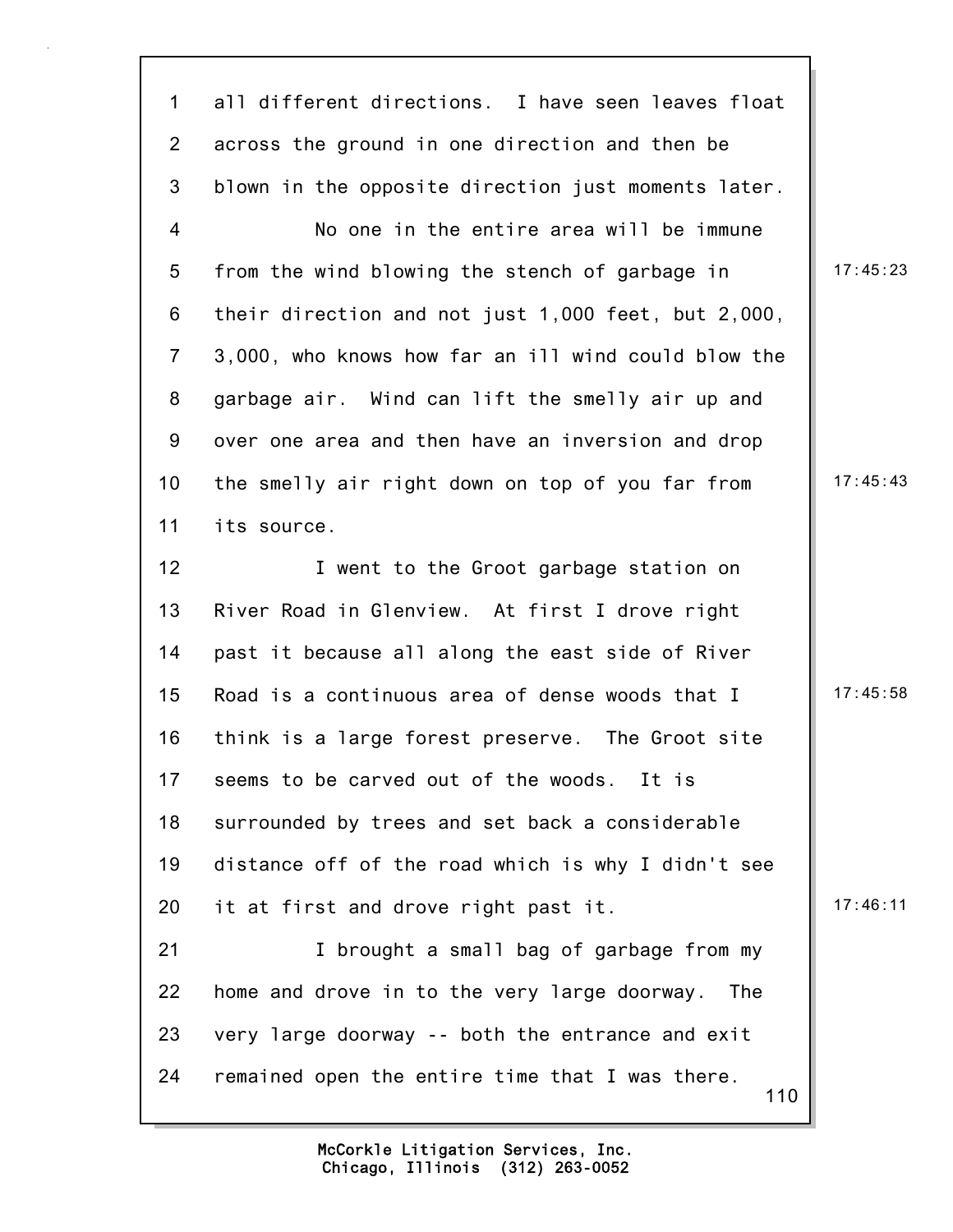111 1 I got out of my car, took the garbage out 2 of my trunk, placed it in a pile of garbage. It 3 took at most a few minutes. I could not wait to 4 get out of there. I was sick to my stomach from 5 the odor. 17:46:38 6 I do not know how the people that work 7 there every day can stand it. My guess is that the 8 noise experiences the stench constantly and they 9 simply lose their sense of smell. 10 You will not have that same continuous 17:46:50 11 experience when you become oblivious to the odor. 12 You will experience it occasionally no matter which 13 direction you live from the site and your sense of 14 smell will remain keen and you will suffer from the 15 inclusion. 17:47:06 16 When I left the site, I drove north on 17 River Road and turned west onto a street and pulled 18 up in front of a house and knocked on the door and 19 a lady responded. I asked her if she ever smelled 20 any garbage odors at her home. She gave me an  $\parallel$  17:47:18 21 example of when she and her friend -- 22 THE HEARING OFFICER: Mr. Cohn, you are now 23 presenting evidence. You are not sworn. This is 24 public comment.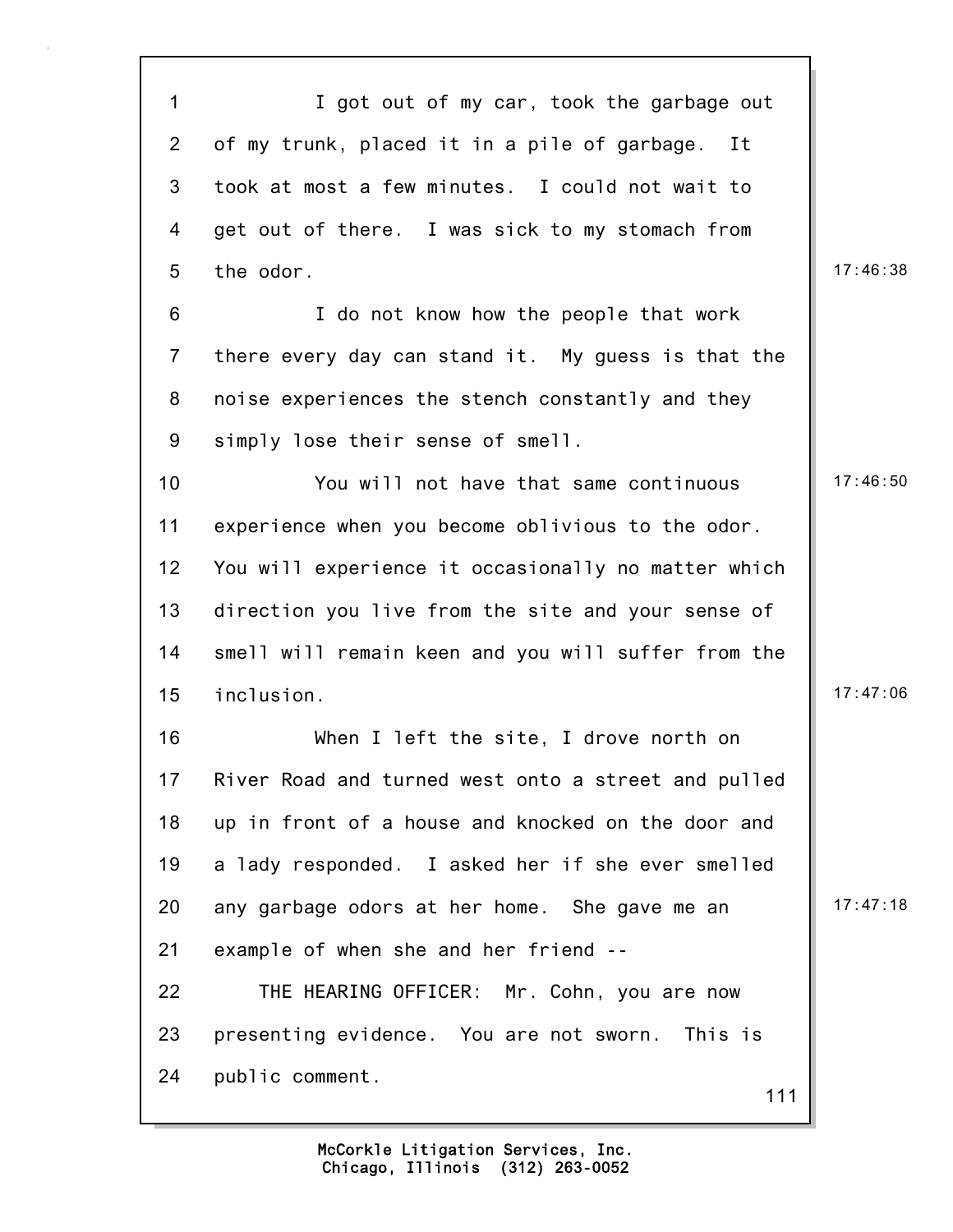| $\mathbf 1$    | My understanding is that you were present                |          |
|----------------|----------------------------------------------------------|----------|
| $\overline{2}$ | for Timber Creek that is being represented by            |          |
| 3              | Mr. Blazer and he has had a number of days to            |          |
| 4              | testify and we have now given you about 20 minutes.      |          |
| 5              | It's time to wrap it up and not talk about               | 17:47:40 |
| 6              | things that happened outside of this record.<br>We       |          |
| $\overline{7}$ | are here to talk about what occurred on this record      |          |
| 8              | and what decision will be based on the record.           |          |
| 9              | They can't make a decision on things that are not        |          |
| 10             | in the record.                                           | 17:47:52 |
| 11             | MR. COHN: Well, I thought it was public                  |          |
| 12             | comment, so --                                           |          |
| 13             | THE HEARING OFFICER: It is, but you have been            |          |
| 14             | given 20 minutes for it and --                           |          |
| 15             | MR. COHN: I have half a page.                            | 17:47:57 |
| 16             | THE HEARING OFFICER:<br>Finish up. And you have          |          |
| 17             | also been with Mr. Blazer seven or eight days here.      |          |
| 18             | MR. COHN: I just want to get my say in.                  |          |
| 19             | This is not just about the people located                |          |
| 20             | close to the proposed garbage site. If Groot had         | 17:48:08 |
| 21             | proposed a site much farther from the town where         |          |
| 22             | there is a lot of open land nearby, would you say        |          |
| 23             | the heck with those people and that garbage              |          |
| 24             | facility so far from me that I won't be affected,<br>112 |          |
|                |                                                          |          |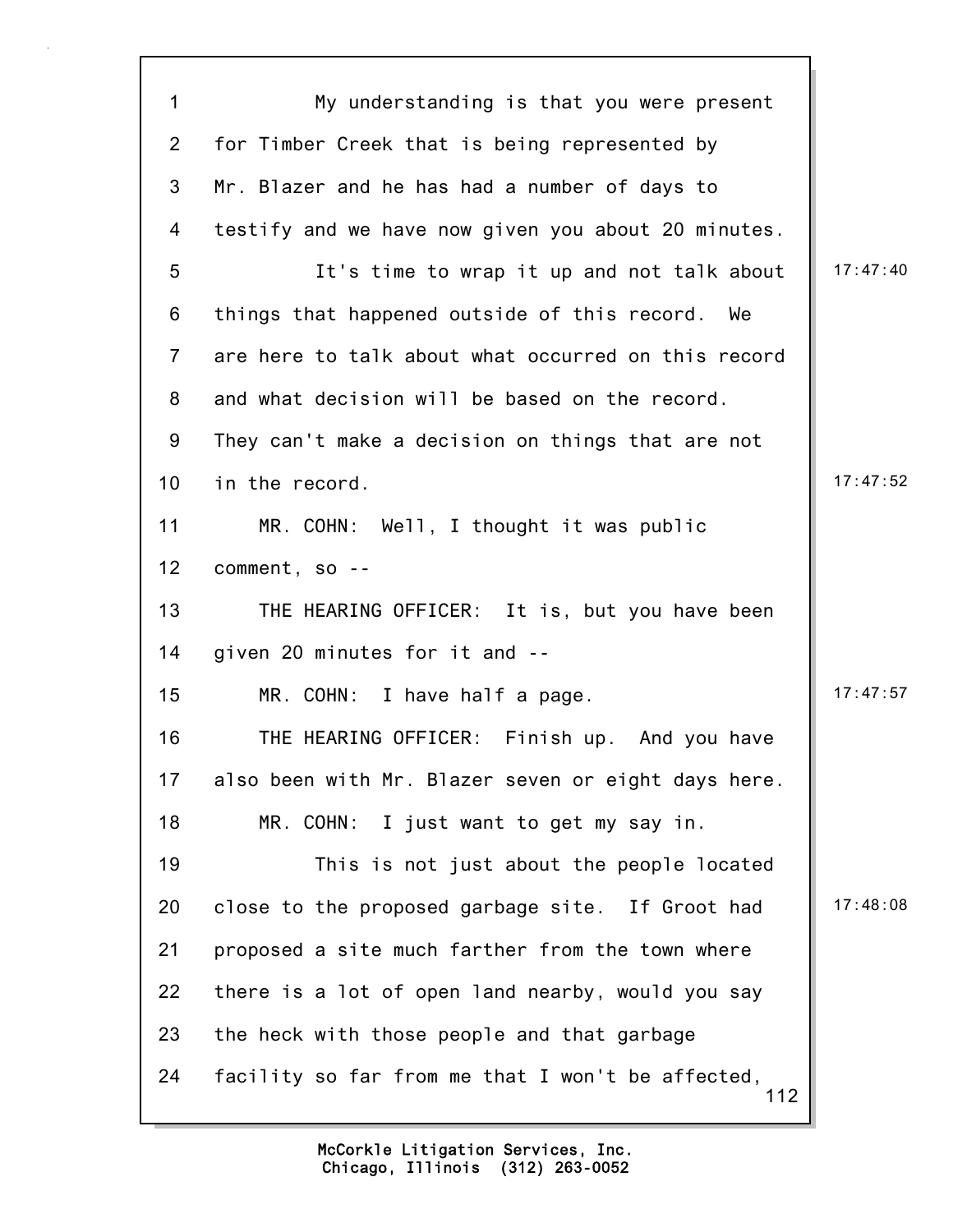1 so why should I care? I sure hope not. 2 You need to protect all the citizens in 3 your village and in the nearby villages no matter 4 where they live, no matter who they are. 5 Keep in mind that money is the root of all | 17:48:32 6 evil. Do not sell out yourself for money. Money 7 is always tempting, but getting the money that 8 Groot is offering is not necessary for the village 9 to survive, just as it is not necessary at this 10 time as stated by law for there to be a garbage  $\parallel$  17:48:48 11 transfer station anywhere in all of Lake County. 12 There is a saying that everybody has his 13 or her price which means that someone can get 14 whatever they want once it is determined how much 15 money it will take to get someone to sell out. | 17:49:04 16 Large corporations use this tactic to get whatever 17 they want because they have bundles of money. 18 Well, it is time to stand up to this big 19 corporation and tell them that you are not a person 20 who has a price to sell yourself out or to sell out  $\parallel$  17:49:15 21 your village and the people who live and work in

113

Chicago, Illinois (312) 263-0052 McCorkle Litigation Services, Inc.

22 your village. Your duty as an elected official of

23 this village is to protect human beings who you

24 represent and who rely on you.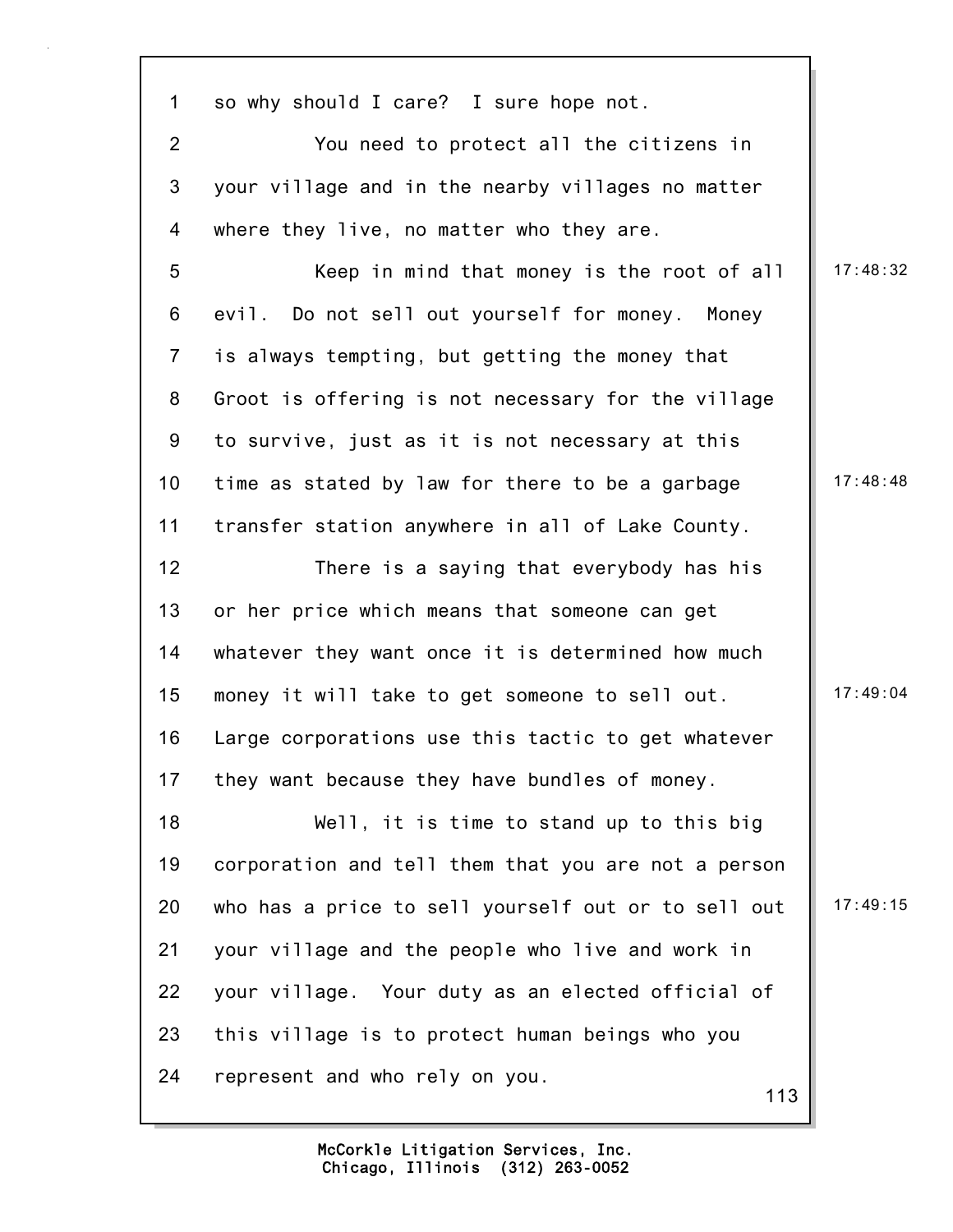114 1 You have no obligation to help Groot make 2 millions of dollars at the expense of Round Lake 3 Park. Groot can make their millions on garbage 4 stations in a proper and suitable location in the 5 county at the time when there is an actual need for  $\parallel$  17:49:39 6 garbage transfer station that is provided in the 7 law. 8 One last thing, your lawyer said that 9 Groot does something wrong, you can sue them, but 10 he didn't tell you one thing. Groot's pot of money | 17:49:54 11 ends today with this hearing. So it will be at 12 your expense to pay for all of the costs for 13 fighting in court against a multi million dollar 14 company. Who do you think will win that? Stand up 15 and be counted. Vote with your heart, vote with | 17:50:12 16 your conscience. 17 Do what you know is right. Do not support 18 Groot and their attempt to bring this travesty to 19 your village. Vote no. Thank you. 20 THE HEARING OFFICER: Thank you, Mr. Cohn. 17:50:25 21 Any further public comment? 22 Hearing none, this hearing is now closed. 23 The remainder -- just so everybody is 24 clear about the schedule, and please tell me if you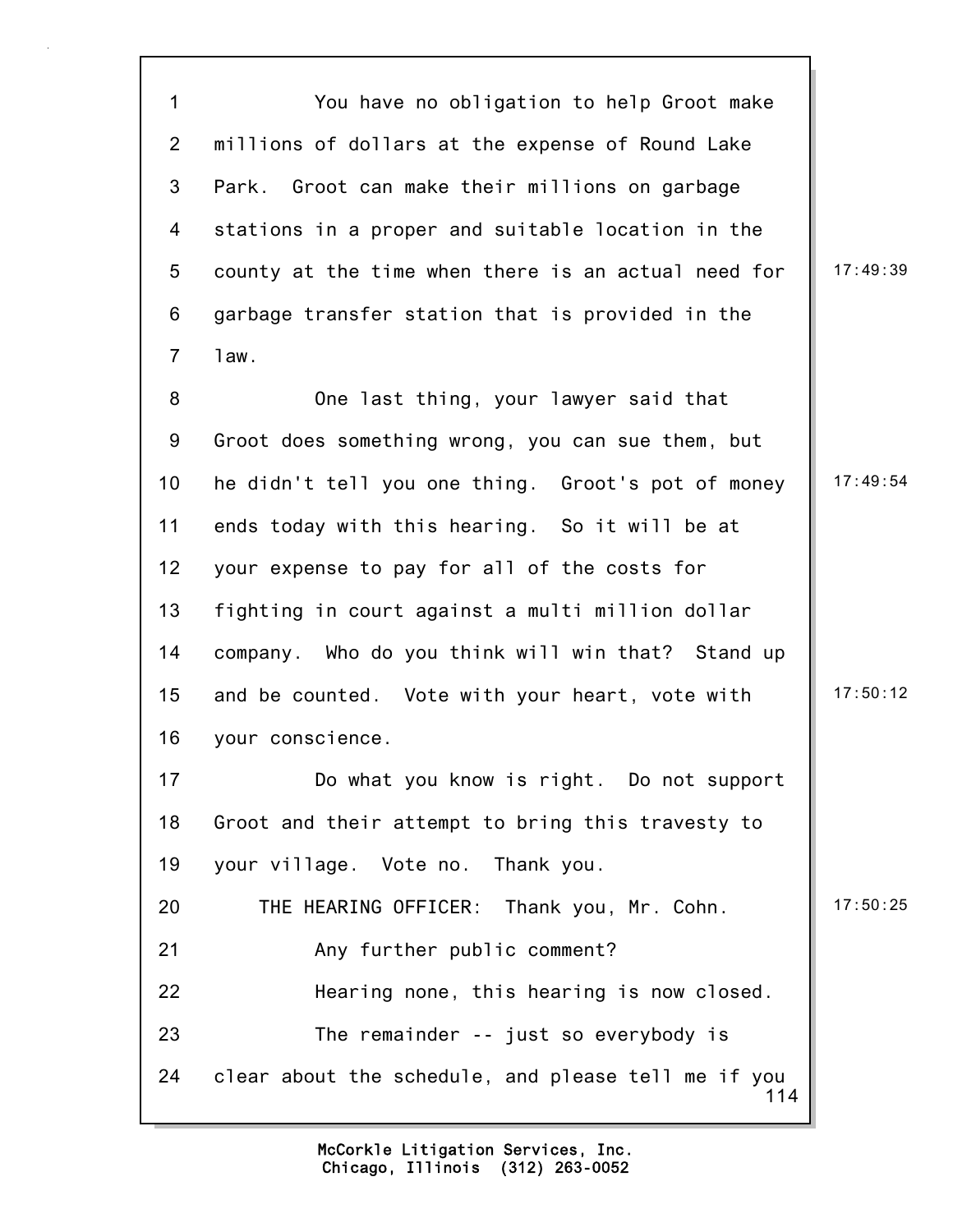115 1 disagree, what we've set up is I've set up 2 simultaneous briefs to be filed with the clerk on 3 October 21st with a Word version being e-mailed to 4 me or sent to me electronically at that time. 5 Public comment is through November 1st, 17:50:54 6 2013. And seven days after public comment, which 7 would be November 8th, supplemental briefs 8 regarding public comment issues only are due. 9 I would like to take this opportunity 10 before I leave the mic and let everybody go home to | 17:51:15 11 thank and commend the attorneys. Everybody was 12 very professional. I appreciate that. I know the 13 Village Board does and I appreciate the attempt at 14 brevity and sometimes lightheartedness. It did 15 make it a lot easier I think for everyone.  $\|$  17:51:32 16 I do want to thank the public for 17 attending and your attendance being polite, 18 professional, and making this hearing about the 19 facts and not about the extracurricular stuff that 20 may or may not occur. 17:51:51 21 And finally, I do wish to really thank the 22 Village Board. We have had a large number of the 23 Village Board members here on a daily basis. I 24 don't think we have ever had less than two or three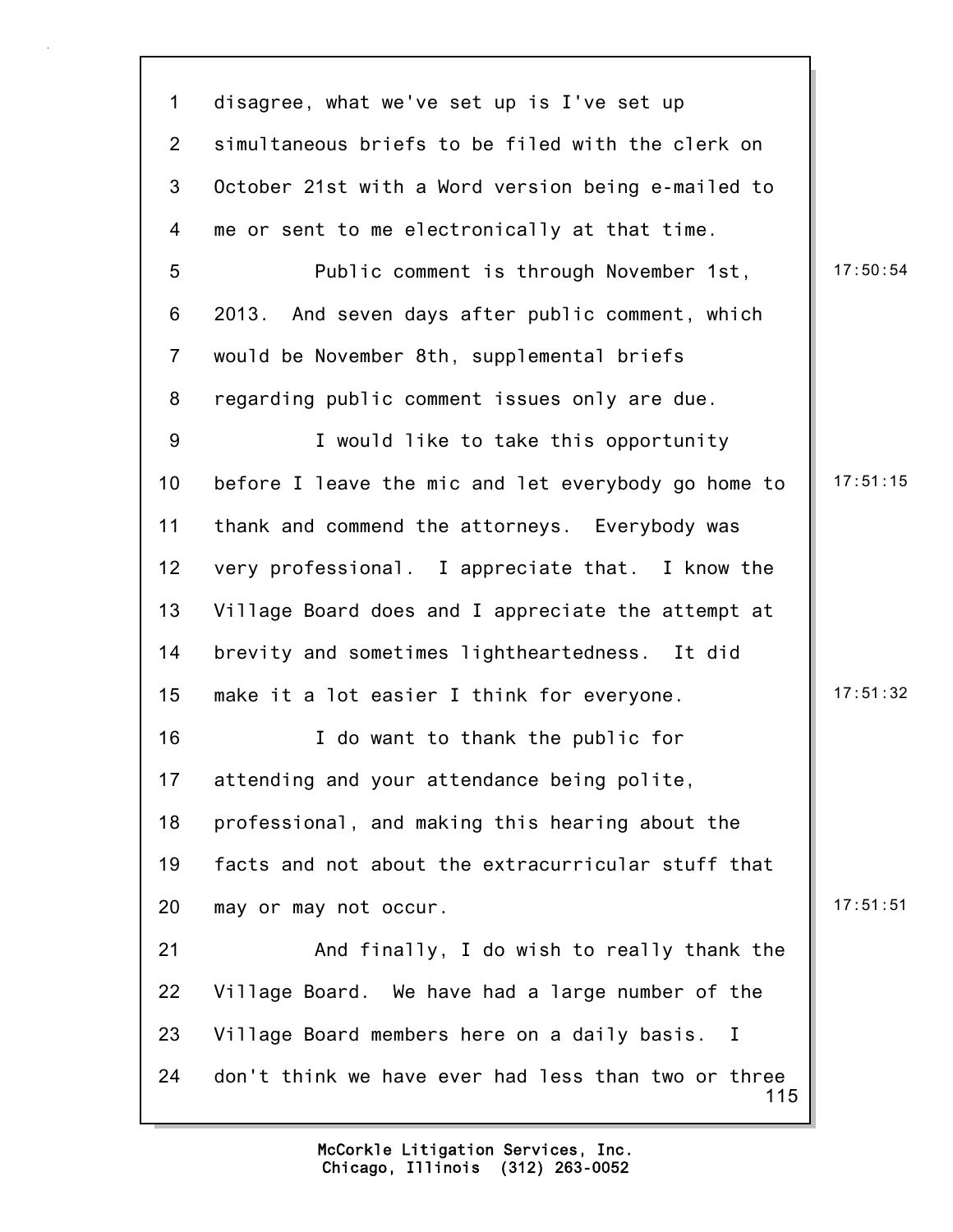| $\mathbf 1$             | at some very -- not the easiest times for everyone  |          |
|-------------------------|-----------------------------------------------------|----------|
| $\overline{2}$          | to show up. You have been very attentive and I      |          |
| $\mathfrak{S}$          | think all parties I think mentioned it in their     |          |
| $\overline{\mathbf{4}}$ | closings and they are all very true, the            |          |
| 5                       | attentiveness of this Village Board has been        | 17:52:16 |
| 6                       | exemplary and you should be proud of yourselves and |          |
| $\overline{7}$          | the people who you represent should be proud of     |          |
| 8                       | yourselves as well.                                 |          |
| $9\,$                   | Thank you very much everyone and have a             |          |
| 10                      | great evening.                                      | 17:52:28 |
| 11                      | Thank you.                                          |          |
| 12                      | (Whereupon, proceedings                             |          |
| 13                      | concluded at $5:52.$ )                              |          |
| 14                      |                                                     |          |
| 15                      |                                                     |          |
| 16                      |                                                     |          |
| 17                      |                                                     |          |
| 18                      |                                                     |          |
| 19                      |                                                     |          |
| 20                      |                                                     |          |
| 21                      |                                                     |          |
| 22                      |                                                     |          |
| 23                      |                                                     |          |
| 24                      | 116                                                 |          |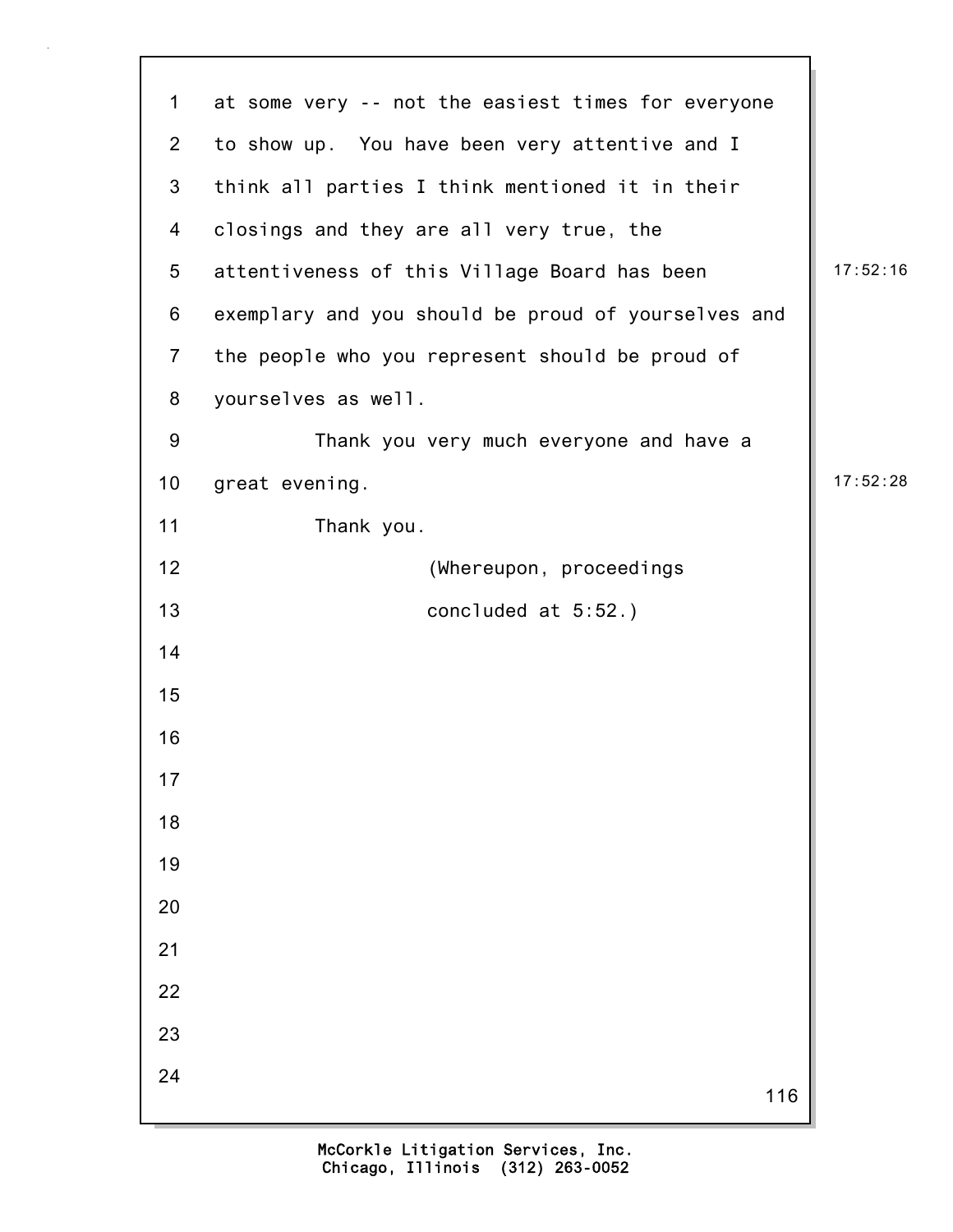117 1 STATE OF ILLINOIS ) 2 ) SS: 3 COUNTY OF C O O K ) 4 5 SHELLY S. RUBAS, being first duly sworn, 6 on oath says that she is a court reporter doing 7 business in the City of Chicago; and that she 8 reported in shorthand the proceedings of said 9 hearing, and that the foregoing is a true and 10 correct transcript of her shorthand notes so taken 11 as aforesaid, and contains the proceedings given at 12 said hearing. 13  $14$   $\frac{1}{2}$   $\frac{1}{2}$   $\frac{1}{2}$   $\frac{1}{2}$   $\frac{1}{2}$   $\frac{1}{2}$   $\frac{1}{2}$   $\frac{1}{2}$   $\frac{1}{2}$   $\frac{1}{2}$   $\frac{1}{2}$   $\frac{1}{2}$   $\frac{1}{2}$   $\frac{1}{2}$   $\frac{1}{2}$   $\frac{1}{2}$   $\frac{1}{2}$   $\frac{1}{2}$   $\frac{1}{2}$   $\frac{1}{2}$   $\frac{1}{2}$   $\frac{1}{$ 15 Certified Shorthand Reporter 16 17 18 19 20 21 22 23 24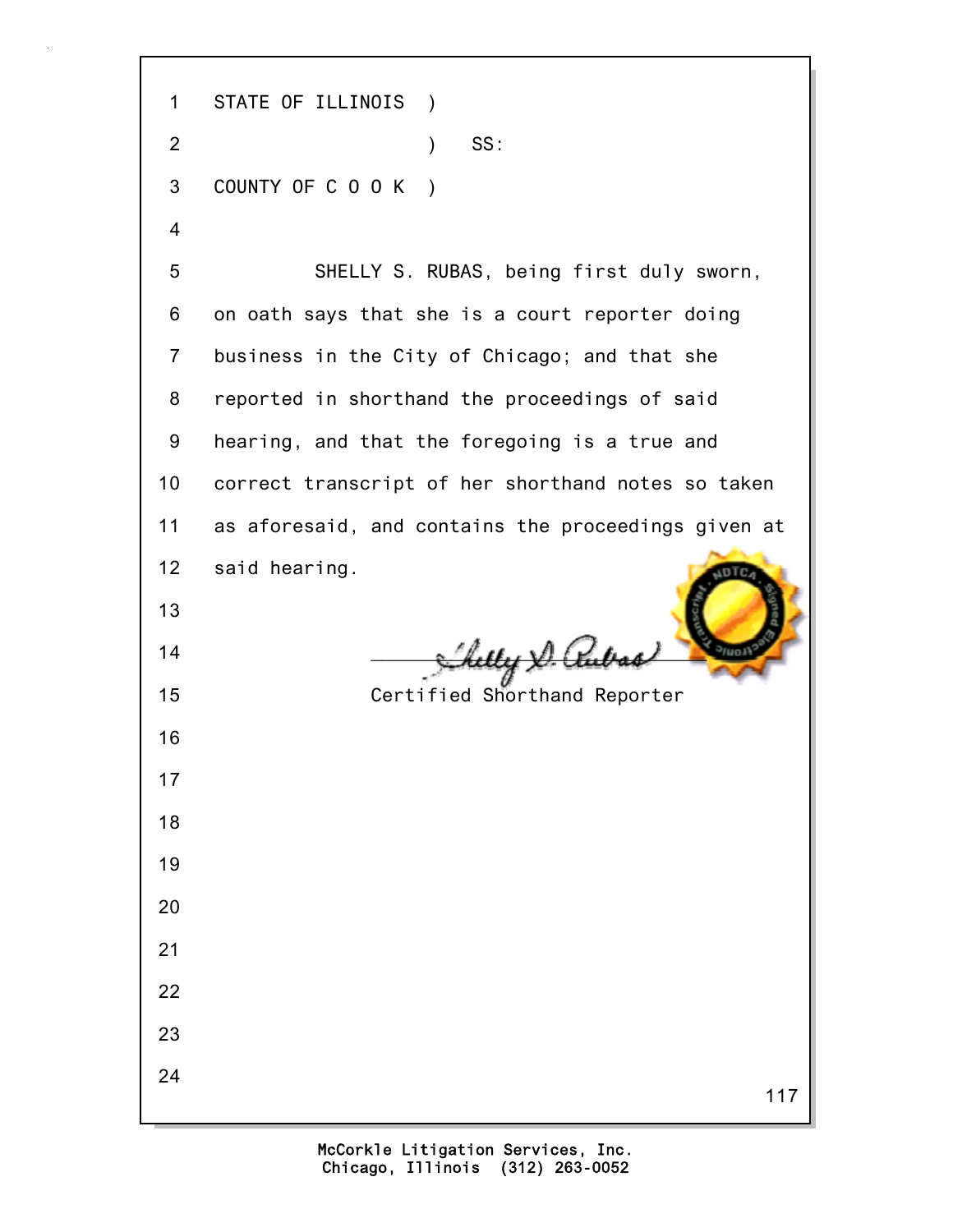admits able  $8:18$  12:3 aboveentitled absolute 46:23 absolutely  $7:16$  16:15 21:11 43:10  $70:17$ abundantly  $17:18$ academy advance  $12:24$ accept adventure  $17:7 38:8$ 75:12 76:5 adversely accepting  $22:1$  30:17 afford  $100:2$ accepts aforesaid  $30:15$ access  $25:8$  26:18  $39:9$ accessing  $40:4$ accidents ago  $37:19$ accommodate  $14:23$   $21:17$  $45:24$ account 36:12.14.17 accurate  $69:5$ accused  $45.6$ acknowledge  $20:688:12$ acknowledged  $5:20$  19:12  $20 \cdot 13$  21  $40:17$ act  $15 \cdot 15$   $24 \cdot 3$ acting  $107:14$ actions  $107:21$ activated  $29:14.88:7$ activities ahead  $32:21$ actual air  $114:5$ ad 86:3 89:7 add  $10:268:23$  $93:7$ airport addition  $4:17$   $25:8.9$ airports  $39:21$   $40:21$ 43:11 106:11 alive  $109:15$ additional allied  $42:20$   $55:22$  $56:13$ allow address 12:10 14:14,18  $97:1$ adds allowed  $85:15$ adioining allowing  $106:5$ admission alma  $5:12$ admit alter  $60:2066:4$ 

 $36:6$ amenities  $29:265:20$  $59:13$ america  $80:24$  $17:18.23$   $18:19$ american  $18:21$  19:2.5  $12:24$   $13:23$  $23:3.4$  $19:7.15.18$ 19:22 27:24  $annint$  $28.13.31.3$  $17.6$  19.17  $35:1$  57:12  $31:12$   $97:15$  $97:24$   $101:11$ <br> $103:1$   $104:22$ 76:17 96:3,8 96:11.13.15  $105:5.10$ amusement  $80:24$ analysis 11:23 17:19,24 18:14.20.22  $21:12,13$  $28:1.10.13$  $30:8$   $33:22$ 34:18 40:11  $40:13$   $41:6$ 68:7 70:4 76:13 85:21 announced  $2:16$  5:24  $16:22$  $62:16,22$ answer  $51:8, 8, 20$ 18:1 20:18  $52:13, 16, 21$ 48:13 49:2  $54:17$  62:6  $54:13.22$  $63:13.22$ 58:3 59:15 64:6,16 65:6  $59:2260:15$ 70:22 71:9  $71:13,20$  $72:4.9.14$  $6:4$  7:14 20:2  $73:875:20$  $21:1$  81:14 77:9,16 78:6 78:11 93:8  $93:18$  $20:3$  40:8 answers  $55:17$  70:5  $73.7$ anticipate  $38:5$ 29:21,23 51:11 anticipated  $54:19$  71:22  $49:18.52:2.9$  $73:474:17$ 66:11  $74.18$  75.5 8 anybody  $10:2,16$  47:22  $75:10.22$  $51:2.11$   $54:4$  $76:3.22$  $80:20.81:12$  $54:20.68:21$  $81:22 85:2$  $71:23$   $75:22$ 76:20 91:8 anymore  $16:7$ anyway  $23:8.10.15$  $10:10$ 60:6 63:17 apart  $63.2064.22$  $71.22$  $64:2265:3$ apartments  $110:8, 8, 10$  $109:8$ apologize  $44:14$ app  $83:9$ apparently 28:22 84:13  $88:10$ appeal  $108:1,16$  $63:8,10$   $64:9$ appealed 64:12 88:21  $107:23$ 98:7 104:1 appear  $108:2$ 67:21 104:9 appearance  $94:13$  $103:22$   $104:7$ appearances  $2:1$ appeared  $107:14$ 

 $98:1.17$ 

 $66:1$ 

admitted

 $101.16$ 

 $82:13$ 

 $82.15$ 

 $109:1'$ 

 $100:12$ 

 $117:11$ 

 $11:11$ 

agency

afternoon

 $60:24$ 

 $96:22$ 

 $77:11$ 

aareement

 $90.24$ 

 $86:1$ 

 $24:15$ 

 $24:2$ 

 $86.6$ 

 $89:2$ 

 $85:13$ 

agreed

agree

appears  $91:16$ appellate  $46:8.19.22$  $55:9$ apples  $31:16$  48:9 applicable  $92.4$ applicant  $11:12$  33:7 45:21 46:23  $87:19$ application  $1:7$  20:5 28:10 29:1,6 37:11  $41:8$  43:5  $44.545.4$ 49:8.16.23 55:22 56:6  $62:8$  67:17 69:5 73:16 99:11, 14, 17  $101:22$ applications  $13:16$ applies  $103:16$ appraisal  $13:19$ appraiser  $32:15$  34:3 appreciate 96:21 115:12  $115:13$ approached  $109:2$ approaches  $61:16$ appropriate  $6:21$   $8:1.14$  $12:1$  34:6  $36:10$  41:6 91:9 107:24 approval  $1:8$  20:20 approve  $103:10$ approved 100:16 107:20 approves  $107:22$ approximately  $14.122.1$  $39:15.56:24$  $57.2$ archaeological  $23:24$ archeological  $24.15$ architect  $35:19$ architects  $13:24$ area 12:19 14:5.23 14:24 15:2  $21:18$  24:10  $26:4,9,10$  $31:22$   $32:7,8$  $32:13$   $33:13$  $35:16$   $36:1,4$  $36:8, 13, 15$  $36:18$   $37:3$  $37:18$  39:16  $42:10,13$ 46:1 49:5  $65:12, 15, 20$  $65:21,23,24$  $66:15,17,19$ 67:2 87:16

 $90:2.391:8$  $91:19$   $92:17$  $110:4.9.15$ areas  $24:11$   $26:19.19$ 33:23 34:10<br>47:16 84:20  $98:18$  $arf$  $18.2$ argue  $42:19$ argument  $57:23$ arguments  $94:13$ arms  $86.23$ art  $62:20$ arterial 39:13 40:4  $72:12$ articles  $59:18$ artificially  $69:10$ ascertain  $108.3$ asked 4:10 5:18 9:20  $20:1, 4, 24$  $25:7.51:5$ 63:19 64:10 81:23 89:19  $111:19$ asking 62:13 104:21 aspects  $13:1$   $34:20$ assault  $69:21$ assaulted 64:19 assaulting  $62:13$ assessment  $53:22$   $54:7$  $67 \cdot 14$ assessments  $13:13$ asset  $92:12$ assist  $23:16$ assisted  $13.12$ association  $23:4$ assume  $11:7$ assumptions  $67:19$ assure  $96:20$ assures  $24:18$ asthma  $106:1$ atmosphere  $101:14$ attached attachment  $25:13$ attachments  $62:14$ attacks  $48:15.17$ attempt  $99:20 100:9$ 

101:4 102:7<br>104:2 109:13  $114:18$  $115:13$ attempted  $84:20$  103:11 attempts 74:24 97:11 attend  $30.19$ attendance  $115:17$ attended  $18:15$ attending  $115:17$ attention  $43:17$   $91:5$ attentive  $116:2$ attentiveness  $116:5$ attorney  $11:12$   $78:19$ 83:23 87:3 102:10 107:8  $107:10$ attorneys 99:14 100:12  $115:11$ attributed  $55:2$ authenticated  $6:14$ authored  $38:3$ authoritative 62:18 63:16 64:18 95:17 authority  $1:4$  74:8.10 automatic  $60:1$ automatically  $26:1460:10$  $61:15$ average  $20:14$ avoid  $107:2$ avoiding  $20:24$ avoids  $22:14.15$ awarded  $15:11$ awards  $23:3$ aware  $75 \cdot 4$  7 9 76  $\cdot$  2 awful 60:17 87:24 R b  $3:12$ back  $5:7$  22:15 51:13 67:24  $69:12$   $72:6$ 72:20 73:5 76:16 78:16 78:20 79:17 85:12 110:18 background  $92:23.23.94:5$  $94:5$ bacteria  $64:24$ bad  $104:3$  105:18

McCorkle Litigation Services, Inc. Chicago, Illinois (312) 263-0052

1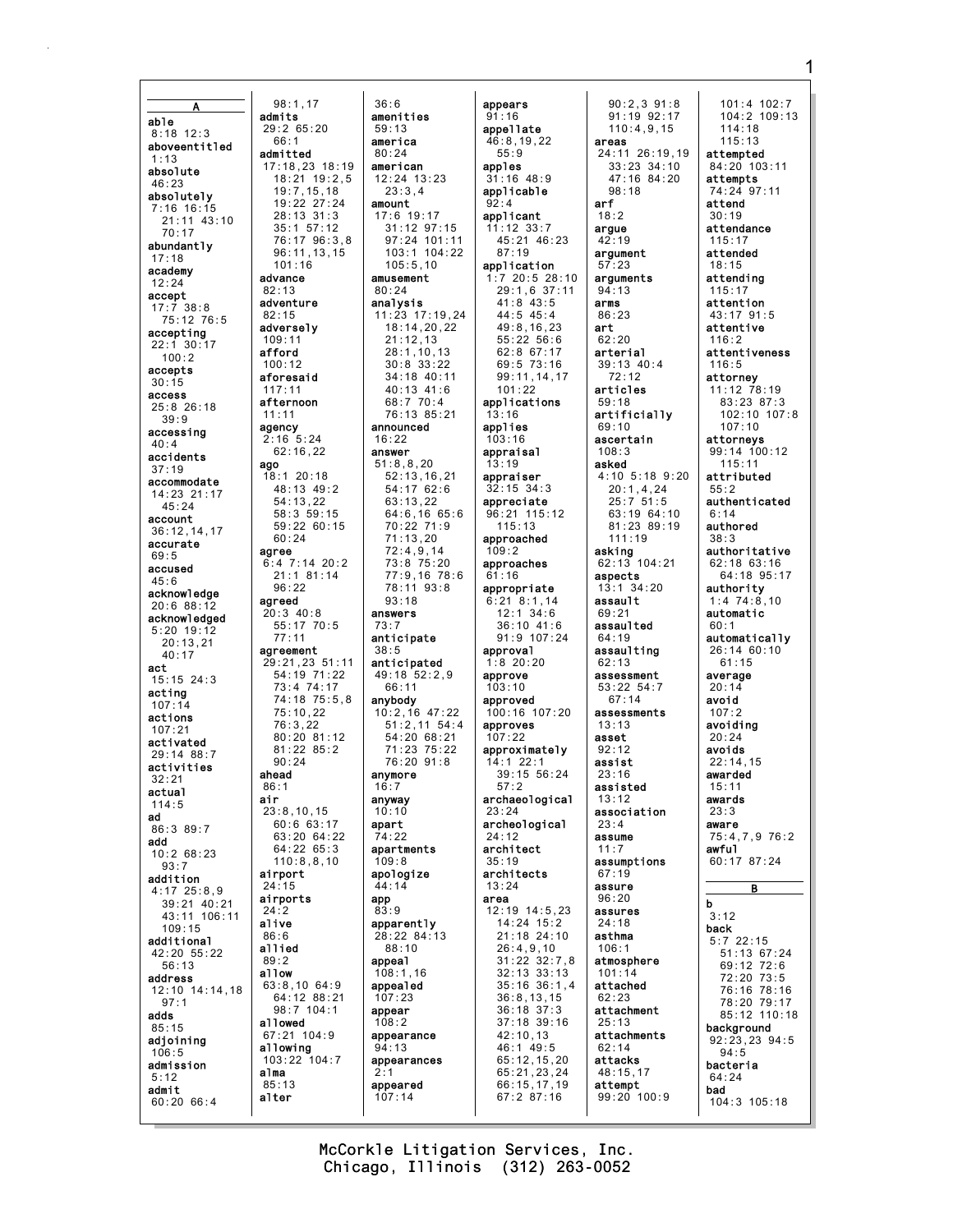bag bio  $110:21$ 64:19 biofilters band  $44:17$   $48:11$  $50:17$ bandwidth bit.  $82:20$  $51.954.18$  $71:21$  75:21 blame hannockhurn  $92.9$  $81.398.10$ blazer barrington  $81:4$   $98:10$ base  $80:23.23$ baseball  $30.18$ based  $30:11$  57:10  $91:10$   $108:20$  $112:8$ basically  $16:6$ basis 24:24 25:1.21 25:21 29:24  $36:2 50:13$  $115:23$ blazers bat  $45:18$ battery blocked  $82:19$ bauer blow  $80:7$ bay blowing  $25:2$ beasley blown  $83:20$ bed  $90:6$ bluff beginning  $5:10$  $12:7$  26:1 69:6 board begins  $15:19$   $57:4$ behalf  $2:6, 8, 10, 12, 14$ <br>2:16 12:15  $107:15$ beings  $100:24$  113:23 believe  $4:17$   $29:1$ <br> $45:10$   $50:10$ hoards  $52:13.59:20$  $66.990.10$  $90:12.13$ bother  $Q_{\mathcal{A}} \cdot R$ beloved boundaries  $60:19$  $98:24$ ben box  $55.3$ benefit boy  $12:283:5$ berms break  $32:23.37:4$ better breath 78:22 80:6.15  $85:19,20$ 84:21 102:8 brevity beware brian  $85:10$ bevond  $85.1597.23$ bribe bian  $69:21$ bribery big  $60:1662:12$ briefly  $100:23$  $113:18$ billion briefs  $105:1$ binder bring  $56:9$ 

 $65:3$ 

 $112:17$ 

 $37:2$ 

 $110:5$ 

 $116:5$ 

 $107:8$ 

 $99:16$ 

 $73.23$ 

 $78:17$ 

 $100:13$ 

 $115:14$ 

 $70:2$ 

 $104:2$ 

 $88:4$ 

 $90:22$  105:8  $114:18$ bringing 64:20,21.24  $25:5$  97:15 brings  $21:22$ broke  $4:3$ hroker  $106:20$  $2:13.14$  3:5 brought  $4:9,195:17$  $91:4$   $95:16$  $104:8.17$  $7.18.19$  $9:18.20 10:5$  $105:4.9.11$ 17:16 18:7,9  $108:16$  $27:12$   $28:5$  $110:21$  $34:15$  40:8 buffer  $42.18$   $43.21$  $36:11$ 43:23 44:11 buffered 48:16,18,20<br>48:22 52:6 26:8 33:13  $37.2$  $53:1758:5,8$ build  $88:15,15$ 68:1 82:2,23  $84.789.20$  $104.20$ 95:16 112:3 building  $22:10$   $23:7,11$  $23:13,15$  $4:5$  7:7 25:12 24:23 26:1,6  $84.1595.8$  $26.15$   $27.3$ 32:22 88:22  $101:3.9.13$ built 109:24 110:7  $88:21$ bullet 88:1 109:21  $95:24$   $96:4$ bunch 58:18 85:15  $17.19$   $110.3$ 90:17 91:17  $102:23$ bundles  $113:17$  $1:1$  2:8 28:12 burden  $28:16$  42:12  $30.3$  $58:22$  79:24 buried  $8:10$  67:14  $83:897:5$  $102:24$  107:6 burning  $107:18.22$  $31:20$ business  $108:2.17$  $115:13.22.23$  $12:3$  100:23  $101:2$   $103:9$  $106:13.16$  $117:7$ **body**<br> $25:16$   $108:17$ businesses  $97.7$  101.15  $106:12$ busy  $100 \cdot 4$ buy  $93:3$  106:14 buyer  $106:20$ buying  $104:16$ C  $\mathbf c$  $2:9.10.13$  $117:3$ calculated  $54:10$ calculation  $85:15$ ca11  $103:11,14,18$  $5:10$  81:1  $103:11,18$ 14:14 82:10 called  $17:16$   $18:18$  $27:12$   $28:6$ 14:16 115:2.7  $40:762:24$  $88:10$  93:7  $67:2479:3$  $95:12$ 

calling  $84:23$ campus  $12:5$ cancer  $106:6$ candace  $58:7$ cant  $4:6$  44:15 53:9  $55:5$   $57:23$ 66:12 67:19  $70:880:12$  $80:15$  92:9.9 92:23 93:4  $97.23$  112.9 capabilities  $47:17$ capacities  $21:4$ capacity  $4:24$  5:18,21  $15:17, 18, 23$  $16:3.15$  17:2  $17:3,8$  19:3  $19:6, 19, 23$  $20:3,6$  21:7  $49:4$  51:4  $55:21,24$  $56:17,21,24$  $57:2,7,10,15$ 74:12.19  $77:4$ capture  $64:24$  65:5 car 25:15 106:13  $111:1$ care 84:18 101:1  $113:1$ career  $18:1$ careful  $81:24$ carved  $110:17$ case  $27:15$  34:11  $41:6$   $46:8.10$ 46:13,15,17<br>46:17 49:10 57:12 58:10  $59.4 67.22$  $83:7.10.12$  $84:15.19$  $90.8102.7$ cases 47:5 67:4 83:4  $83 \cdot 16.20$ catch  $52:21$ cats  $53:6.8.9.55:4$ cause  $1:13$  103.2 104:3 105:19  $106:10$   $107:1$ causing  $105:13$  $cb1$  $12:14, 14, 21$ 13:11 18:22 19:1 23:22 cedar 69:10 70:9 cent  $103:21$ cents  $85:1$ cerretti

 $79:13$ certain  $42:3$   $43:1$ 78:12 85:10  $85:10$  90:16 certainly  $18:16$  41:5  $86:15$  87:4 certified  $1:24$  6:3,20  $7:21.32:15$  $117:15$ cetera 43:4 50:17  $87:8.8$ chance  $67:22,23,24$ chances  $60:6$ changed  $28:21$  29:1  $82:4$ character  $32:6, 13$  35:16  $35:24$  65:11  $65:22,23$  $66:17,19,21$ characteris...  $39:2$ charcoal  $88:7$ chemical  $18:5$  27:23 chicago  $80:22$  117:7 chips  $64:2365:4$ choose  $90:10,12$ christina  $13:10$ christopher 13:21 32:10 chuck  $46:17$ circulate  $5:5,6,12$ circumstance  $29.17 103.8$ circumstances  $78.4$ cited  $58:23.95:18$ citizens 92:10 95:21  $100 \cdot 10$  $104.14$  $109:14$   $113:2$ city<br> $5:10, 117:7$ claiming  $105:10$ clamp  $91:7$ clarify  $107:12$ clark  $2:15$  82:3.5 cleaning  $96:10$ clear  $11:1$  16:8 17:18 28:9 42:15 43:24 95:14 97:13  $100:22$  $114:24$ cleared 24:23 25:21 clearly  $21:9,20$  32:3

clerk  $115:2$ client  $51:14$  106:22 clients  $78:7,9,13$ close  $10:19$  11:8  $15:21,24$  $26.14$   $48.5$  $60:10.61:15$ 61:20 78:15  $82:4$   $84:24$  $87:889:9$  $91:2$  101:8  $101.17$  $109:10$  $112.20$ closed 28:23 30:2,10  $31:18$  61:7 89:13 101:11  $114:22$ closer  $91:18$ closes closest  $109:6$ closing  $3:2$  9:23 10:21  $11:2,3,9$  $42:1$   $43:11$ 43:22 57:14  $82:6,11$  $90:11$   $94:13$  $94:15$ closings  $10:1$  116:4  $c$ lue  $70:10$ cohn  $10:10, 13$  97:2  $97:2.2$  108:6  $108:11,15$  $111:22$  $112:11.15.18$  $114:20$ collection  $17:13$   $24:18$ 26:14 72:10 collective  $85:8$ combat  $62:19$ come  $48.5496$  $69.1472.6$  $87:23$  $\mathop{\mathrm{comes}}$  $4:21$  49:7  $87:21$ comfortable  $6:16$  10:22  $93:17$ comina  $28:23$  30:2  $64.6$ commence  $10:24$ commend  $115:11$ comment  $6:20$   $7:3.17$  $8:199:22$  $10:9,17$  $51:13$  95:1 96:23 111:24  $112:12$ 114:21 115:5  $115:6,8$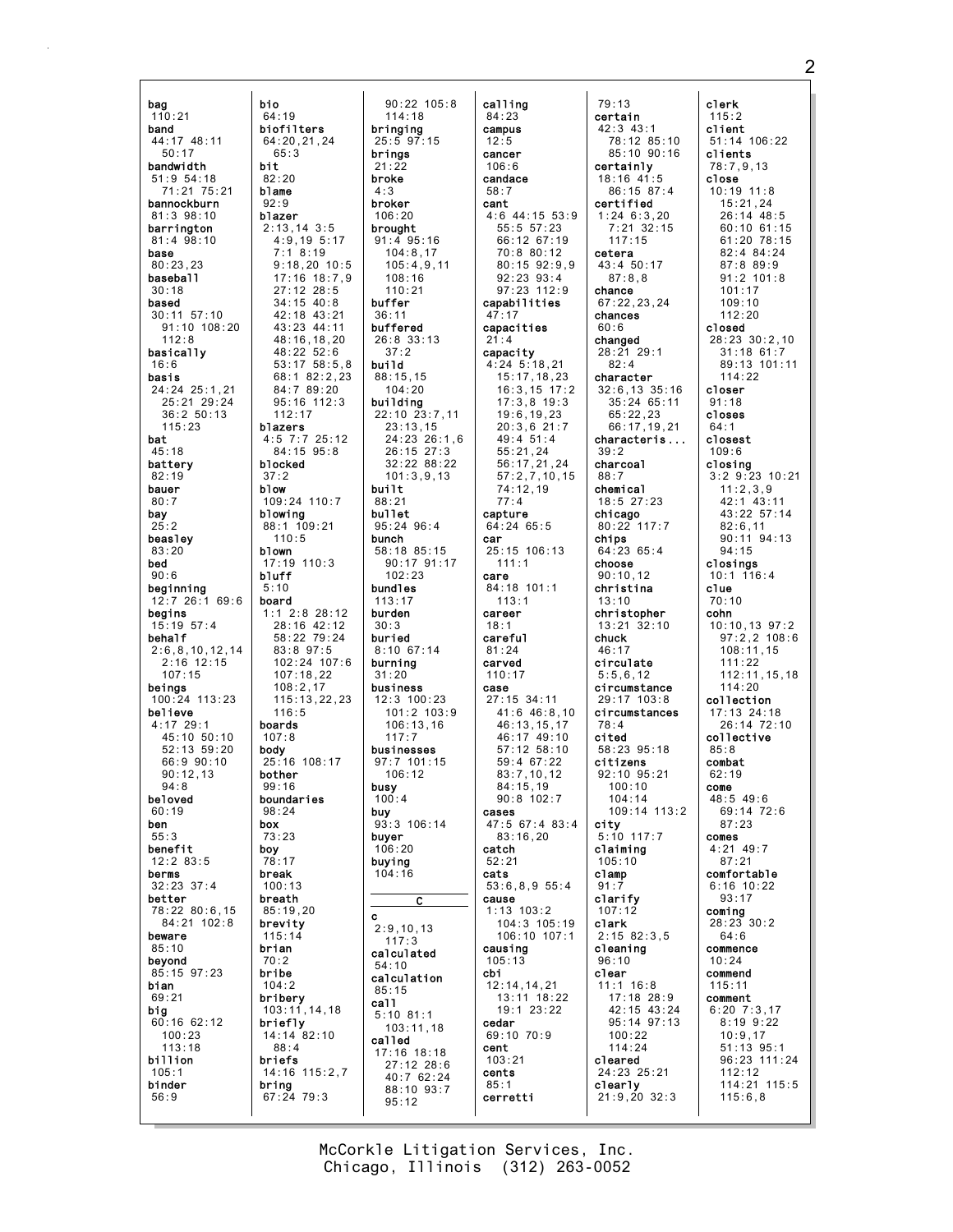comments 108:7 commercial 36:21 65:19 78:7,9,13 commitment  $15:7,8,23$ 19:21 common 86:21 communities 49:5 81:3 community 12:2 38:6 43:18,19 79:6 80:3,16 81:23 92:10 108:23 109:7 companies 89:3 company 12:21 58:14 103:20 114:14 companys 97:11 comparable 23:2 compare 59:10 81:17 compared 33:22 compilation 19:1 complaining  $80:$ complete 9:3 31:16 95:11 completely 25:14 37:7 47:10 66:18 69:11 completion 79:19 compliance 27:10 compliant  $24:15$ component 25:6 comprehension 97:24 comprehensive 33:8 91:14,15  $91.22$ computer 82:20 concerning  $12.16$   $13.11$ , 20 14:3,10,21 18:3,17,20 18:23 27:11 28:6 32:9 35:13 37:15 40:15 41:4 concerns 87:15 concluded 1:16 34:12  $116:13$ conclusions 14:17 90:18 concrete 22:7,8,11 32:20 condition 30:1 conditions 39:1 42:20,22 44:1 89:10

90:16 conduct 34:18 conducted 17:17 24:22 26:5 33:11 33:21 38:24 confuse 47:6 48:9 congestion 105:14 conjecture  $30 \cdot 11$ conscience 114:16 conscious 92:24 consciously 62:1 conserves 60:13 consider 12:12 42:21 47:21 56:17 74:1,14 87:4 90:16 94:2 102:19 103:22 105:7 considerable 110:18 consideration 47:16 83:17 considered 23:22 35:7 42:4 74:11 107:13 considering 41:18 consistency 47:9 consistent 41:13,15,16  $42:4,6,11$ 45:3 constantly 111:8 constructed 32:20 38:4 constructing 39:18 consulted 14:9 consulting  $12.20 13.2$ 23:4 89:18 consume  $65:1$ contain 5:8 64:8,12 contains 117:11 contents 45:3 context 45:19 continue 31:2 48:3  $109:4$ continued 66:10 continues 36:9 continuous 110:15 111:10 contractual 51:11 54:19 71:22 75:22 contradicted 55:13 contradictory 102:3

contrary 21:12 25:18 38:14 47:3 58:15 control 1:3 24:20  $28.11,16$ 33:9,11,23 38:7 42:12 58:21 83:8 93:2 108:17 controlled 24:20 26:18,21 controls 85:8 convenience 47:2 convenient 84:1 conveniently 17:11 converted 97:17 convince 65:14 67:5 convincingly 52:20 cooperate  $100 \cdot 1$ copies 9:4,5,9 copy 6:3,20 7:21 8:23 corporation 113:19 corporations  $113 \cdot 16$ correct 7:20 8:5 51:19 70:21 71:8 71:12 72:3,8 72:9,13 75:15 76:9 78:5 117:10 correctly 52:12 68:23 corridor 36:10 cost 17:13 costs 114:12 couldnt 89:24 90:2 coulter 40:8,18 69:21 70:2 93:5 95:11 council 23:5 count 55:1 85:7,7 98:2 counted 114:15 countered  $27.9$ countryside 15:5,7,17 19:18 56:23 county 2:16 12:2 15:1 15:3,9,16,23 16:4,10,11 16:14,17,19 17:1 19:4,6 19:12,14,21 19:22 21:5 40:22 41:14 41:15,17

42:7 46:21 47:8,18,18 47:19,24 48:7,12 49:2  $49:5.20$ 51:19,24  $52 \cdot 11$   $55 \cdot 23$ 56:16,20 70:16 74:2,7  $74.9$  11,12 74:15,16,20 77:5,12 79:4 80:20,21 93:20 98:4,6 98:14 99:1,4 113:11 114:5 117:3 countys 76:18 80:21,22 80:23 couple 49:12 53:10 81:15,19 84:10 85:1 85:18 92:19 course 18:15,15 47:24 56:12 103:24 court 46:8,20,22 47:15 55:9 58:2,3 90:23 114:13 117:6 covered 24:19 43:15 covers 46:21 coworker 55:16 create 80:19 created 70:9 creates 23:10 creating  $101:5$ credible  $34.6$ credit 19:2 73:23 creek 2:14 44:16 90:1 108:23 109:7,8  $112.2$ criminal 103:12 criteria 13:12 43:2 47:11 108:7 criterion 12:11,16,17 13:11 14:3 14:11,13,14 14:20,22 17:23 21:10 21:20,22,23 23:18 27:10 27:17 32:2,2 32:4 35:5,11 35:14 36:2 37:7,9,13,14 37:16 38:15 38:15,17,17 39:7 40:10 41:4,7,8,11 41:12,14 42:8,9,16 43:14 45:19 45:23 46:22

d

47:11,12,15 49:24 50:2 55:17 57:18 59:3,4 65:7 68:22 69:1,7 70:12,13,15 70:18 72:16 72:17,21 73:17 77:17 82:22 93:7 93:10,11 95:9,12,15 criticisms 18:24 29:4 35:8 criticized 34:20 cross 86:3 crossexamin ... 17:17 68:14 84:22 crossexamined 85:22 culbertson 2:5 culmination 11:22 44:20 current 59:13 currently 17:1 75:5,9 76:3 curtains 64:7,11 customer 25:4 cycle 53:22 54:6 67:14 D  $3:1$ daily 19:8,11 24:24 25:21 115:23 dale 68:11,15 84:23 87:12 danger 37:18 dangled 102:23 data 5:19 18:22,24 33:22 day 1:13 22:1 23:9 26:2 27:1 30:15 31:16 40:22 46:10 46:12 48:4 61:3,14 63:8 67:11 69:12 81:16 85:1 87:5 97:16 97:19 101:18 111:7 days 7:22 25:16 31:9,10,13 60:24 61:22 94:18 99:24 112:3,17 115:6 dead 25:16 55:4 deal 58:16 79:1 dealing debt  $62:1$  $92.7$ 51:3 25:8 dense deny 75:1 67:2 designing 89:17 desire

101:22 102:15 dealings 102:14,16,19 decades 38:23 85:18 decibel decide 14:12 87:2 91:12 decided 84:15 89:20 93:14 deciding 82:15 decision 44:5 70:14 77:18 104:3 107:13,23 108:18,19 112:8,9 dedication 43:17 deemed 74:15 default 100:8 deficit 17:2,6 define 82:24 defined 36:5 65:15 definitively deliberate 44:22,22 45:20 46:9 59:4 68:20 73:18 demonstrate  $46.24 59.7$ denied 110:15 67:19 denying deodorizing 96:12 deposition 108:3 descend  $100.20$ describes 65:18 describing deserves 76:14 design 13:2 27:14 32:16 33:19 35:2,22 44:22,22 45:20 46:9 59:4 63:1 68:20 73:19 101:2 designed 12:14 22:9,12 23:19 27:5 27:21 37:17 38:19 39:5,9 40:5 69:2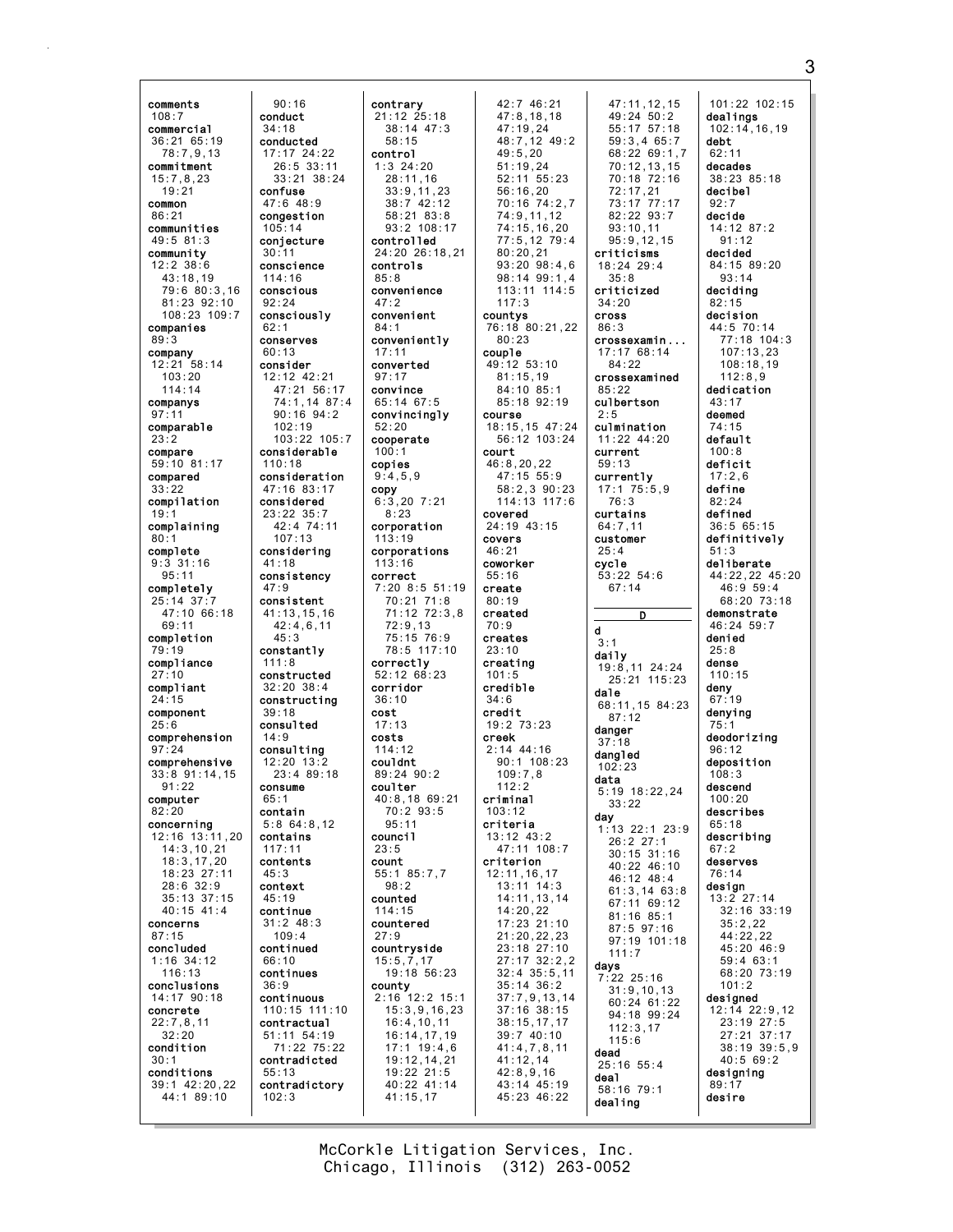$82:4$ desperately  $57:19$   $58:8$  $78:21$ desnite  $48:1$ destination  $76:13$ destructive  $100.21$ detail  $14:19$ detailed  $33.8$ determination  $18:23$   $20:10$  $21:14.58:17$ determine  $23:1965:21$ determined  $16:10.33:23$  $34:5$  113:14 determining  $56:18$ develop  $16:20$ developed  $16:17$  42:3 developing  $93:18$ development  $52:17$   $71:11$ 72:2 109:10 developments devices  $26:8$ devin  $12:13$   $13:9$ didnt 5:12 29:9 35:6 44:16.17  $46:8$  49:7,24  $50:1$  54:3  $55:18$  58:20<br>67:10,12,12  $67:13.68:8$ 68:12 73:14<br>73:17 77:8  $85:20.22$  $86:10$   $93:8$  $110:19$  $114:10$ difference  $95:21$ different  $47.10$  91.24  $102.6$   $110.1$ difficulty  $20.24$ diminishing  $60:6$ diplomat  $:23$ directed  $40:2$ directing direction  $110:2,3,6$  $111 \cdot 13$ directions  $110:1$ directly  $8:24$   $22:24$ 45:12 105:4 105:16 109:7 director  $12:20$ disagree  $6:11$  115:1

disagreed door disagreement  $37:15$ disagreements doors  $46:6$ disagrees  $66:22$ discussion  $37.15$   $44.9$ disinfecting  $96:10$ disposal  $15:7, 13, 16$  $16:2,3$  41:19  $47:17$   $49:4$ 56:16 85:17 disposed 75:14 76:8 disposing doorstep  $41:10$  $79.2$ disprove doorway  $86:10$ dispute  $110:23$  $37:10$ doorways disputed  $101:11$ doub1e disreputable  $30:16.16$  $84:13.14$ doubt distance  $33:14$  110:19 downtown distances  $54:10$ dr district 36:4 38:2.2.4 drafted  $46:20,20$  $16:19$  $83:10, 12, 14$ drafts disturbed  $60.6$ 24:8 98:20 drift document  $105:19$  $8:9,10,24$ drive 64:18 95:19  $95.22$ doesnt  $29:8$  57:17 58:3 66:13 drives  $68:9,16$  $26:18$ 86:11 90:6.8  $93.16$  $22.12$ doing drop 41:20 52:21,23  $73:22.86:7$ drove 87:19 94:12  $117.6$  $111 \cdot 16$ dollar due  $114:13$ dollars du1y  $117:5$  $79:480:8$ 81:17 100:24 dumped  $111.2$  $103.24$ dont dumping  $5:6, 13, 6:15$  $97:18$  $7:88:1,13$ dust  $8:23.20:2$ 44:7 45:14  $51:2.853:1$  $60:2.7$ 53:2 54:14 duty  $54:17.24$  $56:10,12$ dwelling 58:15 61:19  $22:5$   $24:5$  $62:469:3$ 71:20 75:20 79:13,22,23 е  $80:14.83:2$ 83:22 84:18 earlier  $85:6, 12, 17$ 86:9 90:13  $35:17$  $91:2,7,9,14$ early  $92:6, 24, 94:9$  $46:5$ 94:15 106:21 earth  $115:24$ 

eased  $22:13$  61:20  $87:15$ easier  $63:24$   $64:1,2$  $109:7$  111:18  $8:16$  115:15 easiest  $22:19.26:13$  $116:1$  $28.18$  21 22 easily  $29:3.4.5.8$  $93:5$  $29:19:30:1$ <br> $30:10:31:17$ east  $26:10$  37:4  $33:2.3$  43:12  $110:14$  $60:1,361:7$ easy  $85:21$  $61:13.15.19$  $61:1962:2$ echo  $64:8,12$  $81:1$ 67:11 87:8.8 eco 12:4 92:21  $88:17,18$  $89:5.991:2$ economic  $101:7,17$  $99:23$ economically  $16:6$ effect  $32:7,9$  34:13 23:14 110:22 65:12 101:1  $109:5$ effective effectively  $62:19$ 89:12 97:22 effects  $32:17$  101:4  $30:17$   $31:21$ efficiency  $17:13$ effort  $13:18$   $32:8$ 44:20 99:17 efforts  $96:21$ earess  $60:4$ eight  $13:15$  19:19  $12:5$  22:13.14 20:19 41:12  $22:21$  39:9  $41:15$  50:2 39:10.19.20  $51:1$  70:15  $39:23 \quad 40:3$ 72:17,21<br>73:17 77:18  $112:17$ drivethrough eightyear  $21.8$ either 106:7,8 110:9 51:16 57:17 66:13 67:20  $110:13.20.22$  $99:2.20$ elburn  $5:10$  $104:10$   $115:8$ elected 104:4 113:22 electronically  $115:4$ element  $83:24$ elgin  $68:9$ 26:17,19,21 elm  $27:2,3$  33:9  $97:3$ email  $5:7$ 104:14 113:22 emailed  $115:3$ embark  $82:14$ embarrassing Е  $85:14$ emergency  $3:1,12$  83:9  $78:9$ emissions  $21:4$  27:19  $53:22$ emitting  $105:23$ emphasis  $28:19$  $86:18$  109:23

emphasize  $82:23$  $29:11$ empty  $84.3$  $24:19$  $23:24$ ends  $114:11$ energy  $31:1$  $29:23$  $79:5$ enter entire epa equal  $57:17$ equals  $57:7$  $26.6$ escape  $64:2$  $104:9$ 

emphasizes employed  $12:10$   $21:16$ <br> $38:11$   $96:17$ employee  $50.14$ employees  $30:4.58:18$ enclosed endangered  $23:7^{131}:3$ 53:21 60:13 energyprodu... enforce  $90:23$  100:6 enforced engineer  $12:22$  13:3,6  $14:8$  18:5,5  $27:19.23$  $38:22.23$ 69:22 98:15  $102:11$ engineering  $101:24$ engineers 12:24 27:13  $99:14$ enormous  $23:15$   $26:15$  $64:9.13$  $81:21$ entertaining  $10:6$  11:16  $18:1$  105:20  $110 \cdot 4$  24 entrance  $110:23$ entrances  $63:24$   $64:4.8$  $64:11$ environmental  $12:21.24.24:3$  $62:16,21$  $62:17,2363:3$  $63:16,16$  $64:18.21$  $88:595:16$  $96:16$ equipment equipped 26:7,13 37:20  $60:12$  101:13 escaping especially essentially  $85:23,24$  86:2

 $86:787:17$ establish  $55:9$ established  $48:765:16$  $66:10$ establishing  $47:2$ estate 68:5 106:20 et  $43:450:17$  $87.8R$ evaluation  $39:2$ evening  $82:4$  95:7  $116:10$ eventually  $21:5$ everybody  $6:18$   $8:16$  11:1  $80:992:5$  $113:12$  $114:23$  $115:10.11$ evidence  $16:8, 15 27:15$  $35:10$  42:22  $43:3,11$  $45:14$   $49:9$  $59:2$   $92:8$  $94:695:14$  $111:23$ evil  $113:6$ exact  $69.18$ exactly  $109:19$ examine  $102:22$   $103:6$ example 101:7 111:21 excess 17:2 89:11 exchange  $23:9.15$ exclude  $79:13$ exclusively  $29:7$ excuse 59:9 95:1  $102:15$ executive  $69.6$ exemplarv  $11:15$   $116:6$ exhausted  $15:8.955:24$  $57:15$ exhibit 4:23 5:11 6:19  $9:2,3,11$ 49:6 53:19 59:17 73:15  $73.21$ exhibits  $3:14$  53:14  $91.16$ exist 66:9,9 68:8,9  $98:5.23$ existed  $108:22$ existing  $36:7 \ 37:2$  $38:20,24$  $39:640:6$  $42:1$  55:21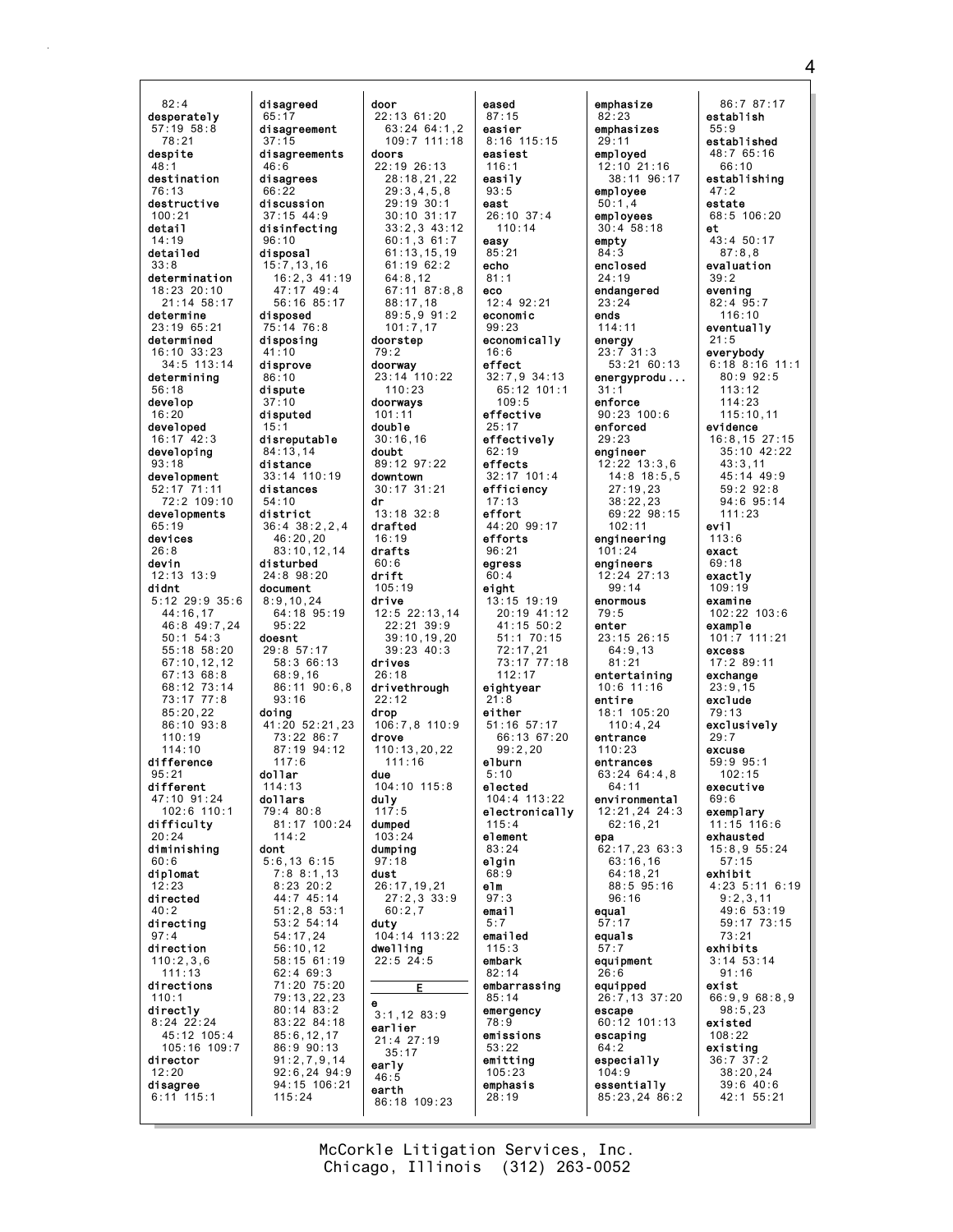| 55:23 66:5,8<br>69:3 99:1<br>exists<br>58:14<br>exit<br>64:9,13 110:23<br>exits<br>63:24 64:5,8<br>64:11<br>expanded<br>49:3<br>expanding<br>74:1,14 106:5<br>expansion<br>55:22 99:2<br>expected<br>24:6<br>expenditure<br>11:24<br>expense<br>99:17 100:24<br>114:2,12<br>experience<br>12:18 13:1<br>14:8 17:21<br>18:13 20:16<br>30:12 38:23<br>61:11 94:4<br>111:11,12<br>experiences<br>111:8<br>expert<br>13:15 58:11,16<br>68:5 95:22<br>102:4 109:22<br>experts<br>12:9 49:1<br>expire<br>47:22<br>expired<br>47:22<br>explained<br>15:14 22:2,10<br>23:18 24:7<br>24:16,21<br>26:17 35:21<br>37:20,24<br>39:8,17 42:5<br>86:13<br>explanation<br>69:12<br>explicitly<br>41:16 42:2<br>express<br>97:10<br>extena<br>104:22<br>extension<br>15:10,13<br>extinguishers<br>37:22<br>extra<br>104:19<br>extracurric<br>115:19 | 18:20 21:17<br>21:20,24<br>22:6,7,11,13<br>22:15,17,24<br>23:19 <sup>'</sup> 24:10<br>24:13,17,19<br>25:6,7,10,23<br>26:24 27:5<br>28:4, 14, 18<br>28:20 30:5<br>30 : 13 , 13 , 17<br>30 : 20 , 22 , 24<br>31:1, 13, 17<br>32:5, 11, 23<br>33:1, 12, 17<br>35:14,22<br>36:18 37:11<br>37:17,20,23<br>38:3, 8, 19<br>39:1, 5, 8, 12<br>39:14 40:16<br>40:24 41:9<br>41:13 42:10<br>42:13 43:12<br>45:23 47:1<br>51:18 53:24<br>54:4 59:9,10<br>59:24 60:8<br>60:12,18<br>61:1,4,6<br>63:5 65:10<br>69:2 71:6<br>73:1 75:2<br>81:18 85:3<br>88:13 96:18<br>105:18<br>112:24<br>facilitys<br>60:4<br>facing<br>22:19<br>fact<br>5:20 6:3,14<br>$14:17$ $21:3,7$<br>27:20 32:19<br>42:21 48:1<br>58:11 66:3<br>73:1 98:2,13<br>102:10,22<br>104:10<br>factors<br>33:18<br>facts<br>45:11 108:3<br>115:19<br>fairly<br>86:20<br>false<br>55:5<br>familiar<br>4:10<br>fan<br>60:20<br>fancy<br>87:17 |
|-------------------------------------------------------------------------------------------------------------------------------------------------------------------------------------------------------------------------------------------------------------------------------------------------------------------------------------------------------------------------------------------------------------------------------------------------------------------------------------------------------------------------------------------------------------------------------------------------------------------------------------------------------------------------------------------------------------------------------------------------------------------------------------------------------------------------------------|------------------------------------------------------------------------------------------------------------------------------------------------------------------------------------------------------------------------------------------------------------------------------------------------------------------------------------------------------------------------------------------------------------------------------------------------------------------------------------------------------------------------------------------------------------------------------------------------------------------------------------------------------------------------------------------------------------------------------------------------------------------------------------------------------------------------------------------------------------------------------------------------|
| extremely<br>35:17 105:5                                                                                                                                                                                                                                                                                                                                                                                                                                                                                                                                                                                                                                                                                                                                                                                                            | far<br>40:19 70:4<br>98:18 107:2                                                                                                                                                                                                                                                                                                                                                                                                                                                                                                                                                                                                                                                                                                                                                                                                                                                               |
| F<br>f<br>2:7<br>faa<br>24:16<br>facilities<br>13:14 16:21<br>41:24 42:1<br>59:9,11<br>86:19<br>facility<br>$1:3$ 12:15 14:4<br>14:22 16:2                                                                                                                                                                                                                                                                                                                                                                                                                                                                                                                                                                                                                                                                                          | 110:7,10<br>112:24<br>farther<br>67:3 112:21<br>fast<br>28:18,20 33:3<br>106:6<br>fastacting<br>29:3<br>favor<br>62:12,12<br>feasible<br>16:6                                                                                                                                                                                                                                                                                                                                                                                                                                                                                                                                                                                                                                                                                                                                                  |

features 32:17 33:19 february 54:3 67:13 68:19 fed  $31:2$ fee 16:5 74:19 77:11 feel 6:16 8:13 10:22 77:23 93:17 106:24 feeling  $29.9$ feet 22:5,6 24:4,15 26:24 33:17 36:15 37:1 109:19,21 110:6 felt 53:10 field 49:2 109:19 fight 98:12 100:6,21 fighting 114:13 figure 100:18 figured 99:22 file 44:3 filed 20:5 94:13 115:2 filter 23:6 filters 63:17,20 64:19 finally 14:6 16:1 17:10 26:12 33:16 42:8 70:16 74:24 75:2,16 76:11,16 102:9 115:21 financial 11:23 find 11:24 12:4 71:4 90:10 106:15 finding 14:17 35:10 findings 38:14 90:18 finish 112:16 fire 37:18,21 38:1 38:2,4 first 11:14 14:21 17:20 24:24 24:24 25:20 25:21 31:9,9 32:15 35:13 49:23 50:6 53:20,23 54:1,1,24 68:19 73:16 74:17 82:21 83:9,11,13 86:19 93:23 94:1 95:24 96:1 97:13

106:3 110:13 110:20 117:5 five 12:16,17 15:18 19:19 20:18 37:14,16  $38.15.50.2$ 72:21 93:12 fiveminute  $20:7$ fix 79:5 fixes 79:9 flexibility 61:22 float  $110:1$ floodplain 24:2 37:13 floor 22:12 24:23 30:23 31:3,6 31:8,12 96:7 96:7 flow 29:18 40:10 flows 38:20 40:6,16 40:20 69:3 focus 56:21 focuses 66:2 focusing 78:4 folks 53:24 79:22 following 54:11,22 foot 101:10,10 force 109:19 foreclosing 82:8 foregoing 117:9 foremost 32:16 forest 26:9 37:3 81:4 97:3 110:16 forever 91:4 forget 54:14 forgot 81:9 form 10:8 14:16 30:8 forth 73:5 forthright 102:20 fortunate 86:5 fortunately 12:3 forward 43:18 79:24 found 25:5 31:7 33:18 34:21 49:22 83:8 foundation 5:16,18 7:16 8:1 95:17 four 12:17 17:6

fox

21:5 23:9 37:9,13 50:2 67:4 93:12 95:24 96:4 96:15 fourth 75:17 46:13 franklin 55:3 frankly 45:13 61:21 69:19 84:18 free 29:18 79:2 friend  $111.21$ front 67:17 102:23 111:18 frontages 37:5 fuels 83:7 fulfill 104:12 full 17:19 88:13 fully 24:18 25:24 fumes 105:23 fundamentally 70:2 funded 33:6 funny 45:6 52:18 further 16:17,17 19:21 32:23 34:7 38:9 40:1 114:21 furthermore 15:20 16:23 20:16 24:9 26:8,20 29:20 31:7 33:12 36:9 36:16,23 40:17 43:10 future 48:4 99:2,10 102:18 105:7 106:16 G garbage 44:17 47:23 48:2,12 61:1 61:3,6 64:22 67:7 77:12 80:9,22,23 81:2,7 97:11 97:12,15,22 97:23 98:5,9 98:20,22 99:3,7,12 100:2,7,17 101:5,9,13 103:16,20,23 104:8,20,22 105:1,3,12 105:16,18,21 105:22 106:3 106:19,23 109:12,13,18 109:20 110:5 110:8,12,21 111:1,2,20 112:20,23 113:10 114:3 114:6 garner 2:3 gate 45:20 66:20 68:20 gates 53:23 gating 26:18 general 16:4,16 78:19 generally 43:8 generated 40:1 62:18 75:12 76:6 85:16 generators  $17:11$ gentleman 89:16 george 46:18 getting 6:23 11:6 74:21 86:20 86:23 96:20 113:7 give 10:19 46:8 54:8,24 73:14,17,22 79:2 97:1 given 6:3,15 8:17 21:7 112:4 112:14 117:11 glenn 2:10 glenview 5:10 61:24 88:10 110:13 glenviews 23:2 go 34:8 45:2 47:23 48:4 51:6,22,23 53:10 54:16 57:18 69:14 70:15,20 71:19 73:5 75:19 76:16 78:16 81:14 85:2,4 88:3  $90.23$   $93.4$ 93:21 99:23 101:13 106:17 108:9 115:10 god 46:14 goes 67:3 81:24 85:2 going 6:6 10:5 11:3 14:15 17:5 19:4 29:2,10 29:13 31:14 40:23 43:3,7 44:14 45:8,9 46:12 48:2,3 49:11,15 50:7,8,9,11 50:14,24,24 51:6,9 53:11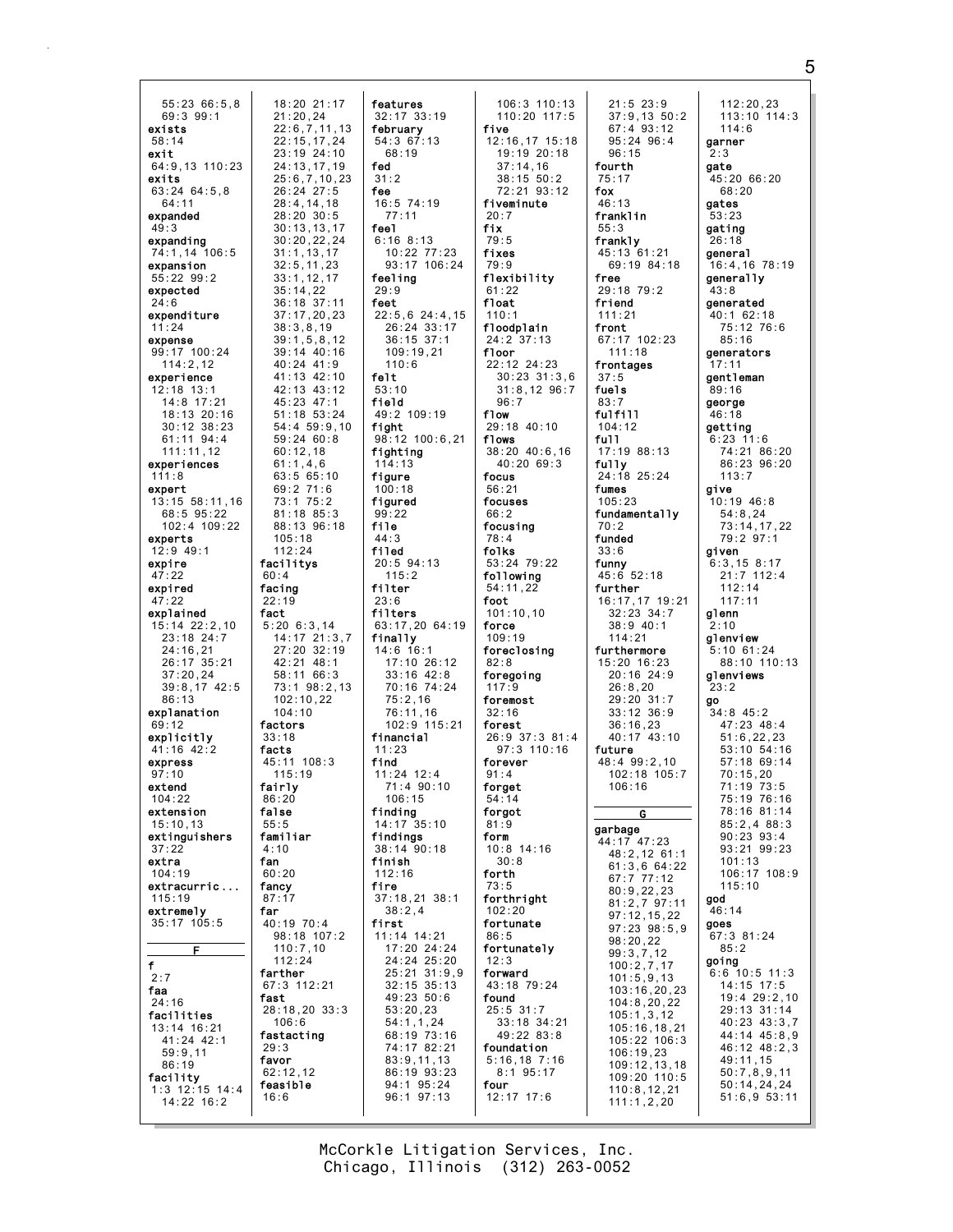104:16 105:8 53:19 54:4.7  $54:8.9.16.17$  $109:2$  110:12 56:14 57:15  $110:16$ 112:20 113:8  $61:11.12$  $63:2.469:11$  $114:1.3.9.18$ 70:10 71:19<br>71:20 73:1.8 aroots  $12:2$  46:6 65:8  $75:2.17.19$  $74:4$  81:2  $92:18$   $98:14$ 75:20,24  $77.19$  78.14  $99:5,13$  $102:7.10.12$  $79:283:1$  $84:285:4$  $107:15,17$ 88:19 90:1.3  $114.10$ grossmark  $90:17.21.24$  $91:996:4.8$  $2:12$  4:2,4,8  $96:11$   $99:16$  $6:7.87:4.7$  $109:17,21$  $8:3,7,16$ goliath  $82.378$  $100:22$ grossmarks good  $78:1$  $11:11$  21:8 ground 45:7 53:18  $110:2$  $79:1,7,8$ group  $92:22.24$  $2:9$  13:22  $93:21$   $94:10$  $53:11$ 96:9 99:22 grow 19:16,17 gosh  $85:16$ growing gotten  $106:6$ 78:22 growth government 16:12 66:11 .<br>80:21 guarantee granddaddy 74:19 77:4 guaranteed  $83:19$  $15:12$  47:20 arant guarantees  $44:4$ 47:21.22 48:2 grasp  $97.2$ quess gratitude  $6:17$  7:24 20:12 69:23  $62:11$ 85:6 86:12 aravs 88:5 90:5  $48:3$  $111:7$ great 11:16 79:20 quesses  $54:24$  85:6.7  $80:24$  94:4  $105:5$  116:10 guidelines **areater**  $24:16$  $14:18$  40:20 aurnee greatly  $80.24$  $109:11$ guy  $61:10$  87:18 green  $105:16$ guys 48:22 88:21 grew  $60.21$  $91:3$ groot  $1:8$  2:6 8:3  $11:1, 13, 24$ h  $12:10.15$  $3.12$  $17:3$   $18:18$ habitually  $18.2022.2$  $25:5$  $29:2.2030:4$ hainesville  $30:16$  31:6  $97:9$  $31:13$  40:24 half  $41:1$   $43:18$ 44:13 67:16 44:17 51:17 97:18 112:15  $53:20.23$ handed 57:3 67:22  $9:15$ 69:23 75:5.9 handful  $75:14,16$  $98:15$  $76:3,7,20$ handling 79:1 80:19  $96:1$  $81:14,22$ hands 87:7 88:14  $84:19$ 89:2 92:20 hanging  $96:4,8,11,14$  $61:3$ 96:18 97:11 happen 97:14 99:22  $7:13$  92:1.2.3  $100:7,9,11$  $104:19$  $100:12, 14, 20$  $106:10.18$ 101:16 102:1  $109:12$  $102:16,23$ happened

52:24 82:17  $112:6$ happens  $69:2285:8$  $109:6$ happy  $106:9$ hard  $48:23:53:6$  $86.23100.4$ harder  $53:4$ harm  $105:24$  107:4 hasnt  $8:9$  78:22 haulers  $17.12$ haunt  $51:14$ havent  $9:15$  47:24 hazardous  $38:9$  41:10 head  $98:15$ heads  $102:11$ health 23:21 27:6,16  $105:24,24$ heaped  $48:17$ heaping  $47:23$ hear  $4:6$   $44:2$   $45:1$ 45:12 77:8 heard  $12:8.13$  13:10  $13:18$  14:6  $53:955:15$ 65:8 68:11 69:12 86:3 88:16 89:6.7  $91:10.11,11$  $91:13.93:24$ hearing  $1:12$   $2:4$   $4:1.1$  $4:4.6.19$  $5:156:2,10$  $7:11.20.8:6$  $8:6, 13, 20, 21$  $8.239.710$  $9:14.16.18$  $9:19.24$  10:7  $10:11.14$  $11:5.5.15.21$  $11:22$   $14:16$  $18.3$   $8$   $10$  $43:20$   $44:7$ 44:12 45:16  $48.18$  21  $52:182:2,7$ 82:9 94:12  $94:20,24$ 96:23 101:23  $102:11$   $108:6$  $108:13$  $111:22$  $112:13.16$  $114:11,20,22$  $114:22$ 115:18 117:9  $117:12$ hearings  $13:15$  18:17  $107:10$ heart  $114:15$ heartless

 $101:19$ heaven  $106:1$ heck  $82:14$  112:23 **help**<br> $16:9$  43:1 91:3  $106:1$  114:1 helps  $23:16$ helsten 12:7 44:20<br>46:7.17 52:5 59:6 61:17  $77:7$ herc 30:12.13.20.24  $31:1760:18$ herding  $53:6$   $55:4$ hes  $35:18$   $48:8$ 55:15 58:17 76:14 85:23 high 26:13 59:24  $101:10$ highland  $81:4$ highly  $36:19$ highway  $26:10$  $h$ ills  $60:8$ hinshaw  $2:5$ hire  $100:12$ hired  $20:9$  34:2,15 68:16 107:11 historic 23:24 24:12 historically  $15:3.16$ home 69:22,24 92:12  $106.22$  $110:22$  $111:20$  $115:10$ homeowner  $87.16$ homes  $2:14$  101:14  $109.6$ honest  $102:20$ hook  $93:5$ hope  $83:2$  113:1 hopefully  $96:21$ hopes  $88:15$ horrible 100:19 101:12 104:1 105:19  $106 \cdot 15$ host 29:21 73:4 74:17,18,19 76:22 77:11 80:20 81:12 81:21 85:1  $90:24$ hour  $1:14$  42:23 43:5 92:15

 $92:16$ hours  $26:16$  31:15  $33:2$  43:1.8  $61:14$  67:11 68:20 78:12  $101.18$  $108:12$ house  $107:1$  111:18 housed  $40:24$ households 16:12 19:17 housekeeping  $96:9$ houses 106:21 109:16 huge  $62:11$  93:1  $105:22$ human 100:24 113:23 hundreds  $61:2$  103:22 hydrants  $37:21$ id 43:24 45:12  $50:10$ idea  $21:8$ ideal  $12:4$  36:19  $87:13$ identification  $3:13$ identified  $55.1$ identifies  $41:19$ iepa  $4:24$  5:2.21 ignore  $58.266.12$ ignored 69:11 ila  $80:7$  $111$ 57:11 83:9 88:3 110:7 illinois  $2:16$  12:23  $13:3,6,8,14$  $13:17$  16:4 18:5 19:13  $20:15$   $24:3,9$ 24:11 27:20  $28:11, 12, 15$  $39:23 \ 40:3$  $41:5$  42:12  $46:19,21$ 49:21 52:11  $57:24$   $58:2$  $68:683:8$ 88:7 89:2  $97:3$  99:6 108:17 117:1 im  $6:18,188:6,17$ 18:11 19:4  $27:3$  42:17  $45:562:6.20$  $66:683:21$ 84:12 107:6 immediate  $36:4$  57:10  $99:8$ 

immediately  $25:3.57:11$ immune  $110:4$ impact  $33:4$  38:19  $39:6$  40:5.11  $66:169:3$ 70:1 92:14 impacts 23:17 35:2 39:11 40:20<br>66:16 92:22 important  $23:8,16$  35:4  $83:18.88:8$  $88:16,16$  $89.10.91.11$  $91:12.21$  $94:6$  103:3,6 importantly 21:11 37:24 86:4 98:22 imported  $103:23$ imposed  $42:20$ imposition  $29:24$  43:4 impossible  $53:13$  106:4 improvements  $33:6.39:17$  $70:6$ inappropriate  $8:8$ incinerator  $30:13.14.21$  $31:19.61:2$ included  $33:759:14$ including 12:23 39:18  $96:9$ inclusion 74:17 111:15 incomina  $25:2$ incompatibi...  $14:5$  32:6.12  $35:3, 15, 24$  $65:11$ inconsistent  $102.2$ inconvenient  $58:1.23$ incorporates  $59:12$ increase  $39:15$   $104.22$ increasing  $17:13$ indicate  $107:18$ indicated  $9:21$ indicates individual  $28:5$ industrial  $26:4.933:15$  $36:3,5,12,14$  $36:17.23$  $40:18.65:16$ 65:20 66:1 66:14 83:7  $90:5$   $91:19$  $91:20$ industries  $1:8$  2:6 11:13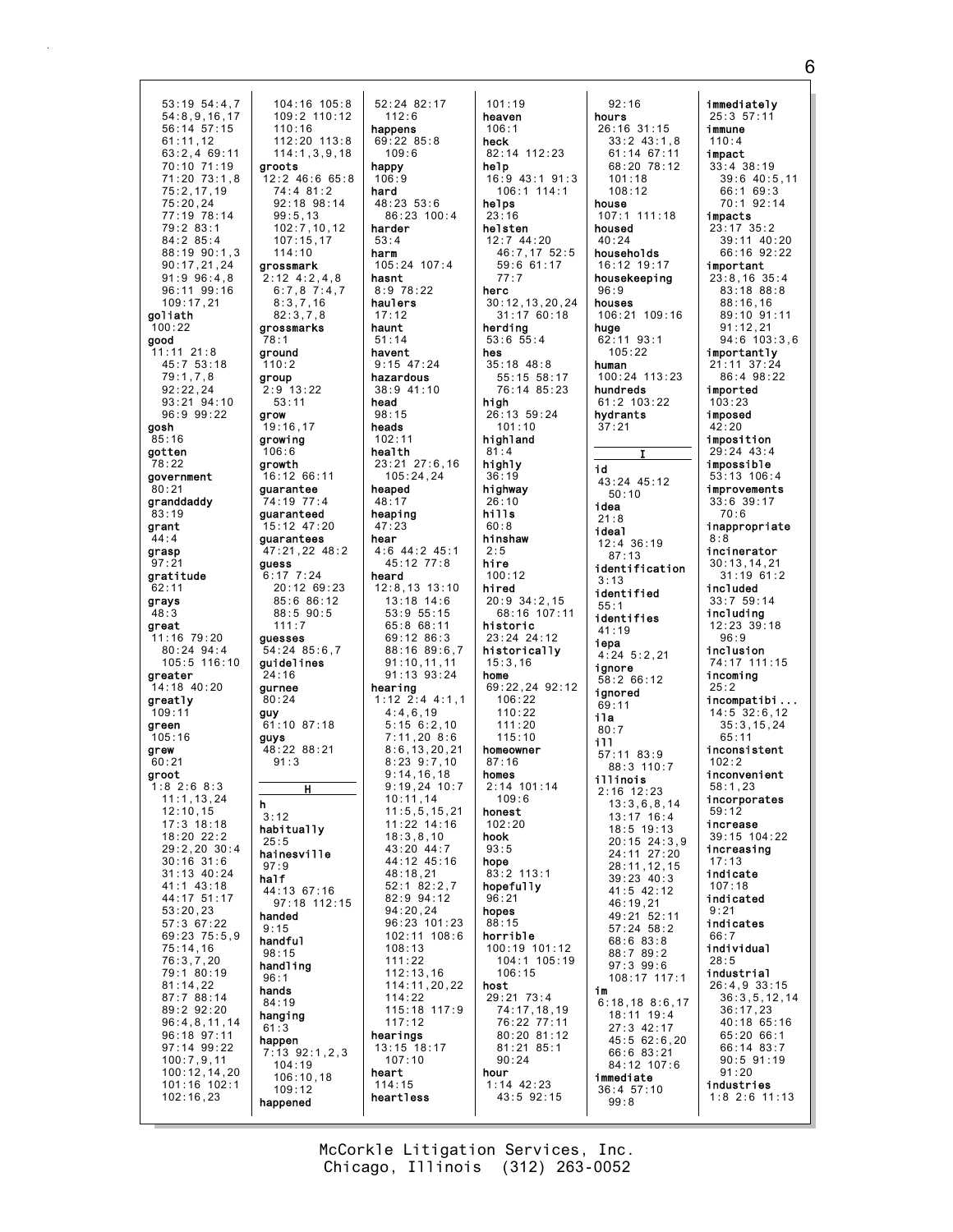53:21 57:3 75:14 76:7 industry 12:10 58:12 59:19 61:8 information  $4:14$  16, 21, 5:9 8:4 52:15 71:10 72:1  $107:12$ informed 107:6,8 ingress  $60 \cdot 4$ initially 70:22 initiated 73:4 inner 64:2 inside 26:5 27:3 32:22 install 63:14,17,19 64:7,10 instance 103:15 institute 13:19 instructed 76:12 107:19 integrated 66:15 integrity  $103:$ intelligent 94:4 intend 101:17 intended 14:24,24 21:18  $46:1$  54:22 intends 88:15 intention 44:1 70:23 71:7 104:21 interest  $12:3$ interesting 34:21,23 46:16 interestingly  $40.7$ interrupt  $44.8$ intersection 33:6 40:3 intersections  $30.16$ intervening 33:15 interviewed 59:23 inversion  $110:9$ invisible  $109.19$ invite 80:19 101:19 invited 81:22 involved 17:24 35:21 95:20 involves 30:22 53:4 ipcb 58:21,24 irresponsible 21:1 isnt 21:15 45:14 59:20 63:15 88:20 91:11 93:23 issue 13:20 21:15 25:19 27:11 28:6 29:11 38:7 42:23 55:14 90:6  $103.6$ issued 62:21 issues 14:18 32:4 86:24 91:8 115:8 ive 60:21 62:9 91:10,10 115:1 jail  $103:14$ january 56:24 jeep 2:13 job 11:16 68:16 joining 97:8 journal 59:19 judgments judicial 4:16,20 5:13 6:8,11 7:10 8:4,9,11,14 jump 86:1 justify 107:17 k  $117.3$ karlovics 2:7 53:15 58:5 107:9 keen 111:14 keep 55:5 57:20 58:9 61:7 96:1,17 keeping 31:17 kenilworth 98:10 kenosha 15:6 16:2 kenyon 58 kill 106:6 kind 6:4,5 53:5,24 71:1 82:21 83:17 85:13 88:3 90:4,5 101:18,21

83:20 86:18 73:22 78:17 79:21 87:20 23:7 53:6 55:3 101:10 113:5 105:5 kleszynski 34:3,7,17 68:11 84:23 86:13,16 87:12 kleszynskis 87:13,22 knew  $78:21$  80:6.6 knocked 111:18 know 6:10 7:8 9:2 10:3 11:11 28:11 29:9 45:5 46:16  $48.18,22$ 51:9 54:17 56:6,8 58:20 64:6 65:18 67:10 68:14 69:18,19 71:20 72:19 72:23 73:12 75:20 78:17 78:23 79:6 79:16,22 80:14,16 81:13 86:9 87:18 89:4 90:16 92:6 97:22 99:11 99:14,20 102:14,15 103:1,11,12 106:13 109:12,24 111:6 114:17 115:12 knowing 107:4 knowledge 6:12,13 51:10 54:18 71:21 73:3 75:21 76:23 77:2,9 77:16 91:21 known 78:17 102:6 knows 46:14 69:13 70:23 100:11 110:7 koth 83:20 kowalski 55:16 57:12 L  $\mathbf{1}$ 2:13,13 lack 57:10 lady 111:19 laid 95:17 lake 1:2,9 2:8,10 2:12,16 9:1 9:2,11 11:18 11:20 12:2,6 15:1,9,21,23 16:3,10,11 16:14,17,19 17:1,3 19:4 19:6,12,21 19:22 21:5 34:2 40:22

J

85:7,8

K

42:7 46:21 47:24 48:3 48:12 49:2,4 51:19,24 53:21 54:10 54:23 57:3 69:10 70:10 74:2,7,9,15 74:15,20 77:5,12 80:21,22,23 81:4 97:3,6 97:7,9,12,19 98:4,6,13,24 100:14 104:13 108:22 109:9  $109.13$ 113:11 114:2 land 13:22 20:23 22:3 35:18 36:7,8,10,12 93:2,3 98:18 104:17 106:5 112:22 landfill 15:4,5,5,8,10 15:17,20 18:2 19:18 20:14 40:12 49:3,3,11,14 49:20 50:15 50:20,21 52:10 55:1 56:23 57:1 57:13,14 58:12 68:7 69:16 70:21 72:7 73:2,3 73:9 74:6,8 74:10,16,21 75:6,10,11 75:15 76:4,5 76:8,19,21 77:3,10 landfills 5:3 15:4 16:14 16:16 19:4,8 19:11,22 20:3,6 21:6 51:23 54:12 54:22 55:23 56:16 74:2 74:14 93:13 93:13 99:1,3 landscape 13:23 35:19 landscaping 22:21,23 32:24 lane 39:18 language 49:7 lannert 13:21,21 14:2 32:11 35:13 35:17 36:23 65:14 66:12 66:16 67:2  $67:24$ **lannerts** 67:8 large 16:5 62:10 98:18 105:18 110:16,22,23 113:16 115:22 **larger** 88:14 104:17

largest 92:11 larry 2:15 97:2 late 96:20 law 2:7,9 14:17 45:11,16,21 48:10 56:17 56:22 57:22 99:6 100:6  $100 \cdot 13$ 103:16 104:10 108:20,20 113:10 114:7 laws 24:9 lawyer 84:13 114:8 lawyers 46:7 65:8 74:4 lead 13:3 79:9,10 102:24 leading 58:11 69:21 learned 15:6 33:3 60:21 leave 26:15 61:22 62:2 115:10 leaves 110:1 **leaving**  $96:7$ left 25:15 29:16 35:9 39:18 39:23 111:16 legal 99:12,15,21 103:16 legalized 103:18 104:2 lengthy  $20.21$ leutkehans  $8:12$ liar 84:12,12 87:23 87:24 102:12 liars 84:11 license  $1.24$ licensed 18:4 27:19 57:24 lie  $52.20$ lied 101:23 102:8 102:21 life 22:9 53:22 54:6 67:14 98:20 lift 110:8 light  $3:6$ lighthearte... 115:14 lights 60:10 liketohaves 46:2 likewise

24:14 limit 108:7 limited 21:14 60:3 limiting  $A2.24$ linda 53:16 line 36:11 50:3 67:15,15,16 liquids 38:9 list 74:1,14 listening 108:11 lit 23:7,13 litter 24:20 33:10 little 17:20 28:9 31:24 37:15 49:23 54:12 56:9 59:15 62:10 81:10 82:20 live 77:19 93:2 97:6,8 98:9 106:11 111:13 113:4 113:21 lives 100:4 living 100:5 109:23  $11c$ 2:3 llp  $2.5, 11$ loaded 25:22 loads 39:6 local 1:7 13:15 38:1 locate 14:4 located 17:11 23:20 26:3 27:5  $32:5.12$ 33:13,17 34:13 35:15 35:23 36:3 37:12,12,22 39:10 42:10 49:20 52:11 65:10 74:2,8 74:14 112:19 location 12:1 40:19 114:4 locations 34:11 98:13,16 109:15 logical 87:6 long 5:4 10:22 11:2 20:7 22:9 44:15 68:13 77:19 79:12 79:15 83:3 102:1 109:24 longer 99:5 longterm

Chicago, Illinois (312) 263-0052 McCorkle Litigation Services, Inc.

41:13,15,17

7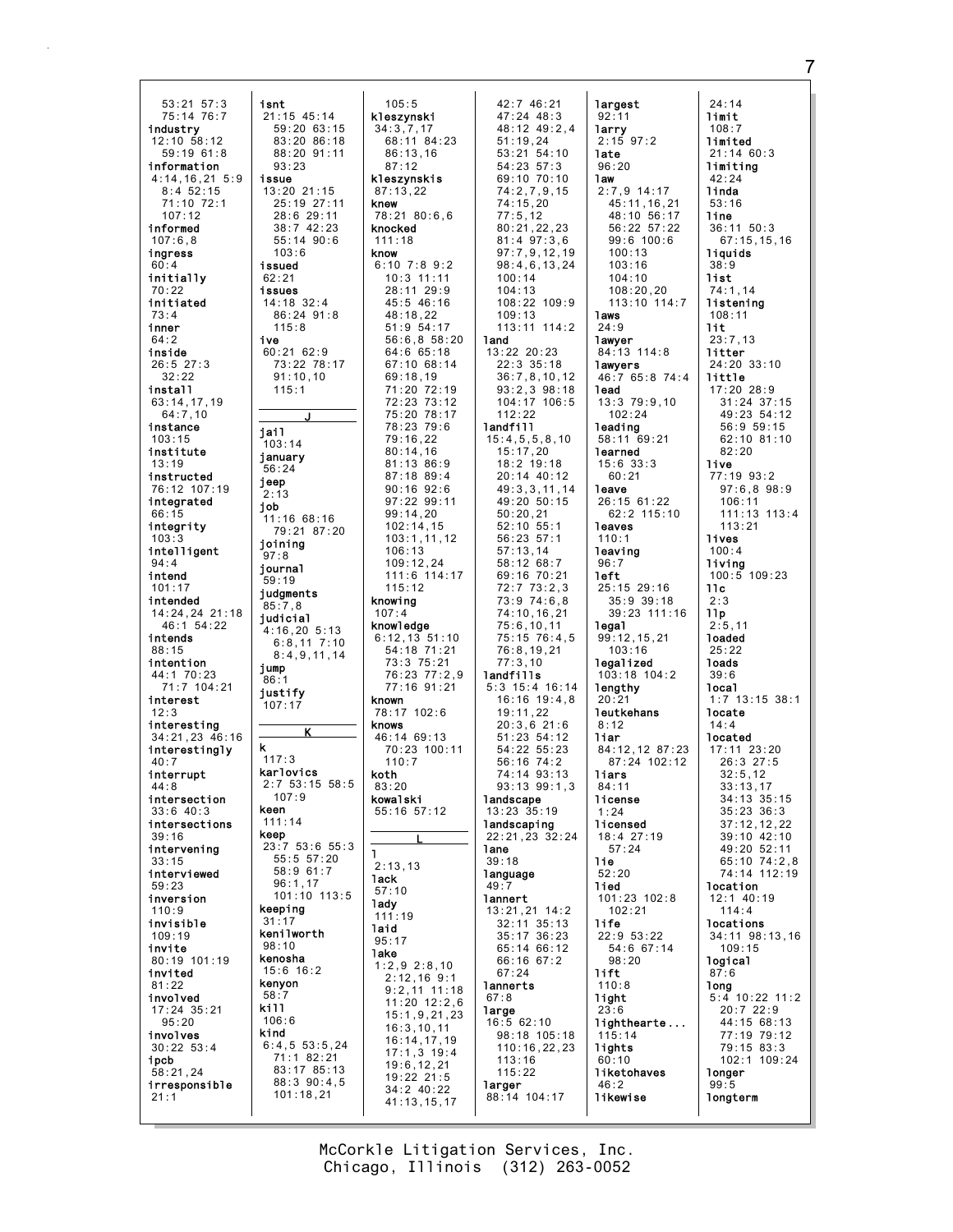managing  $41:18$ **Jook**  $6:14$  19:14  $28:24$  43:18  $\frac{1}{56}:11.11$  $maxions$  $59:165:7$  $79.24.83.23$ manua1 84:21 87:9 mark 89:21 91:20  $93:8$  102:7 looking  $83:6, 6$   $84:2, 17$  $106:22$ **looks**  $97:22$ lose  $82:19$  111:9 lost  $46:18$ **lot**  $25:16$  43:14  $49:8.10$  $52:19:53:4$  $80:683:1.2$ 84:4,6 86:16 88:1 91:13  $92:7$  100:1  $103:9$  109:3  $112.22$  $115:15$ **lots**  $81:6$ **Touvers**  $60:9$ love  $80:3.13$ **loved**  $105:24$ lower  $60:1$ lucassen  $53:16$ **luck** 92:22 93:21  $94:11$ **luetkehans**  $2:3.3$  11:14  $48:14$   $73:6$ M  $\mathbf{m}$  $1:14,16$  2:15 26:16 39:24  $39:24.24$ magazine  $59:18$ magna  $2:7$ main 106:12 109:17 maintain  $22:9$  103:3 major  $36:8$  58:14 majority  $50:16$ makers  $108:18$ making  $39:22$  53:1 93:22 115:18 ma1  $64:21$ malodorous  $64:2265:3$ man  $93:5$ management  $13:14$  16:20  $41:14$  58:17  $59:18$   $89:2$ 

 $41:18$ 

manner

 $107:17$ 

 $81:6$ 

 $9.10$ 

 $3:14$ 

mary

 $68:12$ 

match

 $23:13$ 

mater

 $25:1$ 

math

 $57:7$ 

matter

 $113 \cdot 4$ 

 $79.20$ 

maximum

mavor

mccook

 $68:7$ 

mccue

mcginley

 $95.10$ 

 $107:16$ 

meaning

 $22.13$ 

means

meant

 $96:9$ 

meet

measures

mean

 $85:13$ 

marked

marous

meeting  $38:180:1$ member  $13:19.23$  43:19  $97:5$  108:1 members 102:3 115:23  $62:23$  64:18 memorize  $69.4$ memory  $65:9$ men  $48.6$ 34:16,17,19,22 mention  $35:1,367:18$ 49:24 50:1  $68:1.4.7$  $54:656:12$  $86:1, 5, 15, 17$  $81:990:19$  $87.12 88.6$ mentioned 88:11 95:10  $14:20$  21:3 35:17 87:11  $87:11.12$  $89:19.92:6$  $116:3$ mentions  $58:19$ materials merry<br>44:17 48:6,11 message  $44:23$ met 14:13 27:17 21:3 27:20  $31:15$  58:4  $32:3$   $35:5.5$  $35:11 \ 37:8$  $64:23.65:4$ 102:12 107:1 37:13 38:16  $107:14$   $108:5$  $40:10$   $41:7$  $108:16$  109:5 41:11 42:16  $111:12$   $113:3$ 56:18 95:10  $95:15$ mic  $15:12$  101:11 10:22 115:10 michael  $53:16$  79:14.18  $2:14$  14:6  $34:16$  38:21 microphone  $4:7$ mike  $44:7$  50:5  $79:14.16$ mile  $18:11$  27:11.18  $36:1866:36$  $28:3,929:6$ miles 50:15.19 73:11  $30.831.3$  $57:20.23$ million 30:20 97:18.19  $58:20.23$  $97.21 104.7$  $61.862.13$  $62:14$   $63:15$  $104:24.24$ 64:20 88:5  $114.13$  $89.15.23$ millions  $81:17.17$ mcginleys  $100:24$  $58:960:17$  $103.23$   $114.2$  $62:14.24$  $114:3$ mind 84:16 86:5  $6.22 \, 44.7$  $48:16$  79:13  $113:5$ mine 83:13 97:14  $86:4$ minimization  $32.9$ minimize 13:13 46:22 14:4 23:6 32:6 55:18 57:13  $32:7,12$ 83:18 113:13  $34:13$   $35:15$ 35:24 37:17  $18:11$   $100:6$  $38:19$   $39:5$  $39:10$  40:5 40:16 65:10 65:12 69:2  $16:9$  17:7 19:8 minimized  $19:9, 11$   $20:3$  $32:17$   $35:2$  $21:4.43:1$ 66:18  $99:12, 15, 21$ minimizing

23:16 66:21 minimum  $97:16.24$ minneapolis  $30:18.60:19$ minnesota  $18:627:24$  $30:14$   $31:8$ minor  $27:11$ minute 71:4 83:2 89:8  $95 \cdot 4$ minutes 108:10 111:3  $112:4.14$ mirrors  $81.18$   $88.2$ misfortune  $105:15$ misrepresented  $57:22$ misses  $66:18$ mistake 75:3 76:11  $93:15$ mistaken  $27:18$ misting  $25:9$   $26:21$  $27:1$ mitigate  $27:2$ mitigated  $24:8$  96:17 mixina  $48.8$ model  $28:14$ modeling  $28:1$ moderate  $21:24$ molecules 64:24 65:1.5 moments  $110:3$ money<br>78:17,18,18,22  $79:3.23$ 89:18 98:11  $100:1.5.11$  $102:23$  103:5  $103:6.7.10$  $103:15.21$  $105.5107.2$ 108:18 109:3  $113:5,6,6,7$  $113 \cdot 15$  17  $114:10$ months  $54.21$ moose 12:14 13:9 21:23 22:2  $23:1,18$  24:7  $24:16$  26:17  $32:1$   $37:10$  $37:19$   $38:8$ 41:9,12 42:5  $50:6$  51:14 54:12 59:7 59:16 61:10  $61:1963:4$ 65:2 71:1,17 72:18 75:2  $76:10,14$  $77:2.21$ mooses  $12:18$   $27:4,9$ 

38:14 58:15 moral  $104:14$ mornina  $33:284:4$ morraine  $46.13$ move  $5:12$   $91:18$  $107.2$ moving  $28:18,20$  33:3  $40:21$  53:4.5  $55:696:6$ msw  $59.18$ mud  $26:19$ mueller 45:1 46:18  $68.0$ muellers  $86:$ mufflers  $26:7$ mulch 64:23 65:5 multi  $114:13$ multiple  $22:14.86:17$ municipal  $30:14$  31:21  $94:5$  $\mathbf{N}$  $\mathbf{n}$  $3:183:9$ name  $11:11.88:13$  $96.24$   $97.2$  $103:17$ national  $12.20$ natural 23:6 24:11 nature  $24.9$ nauseam  $86:389:7$ navy  $80:23$ near  $17:11$   $31:11$  $33.22$ nearby  $101:15$  105:20  $112:22$   $113:3$ nearest  $22:4,5$  24:5,15 necessary 14:22 21:17,20 45:24 61:20 62:5 78:12  $83:24$  99:13  $107:19.24$  $113:8.9$ necessitating  $16:18$ necessity 46:24 47:14  $57:999:8$ need  $13:11$   $16:9.20$  $17:8,15$  $18:12.14.15$  $18:16.23$  $19:14$  21:6.9  $30:10$  42:21 44:8 45:19  $45:22$  46:3

46:23,24  $47:7, 12, 13$ <br> $48:7, 55:8, 10$  $55:11.14.18$  $56:10:19$  $57:10, 12$ <br> $58:16$   $59:13$  $63:369:20$ 78:16,17,18  $82.2024$ 83:1.18 84:8 87:9 91:6,14  $93.299.39$ 104:11 105:7 113:2 114:5 needed 78:18,22 98:24 needs 14:23 17:19.24  $18:3,20$  $20:11$   $21:12$  $21:13,18,19$ 41:17 45:24 46:1.4 65:21  $85:20$ negative  $23:10.15$ negotiated  $76:21$ negotiates neighboring  $106:9$ neighbors  $106:1.8$ neutralize  $65:1$ neutralizers 25:11.11.17 never  $18:14, 15, 16$  $27:20.21$  $28:766:20$ 69:12 73:24  $98:9$  107:3  $109:1.2$ new  $16:16.21$   $41:24$  $47:1 106:20$ newspapers  $103:12$ nice  $87:17$ nickels  $81:15.19$ nine  $12.11$   $16$   $17$   $22$  $13:6$  14:13  $20:15$   $42:8,9$ <br> $42:15$   $50:3$  $56:24$ noise  $22:10$  26:3 29:5 32:21  $32:24$   $33:2,9$ 43:4 88:18 89:11 91:1  $92:5.6$  111:8 nontoxic  $25:10$ north 22:20 26:9  $37:3$  41:1 60:21 80:22 91:17 92:20 97:3 109:16  $111:16$ northern  $13:17$ note 62:23 73:20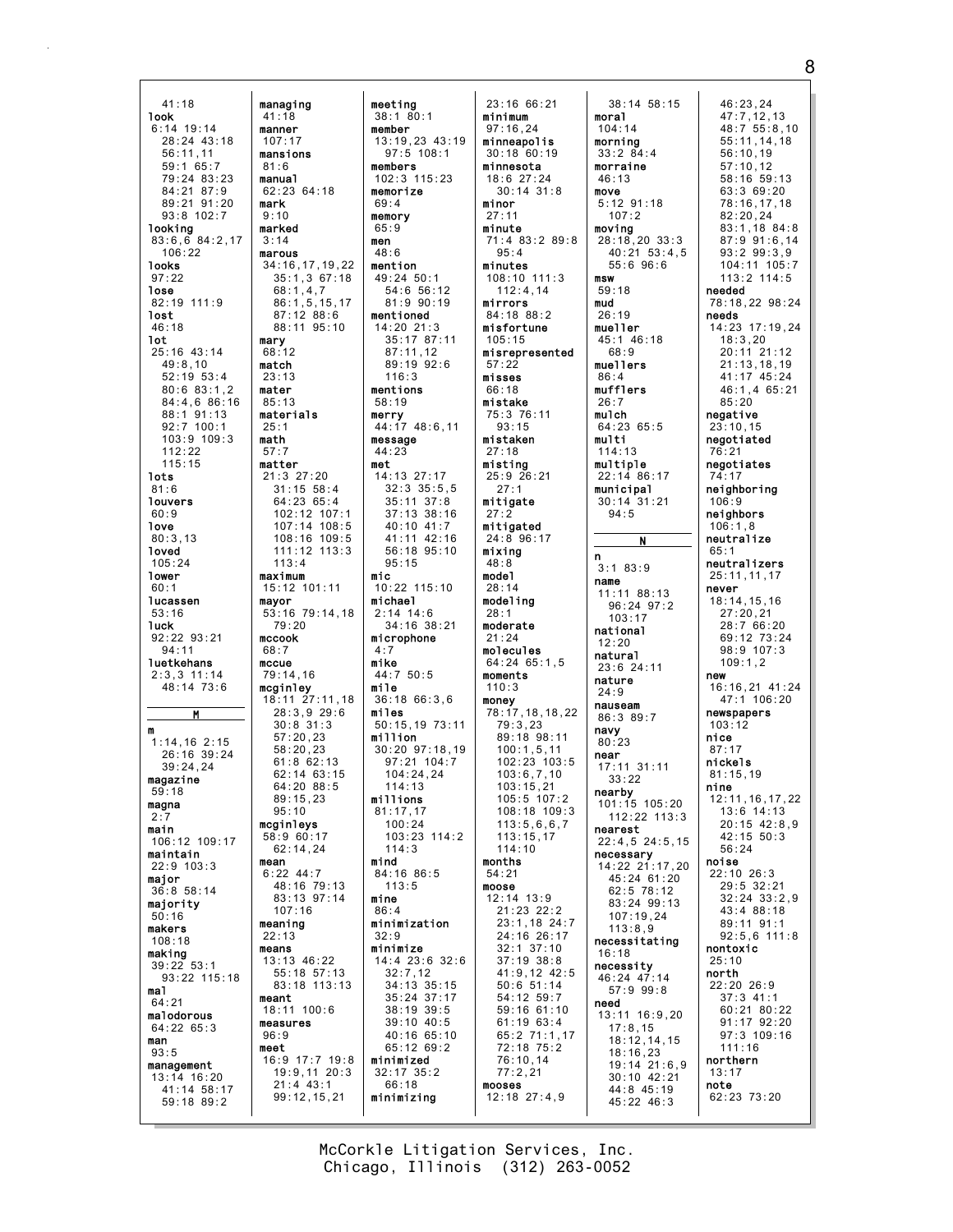$81:990:13$ 27:11 28:6  $29:7, 15, 22$ noted  $33:4.9.43:4$  $36:23$ 58:12.16.17 notes  $36:988:3$  $58:17.22$  $117:10$  $59:560:2.7$  $61:5$  62:19 notice  $4:16,205:13$  $63:23.24$  $6:8,11$  7:10  $65:588:19$  $8:4.9.11.15$  $47:4$  $90:1.4.6.24$ november 95:23 96:17  $115:5.7$ noxious  $111.11$ 101:12 105:23 odorous  $109.17$  $25:6$  29:18 nuisances odors  $60:12$   $63:2$  $33.10$ number  $3:13$  14:20 87:8 89:12  $63:776:24$  $77:5.1479:5$  $105:19$ 83:4 91:23  $111:20$  $93:15$  112:3 offer  $115:22$  $103:15,21$ numbers  $109:3$  $85:16$ offered 17:14,22 100:1  $\overline{0}$ offering  $\mathbf{o}$ 17:21 90:20  $117:3,3$  $113.8$ oath office  $117:6$  $5:769:22$ obiect  $104:4$  $5:16$  7:3,18<br>48:15 officer  $2:4$  4:1,4,6,20 objected  $5:156:2,10$  $7:11,20$  8:6 objecting  $8:13.20.21$  $7:11, 12, 158:3$  $8:23$   $9:7,10$ objection  $9:14.18.19$  $6:5$  7:8,10.13  $18:761:17$  $73:6$   $77:1.7$  $18:8.10$ objections 43:20 44:7  $50:22$  $44:12$   $48:18$ objectors 48:21 52:1  $17:15$  42:19  $82.279$ objects 94:12.20.24  $61:17$   $73:5$  $96:23$  108:6 obligation  $108:13$  $111:22$ oblivious  $112:13.16$  $111:11$  $114:20$ obstruct offices  $22:21.22$  $2.769.24$ obtain official  $107.11$  $5:20,23$  104:12 obvious  $101.13$  $52:3$  $113.22$ obviously oftentimes  $7:13$   $14:12$  $36:20$ 66:5 72:24 oh  $99:8$ 81:8 91:16 occasionally okay<br>10:18 48:22  $111:12$ occur  $108:11$ 32:21 88:19 old  $115:20$  $31:12$   $55:2$ occurred  $81:24$   $83:7$ 25:15 112:7  $83:10$ occurring ominous  $107:9$  $30:3$ october once  $1:14$  115:3 21:6 27:1 35:9 hho  $37:6$   $38:21$  $73:13$   $79:4$  $41:7$   $43:16$  $80:8$ 52:16 57:21 odor 78:15 96:19  $23:17$  24:21  $25:3.10$ 

 $113:14$ ones  $66:8.972:22$ 83:18 105:24 open  $26:10.14.33:15$  $36.91214$  $36:16.22$  $64:3, 2465:1$  $51:6$   $54:4,15$  $60:4$  61:14  $61:15.22$ 62:2 64:12  $109.21$   $111.5$ 67:11 71:18  $75:19.86:9$ 87:7 88:17  $88.18.89.5$ 98:18 101:8  $110.24$  $64:2.8.12.21$  $112:22$ opened  $64:967:9$ 89:13 101:13 opening 44:21 59:7 openings  $22:14$ opens  $22:13$  51:2 64:2 71:7  $103:9$  108:19 operate 59:24 89:1,4  $101:3$   $105:8$ operated 23:20 27:6,22 75:13 76:7 operates  $59:21$ operating  $15:19$  17:1 24:17 25:2  $26:2$  31:16 32:16 42:23  $42:24$  43:5  $9:24$  10:7,11  $57:463:8$  $10:14$  11:5.6 77:22 86:20  $95:23$   $96:7$  $96:13.16$ operation 4:11,18 30:4  $41 \cdot 1$  63.1  $68:8.21$  $101:6$  105:6  $106:4$ operational  $37.19$   $43.7$ 88:23 operations  $4:11, 15$  14:7  $24:22.26:5$ 37:16 38:22<br>77:22 78:2.3  $87:788:4$ operator 29:15,18,20 operators  $58:13$ opined  $40:9$ opinion  $5:22$  20:11 27:4 28:22  $35:3,4,23$  $36:2^{6}39:4$ 54:8 97:10 opinions  $17:22$  35:19 opportunity  $7:3,18$  10:19 68:13 115:9 opposite  $60:5$  110:3 102:22 106:3 options

16:21 41:18,20 oranges  $31:16$  48:9 order  $20:22$  21:4  $31:296:17$  $101.12$  $107:11$ ordinance  $67.21$ organic  $64:22$   $65:4$ oriented  $22:17$ originally originals  $9:12.14.16$ ounce  $105:3$ outbound 49:18 52:8 outer  $64:1$ outside 23:13 51:18  $60:774:2,8$  $74:11,15$  $112:6$ overal1 4:22,23 31:24 overnight 25:23 63:9,11  $78:2$ override  $62:1$ overruled  $18:8,1061:18$  $77:1,7$ overrules  $73:6$ overwhelming  $27:15$ owe  $62:10$ owned -------<br>75:13 76:6 owner  $74.16$ owns  $22:2$  $\overline{P}$  $1:14,16$  2:9  $39:24$ package  $44:23$ packaging  $44:23$ page  $3:2$  49:16 52:3 55:21 56:6 62:24 67:16 68:18 73:20 89:21 112:15 pages  $5:4,8.9:6$ 44:24 56:11 73:13 86:2 paid 87:19 paragraph  $49:17.52:3$ park  $1:2$  2:8.10 9:2  $9:3.11$  11:18  $12:6$  34:2  $80:24$   $81:1.2$ 81:4 91:19  $92:21$   $97:6.7$ 

 $97:12.19$  $100:14$  $104:14$  $108:22$  114:3 parked  $25:24$ parking  $25:15$  26:18 part  $5.219.211.24$  $18:12$   $35:14$  $46:953:18$ 73:18 89:17  $104:13$  $107:24$ participant  $94:14$ particular  $31:23$ particularly 29:17 56:5  $94:6$ parties 8:2 11:2 14:15  $116:3$ parts 55:6 104:17 pass 64:21 65:3 passed  $28:12$ patience  $44:13$ patterns  $36:738:18$  $39:4$  40:5.15 40:20 69:1 pause  $20:8$ pay  $77:11$  81:14 90:24 114:12 payment 74:19 peddlers 44:18 48:12 neer  $87:17$ people  $30:19$  31:21 45:13 52:18  $54:2$  67:5  $69:23.24$  $80.181.6$  $97:6.8.98:8$ 98:19 100:3  $100 \cdot 11$  19  $101:2.19.19$  $101:21$  $103.13.104.5$ 106:9,11,24  $107:3$   $111:6$  $112:19.23$  $113:21$   $116:7$  $peoples$  $67:7$ peoria  $42:14$ percent 16:13 19:16  $36:13, 14, 17$  $39:15.66:2,4$ perceptible  $90:1,3,4$ perfect  $109:14$ perfectly  $29:18$ perform 17:19 18:19  $21:13$ 

performance  $26:13$ performed  $41:6$ performing  $18:13$ period  $6:21$ periods  $96.2$ permanent 79:9,10 80:18 permit  $13:16$ permitted  $13:7$ person  $41:5$  80:4 94:4 95:1 113:19 personal  $20:15$  48:15.16  $103:3$ personally  $17:24$ personnel 11:19 38:12 perspective  $81:19$ peter  $2:7$  13:18 32:8  $32:14$  107:8 petition 107:17,20,23  $108:21$ pets  $25:19$ phase  $38:24$  68:24 69:9 70:3 phd 13:19 32:15 pheasant  $15:5$  16:1 phil  $55:16$  57:12 phillip  $2:3$ phonied  $68.6$ phrase  $59.12$ picks  $100:14$ piece  $46:791:23$ pieces  $53.5$ pile  $111:2$ piles  $47:23$ place 41:24 80:12,13 84:2 97:11 106:15 108:4 placed 22:20 111:2 places 29:12 81:5 plan 16:20,22 21:19  $24:17$  33:8 37:16 41:14  $41:15, 16, 22$  $42:1, 5$   $43:5$  $43:6$   $47:8,10$  $47:13.18$ 48:8 55:11  $56:20$   $63:10$ 63:19 64:3 64:10 65:2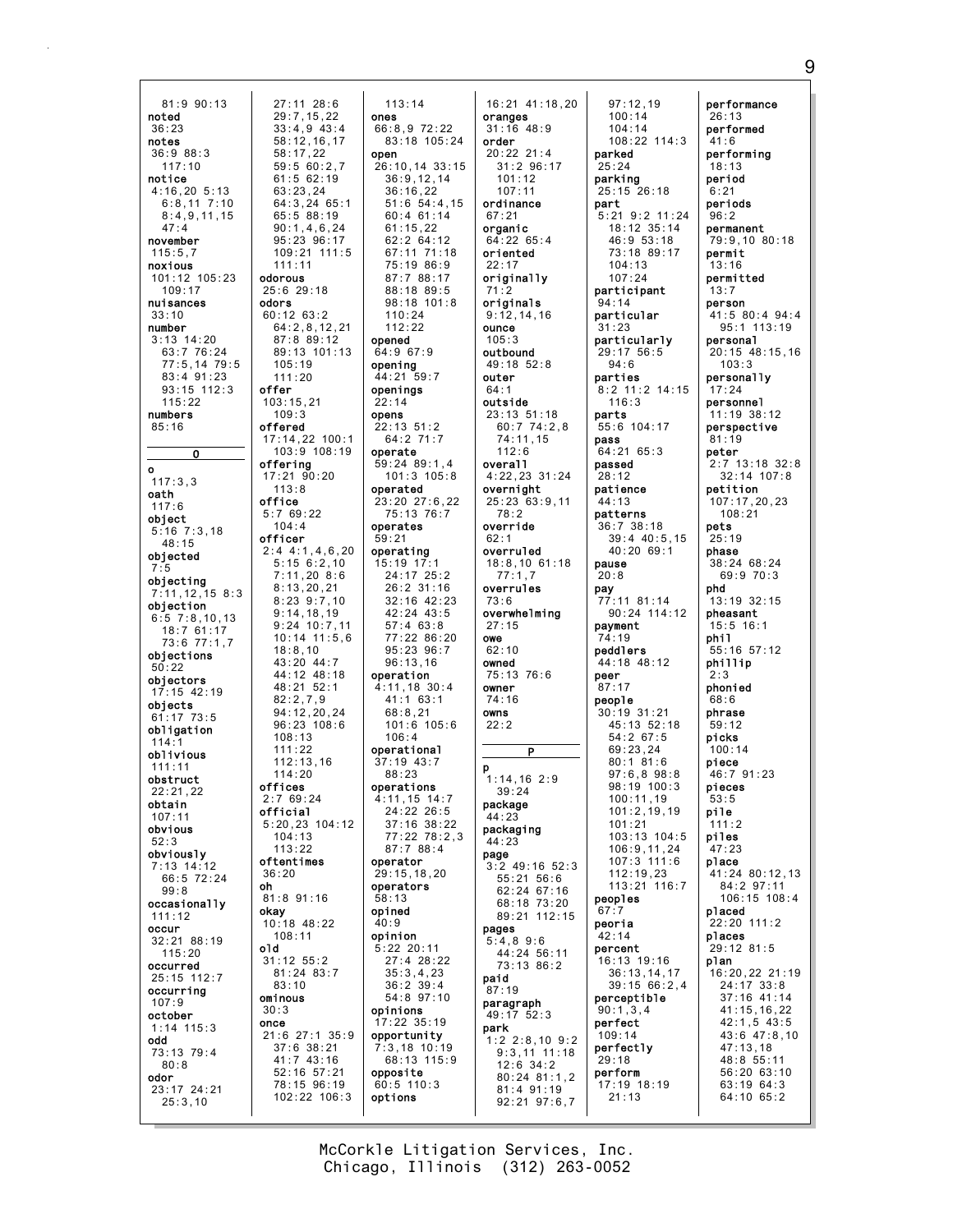70:17 73:10  $73:11.18$  $74:23$  76:18  $77:1.6, 15$  $91:22.22$  $93:14$  101:3  $101.7$ planned  $12:1466:11$ planner 13:22 20:23  $35:18$ planning  $11:23$   $13:2$ 15:15 41:23  $47:8$ plans  $15:16$   $42.7$ 46:2 91:14  $91:15$ plantings plastic  $64:7.11$ players  $53:5$ please  $6:7,17$  48:21  $53:15$   $58:6$ 62:22 73:20  $90:13:108:13$  $108:14$  $114:24$ plenty 98:11 100:10 plight  $100:19$ plus  $44:24$ podium  $93:6$ point  $7:13,229:24$  $35:760:16$ 63:12 83:14  $83:17$   $84:20$  $87:692:24$ pointed  $67.18$   $68.23$  $74:588:8$ pointing つつ・ら points  $95.2496.5$ poletti  $4:12$   $13:18$  $32:8.14$  $33:18.21$  $34:5, 5, 11, 17$  $31.10.20$  $35:865:17$  $66:22,24$  $67:1,2486:8$  $86:18$ polettis 34:22 67:19 polite  $15:17$ pollution  $1:3$  28:11,16 42:12 58:21 83:8 108:17 population 16:12 19:15 porter  $2:5$  3:4,7 5:15  $5:16 \ 7:2,4,6$  $7:12,158:7$  $8:8$  10:20,23  $10:24$  11:7  $11:10,12$ 

 $64:2$  $12:5$  18:11  $22:21$  39:10 price  $39:19.19.23$  $113:13.20$ primarily  $40:3$  43:20  $44:19$   $45:10$  $29:7$  $46:18$   $47:3$ primary  $41.22$  $55:12.57:18$ prior  $42.1$ private  $13:5$ probably 62:11 64:19  $9:7$  29:9 52:2  $68:2369:8$  $66:24.68:4$ 68:13 82:16 89:7 92:1.19  $98:17$ problem  $4:21$  10:14 possibility 29:16 66:16 69:9.23 70:3 70:7,8 79:7 80:18 86:12  $91:693:1$  $95:18$ problems 68:6 79:5,11 80:14 99:23 potentially procedural procedures 97:17,18,20,21  $33:8$   $38:10$ 103:23 104:7 95:24 96:16 104:23 105:1 proceed  $6:7$  10:3.20  $11:8 88:22$ powerpoints proceeding  $9:22$  12:8 45:2 46:12 74:24 84:5,6 94:7 proceedings  $1:12,16$  13:4 practicality  $116:12$  117:8  $117:11$ process  $20:21$  21:8 41:23 84:6  $98:1$  104:23  $108:1$ processing  $105:18$ producing preparation  $31.2$ production  $13:12$   $50:4$  $47.17$ profession  $53:16$   $58:6$  $86.14$ professional 12:22 13:22<br>14:7 35:18 19:8,10 104:10  $38.22 30.4$  $108.1112.1$ presentation  $115:12.18$ 54:2 67:13 programs prohibited 18:16 43:5  $39:22$ project 102:1 103:10  $14:16$   $111:23$  $104.1$ projected 16:24 105:10 15:21,24 55:24 projects 14:2,10 79:19 promised  $12:7$  15:11 proper 100:16 114:4 properly  $98:16$ properties 60:5 109:22 28:8 32:18 33:22 34:14

 $48.614$ 

 $58:1.19$ 

 $59:15.19$ 

 $60:16.23$ 

 $95:2.4.6$ 

porters

pose

 $24.11$ 

43:24

 $60:5$ 

post

pot

possible

 $14:16.16$ 

 $114:10$ 

 $33:9$ 

86:3

pounds

pouring

 $109:18$ 

 $56.7912$ 

practical

practices

predicted

pregnant

 $94:3$ 

 $96:1$ 

praise

 $79:23$ 

 $19:16$ 

 $20:8$ 

 $13:13$ 

prepared

presence

 $98.20$ 

 $68.19$ 

presented

 $93:24$ 

presenting

presently

preserve

preserves

president

 $110:16$ 

 $24:10$ 

 $13:21$ 

 $23:10$ 

prevent

pressure

prevailing

present

potential

 $6:4$  56:3

 $36:24$ property  $13:20$  22:4  $24:5$  32:10  $33:16, 20, 24$  $34:10$   $35:11$  $36.1165.13$  $90:5$  91:17  $91:23$  104:19  $106 \cdot 7$ propose  $20:5$  43:11 proposed 16:4 17:3 22:3  $22:6$   $23:20$  $24:17$   $25:23$  $27:5$  28:4  $33:6.12$   $34:9$  $35:2$  36:16  $37:1$   $38:4$ 39:17 54:10 55:23 57:3 74:16 96:18 98:23 104:18  $109:20$  $112:20.21$ proposing  $44:1$ protect 33:19 100:7,18  $104:6$  113:2  $113:23$ protected 23:21 27:7,17 protection 24:3 38:1,2  $62:16,22$ protections  $59:14$ proud  $116:6.7$ provide  $7:21$   $15:12.23$  $16:3.14$  49:4 56:16 59:14 74:18 94:14 provided  $5:17$  14:1,9  $18:22$  19:1  $41:16$  71:11  $72:277:4$  $95:23$  114:6 provides  $37:11, 16$  38:18  $41:9.22$  $101.7$ providing 74:12 75:11  $76:4$ proving 56:19 proximity  $24:1$ public  $6:20$   $7:3,17$  $8:199:21$  $10:9, 16$  13:5  $23:3.21$ 26:23 27:6 27:16 94:14 95:1 96:23  $111:24$  $112:11$ 114:21 115:5  $115:6, 8, 16$ publication  $5:24$  38:3 62:15 95:16 puenta  $60:8$ pu11

 $5:8$ pulled  $111:17$ pulls  $101:9$ pure  $30:11$ purpose  $41:23$ pursuant  $24:8.39:13$ push  $60.7$ put  $5:14$  29:18  $67:22.23$  $93:14.14$  $104.5$ puts  $90:6$ putting  $7:9$  $\Omega$ qualification  $12:18$ qualifications  $17:21$ qualified 12:9 27:13  $35:18$ quarry  $68:8$ question  $9:18$  20:2  $21:16$  50:13  $51:15.52:1.2$  $52:7,14$  $61:13.62:4$  $64:3, 17, 17$ <br> $65:2$  70:19  $71:5.10.14$ 71:17 72:1,5  $72.10$  19 23  $75:4.18.76:1$ 76:2 77:3,10<br>77:24 78:8 86:10 89:19 93:8 103:19 questionably  $60:19$ questioned  $107:16$ questioning  $4:5.8$ questions  $5:19$  20:24  $76 \cdot 17$   $77 \cdot 8$ 78:1 92:19 quick  $\overline{a} \cdot \overline{a}$ quickly  $84:9$ quote 49:15 50:7 69:6 71:15 quoted  $58:24$ quoting  $66:6$  $\overline{\mathbf{R}}$ radius 36:15 66:3.7 raise  $60:1$ rapidly  $101:8$ rarely  $79:9$ 

rates  $106:8$ reach  $20:621:7$ read  $28:18$   $29:7$  $45.849.9$  $52:12.54:9$ 56:14 61:12  $62.2063.24$ 68:13 75:17 76:1 93:10  $103:12$ reading  $45:5,7$   $47:4,5$  $64:14$ real  $68.592.7$  $106:20$ realize  $43:13.87:5$ realized  $86:6$ really  $6:12,16$  37:9 56:10 77:7  $78:14,16$ 84:8 87:7 88:8 89:16 91:15 92:24  $105:17$  $115:21$ reason 29:23 30:5  $45:8$  47:9  $54:661:5$ 74:22 79:16 89:6,11 98:6  $99:22$ reasonable  $47:1$ reasonably  $83:23.24$ reasons  $49:13$ rebuttal  $3:7$  67:22 95:3  $95:5$ rebutted  $35:20$ recal1  $20:1$   $23:12$  $30:12 \ 70:4$  $73:8$  92:19 receive  $54:23$ received  $23:3$ recession  $78.23$ recharge  $24:2$   $42:10$ recharged  $42:13$ recognize  $73:1'$ recollection  $89:23.93:9$ recommendation 39:3 63:14  $70.6$ recommendat... 42:4,7 90:19 recommended  $96:16$ reconvene  $4:1$ record  $5:14$  7:9 8:17  $9:4,8$  43:15 44:10 45:2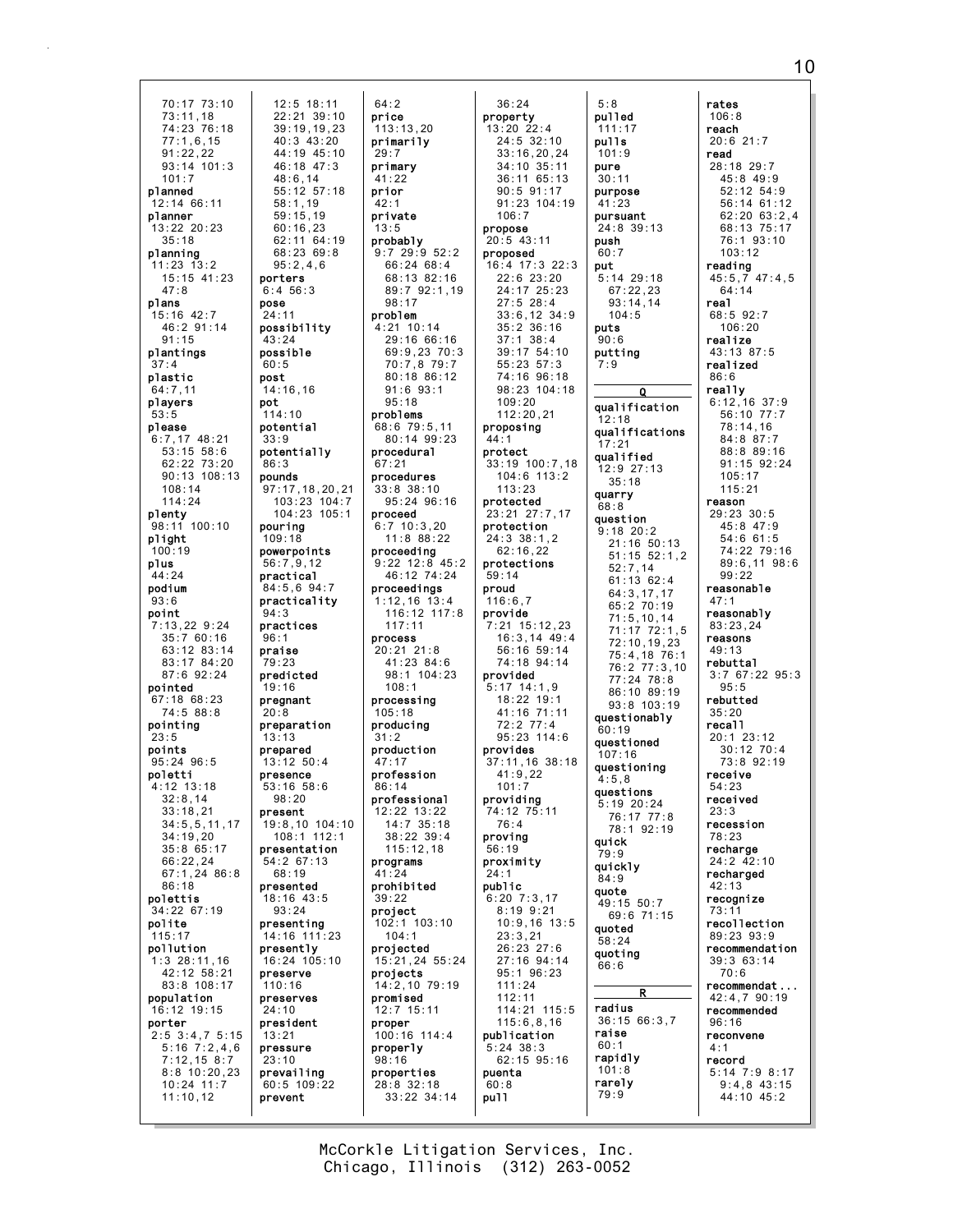53:14,15 55:19 58:6 90:9 97:1 102:10 112:6 112:7,8,10 recycling 15:15 16:1 red  $49.23$ reduce 32:24 33:2 101:4,12 reducing 17:12 32:21 33:4 reduction 33:24 reference 29:4,8 referenced 4:12 25:12 34:11 referred 32:19 44:21 refers 62:17 reflect 53:15 58:6 68:16 refrain 48:20,24 refreshing 11:16 refute 32:1 regard 28:10 34:21  $108:5$ regarding 5:19 17:15 27:9,13 32:2 35:8 38:10 38:15 59:3 78:1 115:8 regardless  $29:13$ regional 54:11,22 regression 33:21 34:18 regular 96:10 regulated  $24.2$   $42.10$  13 regulation 58:21,22,24 regulations 28:12,16 reinforced 22:11 reinvent 86:22 related 14:2,10 relating 38:7 relation 13:3 17:22 35:6 37:10 42:23 relatively 21:24 relevance 70:16 relevant 31:22 59:20 71:16 74:23 relied 5:22 relies 67:1 remain 114:23  $110.24$ remarks 97:4 remind 67:1 remove 63:7 removed 106:14 repeat replace 57:14 report reports 102:17 13:4 89:3 require

rely 45:14,15 113:24 61:14 63:9,11 111:14 remainder remained remaining 15:18 30:23 56:23 57:2 remember 46:5 51:8,13 51:21 52:24 53:2,2 54:12 55:8 57:22 59:12 64:19 65:23 67:20 71:2 72:20 75:7 78:20 14:14 18:4 81:11,12 reminding 26:1,20 31:14 repaired 19:5 28:5 36:13 54:13 71:15 repeatedly 44:13 75:1 4:12,24 5:3,18 5:19,21 28:17,19,20 29:11 34:4,4 34:5,20 35:8 49:17 50:3 52:3,7 58:24 62:15,24  $67.8,19$ 87:13 reported 1:23 5:2 117:8 reporter 1:24 117:6,15 25:13 34:8  $67:4$ represent 104:6 113:24 116:7 representat ... represented 39:14 45:21 55:12 112:2 representing republic reputation 76:14 106:19 30:1 43:11 89:10 required 84:1 87:2 108:2 requirement 40:13,14 56:19 76:24 77:5 77:14 requirements 19:11 42:11 86:14 99:12 99:15,21 requires 19:13 42:9 requiring  $14.3$   $41.19$ residential 23:23 24:5 33:14,16 65:19 66:4 66:13,14 81:5 90:2 91:17 residentially 22:4 36:24 residents 98:11 resist 103:4 resite 85:3 resources 78:20 83:7 respect 45:22 respected 12:9 68:5 responded 111:19 response 34:16 38:10 62:3 77:24 responsibility 104:13 responsible  $29.2$ result 107:21 resulting 17:2 resurfacing  $39.20$ retail  $36:21$ reverse 25:14 review 34:22 87:17 reviewed  $34 \cdot 4$ , 8 reviewing 13:6 rich 100:23 109:1 richard  $2.5$ rick 11:12 right 4:18 6:23 7:6 7:16 8:7 9:10 10:1 12:4 26:23 30:18 43:24 45:18,20 68:15 69:8 70:7 71:16 72:19,23 75:4 76:2 93:6 104:6 104:17 114:17

95:7

78:8,10 82:5 110:10,13,20 risk 38:5 river 110:13,14 111:17 rivers  $24:1$ road 39:1 69:10 70:10 97:3 110:13,15,19 111:17 roads 22:18,24 26:23 roadway 33:5 39:13,17 40:11,22  $72.12$ roadways 37:4 40:4,24 rodeo 93:23 rooftop 60:9 room 84:10 88:1 root 113:5 rose 103:17,18 round 1:2 2:8,10,12 9:1,2,11 11:18,20 12:5 34:2 97:5,7,9,12 97:19 100:14 104:13 108:22 109:9 109:13 114:2 route 12:5 22:17,18 22:19 36:10 69:18,18 109:11 routinely 24:20 rubas 1:23 117:5 rubber 26:13 29:3 33:1 rudolph  $2.7$ ruled 11:17 run 15:5 16:1 43:6 47:22 84:9 89:3 91:3,5 93:9,9 S s 1:23 2:5,7,14 3:12 62:16 62:17,21,23 63:2,16,16 64:18,20 87:16 88:5 95:16 96:16  $117.5$ safety 23:21 27:6,16 38:11 sales 33:22 satisfied 36:1 satisfying 39:7

saw 50:3 saying 4:2 47:7 52:24  $55:2$  62:6 72:15 81:24 85:19 113:12 says 50:9,11,23  $54.899$ 56:17,20,22 60:3,23 64:21 65:9 65:22 66:1 67:10 68:8 74:13 75:16 79:2 81:10 85:20 88:5 102:13 117:6 scenic  $24:1$ schedule 114:24 schirott 2:3 science 86:18 scientific 30:9 scrubbers 63:18,21 seals 60:11 search 89:23 seat 80:20,22 sechen 2:9,10 3:6 8:21,22 9:5 9:9,12,17 82:9,10,12 107:10,21 second 4:7 46:20 49:17 52:4 74:3 103:22 seconds  $60.2$ secret 55:3 section 12:11 29:5,8 42:16 63:1 95:19,21,23 108:8,14 sectors  $13.5$ see  $6:23$  23:14 36:20 44:3 45:5 49:24 50:1 53:19 68:21 79:18 84:7 90:17 90:21 91:10 94:7 98:9  $100:12$ 110:19 seen 8:10,14 28:3 73:16,24 92:1 110:1 seibert 5:1,17 13:10 13:12 14:21 15:6,14 16:23 17:8 51:22 55:13 56:4 seiberts

16:10 21:12 selfauthent ... 6:1 sell 103:4 113:6,15 113:20,20 send 9:1 16:6 80:9 sending  $15:3$ sense 94:7 111:9,13 sent 103:13 115:4 sentence 49:18 52:4 67:15,16 separate 39:18 92:16,22 series 56:7 seriously 41:17 serve 14:24 21:18 46:1 78:6 service 14:24 15:1  $47.16$   $49.5$ 78:12 services 96:10 servicing 78:8 serving 74:15 set 110:18 115:1,1 setback 24:6 setbacks 23:23 seven 12:17 31:9,10 31:13 41:8 41:11 50:2 58:3 59:22 60:14 112:17  $115.6$ sewers  $80.2$ shape  $10:8$ shaw 12:21 48:11 49:1,8 50:1  $50 \cdot 4$   $51 \cdot 16$ 76:20 shaws 56:3 58:18 shelly 1:23 117:5 short 68:14 95:4 96:2 shortcuts 59:8 shorthand 1:24 117:8,10 117:15 shortly 95:3 shot 53:23 68:19 show 10:19 46:23 59:11 116:2 showed 101:23 shown 31:22 100:21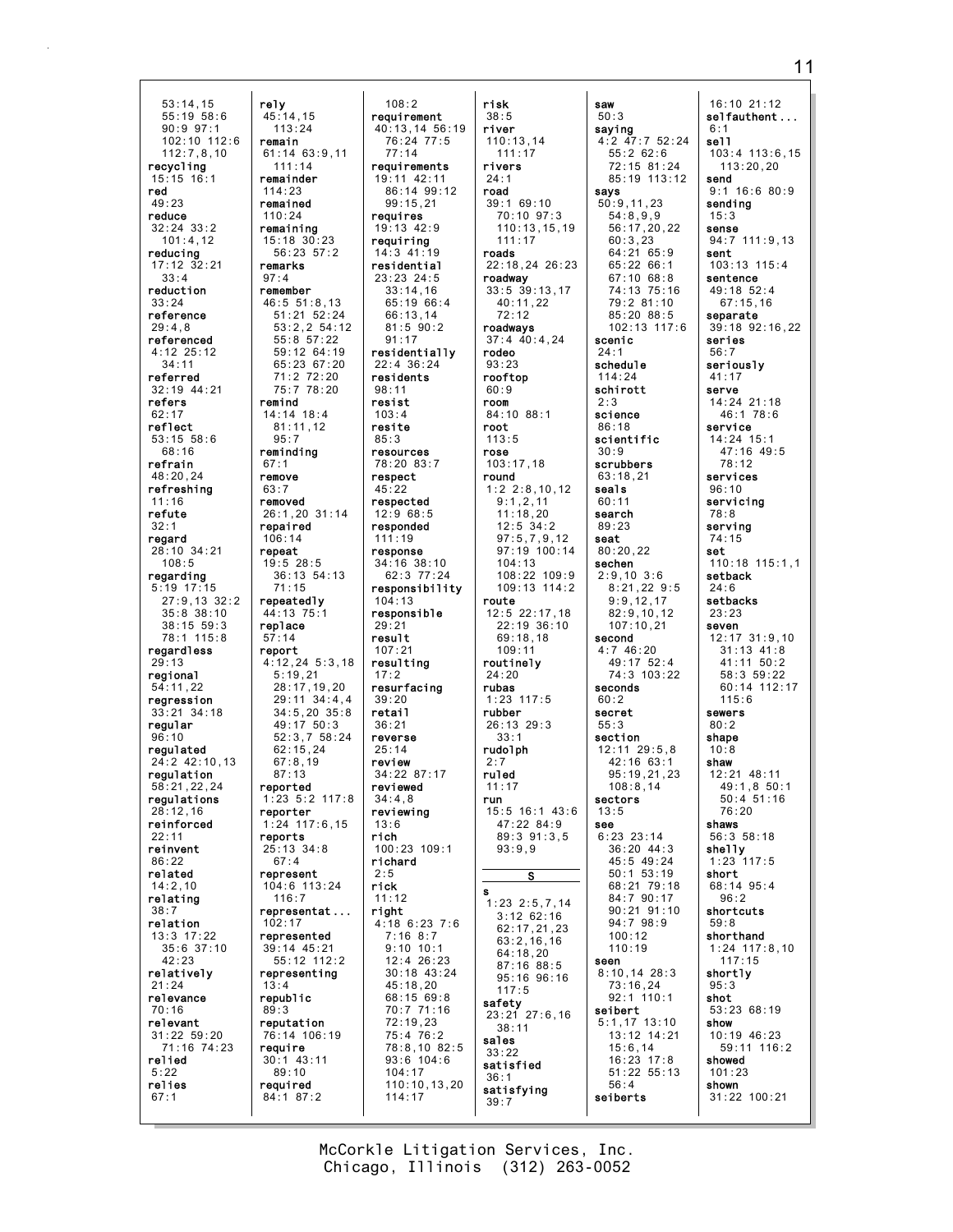$102:20$ skeleton shows 22:8 skylights  $79:1$ sick  $23:5$  $s$ mall  $111:4$ side  $22:20$  60:21  $sma11$  $110:14$  $25:14$  61:5 sional  $105 \cdot 15$ **Smalled** significant smelling 16:3 24:12  $33:5.24$  38:5  $109:18$  $91:16$ smelly significantly  $106:8$ smiling simple  $73:12$  $57:785:11$ smith simply  $30:5$  34:19  $94:23$  $111.9$ smoke simultaneous  $88:1$ single snowstorms  $67:15$  91:4  $78:5$ 92:11 105:3 society sink  $13:23$  $84:3$ soil  $64:2365:5$ sir  $96:23$ solid  $2:16$  12:20 sit  $7:24$  10:3 site  $6:15$  12:4  $20:14.22$  $21:2,8$  26:6  $26:8$  28:7  $29:10,14$  $33:1,10$  34:9  $36:3, 5, 16, 20$ solutions  $63:9.11$  $65:1566:7$  $79:10$ 70:7 87:14 solved  $96:2$  104:18  $86:12$  $109:6, 10, 20$ somebody  $6:19:50:4$  $110:16$  $111:13.16$ 112:20,21 hatia  $17:5$   $19:20.24$ soon  $5:720:11$  $20:20$  21:6  $40:19$ sooner  $19:24$  20:2 sites  $23:24$  24:12 sorry  $18:11$  27:3  $28:4$ siting  $1:4,7$  11:21 sort  $13:4,15$ 71:1 92:14 18:17 49:16<br>73:16 74:8.9 soul  $103.5$ 83:19 84:11 sound 84:19 99:7  $62:9$ sitting sounded  $1:3$  10:10  $78:3$ 67:17 87:18 sounds situation  $53:8$ 35:9 43:7 94:3  $100.22107.9$  $26.7$ situations source 93:1 110:11 78:10 six sources 14:11 15:12  $18:24$ 23:9 38:17 south  $39:740:10$ 23:6 26:11 41:7 68:22  $36:11$ 69:1 70:13 sox 72:16 93:7  $60:20$ sixyear space 15:22 19:21 size  $21:24$ 

 $77:14$ 

speaking  $85:24$   $97:10$  $101:21$ special  $90:16$  $99:23$  110:21 species  $21.1$ specific 28:1 50:20<br>69:18 95:9  $111:9.14$  $106:14$   $111:19$ specifically 12:13,16 32:14  $32.18$  55.7  $58:959:5$ 97:15 110:8,10 specifies  $99.6$ speed  $60.1$ 10:18 94:12.18 spending  $89:17$ spill 23:14 84:17  $38:7,10$ spills  $37:18$ sprinkler  $37:21$  $s<sub>s</sub>$  $117:2$ stadium 30:19,20 60:20 staff  $13:1,13$   $14:2$  $34:2$  $14:10$  15:15 stand 16:19 41:14 52:20 111:7  $113:18$  $47:8,10,13$  $49:4.55:10$  $114:14$  $70:17$  73:10<br> $73:11,18$ standard 19:13 21:15 76:18 77:1,6 standing  $23:13$   $61:6$ stands  $100:23$ start 41:17 45:18  $53:18$   $83:5.6$ 84:8 96:24  $51:16$  52:20 started  $20:18$  44:22  $59:21.23$  $92:6$  106:1  $79:19$ starts 83:19 85:4 state  $5:24$  6:13 13:8  $26.10 62.20$  $68:589:1$ 42:17 107:6 93:21 96:24  $99.6$  117.1 stated 16:20 36:8  $12.2 102.10$  $113:10$ statement  $3:2$  11:9 43:22  $44:21$  50:14 58:15 59:7  $82:6.8.11$ soundsuppre...  $94:15$ stateoftheart 59:13,22 60:14  $60:15$  61:9  $63.5$ states stating  $38:3$ station  $1:9$  11:21 12:1 13:4 15:19 26:11 33:15 15:22 16:9  $36:9, 12, 14$  $17:4,5,7,10$  $36:16,22$  $17:12$  18:14

19:20,24<br>20:22 21:2  $22:1.3.23:2$ 24:4,14 25:4  $25:24.26:3$ 26:12 27:14  $27.21$  22 23  $30:21.31:6$  $31:23$   $32:19$  $33:7$   $34:9.12$  $36:6.37:1$  $40:2$   $42:2.6$  $49.1952.10$  $53:21$   $54:11$ 54:23 57:3  $58:13.59:24$  $60:862:1,19$ 63:1,3 70:20 72:7.13 74:7 76:6 88:9,12 88:20 89:1  $91:3,5,18$ 94:1 97:12  $98:5.9.21$  $99:4,7,12$  $100:2,8,17$ 104:20 105:8  $109:12,13$  $110:12$ 113:11 114:6 stations  $4:12, 15 \ 5:3, 9$  $13:7,7,17$  $16:18,22$  $17:1$  18:18  $20:17$  21:6 33:23 36:21 41:21 75:13 88:7 89:4,18 95:20 98:23 103:17 114:4 statute  $6:13$  42:9  $47:11$  65:22 69:15 70:9 statutory  $87:2$ stay  $31:8.12 \ 60:2$  $108:14$ stayed  $81:5$ steel  $22:8.8$  32:20 steer  $106:21$ stench  $110:5$   $111:8$ stephen stepping  $100:18$ sticky  $81:1$ stinks  $105:17$ stinky  $64:22$ stomach  $111:4$ stones  $31:20$ stood 93:6 100:15 stop 66:24 74:3  $109:20$ stopped 69:10 70:9  $79:17$ stopping

 $106:5$ stops  $81:12$ storage  $26:19$ stored  $25.23$ stories  $52:18$ storing  $41:10$ story  $53:3,4.7.12$  $55.5$ straight  $87:19$ strange  $49:23$  62:10  $99:19$  103:14 strategically  $22:20$  37:22 street 26:20 33:10  $106 \cdot 12$  $109:17$  $111:17$ streets  $80:1$ strike 18:12 19:9 89:14 90:3 strong  $25:3.6$ structure studies  $34:11$ study  $11:23$  16:10  $28:1$  30:9<br>35:6 38:24  $39:14,16$  $65:20,21$  $66:7.15$ 68:24 69:9  $91:1,1$   $95:9$  $95:11$ stuff  $44:24$  56:7  $69:4$  73:13  $87:5$  115:19 subject 36:3 66:7 91:7 subjected  $92:14$ submit  $6:17,19$  94:16  $94.18.22$ submittal  $1.22.23$ submitted  $34:4.15$ submitting substantial 16:11 17:6 succeed  $97.14$ successfully 66:15 sue  $114:9$ suffer 60:22 111:14 sufficient  $19:3.6$ suggest  $4:19$  28:14  $90:15$   $91:2$ suggested 28:17 30:7,10

 $90:18$ suggesting  $10:5.7$ suggestion suitable  $98:14.16$  114:4 summary  $69.6$ supplemental  $115:7$ support  $35:10$  42:22  $108.20$  $114:17$ supposed  $21:15,19$ suppress  $22:10$ supreme  $58:2.3$ sure 9:9 11:1 29:21  $41:23$   $43:14$  $98:8$  113:1 surface 99:19 109:23 surprise  $91:19$ surrounded  $110:18$ surrounding 14:5 22:3 28:4  $28:8$  32:7,8  $32:10, 13, 18$  $33:14,20$  $34:10.14$  $35:16^{6}36:1,4$ 36:22 37:18  $65:12.13.15$  $65:22.24$  $66:17.19$  $67.2$ survive  $109:4$  113:9 survived  $109:2$ suspect  $90:19.21.91:9$ suspected  $16:11$ suspicion  $29:6$ swalco 73:4 74:1.13  $74:18$  76:22  $77.4$  11 sweeper  $26:20$ sweeping  $33:10$ swept  $26:24$ sworn 111:23 117:5 system 25:9 26:21  $27:1$  39:13 40:22 60:9 62:1 72:12 svstems  $37:21$  63:15,17 63:20 64:1  $96:12.13$ Т  $\mathbf t$  $2:12$  3:12 table  $84:11$ tactic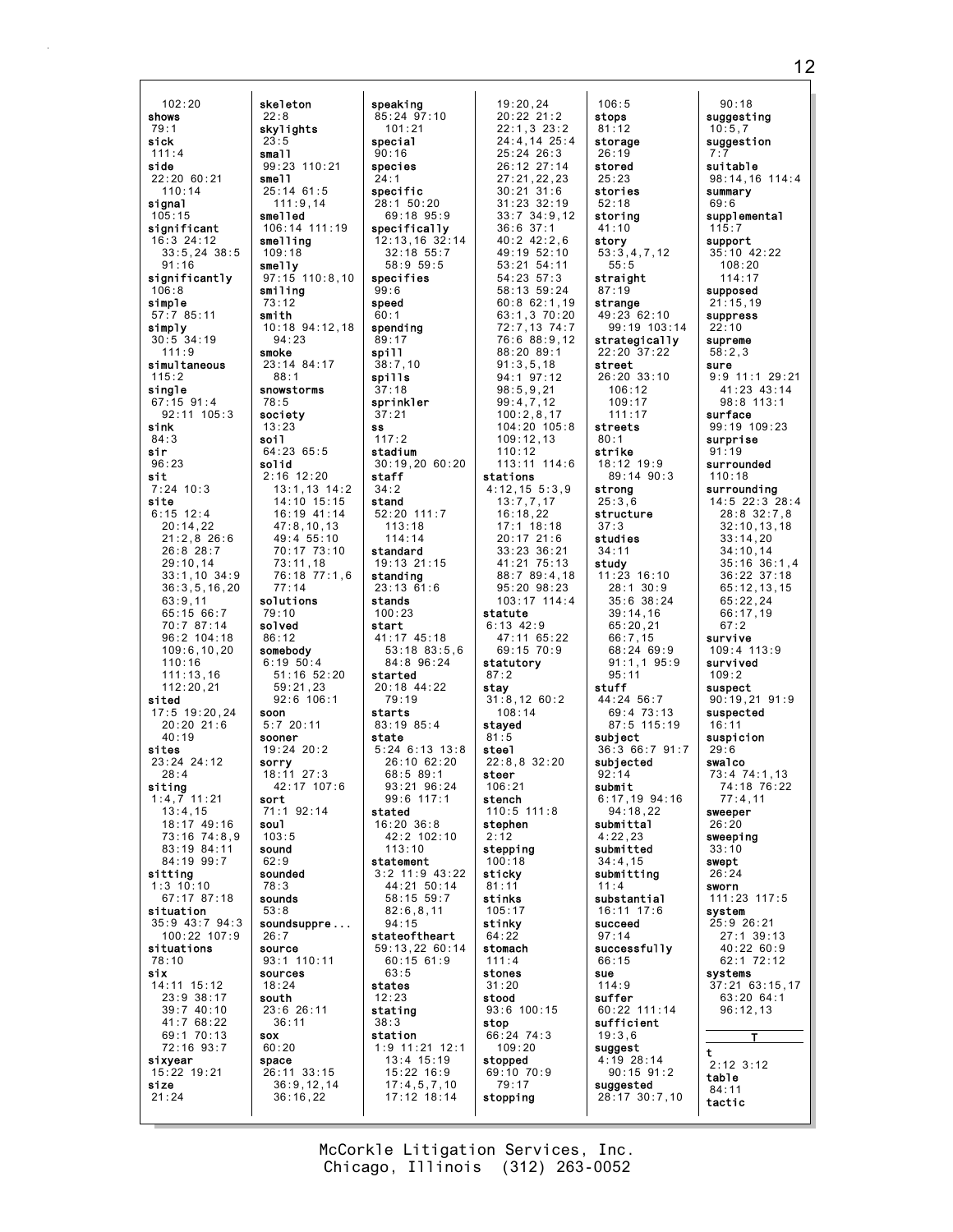| 113:16                          | 13:16                             | 114:8,10                        | 109:7.8                            | towns                            | transported                   |
|---------------------------------|-----------------------------------|---------------------------------|------------------------------------|----------------------------------|-------------------------------|
| take                            | terms                             | things                          | 112:2                              | $97:8$ 99:24                     | 49:19 51:18                   |
| $8:9$ 9:6 20:17                 | 55:20 97:17                       | 5:236:1,11                      | time                               | township                         | 52:9                          |
| 20:19 28:24                     | terrible                          | 45:7,8 53:23                    | $10:17,20$ 19:8                    | 93:19                            | trash                         |
| 51:11 54:20<br>58:24 71:23      | 101:4<br>test                     | 56:13,14<br>69:5 74:4           | $19:10$ $20:8$<br>20:14 29:14      | trade<br>59:18                   | 84:3<br>travel                |
| 75:22 83:16                     | 65:9                              | 78:5 79:7                       | 43:1 53:17                         | traffic                          | 39:12 101:14                  |
| 83:22 84:21                     | testified                         | 80:282:17                       | 58:7 60:3                          | $14:7$ 38:18,20                  | traveling                     |
| 87:1,9 89:21<br>$91:20$ $93:8$  | $5:1$ 12:15 14:3<br>14:21 16:23   | 82:18 84:9<br>85:10, 11, 11     | 61:763:12<br>69:19 71:6            | $38:22$ $39:1,4$<br>39:6, 11, 11 | 72:12<br>travesty             |
| 106:15                          | 17:9 18:3,17                      | 85:12 86:20                     | 71:15 74:20                        | 39:14,16,22                      | 114:18                        |
| 113:15 115:9                    | 21:23 23:1                        | 87:5,10                         | 75:17,24                           | 40:1, 4, 6, 10                   | treating                      |
| taken                           | 27:12,14                          | $90:22$ $96:3$                  | 76:10 79:12                        | 40:15,16,20                      | 41:10                         |
| $4:16$ 6:9 44:15<br>59:8 74:20  | 32:9, 11, 15<br>34:3,23           | $102:7$ $103:5$<br>112:6,9      | 79:15 86:23<br>$87:1,2$ $89:19$    | 50:369:1,3<br>69:21 74:23        | treatise<br>$62:18$ $95:18$   |
| 117:10                          | $35:13$ $37:10$                   | think                           | 94:10,22                           | 93:4,11,14                       | trees                         |
| takes                           | 38:8,9,14,23                      | $6:8$ 7:4,11 8:1                | 96:2,20                            | 93:19 105:14                     | 110:18                        |
| 77:13<br>talk                   | 39:21 40:15<br>41:9,12            | 8:179:20<br>11:15 16:12         | 98:24 99:9<br>$99:16$ 101:8        | 105:15,23<br>trailers            | tressler<br>2:11              |
| 46:12 47:14,15                  | $50:12$ 67:3                      | 44:8 46:3                       | 101:11,12                          | 69:11,14 70:19                   | trial                         |
| 47:15 48:6                      | 72:20,21,22                       | $50:9$ $51:2$                   | 102:1,5                            | 72:6,11                          | 52:19                         |
| 49:10,11,13<br>55:759:2         | 78:11 86:13<br>88:6 89:24         | $61:19$ 62:4<br>71:15 78:14     | 109:24<br>110:24 112:5             | 92:15,16<br>105:23               | tried<br>44:12 57:19          |
| 60:1568:22                      | $98:15$ 104:16                    | 78:24 80:10                     | 113:10,18                          | trained                          | 58:1 65:14                    |
| 70:16 72:17                     | testify                           | 80:11,11,16                     | $114:5$ 115:4                      | 58:12,18                         | tries                         |
| $82:20$ $83:1$                  | $17:15$ 28:6                      | 84:8 85:18                      | times                              | training                         | 67:4                          |
| $83:22$ $87:3$<br>88:4 91:13    | $57:23$ $59:10$<br>$95:13$ $99:6$ | 86:4,587:9<br>88:9 89:7,9       | 4:10, 14, 18<br>$17:6$ 23:9        | 38:10,11<br>transcript           | truck<br>39:11,11,22          |
| 94:21 112:5                     | $108:3$ $112:4$                   | $90:7$ $92:24$                  | 28:23 30:2                         | $1:12 \, 50:8,9,11$              | $40:1$ 61:16                  |
| 112:7                           | testifying                        | $97:16$ 104:18                  | 30:11,24                           | 50:12 89:21                      | 61:21 63:23                   |
| talked<br>46:14 61:24           | 41:3 57:20<br>testimony           | 104:21<br>106:21,23             | 31:2,4,18<br>45:6 46:14            | 93:10 117:10<br>transfer         | 64:4 101:9<br>105:17          |
| 78:21 84:24                     | $4:13,17$ $14:1,9$                | 110:16                          | 49:12 65:8                         | $1:9$ 4:11,15                    | trucks                        |
| 85:18                           | 19:7,10                           | 114:14                          | 86:17 103:1                        | $5:2,9$ 11:20                    | 40:23 72:11                   |
| talking<br>46:11 50:19,20       | 21:12 23:12<br>25:18 27:9         | 115:15,24<br>116:3,3            | 116:1<br>timing                    | $12:1$ $13:4,6$<br>13:7,17       | 92:15,17,18<br>92:20,21       |
| 56:13 57:16                     | 28:21 29:1                        | thinking                        | 21:14                              | 15:18,22                         | 105:22                        |
| 63:15,16                        | $30:6$ $32:1$                     | 6:673:23                        | tipping                            | 16:9, 18, 22                     | true                          |
| 71:3 72:16<br>72:24 73:17       | 34:16,23<br>37:6 42:24            | third<br>71:14                  | 16:522:12<br>24:23 26:4            | $16:24$ $17:2,3$<br>17:4,7,10,12 | 79:1,8,9 116:4<br>117:9       |
| 83:3                            | 45:3 47:6                         | thorsen                         | $30:23$ $96:7$                     | 18:14,18                         | trunk                         |
| talks                           | 55:15 58:9                        | 17:16, 17, 20                   | today                              | 19:20,23                         | 111:2                         |
| $50:16$ 83:17<br>tarped         | $60:17$ $85:11$<br>87:22 88:17    | 18:4,9,13,21<br>$19:5, 15$ 20:8 | $6:23$ $34:3$ $44:2$<br>44:3 46:12 | 20:17,22<br>21:2,5,24            | trust<br>102:13 104:5         |
| 25:24                           | 101:16,23                         | 20:13,20                        | 46:19 51:4                         | 22:3 23:2                        | trustee                       |
| taught                          | 102:2                             | 21:13 85:12                     | $55:24$ $57:6,8$                   | 24:4,14,22                       | 58:6 79:13,14                 |
| 18:15<br>tax                    | thank<br>$11:14,18$ $43:16$       | 87:11 89:14<br>89:14 95:10      | 59:21 60:16<br>60:16,23            | 25:22,24<br>26:5, 12, 15         | 79:16,17<br>trustees          |
| 106:7                           | 43:20 44:11                       | thorsens                        | 62:20 68:12                        | 27:14,21,22                      | $2:8$ 11:19 97:5              |
| tch                             | 44:12 48:22                       | 19:2                            | $71:3,6$ $97:10$                   | 27:23 30:21                      | 107:5,7                       |
| $4:22,23$ 5:11<br>$6:19$ 49:6   | 82:2,6,13<br>94:10 96:19          | thought<br>18:2 56:8            | 114:11<br>told                     | 31:6,23<br>$32:19$ $33:7$        | 108:2,15<br>trustworthy       |
| 53:19 59:17                     | 96:22 108:14                      | 83:14 112:11                    | $51:17$ $53:12$                    | $33:23$ $34:9$                   | 12:9                          |
| 73:15                           | 114:19,20                         | thousand                        | $55:8$ $59:6,15$                   | $34:12$ $36:6$                   | truth                         |
| team<br>$52:17$ $71:12$         | 115:11,16,21<br>116:9,11          | 79:4 80:8<br>thousands          | 61:8 67:11<br>75:3                 | 36:16,20<br>$37:1$ $39:21$       | 52:22.23.58:1<br>58:23 75:3   |
| 72:3 101:24                     | thankless                         | $30:22$ $31:4,18$               | ton                                | 40:2 41:20                       | $90:9$ 102:6,9                |
| 102:4,12                        | 79:21                             | 61:2                            | $9:9$ 77:12                        | $42:2,6$ $49:19$                 | try                           |
| te11<br>$6:18,21$ 49:22         | thats<br>$4:24$ 8:6 9:7           | threat<br>24:11 38:5            | 81:15 89:17<br>tonnage             | 52:10 53:21<br>54:11,23          | 42:19 48:23<br>58:8 67:5      |
| 50:8.9.11                       | 13:11 51:20                       | three                           | 19:9,11                            | $57:3$ $58:13$                   | 68:3 74:5                     |
| $53:12 \ 54:3,7$                | 76:11 82:21                       | 4:11,155:8,9                    | tons                               | 59:2360:8                        | 87:1 91:2                     |
| 56:4 58:16<br>61:11 62:9        | 92:11<br>theirs                   | $14:3$ 17:6<br>$21:5$ 32:4      | 22:1 30:15,15<br>$30:23 \ 31:4,5$  | 61:24 62:19<br>62:24 63:3        | 92:15 97:21<br>100:4 107:17   |
| 64:14 67:12                     | 55:21                             | 35:5, 11, 14                    | $31:19$ 84:24                      | 69:11.14                         | trving                        |
| 73:15,21                        | theres                            | $36:2$ $37:8$                   | 97:16,17                           | 70:19,20                         | $8:15$ 47:6                   |
| 77:21 89:24<br>$90:2$ $91:1,14$ | $32:4$ 80:13<br>81:8 91:17        | $38:24$ 41:2<br>41:19 48:12     | top<br>110:10                      | 72:5,7,11,13<br>74:6 75:13       | 57:13<br>turn                 |
| 105:17                          | 92:7 94:20                        | 49:2 50:2                       | total                              | 76:6 88:6,9                      | 39:18,23                      |
| 113:19                          | thing                             | 54:24 55:3                      | 96:4                               | 88:12,20                         | 105:16                        |
| 114:10,24                       | $9:6$ 44:2,24                     | 65:7 68:24                      | town                               | $89:1,18$ $91:3$                 | turned                        |
| telling<br>$52:22,23$ $53:3$    | 46:9,16<br>52:18 53:6             | 69:9 70:3,12<br>77:14 92:15     | $93:19$ $98:6,8$<br>98:11 99:23    | 91:5,18<br>92:15,16              | 60:10 111:17<br>twins         |
| 53:24 60:17                     | $53:11$ $54:1,2$                  | $92:16$ $93:12$                 | 100:1, 3, 3, 10                    | 94:1 95:20                       | $30:18$ 60:19                 |
| 66:16 71:24                     | $55:4$ 61:5                       | 115:24                          | $100:19$ $103:5$                   | $97:12$ $98:5,9$                 | two                           |
| 83:21 105:13<br>temptation      | 64:15 67:9<br>67:21 73:13         | throw<br>31:20 81:15            | $103:9$ $104:2$<br>104:15          | 99:7 100:2,8<br>100:17           | 12:17 21:22,23<br>23:19 27:10 |
| $102:24$ $103:2,4$              | 74:7 77:20                        | 85:1                            | 106:19,22,24                       | $103:17$ $105:8$                 | $27:17$ $32:2,4$              |
| tempting                        | 79:20 81:8                        | timber                          | 112:21                             | 113:11 114:6                     | $50:2 \ 54:24$                |
| 113:7<br>ten                    | $85:3$ 103:2<br>104:7,11          | $2:14$ 44:16<br>$90:1$ 108:23   | townhomes<br>109:8                 | transferred<br>25:1,4,20         | 55:3 56:15<br>57:5, 14, 15    |
|                                 |                                   |                                 |                                    |                                  |                               |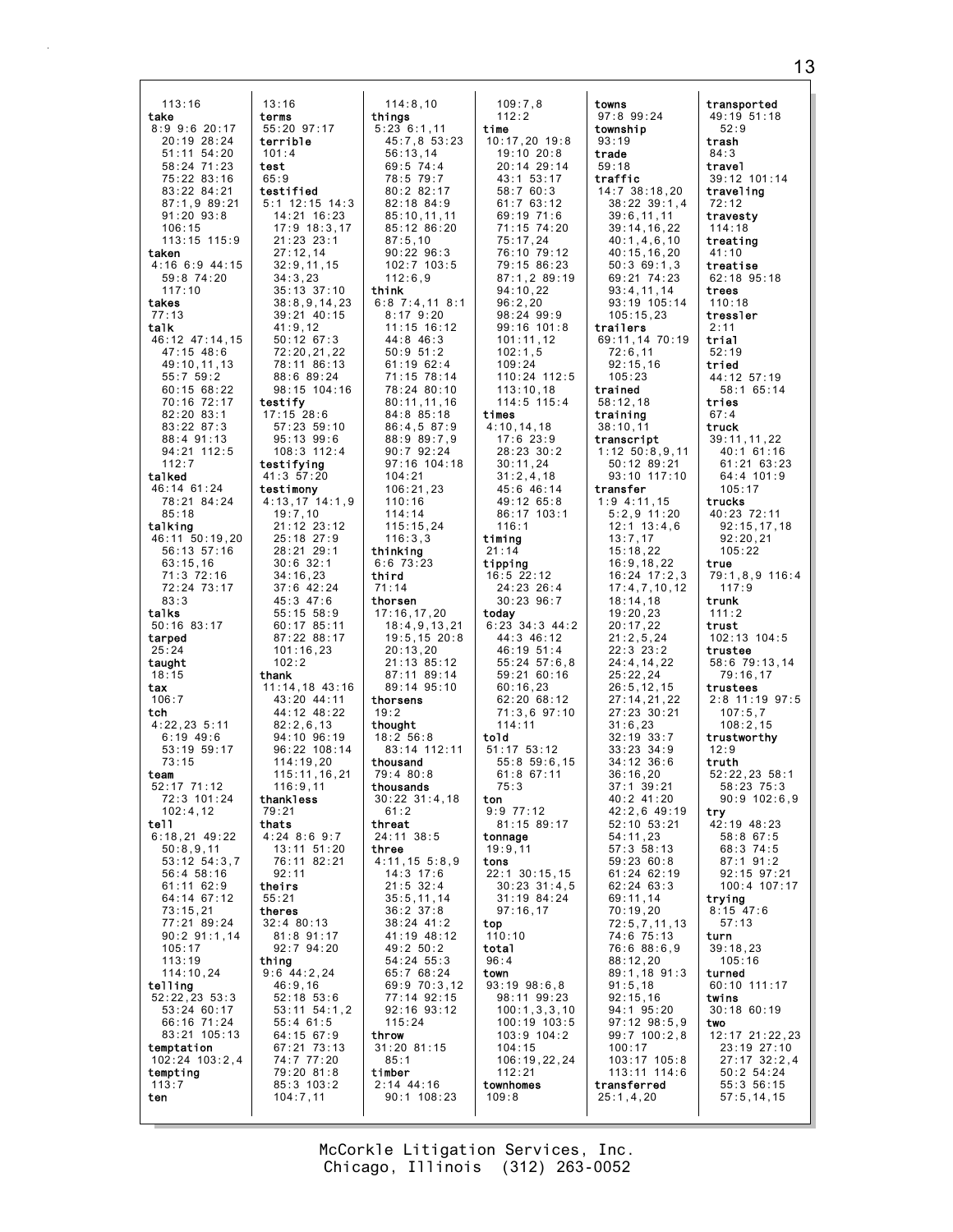| 57:16,18                         | 22:9 72:11             | vote                       | 55:11 58:12      | width                  |
|----------------------------------|------------------------|----------------------------|------------------|------------------------|
| 59:3,463:24                      | utilized               | $94:8,9$ 107:1             | 58:14 59:19      | 50:17                  |
| 70:12 77:6                       | 22:11,22 95:22         | 107:14                     | 63:7,8,11        | wild                   |
| 84:22 99:1                       | utilizes               | 108:15                     | 70:17 72:24      | 24:1                   |
| 115:24                           | 23:8,8                 | 114:15,15,19               | 73:10, 11, 18    | willing                |
| type                             |                        | votes                      | 74:20 75:1       | 11:1,3                 |
| 30:1                             | ۷                      | 107:22                     | 75:12 76:5       | willis                 |
| types                            |                        | <b>vs</b>                  | 76:18 77:1.5     | 73:23 76:24            |
| 59:14                            | value                  | 83:7,20                    | 77:6,15 79:3     | 84:12                  |
|                                  | $32:8,17$ 34:13        |                            | 85:16,17         | win                    |
| U                                | 65:13 92:13            | W                          | 89:2 93:20       | 114:14                 |
|                                  | values                 |                            | $95:20$ $96:1,2$ | wind                   |
| u                                | $13:20$ $32:10$        | wait                       | 96:6             | 29:17 89:10            |
| 62:16,17,21,23                   | $33:20$ $34:1$         | 21:2 105:15                | water            | 109:21.24              |
| 63:2,16,16                       | $35:12$ 106:7          | 111:3                      | 96:12            | 110:5.7.8              |
| 64:18,20                         | various                | waiting                    | waukegan         | winds                  |
| 88:5 95:16                       | 34:20 84:22            | 47:23                      | 80:20            | $60:5$ 109:22          |
| 96:16                            | 95:23                  | waive                      | way              | winnebago              |
| ultimately                       | vegetation             | 11:2,382:5                 | $6:22$ 8:14 10:8 | 40:12 49:11,14         |
| $18:19$ 27:4                     | 33:15                  | walk<br>9:12               | $22:5$ 28:15     | 49:20,20               |
| 35:1,22 39:3                     | vehicle                |                            | 40:12 43:1       | $50:7$ $51:23$         |
| 66:5 73:6                        | 28:23                  | wall                       | 44:4 66:22       | 52:10,11               |
| unbiased                         | vehicles               | 109:19                     | 68:18 70:13      | 69:15 70:21            |
| 107:13                           | 24:18 25:22            | walls                      | 77:17 80:13      | $72:6$ $73:2.3$        |
| understand                       | 26:15 30:2             | 60:7                       | $80:15$ $81:9$   | 73:9 74:21             |
| $8:15$ $71:8,9$<br>108:15        | 64:9,13                | walter                     | 83:12 85:21      | 74:23 75:2.6           |
|                                  | 105:12,22              | 74:21 84:12                | 87:10 88:24      | 75:10,11,15            |
| understanding<br>$51:20$ $71:13$ | ventilation            | want                       | 94:8.9           | 76:4,5,8,19            |
| 72:4 112:1                       | 60:9 63:14,17<br>63:20 | 10:11,24 11:7              | $100:20$ $105:2$ | 76:21 77:3             |
|                                  |                        | 11:14,18                   | ways             | 77:10                  |
| undesirable                      | verbatim               | 43:16 44:11<br>44:11 45:14 | 26:23 62:18      | wisconsin              |
| 98:7                             | 45:7 49:16<br>verified | 45:15 51:6                 | 84:22            | 15:6 16:5              |
| unfamiliar<br>87:1               | 86:17                  |                            | wealthy          | 93:21                  |
|                                  |                        | 54:15 61:23                | 81:6             | wish                   |
| unfortunately                    | version                | 71:18 74:3<br>77:8 82:20   | web              | $6:17$ 94:14           |
| 68:12                            | 45:11,11 88:14         |                            | $6:15$ 87:14     | 95:2 115:21            |
| unparalleled                     | 115:3                  | 83:5,684:8                 | week             | wishes                 |
| 12:19                            | vestibules             | 84:21 85:22                | 44:13 56:1       | $6:19$ 10:2,16         |
| unpleasant                       | 63:23,24 64:4          | 87:4 90:10                 | weight           | witness                |
| 106:16                           | view                   | $90:15$ $91:7$             | 7:19             | $4:9,9$ 13:15          |
| unrebutted<br>37:7               | 22:23 94:6<br>views    | 93:1 95:7<br>96:19 98:7    | welfare          | 17:14 35:20            |
| unrefuted                        | 22:21,22               | 98:17 101:19               | 23:21 27:7,17    | 40:7,14                |
| 16:16                            | village                | 102:21 105:3               | went             | 55:13 57:20            |
| unusua1                          | $1:1,2$ 2:8,10         | 112:18                     | 34:7770:4        | witnesses              |
| 36:19                            | $2:12$ 11:19           | 113:14,17                  | 106:13           | 18:18 25:12            |
| unusually                        | 14:15 65:18            | 115:16                     | 110:12           | $27:8$ 38:13           |
| 25:3                             | 65:19 79:24            | wanted                     | werthmann        | 45:16 48:17            |
|                                  | 88:12 97:5             | $43:14$ $45:1$             | $14:7$ 38:21     | 53:12 67:5             |
| urge<br>90:13                    | 99:18 100:15           | 56:10 59:20                | $40:9$ 41:3      | 67:23 84:23            |
|                                  | 101:15,20              | 75:18 79:18                | $50:5$ 51:15     | $90:12$ $95:8$         |
| urgency<br>82:24 83:24           | 102:16,18,24           | 81:11 106:20               | $51:24$ $52:8$   | 99:5 102:4             |
| 84:1                             | 103:15,20,24           | wants                      | $68:24$ 69:8     | 107:16                 |
|                                  | 104:5,9                | $7:21$ 104:1               | 70:6,18          | wondering              |
| urgent<br>46:24 47:14            | 105:4,9,20             | wasnt                      | 71:24 72:22      | 6:582:16               |
| 55:8,10,11                       | 106:7,9,18             | $20:9$ 47:4,5              | 76:12            | wont                   |
| 55:18 56:19                      | 107:5,6,7,8            | 54:1 55:15                 | werthmanns       | 44:2,3 57:11           |
| 57:9, 10, 13                     | 107:11,12,18           | 68:14 75:7                 | 49:17 70:3       | 88:20 112:24           |
| 83:20,20                         | 107:22 108:4           | 89:20                      | west             | wood                   |
| <b>use</b>                       | 108:19,22,24           | waste                      | $22:6$ 26:9      | 64:2365:4              |
| 16:18 23:7                       | 109:1, 1, 3, 4         | $2:16$ 12:20               | 109:10           | woods                  |
| 25:728:18                        | 109:9,16               | $13:2,13$ $14:2$           | 111:17           | 110:15,17              |
| 28:20 31:9                       | 113:3.8.21             | 14:10,23                   | wetlands         | word                   |
| 36:7,8,10,14                     | 113:22,23              | 15:4, 15, 23               | 23:23 24:7       | 83:22 90:19            |
| $40:2$ $43:8$                    | 114:19                 | 16:7.19                    | weve             | $92:7$ 115:3           |
| 63:23 64:3                       | 115:13,22,23           | 17:11,12                   | 78:20 80:14      | words                  |
| 64:18,21                         | 116:5                  | $18:17$ $19:3$             | 115:1            | $17:4$ 55:21           |
| 65:2 67:4                        | villages               | 21:17,19                   | whats            | 56:2,3,3               |
| 76:12 93:13                      | 91:24 101:15           | 24:21,24                   | $50:13$ 64:6     | 69:15 102:8            |
| 98:7,14                          | $105:21$ 113:3         | 25:1, 2, 5, 20             | whatsoever       | work                   |
| 113:16                           | violate                | 25:21 30:23                | 28:10 29:24      | 52:19 69:22            |
| uses                             | 28:15                  | 31:4,5,8,12                | 30:9             | $93:22$ $97:8$         |
| 25:10 32:23                      | violation              | 31:14,19,19                | wheel            | 111:6 113:21           |
| $33:1,14$ 36:5                   | 91:4                   | $31:20$ $38:9$             | 86:22            | workday                |
| 36:12,17,21                      | violations             | 40:21 41:11                | wheelhouse       | 60:11                  |
| 36:22 40:18                      | 89:5                   | 41:14,19                   | 20:10            | worked                 |
| 65:16 66:6,8                     | virtually              | 45:24 46:1,2               | wheeling         | 13:16 27:21            |
| 66:12,13,14                      | $70:5$ 106:4           | 46:2,3 47:8                | 88:10,11,17      | 101:24 102:5           |
| usually                          | vision                 | 47:10,13,16                | wide<br>101:10   | working<br>69:24 100:4 |
| 31:5, 1479:8                     | 63:5                   | 49:4,18                    |                  | works                  |
| 79:10                            |                        |                            |                  |                        |
|                                  | visual                 | 50:16 51:17                | widening         |                        |
| utilize                          | 33:1                   | 52:8 54:23                 | 39:19            | 23:3 82:21             |

world  $58:13$  82:15  $87:13$ worried  $92:5, 12, 13, 13$ worry<br>85:17 92:1,2,9 worrying  $92:10$ worse  $30:22$ worth 81:20 107:2 wouldnt  $21:1$ 

 $\frac{1}{108:13}$  112:5 writing<br> $94:16,19$ wrong<br>6:18,22 66:21  $67:668:1,1$ 86:8,9 95:18 95:19 103:2 104:11 114:9

 $49:8$  52:7 56:5 <u>x</u>

Ÿ

wrote

 $\bar{\mathbf{x}}$  $3:1,12$ 

yeah 48:21 91:17  $92:5$ **year**<br>20:19 30:15,20  $37:12$  54:3<br>56:1 57:8 79:4 80:8  $97:20$  104:8 104:23 105:1 **years**<br>11:23 13:1 14:8 15:12  $15:16, 18, 21$ <br> $15:24$  16:15  $18:1$  19:3, 19 19:23 20:15  $20:17,18$  $41:2,4$  46:3<br> $47:19$  48:8 48:13 49:2,6  $50:24$   $51:1,1$  $56:2, 24$   $57:2$  $57:5,6,8,14$  $57:15,16$ <br> $58:3$   $59:22$  $60:15,22$ 63:6 65:17 66:10 70:23<br>70:24 71:2,3  $73:22$   $77:20$ <br> $77:21,21$  $78:199:5$ <br>99:10 102:2  $108:24$ yellow  $81:11$ yesterday  $9:21$ you11  $23:12$   $30:12$  $45:5$  47:4 youre  $81:19$ youve 78:18 79:16